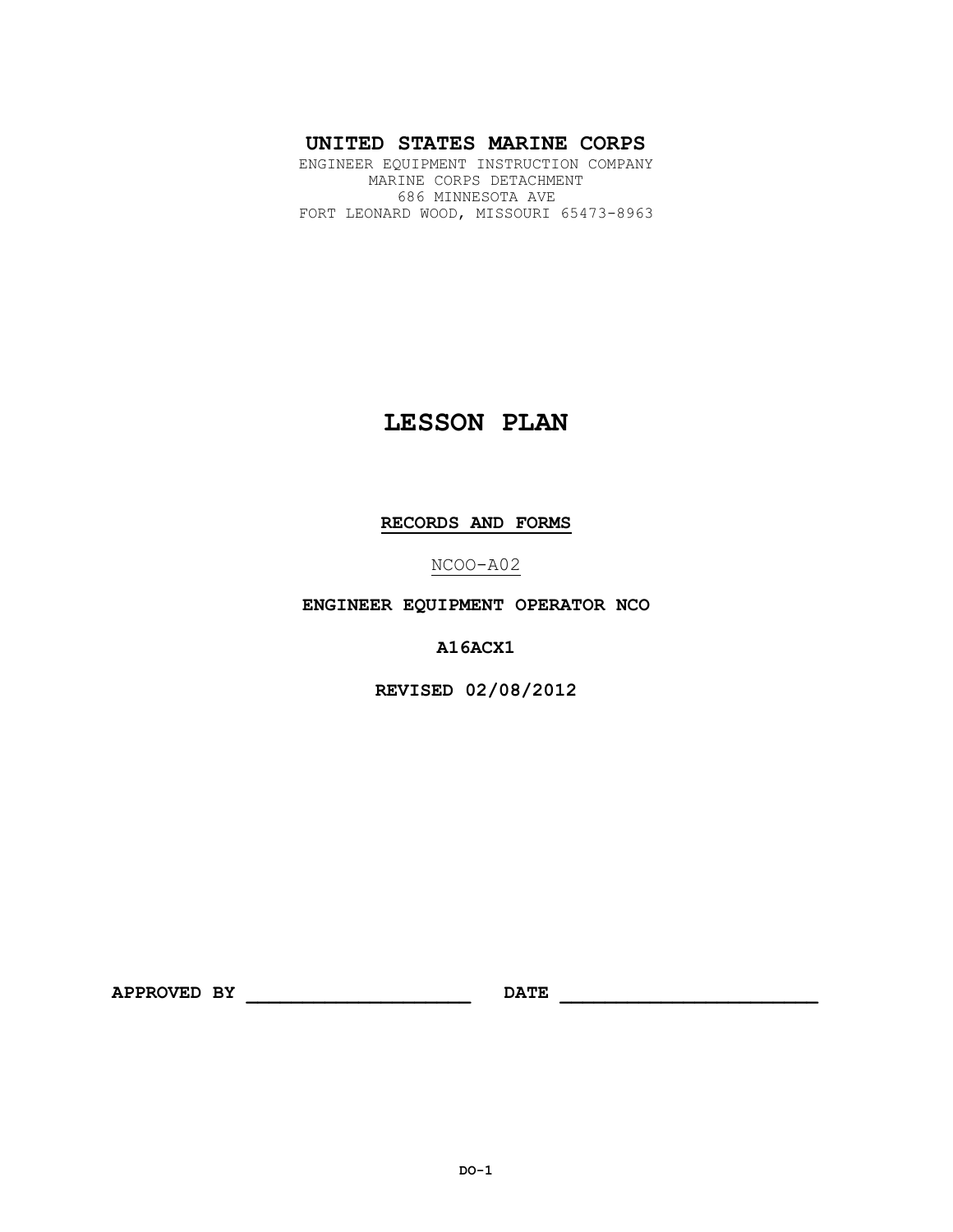#### **INTRODUCTION (10 MIN)**

**(ON SLIDE #1)**

1. **GAIN ATTENTION:** As Engineer Equipment Operator NCO's, you will have to understand the proper procedures for completing Engineer ground Equipment records and forms. While most Marines would rather not deal with them, knowing the right way to complete and maintain these forms the first time will save a lot of time and headaches in the future.

 $\mathcal{L}=\{1,2,3,4,5,6,6,8,10\}$  $\mathcal{L}_\mathcal{L} = \mathcal{L}_\mathcal{L} = \mathcal{L}_\mathcal{L} = \mathcal{L}_\mathcal{L} = \mathcal{L}_\mathcal{L} = \mathcal{L}_\mathcal{L} = \mathcal{L}_\mathcal{L} = \mathcal{L}_\mathcal{L} = \mathcal{L}_\mathcal{L} = \mathcal{L}_\mathcal{L} = \mathcal{L}_\mathcal{L} = \mathcal{L}_\mathcal{L} = \mathcal{L}_\mathcal{L} = \mathcal{L}_\mathcal{L} = \mathcal{L}_\mathcal{L} = \mathcal{L}_\mathcal{L} = \mathcal{L}_\mathcal{L}$ 

2. **OVERVIEW:** The purpose of this period of instruction is to provide you with the knowledge and skills necessary to correctly Complete Dispatcher related Engineer Equipment Records and Forms.

**INSTRUCTOR NOTE** Introduce learning objectives.

#### **(ON SLIDE #2)**

#### 3. **LEARNING OBJECTIVES.**

#### **a. TERMINAL LEARNING OBJECTIVE:**

(1) Provided an item of Engineer Equipment, Record Jacket (NAVMC 696D), Engineer Equipment Operational Record (NAVMC 10523), Daily Dispatch-Log Record of Vehicles (NAVMC 10031), ERO (NAVMC10245), Worksheet for Preventive Maintenance and Technical Inspection for Engineer Equipment (NAVMC 10560), Engineer Equipment Operation Log and Services Record Consolidated (NAVMC10524), Preventive Maintenance Checks and Services Roster (NAVMC 105), EROS Condition Inspection Record, Load Test Equipment Daily Checklist (NAVMC 10925) and references, maintain engineer equipment operator records/forms, to comply with recordkeeping procedures per the references.(1345-ADMN-2002)

(2) With a defective item, blank forms, and references, initiate a Product Quality Deficiency Report (PQDR)(SF 368) so deficiency can be corrected per the references. (1345-ADMN-2003)

#### **b. ENABLING LEARNING OBJECTIVES:**

(1) Without the aid of reference, identify engineer equipment operator records/forms per the TM 4700-15/1\_and MCO P11262.2\_ (1345-ADMIN-2002a)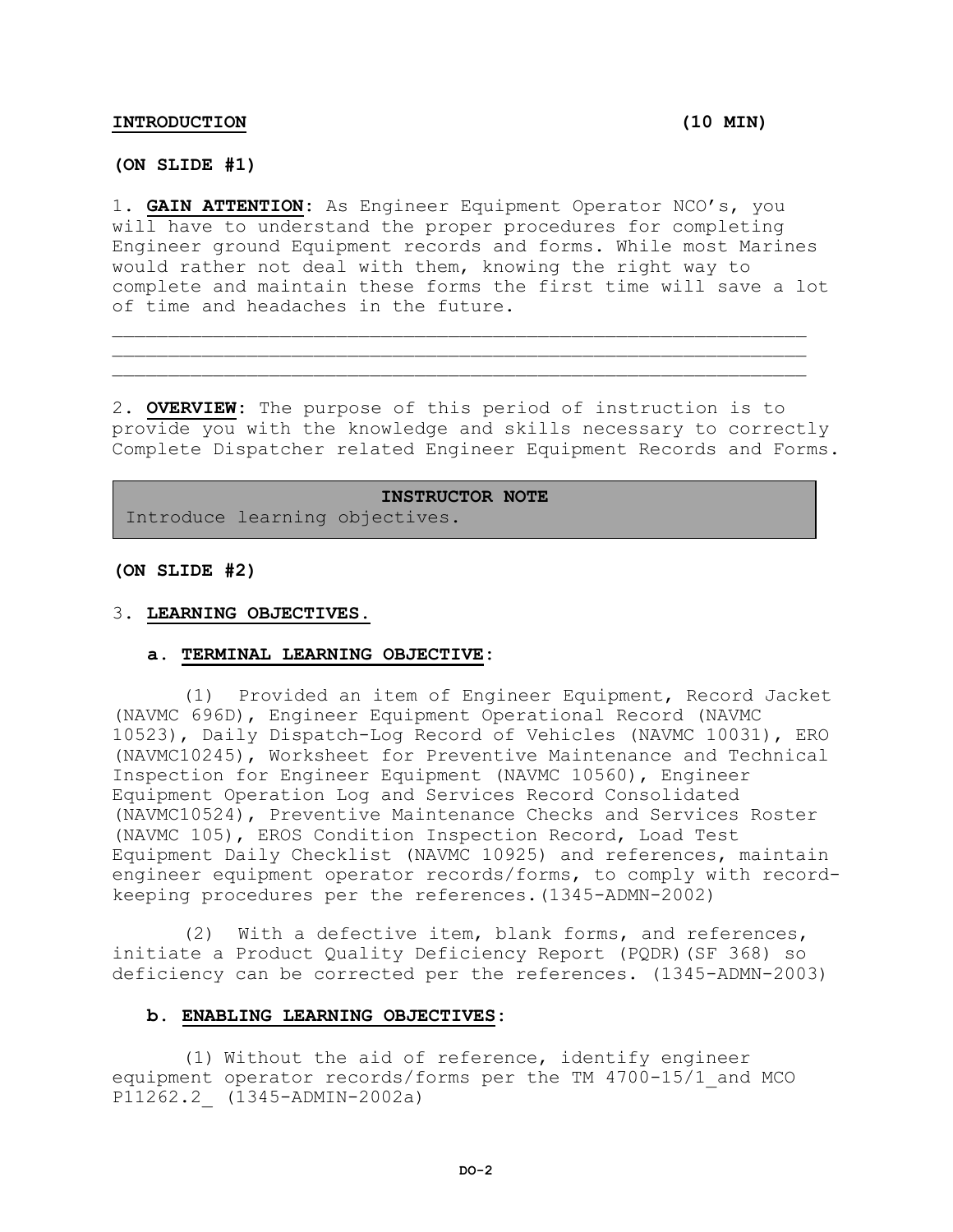(2) With the aid of reference, prepare the record/forms per the references. (1345-ADMN-2002b)

(3) Without the aid of reference, identify records/forms that are to be maintained in the NAVMC 696D per the TM 4700- 15/1\_. (1345-ADMN-2002c)

(4) Provided a DD form 1575, descriptive data, and with the aid of reference, complete the DD Form 1575 per the TM 4700- 15/1\_. (1345-ADMN-2003a)

(5) Provided a DD Form 2332, descriptive data, and with the aid of reference, complete the DD From 2332 per the TM 4700- 15/1\_. (1345-ADMN-2003b)

(6) Provided a SF 368, descriptive data, and with the aid of reference, complete the SF 368 per the TM 4700-15/1. (1345-ADMN-2003c)

#### **(ON SLIDE #3)**

# **4. METHOD/MEDIA:**

a. This period of instruction will be taught by the lecture method, aided by a detailed outline, computer generated slides, and practical applications.

**INSTRUCTOR NOTE** Explain Instructional Rating Form to Students.

#### **(ON SLIDE #4)**

#### **5. EVALUATION:**

a. There will be a written examination, without the aid of references and a performance examination, with the aid of references.

**6. SAFETY/ CEASE TRAINING (CF) BRIEF.** Explain inclement weather rout, safety area, and procedures; as well as fires evacuation route and procedures to students.

#### **(ON SLIDE #5)**

**TRANSITION:** Are there any question on what information will be presented? Are there any questions on how this lesson will be presented? Are there any questions on how you will be evaluated? Are there any questions on safety or cease training issues? If not, let's move on to the NAVMC 696D.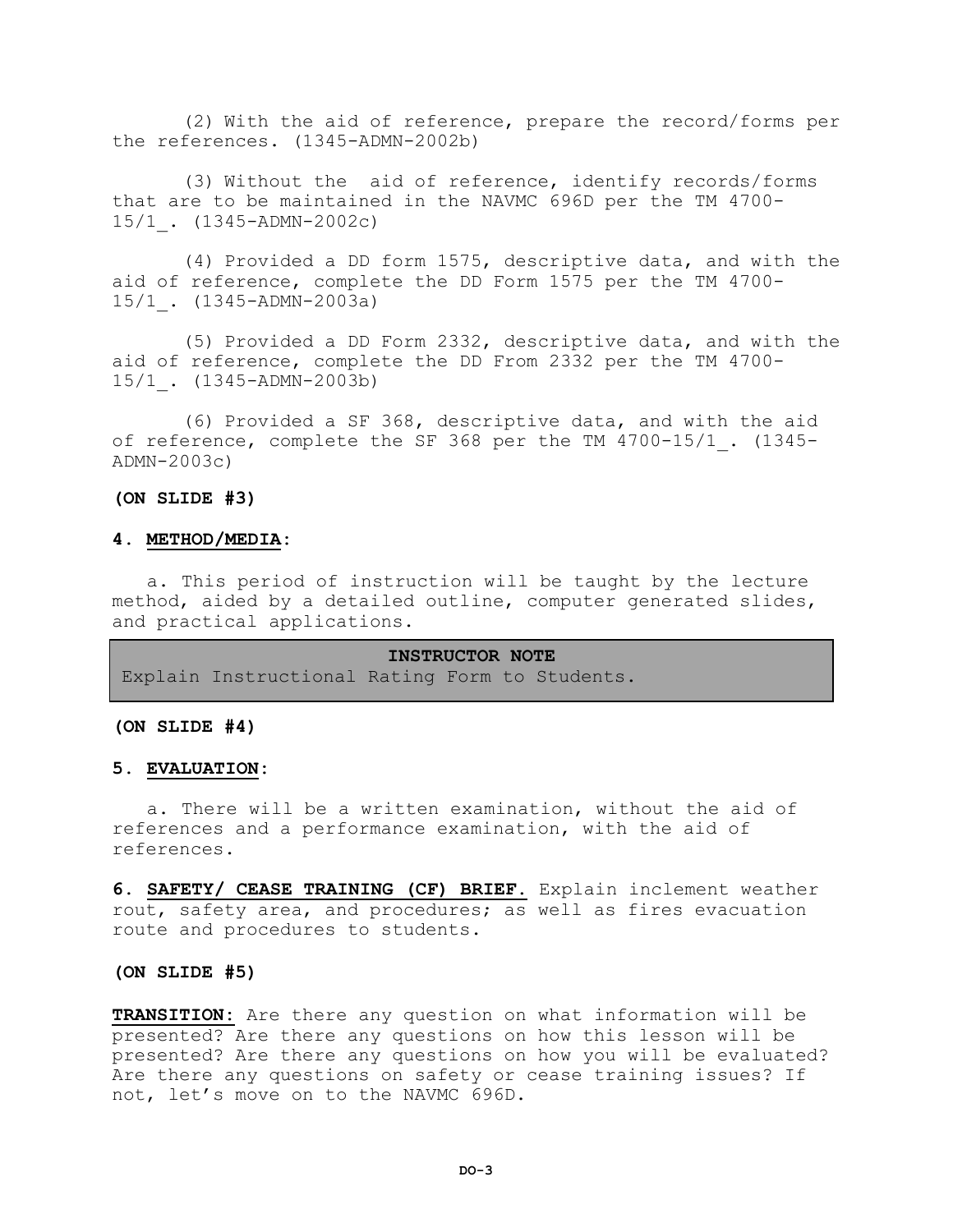#### **INSTRUCTOR NOTE:**

Inform students they are allowed to use their practical application exercise as a reference during the performance examination. Advise students to take notes on their practical application handout.

**BODY (34HRS 40 MIN)** 

**(ON SLIDE #6)** 

**1. NAVMC 696D, MOTOR VEHICLE AND ENGINEER EQUIPMENT RECORD FOLDER. (1HR)** *(NOTE: Found in TM 4700-15/1\_, Pg. 2-14-1)*

**(ON SLIDE #7-8)**

a. **Purpose.** The purpose of the NAVMC 696D is to maintain a historical record of the equipment's transfer, receipts, modifications, and major assembly replacements. Serve as a file folder for completed forms and records.

#### **(ON SLIDE #9-11)**

b. **Responsibilities.** A NAVMC 696D will be maintained on each item of motor transport, engineer, and garrison mobile equipment. In cases where items of equipment are one TAM control number but are associated with standard items of other commodity equipment, a separate record folder will be maintained for that specific commodity item in accordance with TM 4700-15/1\_. However, both records will reflect the Marine Corps registration number, chassis serial number, TAM control number, NSN, and ID number of the TAM as a single entity.

#### **(ON SLIDE #12)**

(1) The MCLB which first receives the item of equipment establishes the NAVMC 696D. MCLB will enter the descriptive data and any modification accomplished while the equipment is under their cognizance and control.

(2) If a unit other than the MCLB receives equipment direct from the manufacturer or the NAVMC 696D is lost, that unit will be responsible for establishing the NAVMC 696D.

#### **(ON SLIDE #13)**

(3) When establishing or reconstructing a NAVMC 696D, use the establishment or reconstruction date in a five digit Julian date (YYDDD).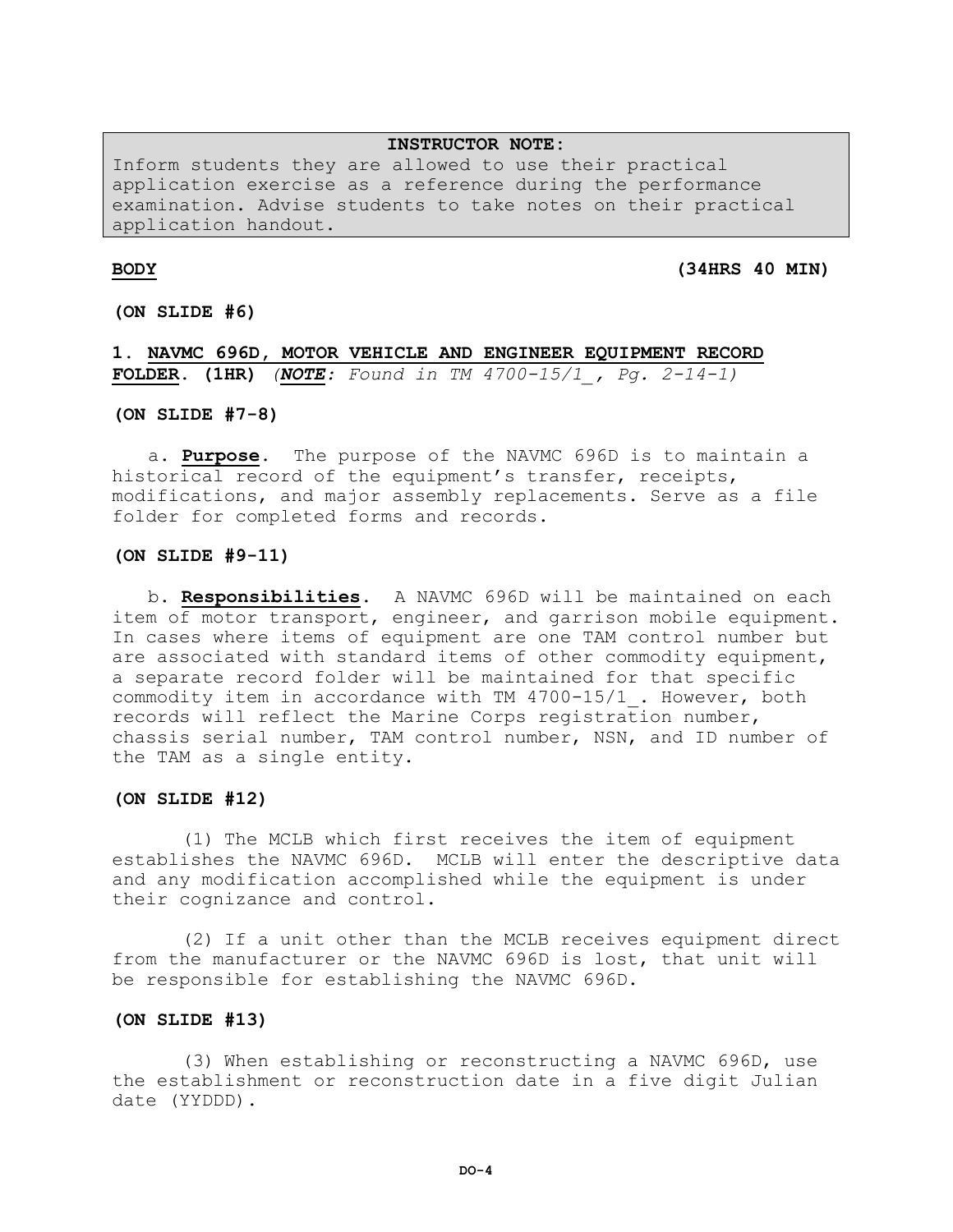#### **(ON SLIDE #14)**

(4) The custodian is responsible for keeping the entries on the NAVMC 696D up-to-date while the item is in the custodians' custody. When engineer equipment has more than one power plant, maintain a NAVMC 10523 and 10524 on each power plant. (i.e. Runway sweeper)

#### **(ON SLIDE #15)**

#### **INSTRUCTOR NOTE**

Have the students get the NAVMC 696D out of their binder. The form will be filled out throughout the class and used as reference by the student.

#### **(ON SLIDE #16-18)**

**c. Preparation Instructions:** The descriptive data of the equipment will appear on the top of the NAVMC 696D when it is received by the using unit. Make entries in the "Transfer, Modification, and Major Unit Assembly Replacement Record" portion of the NAVMC 696D. Each time the item is received, transferred from one RUAF to another RUAF, modified, or a major assembly was replaced. The "Account Serial Number" column refers to the owning unit's activity code of the unit having custody of the item of equipment when the entry is made. MCO P11262.2 and MCO P11240.106\_ govern load testing and annual condition inspections (ACI) for tactical and garrison mobile equipment (GME); the results of the ACI and load test certificates must be filed inside the NAVMC 696D. The following entries will be made on the face of the NAVMC 696D:

#### **(ON SLIDE #19)**

(1) **MC Registration No.** The Marine Corps registration number appearing on the item of equipment's data plate.

(2) **Complete Nomenclature and Vehicle Code.** The complete nomenclature, as shown on the equipment data plate. When the information is not listed on the data plate or the item of equipment does not have a data plate use the information listed on the parts manual. In the upper right hand corner of this block enter the item of equipment's TAM control number, NSN, and ID number. The vehicle code is not applicable.

(3) **Chassis Serial No.** The chassis serial number appearing on item of equipment's data plate.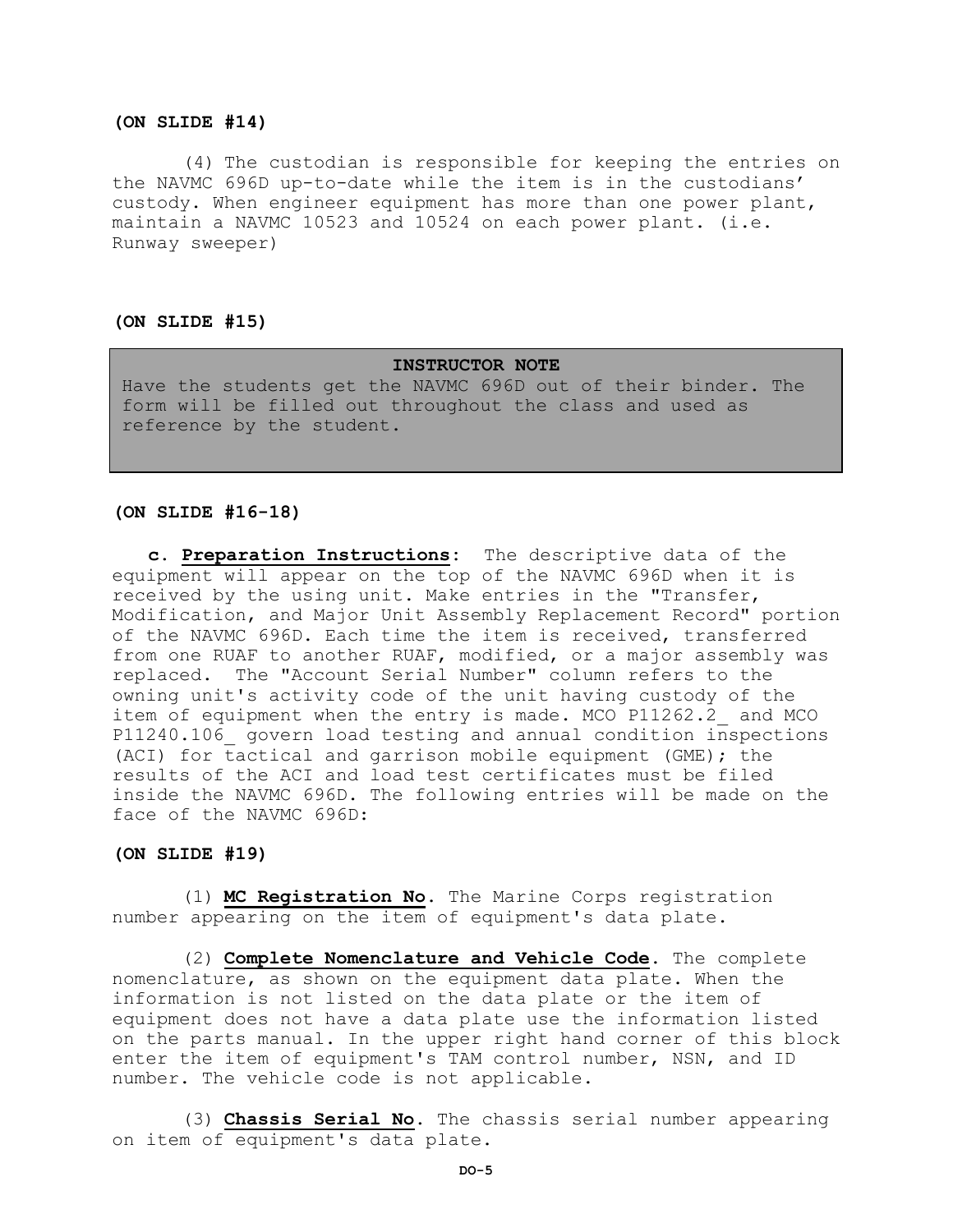# *NOTE:*

*THE FOLLOWING ENTRIES 4 THROUGH 8 ARE NOT REQUIRED FOR TACTICAL EQUIPMENT.*

(4) **Date.** The five digit Julian date (YYDDD) when the item of equipment is transferred or received from one unit (AC) to another, a modification is completed, or a major assembly is replaced.

(5) **Account Serial No.** The AC of the organization accountable for the item of equipment each time an entry is made in the adjoining columns.

(6) **Voucher No.** The document number of the accountable transaction assigned by the custodian when the item of equipment is transferred from one RUAF to another RUAF.

(7) **MI/TI No.** The number of the MI directing the modification to be made to the item of equipment upon completion of the modification.

(8) **Description of Modification Completed or Major Unit Assembly Replaced.** When an MI is completed enter a brief description of the MI. When a serialized major unit assembly is replaced, enter brief a description and the serial number of the new major unit assembly. When the item of equipment is transferred or received enter "transferred" or "received".

### **(ON SLIDE #20-22)**

(9) **Remarks.** When the Equipment Operational Time Indicator is replaced; that is, odometer/hour meter enter the date changed and the miles/kilometers/hours from the unserviceable and replacement odometer/kilometer/hour meter to permit proper rescheduling of scheduled preventive maintenance checks and services (PMCS). For equipment that requires load testing, annual condition inspections, or nondestructive test (NDT); enter the date the testing/inspection was performed. Additionally, when load tested, enter the hook throat base dimension measurement. When trunnion bearings are serviced (36 months or 12,000 miles) record the date and mileage of the service. Items painted with CARC shall note, for example. "Painted with CARC 21 May 1986." When the item of equipment has had antifreeze changed, enter the type antifreeze used and the date changed. Temporary entries may be entered in pencil; for example, load tested, antifreeze changed.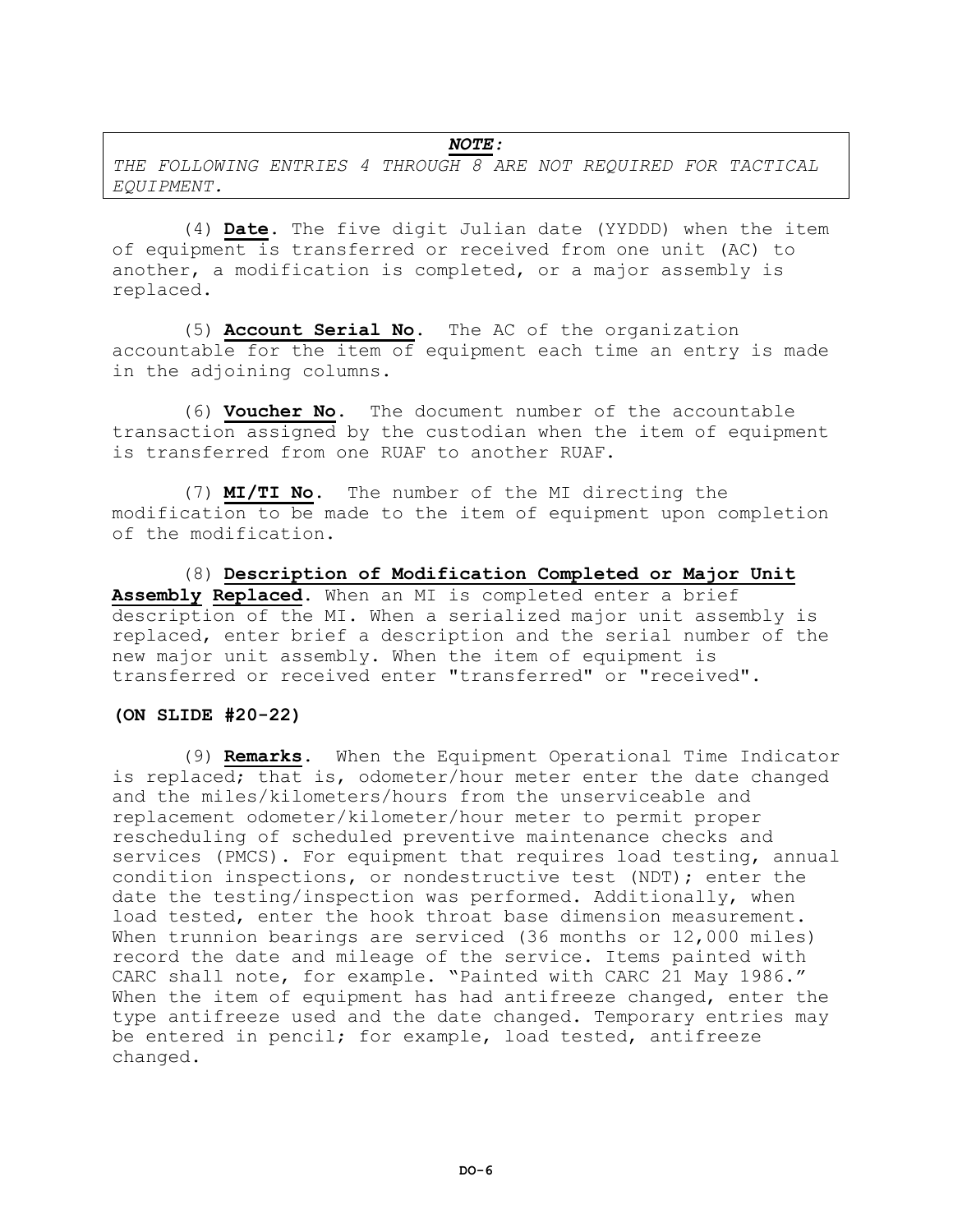(a) TM 4700-15/1, Pg. 1-3, Para. 1-2.c; Also states: "Items painted with CARC should have a notation to that effect in the Vehicle or Equipment Record Jacket or NAVMC 696D". The notation shall say, "Painted with CARC 21 May 1986," for example, and shall be placed in the "REMARKS" section.

# **(ON SLIDE #23)**

(b) MCO P11262.2, Pg.  $2-4$ , Para. 2002.2; "Hooks shall be measured for hook throat spread upon receipt. A throat dimension base measurement shall be established by installing two tram points and measure the distance between these tram points  $(+/- 1/64 -$ inch).

# **(ON SLIDE #24)**

This base dimension shall be retained in the "Remarks" section of the NAVMC 696D for the life of the hook. This distance between tram points shall be measured quarterly. Hooks showing an increase in the throat opening by more than 15% from the base measurement shall be discarded".

(c) MCO P11262.2\_, Pg. 2-6, Para. 2005; states: the date of the nondestructive test (NDT) will be annotated in the "Remarks" section of the NAVMC 696D.

# **(ON SLIDE #25)**

(d) MCO 4105.2, Enclosure 2, Pg.1, Para. C. Upon receipt of the equipment, or as appropriate, the commencement dates of the warranty must be recorded in the remarks portion of the equipment record jacket NAVMC 696D.

# **(ON SLIDE #26)**

**INTERIM TRANSITION:** Up to this point we have discussed the preparation instructions for the NAVMC 696D. Are there any questions over this material? At this time we will take a ten minute break.

# **(BREAK – 10 MIN)**

**INTERIM TRANSITION:** Prior to the break we discussed the preparation instructions for the NAVMC 696D. We will now move on to filing, disposition, and the classroom SOP.

 $\mathcal{L}_\mathcal{L}$  , we can assume that the contribution of the contribution of the contribution of the contribution of the contribution of the contribution of the contribution of the contribution of the contribution of the c

 $\mathcal{L}_\mathcal{L}$  , we can assume that the contribution of the contribution of the contribution of the contribution of the contribution of the contribution of the contribution of the contribution of the contribution of the c  $\mathcal{L}_\mathcal{L}$  , we can assume that the contribution of the contribution of the contribution of the contribution of the contribution of the contribution of the contribution of the contribution of the contribution of the c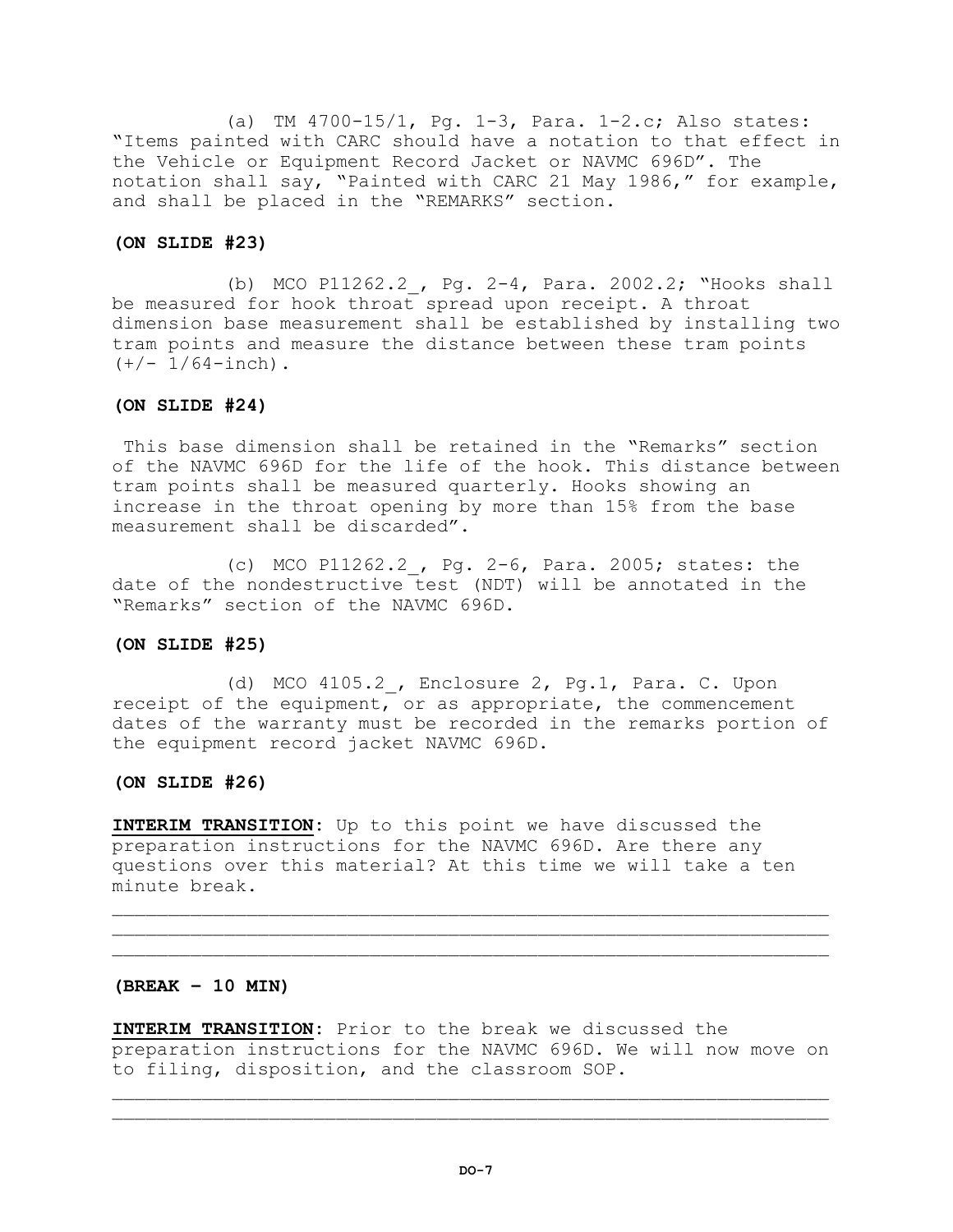#### **(ON SLIDE #27)**

d. **Filing:** The NAVMC 696D is filed in the administrative office of the custodian of the equipment concerned or as designated by the commanding officer. When the face of the NAVMC 696D becomes full, initiate a new NAVMC 696D, and retain the face of the full NAVMC 696D inside the new NAVMC 696D.

# **(ON SLIDE #28)**

e. **Disposition**: When the vehicle is transferred, the NAVMC 696D will be packaged and shipped with the associated Basic Issue Items (BII) and Collateral Material (CM) to the gaining unit. When both shipping and receiving units are in the same vicinity, the NAVMC 696D may be hand-delivered. When the item of equipment is determined unserviceable and a Letter of Unserviceable Property (LUP) is received, destroy all records.

# **(ON SLIDE #29, 30)**

**INTERIM TRANSITION:** We have discussed preparation instructions for the NAVMC 696D. You will now perform a practical application to develop this skill.

 $\mathcal{L} = \{ \mathcal{L} = \{ \mathcal{L} \} \cup \{ \mathcal{L} \} \cup \{ \mathcal{L} \} \cup \{ \mathcal{L} \} \cup \{ \mathcal{L} \} \cup \{ \mathcal{L} \} \cup \{ \mathcal{L} \} \cup \{ \mathcal{L} \} \cup \{ \mathcal{L} \} \cup \{ \mathcal{L} \} \cup \{ \mathcal{L} \} \cup \{ \mathcal{L} \} \cup \{ \mathcal{L} \} \cup \{ \mathcal{L} \} \cup \{ \mathcal{L} \} \cup \{ \mathcal{L} \} \cup \{ \mathcal{L} \} \cup$ 

#### **INSTRUCTOR NOTE**

Introduce the following practical application. Have students take breaks as required.

**PRACTICAL APPLICATION. (2 HRS)** The purpose of this Practical Application is to allow the students the opportunity to practice filling out the NAVMC 696D. Before the practical application the Instructor will distribute one copy of a NAVMC 696D to each student. Read the scenario to the students to ensure they understand the requirements of the assignment. Handouts are located in the classroom filing cabinet. One instructor is required.

**PRACTICE:** Each student will complete required entries on the NAVMC 696D. To complete this task students are required to refer to data plate on assigned crane. Students will gain the attention of the instructor if they have a question. The students will practice the following task.

(1) Complete the NAVMC 696D.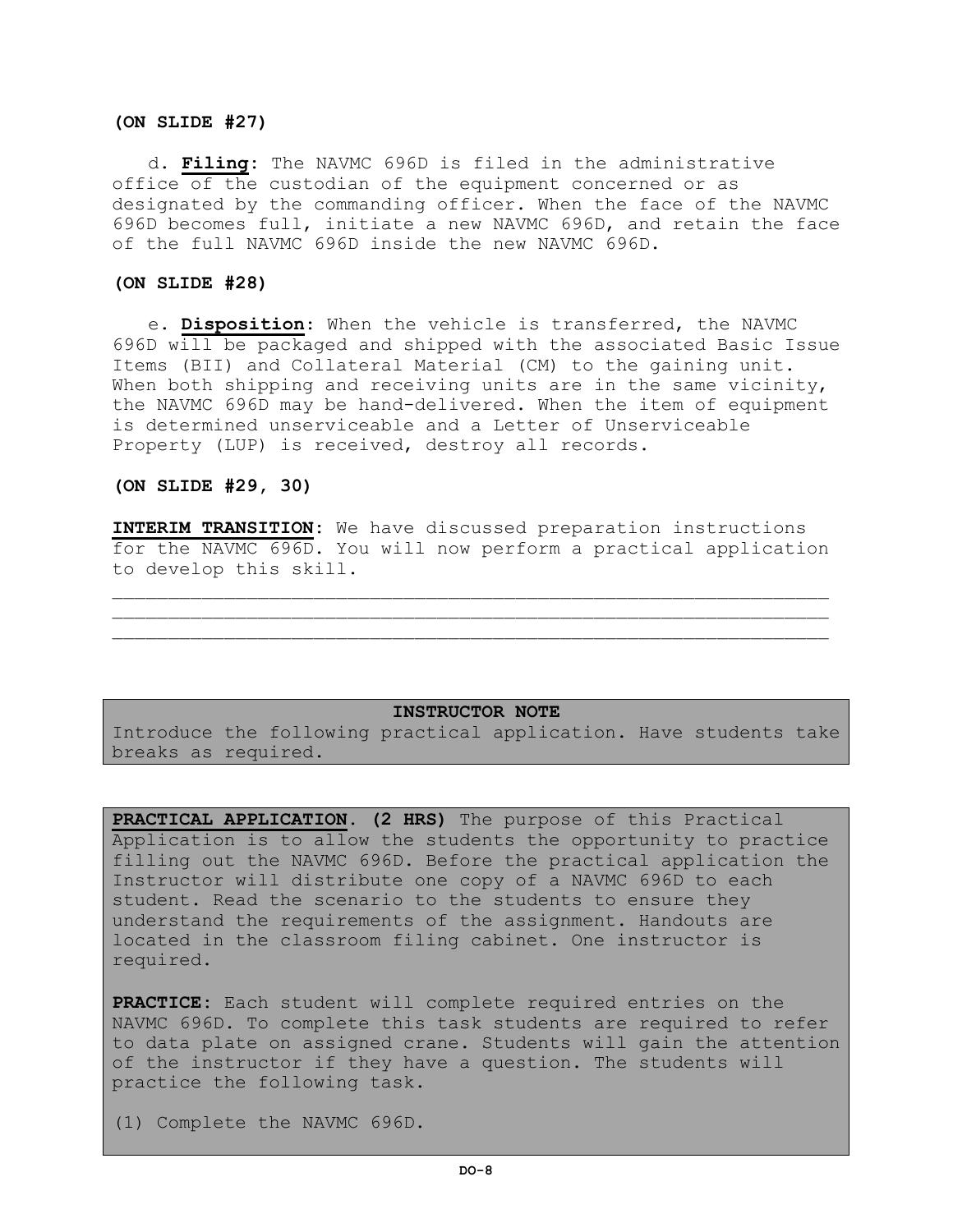**PROVIDE HELP:** Instructor will walk around the training area and observe student performance. Instructor will be available to answer student questions throughout the entire practical application time period. **1. Safety Brief:** Instructor will cover ORAW. **2. Supervision and Guidance:** Brief the students of their responsibilities during the practical application. The Instructor will be in the training area observing, assisting students and answering questions.

**3. Debrief:** Allow students the opportunity to comment on what they experienced and/or observed. Provide overall feedback, guidance on any misconceptions, and review the learning points of the Practical Application. **Review each entry on the practical application exercise. Show the Practical application handout answer key on the screen, and demonstrate how to find the answers as required.**

**(ON SLIDE #31-33)**

**TRANSITION:** During this period you have performed the required entries the NAVMC 696D. Are there any questions over the material we have just covered? I have a couple questions for you.

 $\mathcal{L} = \{ \mathcal{L} = \{ \mathcal{L} \} \cup \{ \mathcal{L} \} \cup \{ \mathcal{L} \} \cup \{ \mathcal{L} \} \cup \{ \mathcal{L} \} \cup \{ \mathcal{L} \} \cup \{ \mathcal{L} \} \cup \{ \mathcal{L} \} \cup \{ \mathcal{L} \} \cup \{ \mathcal{L} \} \cup \{ \mathcal{L} \} \cup \{ \mathcal{L} \} \cup \{ \mathcal{L} \} \cup \{ \mathcal{L} \} \cup \{ \mathcal{L} \} \cup \{ \mathcal{L} \} \cup \{ \mathcal{L} \} \cup$  $\mathcal{L} = \{ \mathcal{L} = \{ \mathcal{L} \} \cup \{ \mathcal{L} \} \cup \{ \mathcal{L} \} \cup \{ \mathcal{L} \} \cup \{ \mathcal{L} \} \cup \{ \mathcal{L} \} \cup \{ \mathcal{L} \} \cup \{ \mathcal{L} \} \cup \{ \mathcal{L} \} \cup \{ \mathcal{L} \} \cup \{ \mathcal{L} \} \cup \{ \mathcal{L} \} \cup \{ \mathcal{L} \} \cup \{ \mathcal{L} \} \cup \{ \mathcal{L} \} \cup \{ \mathcal{L} \} \cup \{ \mathcal{L} \} \cup$ 

(Q1) How long is the NAVMC 696D maintained? **(A1) FOR THE LIFE OF THE EQUIPMENT.** 

(Q2) What information is required in the "REMARKS" section of the 696D? **(A2) EOT INDICATOR RPLC, OLD & NEW READINGS AND DATE, HTSBD, HTS, AND DATES OF THE LOAD TEST, NON-DESTRUCTIVE TEST, ANNUAL CONDITION INSPECTION, CARC PAINT, WARRANTY DATES AND ANTI-FREEZE CHANGE DATE AND TYPE.** We will now address the NAVMC 10524.

**(ON SLIDE #34)** 

**2. NAVMC 10524, CONSOLIDATED ENGINEER EQUIPMENT OPERATIONAL LOG AND SERVICE RECORD. (2 HRS)** *(NOTE: Found in TM 4700-15/1\_, Pg. 2- 21-1)*

**(ON SLIDE #35)**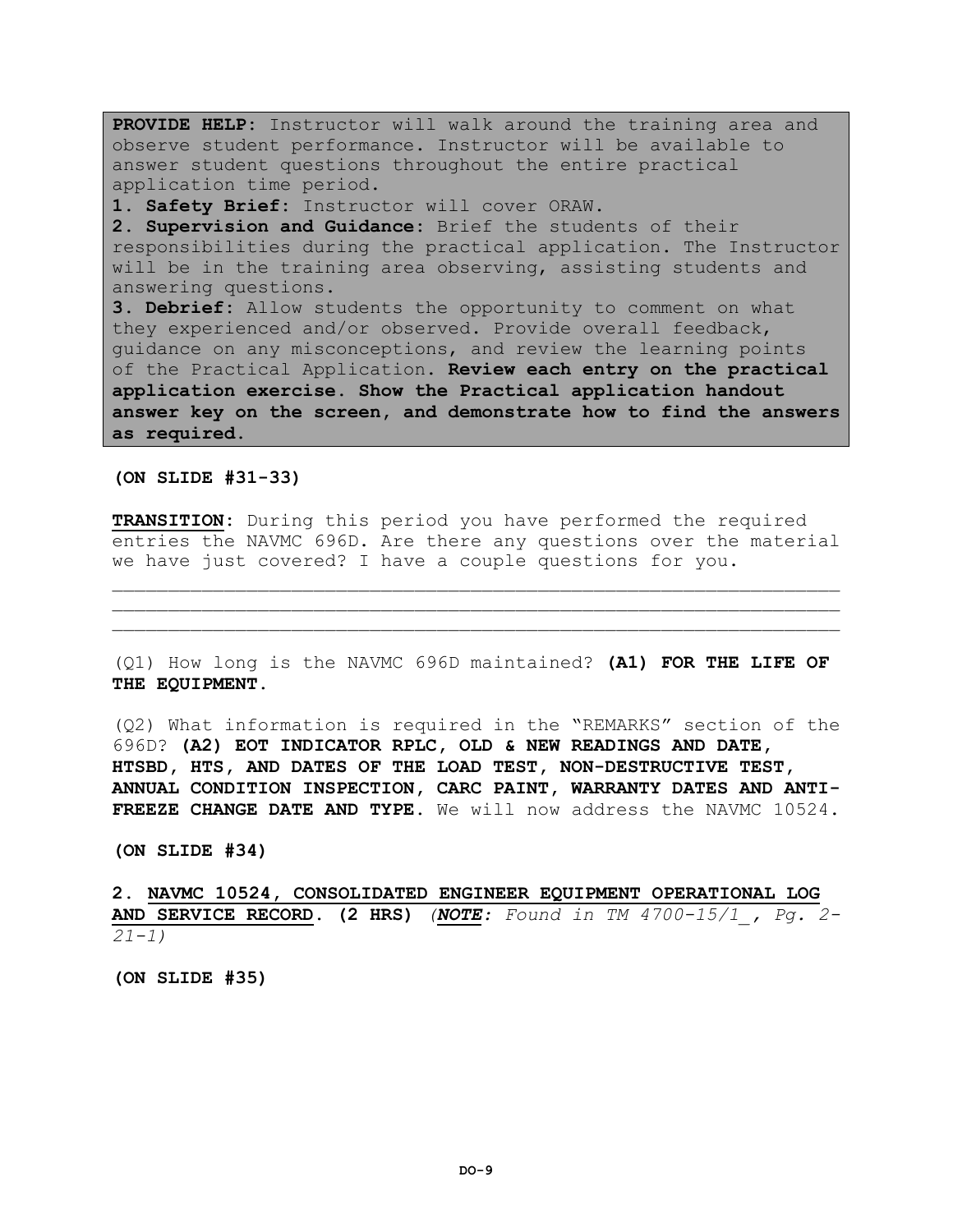#### a. **Purpose.**

(1) The NAVMC 10524 provides the authority for an operator to operate engineer equipment on an assigned mission. A duplicate NAVMC 10524 may be prepared and issued to the operator instead of a daily NAVMC 10523 (Engineer Equipment Operational Record) when equipment is operated at a project site for extended periods.

# **(ON SLIDE #36)**

(2) The NAVMC 10524 provides the operator with checklist for conducting BEFORE, DURING, and AFTER preventive maintenance checks and services (PMCS) checklist.

(3) The NAVMC 10524 provides a means for recording mileage and hours for equipment operation so that PMCS may be scheduled and petroleum, oil, and lubricants (POL) consumption determined.

(4) The NAVMC 10524 provides a template for indicating required operator daily PMCS listed on the NAVMC 10523.

#### **(ON SLIDE #37)**

(5) The NAVMC 10524 need not be prepared on equipment when an ERO/SRO has been submitted and equipment is operated from local equipment pool area to the maintenance shop.

#### **(ON SLIDE #38)**

# b. **Responsibilities.**

(1) The NAVMC 10524 is maintained by the dispatcher. It must be kept up-to-date so that the scheduled PMCS is performed when due.

#### **(ON SLIDE #39)**

(2) The dispatcher will ensure the following:

(a) The request for the assigned mission is authorized.

(b) The operator has a valid operator's license (OF-346).

(c) Section "A" is updated with any second echelon of maintenance or higher PMCS due on the equipment as indicated on the NAVMC 10524. Leave this section blank when the equipment does not have an equipment operational time indicator (hour meter).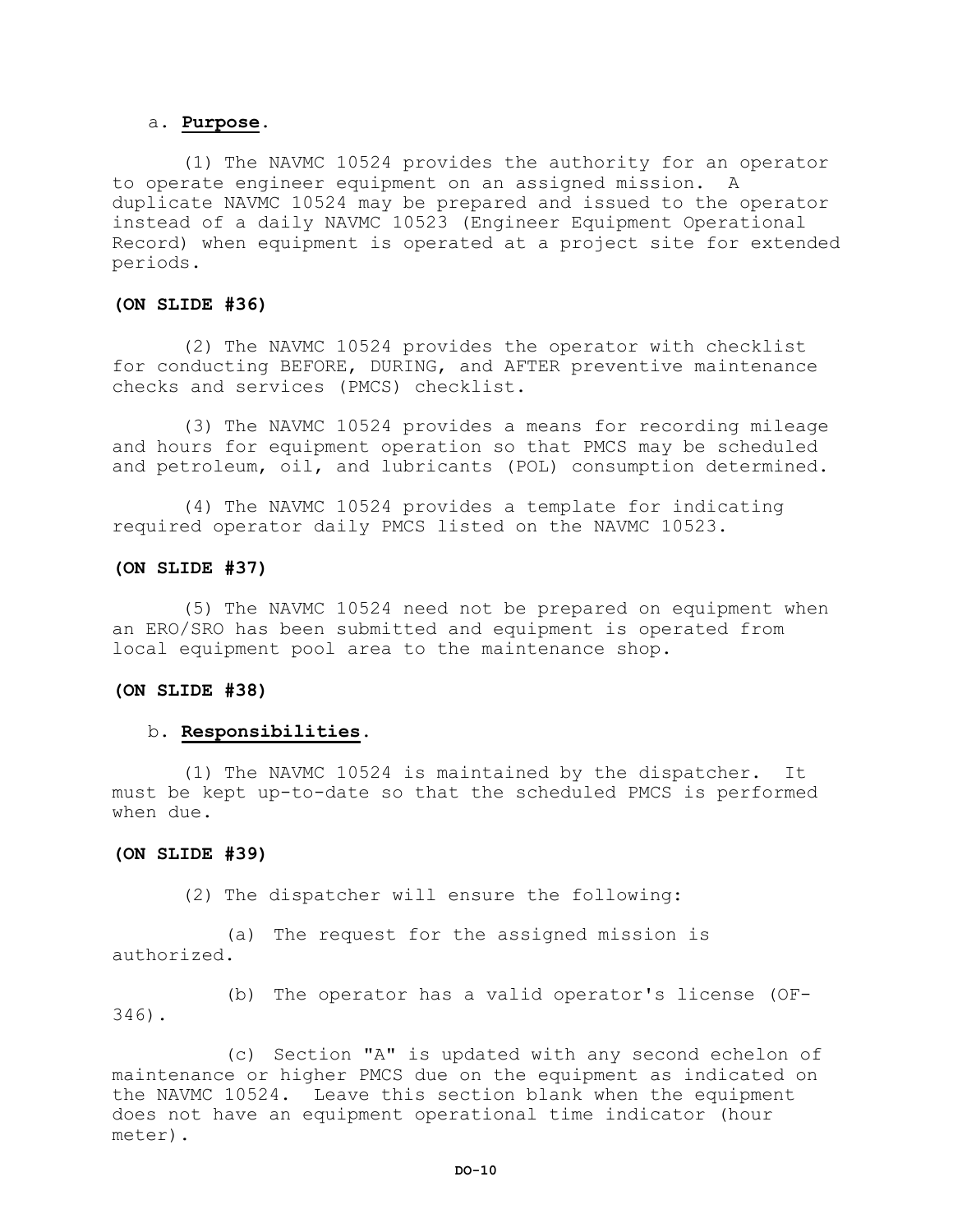#### **(ON SLIDE #40)**

(d) The NAVMC 10031 (Daily Dispatching Record of Vehicles) is updated with applicable data from the NAVMC 10524.

(e) The Equipment Officer or Chief is notified, when the NAVMC 10524 indicates that the equipment requires corrective or preventive maintenance.

#### **(ON SLIDE #41)**

(f) The NAVMC 10524 is updated after receipt of the completed NAVMC 10523 (Engineer Equipment Operation Record).

(g) The required BEFORE, DURING, and AFTER operation PMCS are indicated on the DAILY PREVENTIVE MAINTENANCE SERVICES side. The dispatcher is not required to schedule 8 or 10 hour PMCS, recommended by the manufacture in the TM.

#### **(ON SLIDE #42)**

(3) The Equipment Chief will ensure the following:

(a) Section "A" is updated after completion of a second echelon of maintenance or higher scheduled or unscheduled PMCS.

(b) NAVMC 10561, Preventive Maintenance Checks and Services roster is updated after completion of a second echelon of maintenance or higher scheduled or unscheduled PMCS.

(c) Any required corrective or PMCS is accomplished before the equipment is dispatched.

#### **(ON SLIDE #43)**

(4) The operator will ensure the following:

(a) Blocks pertaining to operation and maintenance of the equipment while the equipment is under the operator's control are complete before the returning the equipment to the equipment pool.

(b) Blocks pertaining to daily PMCS are complete before the returning the equipment to the equipment pool. The operator will treat and conduct 8 or 10 hour PMCS, recommended by the manufacturer in the TM, as daily PMCS.

#### **(ON SLIDE #44)**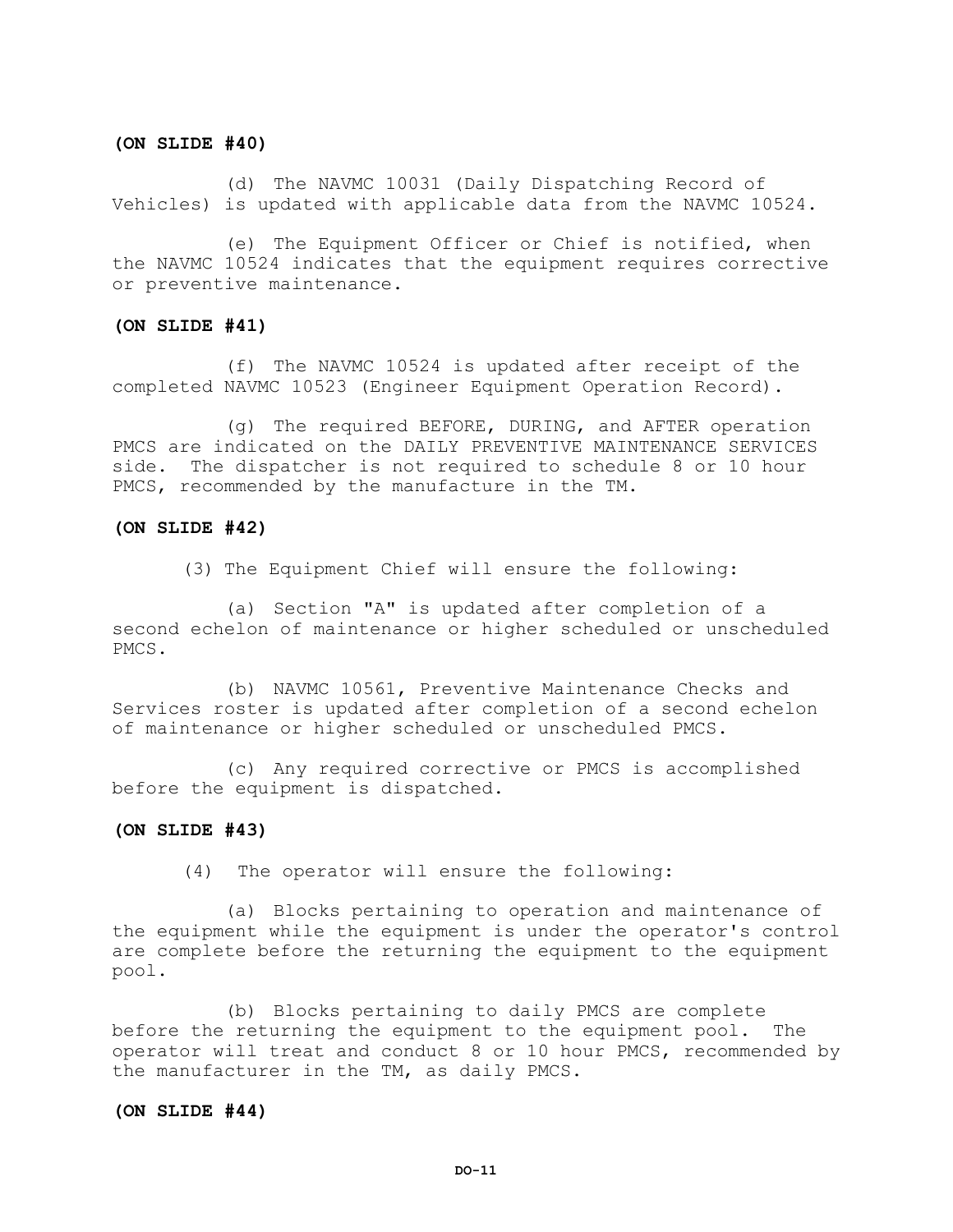#### *NOTE:*

*Per CALANDER YEAR 2006 CLARIFICATIONS OF SUPPLY AND MAINTENANCE POLICY DTD 15 MAY 2006. Encl. (1) para. 3-99 (f), reads as follows:*

*Completion Requirements for Operator's Daily PMCS (NAVMC 10524): The back of the NAVMC 10524 should be completed when the form is established for the equipment and filed in the NAVMC 696D. The*  back of the form serves as a quide for the dispatcher, when *dispatching equipment, to determine which services are applicable to the item of equipment being dispatched.*

*Reference: Verified in Calendar Year 2006 Clarifications of Supply and Maintenance Policy*

#### **(ON SLIDE #45)**

**INTERIM TRANSITION:** Up to this point we have discussed the purpose of, and responsibilities associated with the NAVMC 10524. Are there any questions over this material? At this time we will take a ten minute break.

 $\mathcal{L}_\mathcal{L}$  , we can assume that the contribution of the contribution of the contribution of the contribution of the contribution of the contribution of the contribution of the contribution of the contribution of the c

#### **(BREAK – 10 MIN)**

**INTERIM TRANSITION:** Prior to the break we discussed the purpose of, and responsibilities associated with the NAVMC 10524. We will now address preparation instructions for the NAVMC 10524.

\_\_\_\_\_\_\_\_\_\_\_\_\_\_\_\_\_\_\_\_\_\_\_\_\_\_\_\_\_\_\_\_\_\_\_\_\_\_\_\_\_\_\_\_\_\_\_\_\_\_\_\_\_\_\_\_\_\_\_\_\_\_\_\_  $\mathcal{L}_\mathcal{L}$  , we can assume that the contribution of the contribution of the contribution of the contribution of the contribution of the contribution of the contribution of the contribution of the contribution of the c

**(ON SLIDE #46)**

#### **INSTRUCTOR NOTE**

Have the students get the NAVMC 10524 out of their binder. The form will be filled out throughout the class and used as reference by the student.

**(ON SLIDE #47-48)**

c. **Preparation Instructions**. The NAVMC 10524 is maintained for engineer equipment and is completed as follows: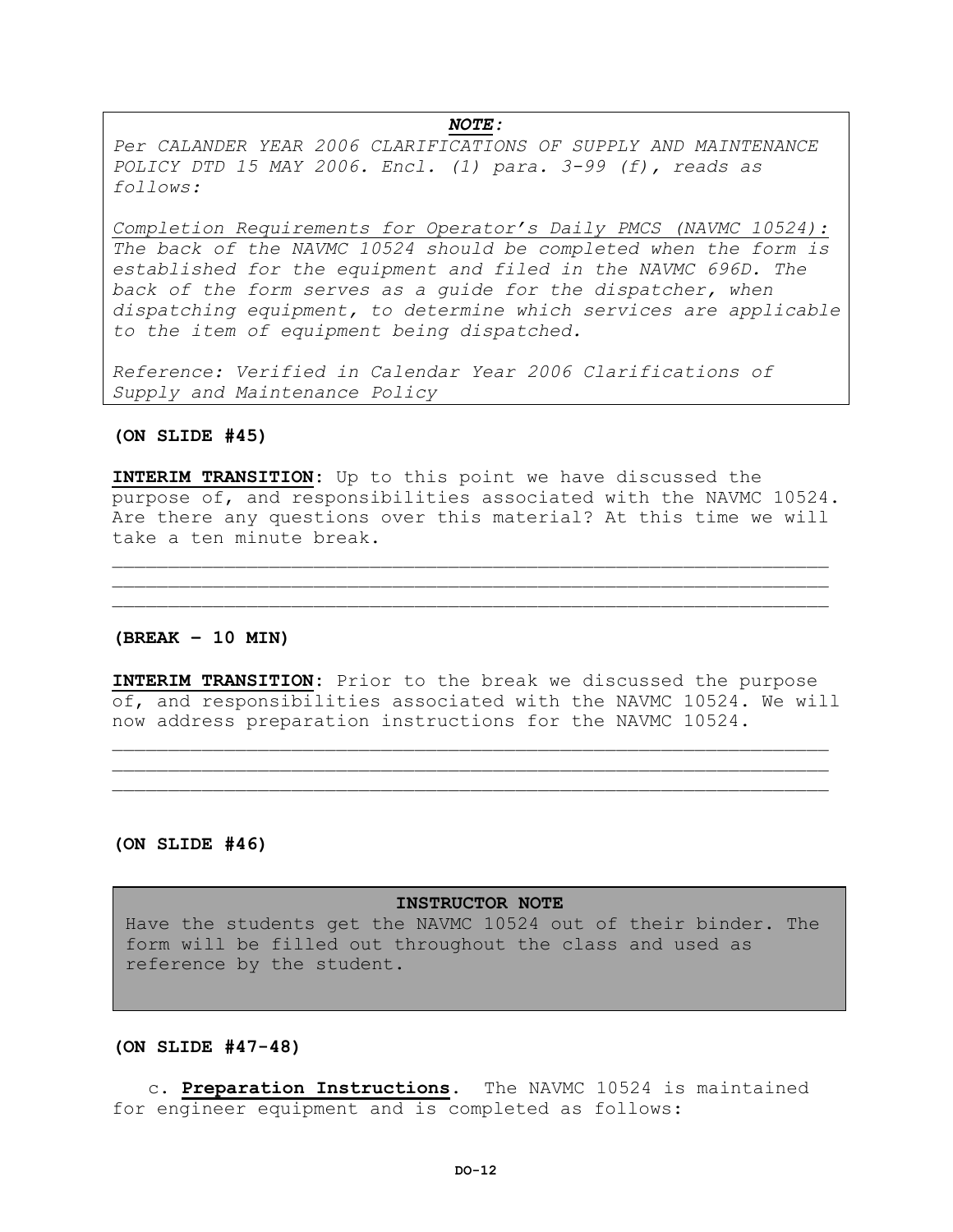(1) Section "A"

(a) The dispatcher completes line 1 as follows:

1 In the **"EQUIPMENT NOMENCLATURE"** block, enter the equipment's nomenclature.

2 In the **"ID NO."** block, enter the equipment's ID number. 3 In the "**USMC OR SERIAL NO."** block, enter the equipment's USMC or serial number.

4 In the "**DATE RECORD OPENED"** block, enter the date the record was opened.

5 In the "**DATE RECORD CLOSED"** block, enter the date the record was closed.

6 In the "**CONTROL NO. OR UNIT"** block, enter the unit Activity Address Code.

(b) The dispatcher completes line 2 as follows:

1 In the "**REFERENCES: OPERATION/MAINTENANCE-TM"** block, enter the short title for the equipment's appropriate technical manual.

2 In the "**PARTS-SL-4"** block, enter the short title for the equipment's appropriate parts manual.

3 **"RECORDS-TM 4700-15/1\_."** Leave this field blank.

(c) The dispatcher completes line 3 in pencil for second echelon maintenance or higher hourly PMCS DUE. Compute second echelon of maintenance and higher hourly PMCS due per the commodity section of the TM 4700-15/1, Chapter 3.

(d) The dispatcher completes line 4 with any second echelon maintenance and higher hourly PMCS intervals. These entries will come from the equipments appropriate Technical Manual, LI/LO.

#### **(ON SLIDE #49)**

*NOTE: The explanation of how to compute your hourly PMCS's will not be found in any MCO or the TM 4700-15/1\_. The following is an example of the formula and how this process can be accomplished:*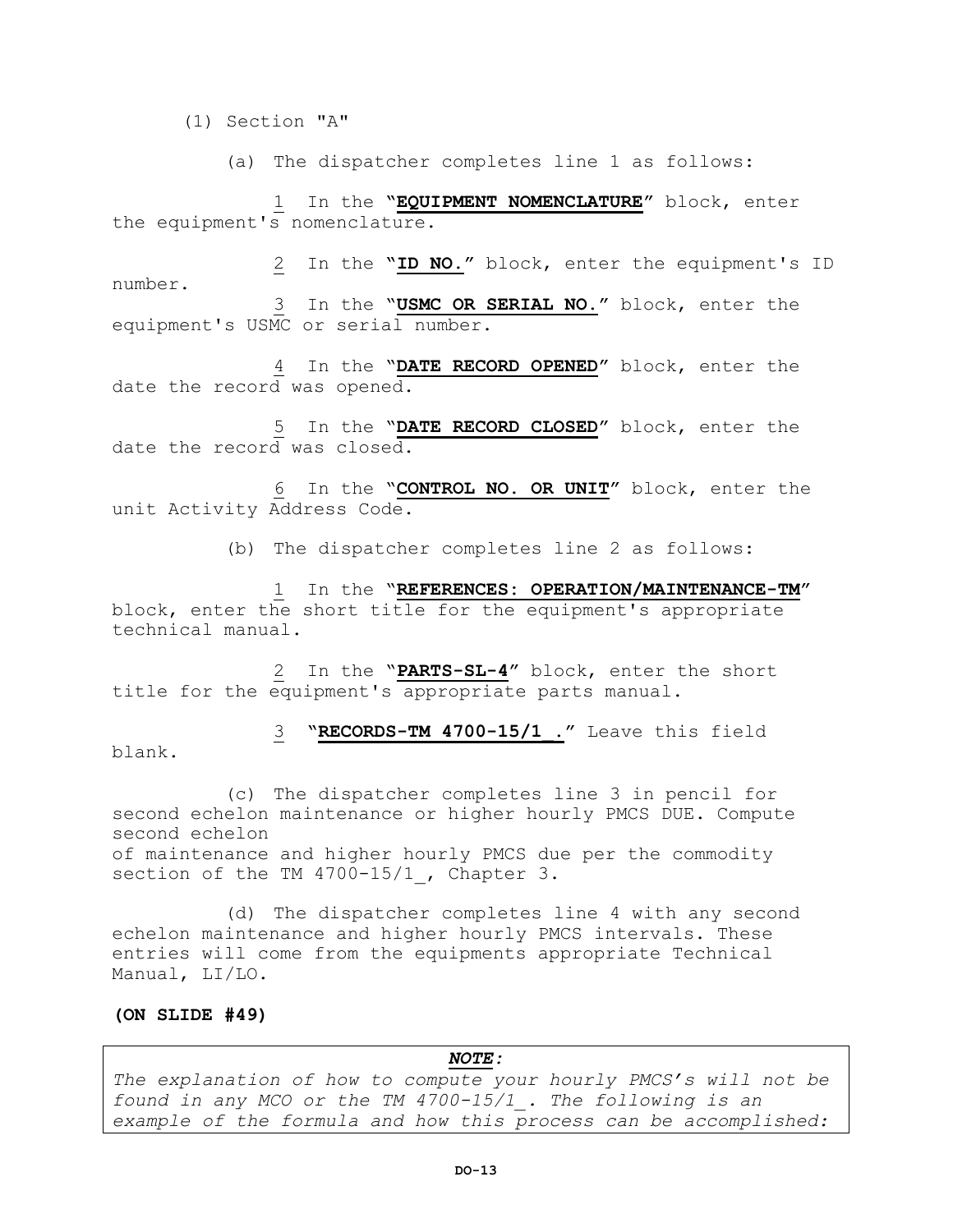**(ON SLIDE #50)**

**SCHEDULED PMCS** (Line 4)

**+HOUR METER READING** (Taken from the ERO)

**NEW PMCS DUE** (This reading is placed in the appropriate block)

# **(ON SLIDE #51)**

Example (1) The first set of blocks is what it would look like prior to completion of the Hourly PM.

| PMCS DUE:<br>(Use Pencil Only)   | 250 | 500 | 1000 | 1500 | 2000 |
|----------------------------------|-----|-----|------|------|------|
| <b>SCHEDLULED</b><br><b>PMCS</b> | 250 | 500 | 1000 | 1500 | 2000 |

Equipment's PM was due at 250 hours and was performed; the ERO had the equipment's hour meter as 250 hours. Your PMCS schedule would look like this after it is updated:

| PMCS DUE:<br>(Use Pencil<br>Only) | 500 | 500 | 1000 | 1500 | 2000 |
|-----------------------------------|-----|-----|------|------|------|
| <b>SCHEDLULED</b><br><b>PMCS</b>  | 250 | 500 | 1000 | 1500 | 2000 |

# **(ON SLIDE #52)**

Example:(2) This is what your 10524 looks like now.

| <b>PMCS DUE:</b><br>(Use Pencil<br>Only) | 500 | 500 | 1000 | 1500 | 2000 |
|------------------------------------------|-----|-----|------|------|------|
| <b>SCHEDLULED</b><br><b>PMCS</b>         | 250 | 500 | 1000 | 1500 | 2000 |

Your equipment is due for a 500 HR PM, you send it to Maintenance. They complete it, the ERO states the equipment has 500 HR's on it. What would your updated 10524 look like now?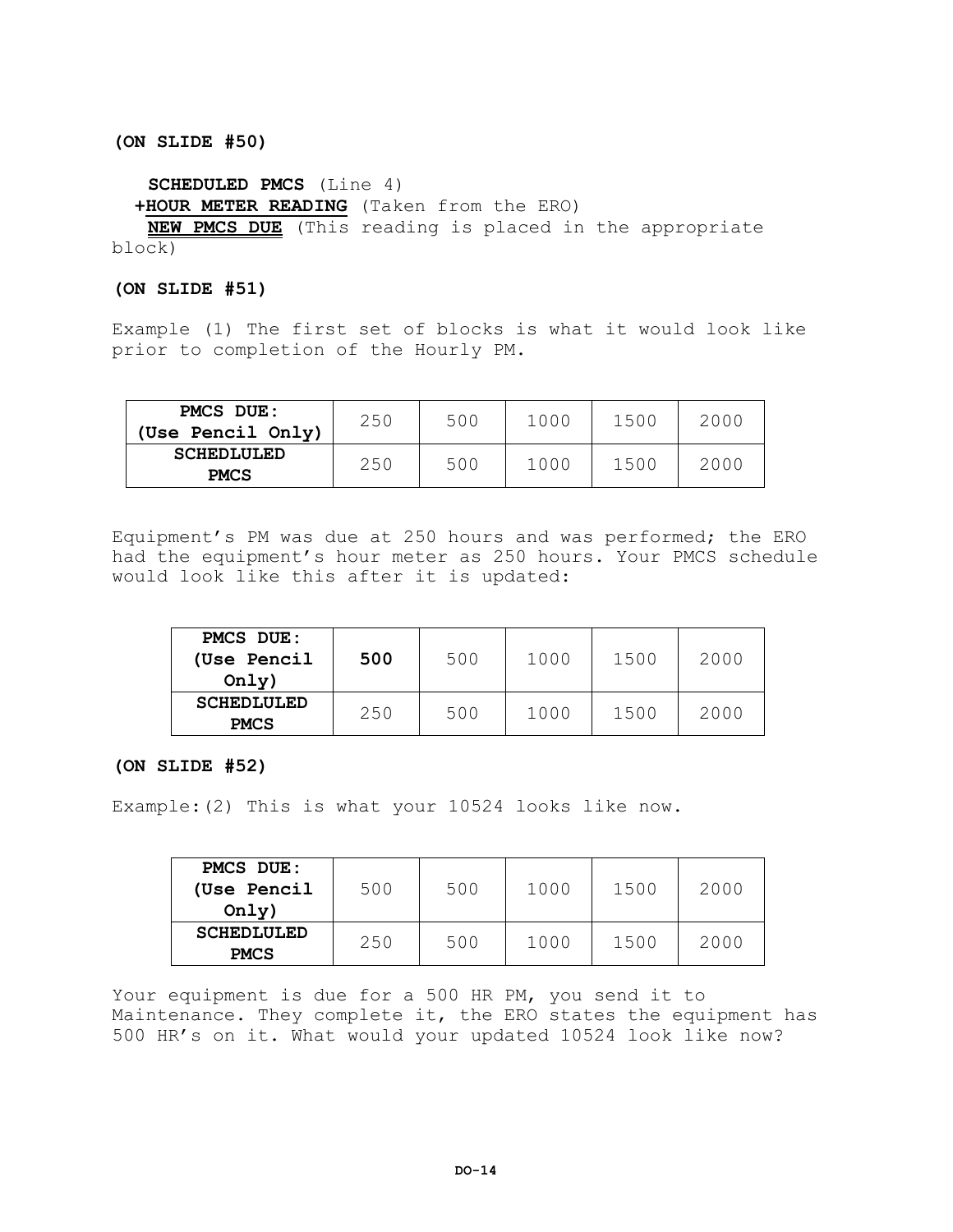| <b>PMCS DUE:</b><br>(Use Pencil<br>Only) | 750 | 1000 | 1000 | 1500 | 2000 |
|------------------------------------------|-----|------|------|------|------|
| <b>SCHEDLULED</b><br><b>PMCS</b>         | 250 | 500  | 1000 | 1500 | 2000 |

#### **(ON SLIDE #53)**

Example:(3) This is what your 10524 looks like now.

| <b>PMCS DUE:</b><br>(Use Pencil<br>Only) | 750 | 1000 | 1000 | 1500 | 2000 |
|------------------------------------------|-----|------|------|------|------|
| <b>SCHEDLULED</b><br><b>PMCS</b>         | 250 | 500  | 1000 | 1500 | 2000 |

Your Equipment is due for a 250 HR PM, You send it to Maintenance. They complete it, the ERO states that that the equipment has 750 HRS. on it. What would your 1024 look like now?

| <b>PMCS DUE:</b><br>(Use Pencil<br>Only) | 1000 | 1000 | 1000 | 1500 | 2000 |
|------------------------------------------|------|------|------|------|------|
| <b>SCHEDLULED</b><br><b>PMCS</b>         | 250  | 500  | 1000 | 1500 | 2000 |

**(ON SLIDE #54)**

#### **HOUR METER REPLACMENT "ZERO" HOURS**

The following is an example of the Hourly PMCS schedule update when the equipment's Hour Meter has been replaced, and the new hour meter has "0" hours accumulated on it; apply the following formula for this process:

**PMCS DUE** (Line 3)

 **-OLD HOUR METER READING** (Taken from the ERO/Hour Meter) **NEW PMCS DUE** (This reading is placed in the appropriate block)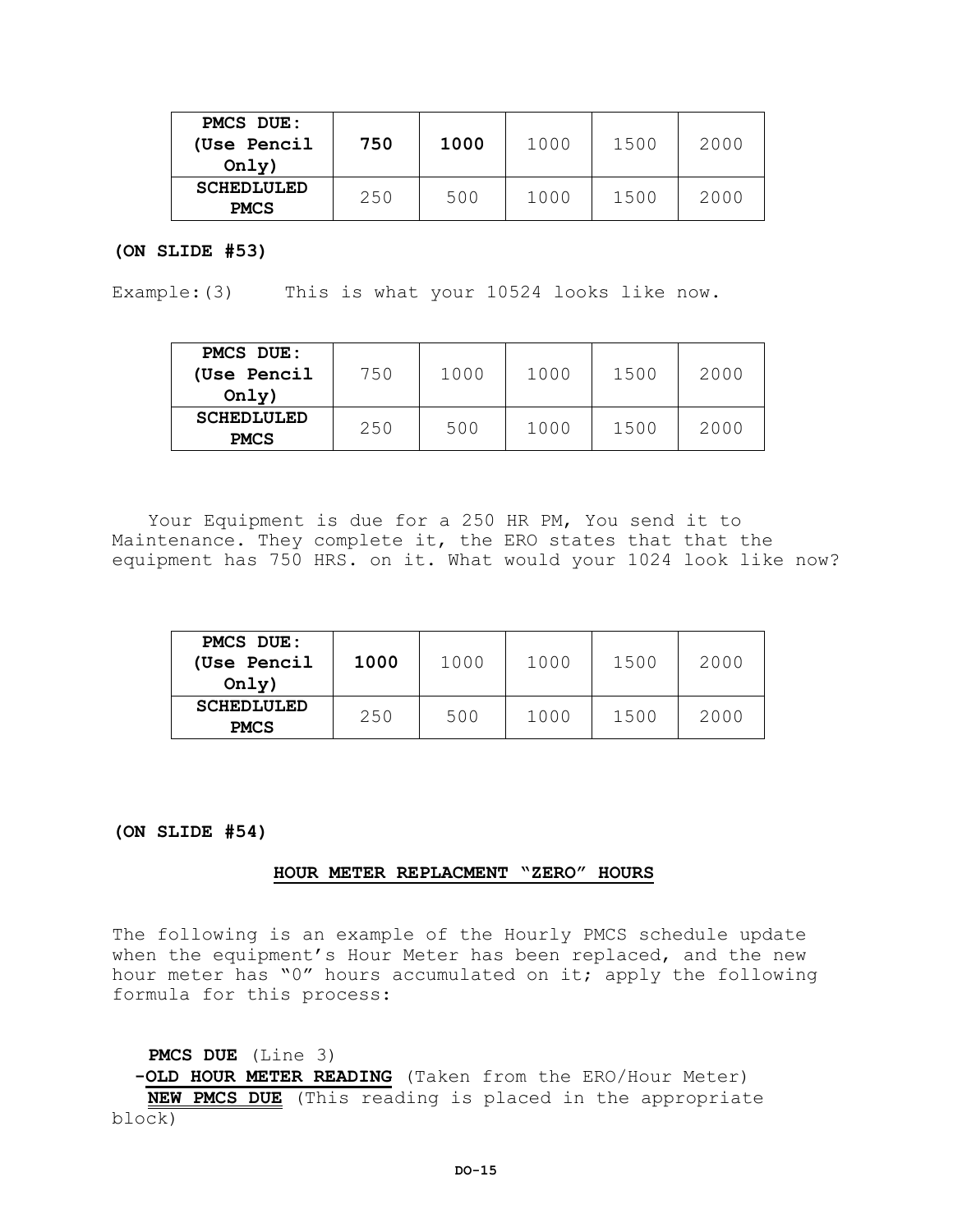*This formula must be applied to each Scheduled PMCS separately.*

#### **(ON SLIDE #55)**

Currently your Hourly PMCS Schedule looks like this.

| <b>PMCS DUE:</b>  |     |     |      |      |      |
|-------------------|-----|-----|------|------|------|
| (Use Pencil       | 500 | 500 | 1000 | 1500 | 2000 |
| Only)             |     |     |      |      |      |
| <b>SCHEDLULED</b> | 250 | 500 | 1000 | 1500 | 2000 |
| <b>PMCS</b>       |     |     |      |      |      |

#### **(ON SLIDE #56)**

Hour meter was replaced by maintenance: and the new hour meter has "0" hours and the old hour meter has "275" hours on it. The following set of blocks is the updated Hourly PMCS Schedule:

| 225   | 225    | 725    | 1225   | 1725   |
|-------|--------|--------|--------|--------|
| - 275 | $-275$ | $-275$ | $-275$ | $-275$ |
| 500   | 500    | 1000   | 1500   | 2000   |

| <b>PMCS DUE:</b><br>(Use Pencil<br>Only) | 225 | 225 | 725  | 1225 | 1725 |
|------------------------------------------|-----|-----|------|------|------|
| <b>SCHEDLULED</b><br><b>PMCS</b>         | 250 | 500 | 1000 | 1500 | 2000 |

**(ON SLIDE #57)**

#### **HOUR METER REPLACMENT "WITH " HOURS ON IT**

The following is an example of the Hourly PMCS schedule update when the equipment's Hour Meter has been replaced, and the new hour meter has hours already accumulated on it; apply the following formula for this process:

#### **PMCS DUE** (Line 3)

 **-OLD HOUR METER READING** (Taken from the ERO/Hour Meter) **??** (Result)

**+??** (New hour meter that has had hours accumulated on

**??** (New PMCS Due)(Place in the appropriate block)

#### **(ON SLIDE #58)**

it)

#### *This formula must be applied to each Scheduled PMCS separately.*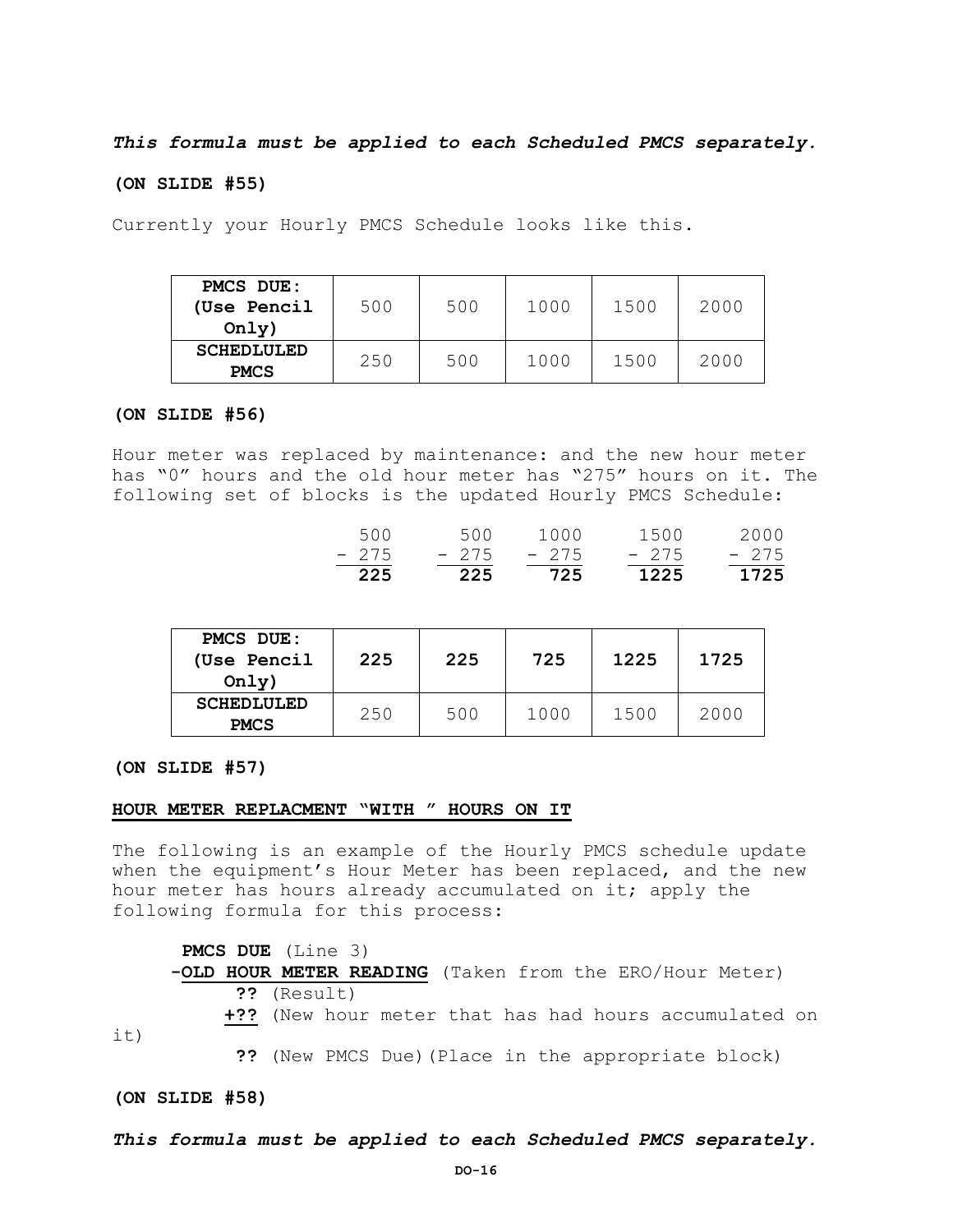Currently your Hourly PMCS Schedule looks like this.

| <b>PMCS DUE:</b>  |     |     |      |      |      |
|-------------------|-----|-----|------|------|------|
| (Use Pencil       | 225 | 225 | 725  | 1225 | 1725 |
| Only)             |     |     |      |      |      |
| <b>SCHEDLULED</b> | 250 | 500 | 1000 | 1500 | 2000 |
| <b>PMCS</b>       |     |     |      |      |      |

#### **(ON SLIDE #59)**

Hour meter was replaced by maintenance: and the new hour meter has "65" hours and the old hour meter has "30" hours on it. The following set of blocks is the updated Hourly PMCS Schedule:

| 260   | -260   | 760   | 1260  | 1760  |
|-------|--------|-------|-------|-------|
| + 65  | $+ 65$ | + 65  | + 65  | + 65  |
| 195   | 195    | 695   | 1195  | 1695  |
| $-30$ | $-30$  | $-30$ | $-30$ | $-30$ |
| 225   | 225    | 725   | 1225  | 1725  |
|       |        |       |       |       |

| <b>PMCS DUE:</b><br>(Use Pencil<br>Only) | 260 | 260 | 760  | 1260 | 1760 |
|------------------------------------------|-----|-----|------|------|------|
| <b>SCHEDLULED</b><br><b>PMCS</b>         | 250 | 500 | 1000 | 1500 | 2000 |

# **(ON SLIDE #60)**

**INTERIM TRANSITION:** Up to this point we have discussed preparation instructions for Section "A" of the NAVMC 10524. Are there any questions over this material? At this time we will take a ten minute break.

 $\mathcal{L}_\mathcal{L}$  , we can assume that the contribution of the contribution of the contribution of the contribution of the contribution of the contribution of the contribution of the contribution of the contribution of the c

#### **(BREAK – 10 MIN)**

**INTERIM TRANSITION:** Prior to the break we discussed preparation instructions for Section "A" of the NAVMC 10524. You will now perform a practical application to develop this skill.

 $\mathcal{L}_\mathcal{L}$  , we can assume that the contribution of the contribution of the contribution of the contribution of the contribution of the contribution of the contribution of the contribution of the contribution of the c  $\mathcal{L}_\mathcal{L}$  , we can assume that the contribution of the contribution of the contribution of the contribution of the contribution of the contribution of the contribution of the contribution of the contribution of the c

**(ON SLIDE #61-62)**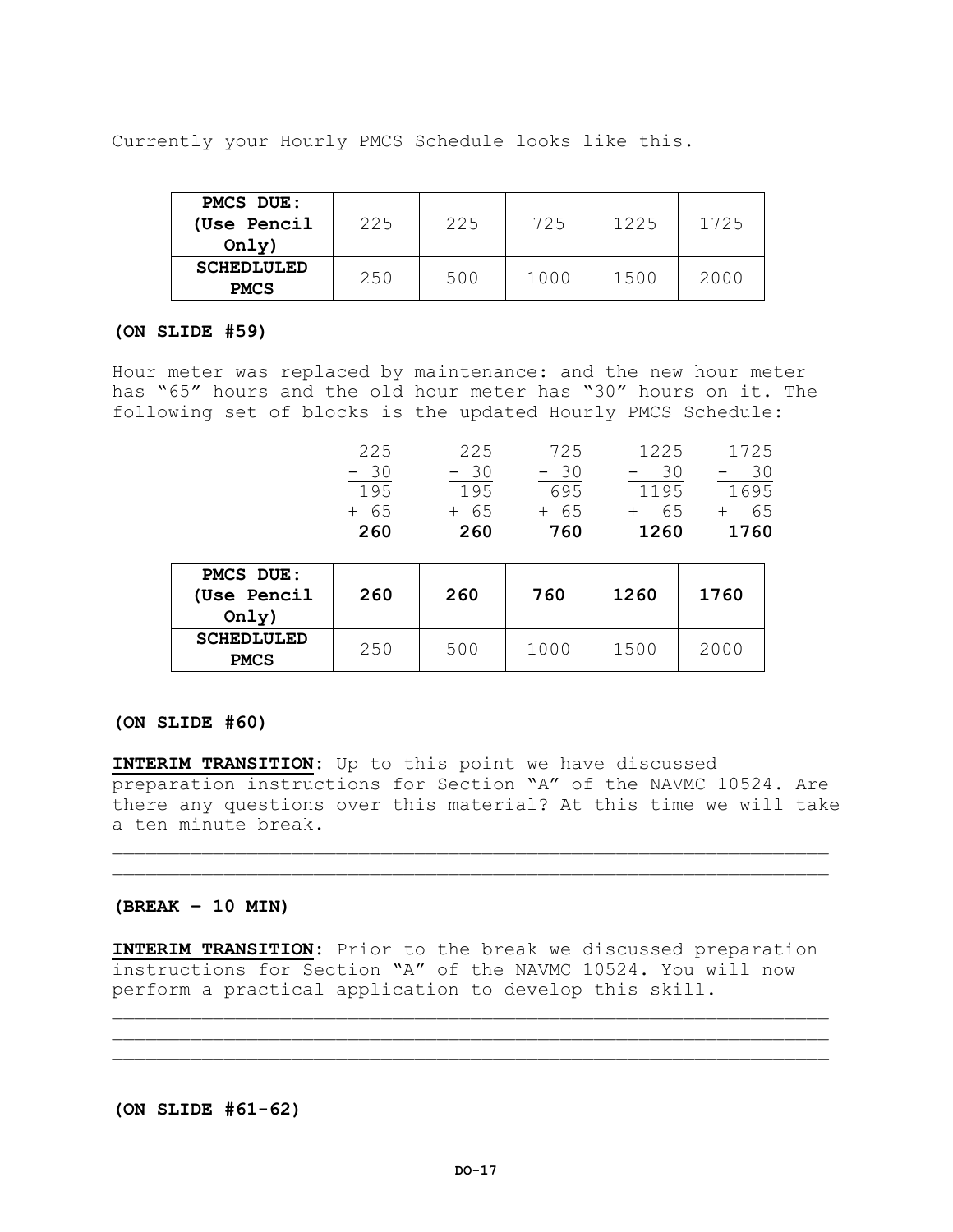# **INSTRUCTOR NOTE**

Introduce the following practical application. Have students take breaks as required.

**PRACTICAL APPLICATION. (3 HR)** The purpose of this Practical Application is to allow the student the opportunity to practice filling out the NAVMC 10524. Before the Practical Application the instructor will distribute one copy of the NAVMC 10524t to each student. Read the scenario to the students to ensure they understand the requirements of the assignment. Handouts are located in the classroom filing cabinet. One instructor is required.

**PRACTICE:** Each student will perform the calculations required to complete all entries on the practical application. Students will raise their hand to gain the attention of the instructor if they have a question. Students will not talk, except to ask the instructor a question. The students will practice the following steps.

(1) Complete section "A" of the NAVMC 10524 to include calculating PMCS Due as it continues throughout the scenario.

**PROVIDE HELP:** Instructor will walk around the classroom and observe student performance. Instructor will be available to answer student questions throughout the entire practical application time period.

**1. Safety Brief:** Instructor will cover the ORAW.

**2. Supervision and Guidance:** Brief the students of their responsibilities during the practical application. The instructor will be in the training area observing, assisting students and answering questions.

**3. Debrief:** Allow students the opportunity to comment on what they experienced and/or observed. Provide overall feedback, guidance on any misconceptions, and review the learning points of the Practical Application. **Review each entry on the practical application exercise. Show the Practical application handout answer key on the screen, and demonstrate how to find the answers as required.**

**(ON SLIDE #63)**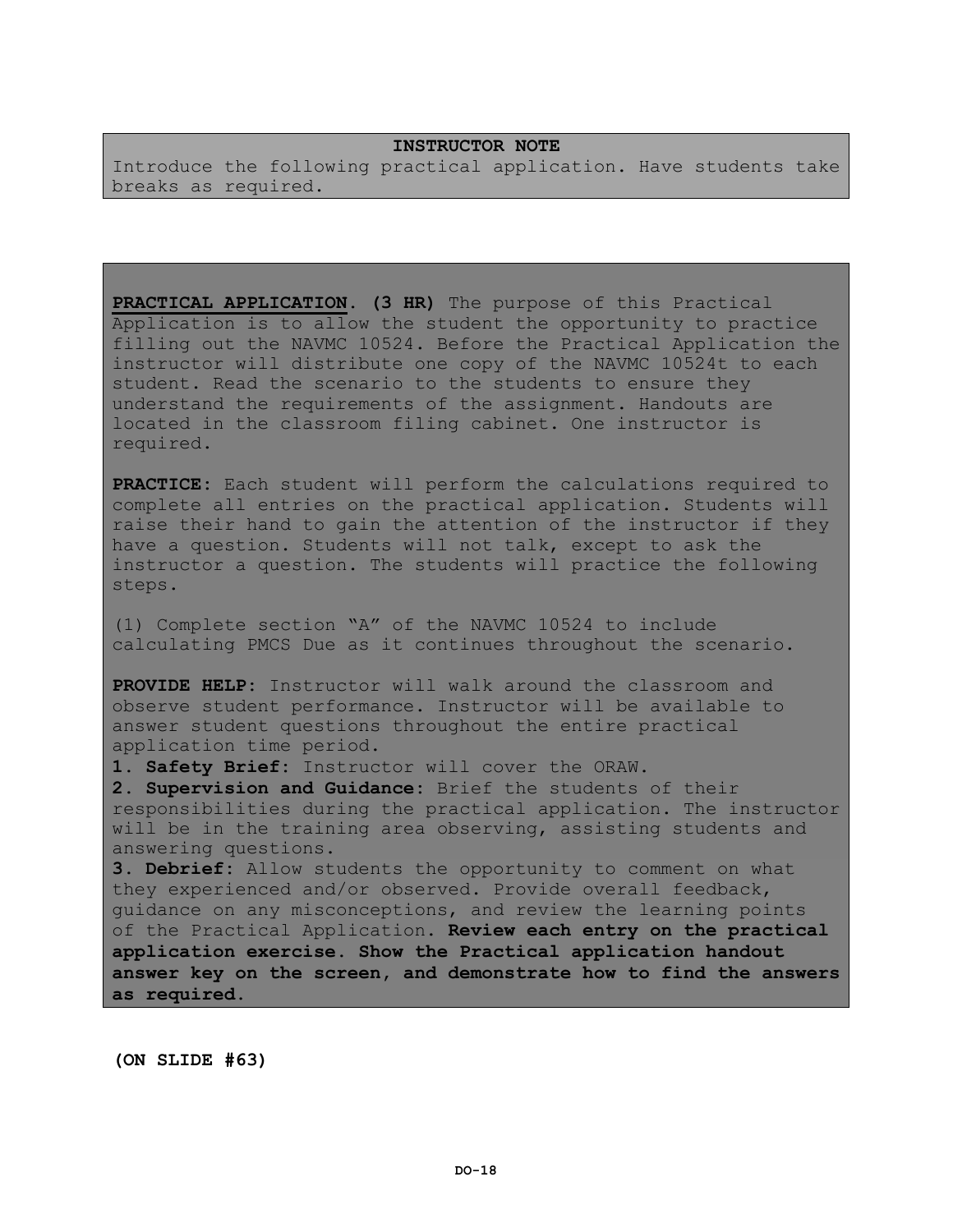**INTERIM TRANSITION:** During this period you performed the calculations to adjust the unscheduled (hourly) PMCS blocks of the NAVMC 10524. Are there any questions over this practical application? At this time we will take a ten minute break.

\_\_\_\_\_\_\_\_\_\_\_\_\_\_\_\_\_\_\_\_\_\_\_\_\_\_\_\_\_\_\_\_\_\_\_\_\_\_\_\_\_\_\_\_\_\_\_\_\_\_\_\_\_\_\_\_\_\_\_\_\_\_\_\_  $\mathcal{L}_\mathcal{L}$  , we can assume that the contribution of the contribution of the contribution of the contribution of the contribution of the contribution of the contribution of the contribution of the contribution of the c

## **(BREAK – 10 MIN)**

**INTERIM TRANSITION:** Prior to the break you performed the calculations to adjust the unscheduled (hourly) PMCS blocks of the NAVMC 10524. We will now discuss preparation instructions for Section "B" of the NAVMC 10524.

 $\mathcal{L}_\mathcal{L}$  , we can assume that the contribution of the contribution of the contribution of the contribution of the contribution of the contribution of the contribution of the contribution of the contribution of the c  $\mathcal{L}_\mathcal{L}$  , we can assume that the contribution of the contribution of the contribution of the contribution of the contribution of the contribution of the contribution of the contribution of the contribution of the c

# **(ON SLIDE #64)**

(3)**Section "B"** is optional except in instances when equipment is operated at an isolated job site for an extended period. The Major Subordinate Command's maintenance management or commodity standing operating procedure will state the requirements for using Section "B". When Section "B" is required use of NAVMC 10523 is optional for equipment with an equipment operational time indicator. When the equipment does not have an equipment operational time indicator the use of the NAVMC 10523 is mandated to capture hours/miles operated.

#### **(ON SLIDE #65)**

When use of Section "B" is mandated, complete it as follows:

# **(ON SLIDE #66)**

# *NOTE:*

*Per FSMAO CLARIFICATIONS OF SUPPLY AND MAINTENANCE POLICY DTD 21 DEC 01. Encl. (3) pg.8, Para. c, reads as follows:*

*Requirements for Using Section "B" of NAVMC 10524: A clarification was requested concerning what was meant by the statement found within paragraph (2), page 2-21-6 of TM 4700- 15/1\_, which states the MSC or commodity manager's standing operating procedures will state the requirements for using section "B" of the NAVMC 10524.*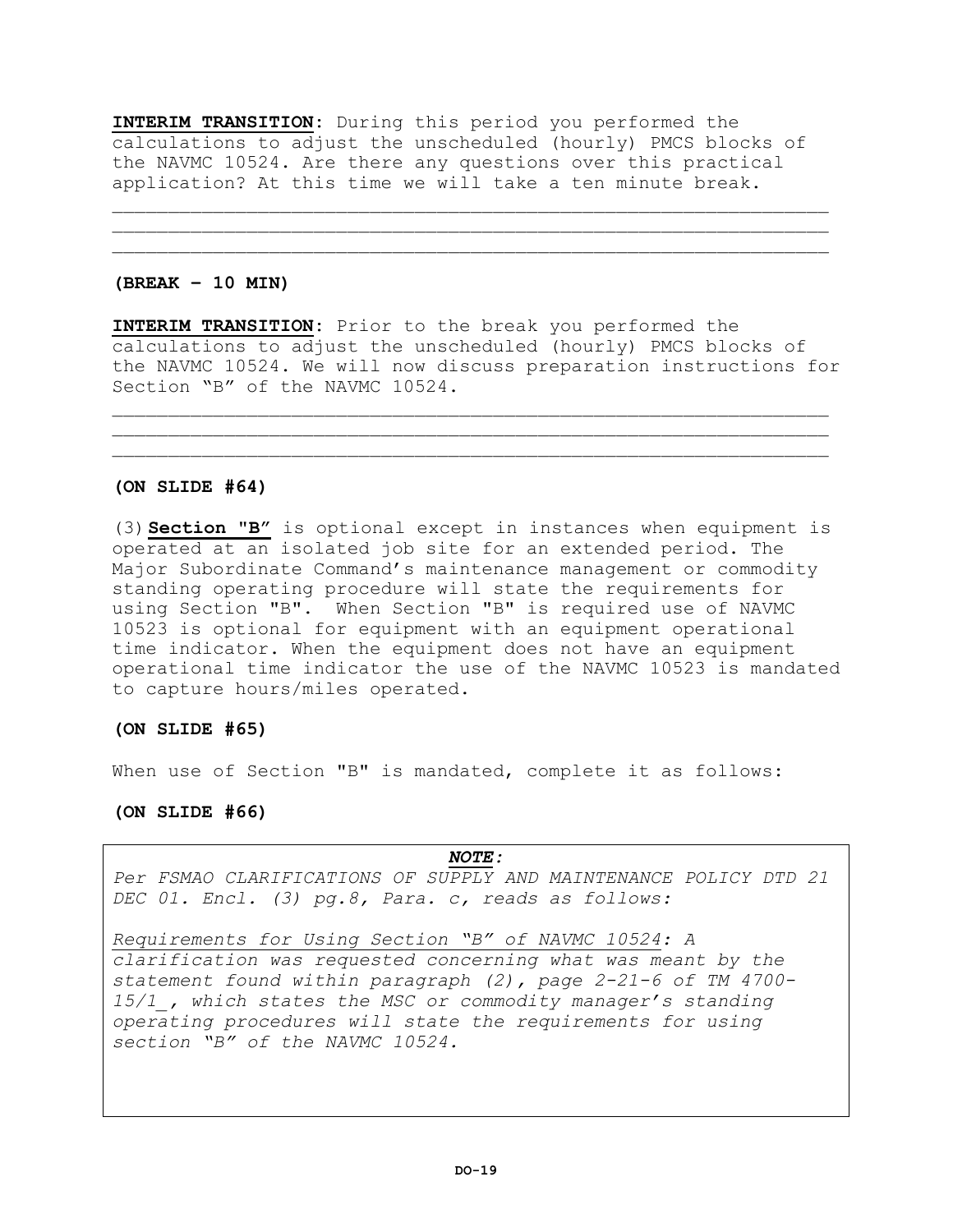*Response: The intent of page 2-21-6, paragraph (2) of TM 4700- 15/1\_ is to provide the unit commander the option to use or not use section "B" of the NAVMC 10524. The exception is when equipment is operated at an isolated job site for extended periods of time. The MMSOP must clearly state if section "B" is to be used, and, if not, what procedures must be followed in order for the shops to determine when hourly Preventive Maintenance Checks and Services (PMCS are due in their equipment.*

*Reference: LAN message from MGySgt Smith (HQMC,LPP-3) of Sept. 1997, updated by LAN message from MGySgt Wix (HQMC,LPP) of 30 Dec. 1997.*

# **(ON SLIDE #67)**

(a) Each time the equipment leaves the equipment pool, or the equipment is operated, the equipment operator enters the following:

1 In the **"DATE"** column, enter the date the equipment is operated.

2 In the **"SPEEDOMETER OR HOURMETER STARTED AND STOPPED"** column, enter the reading from the equipment's equipment operational time indicator. Enter N/A when the equipment does not have an equipment operational time indicator.

3 In the **"TOTAL HR/MI. OPER"** column, enter the total hours or miles operated. This is the SPEEDOMETER OR HOURMETER STOPPED minus the SPEEDOMETER OR HOURMETER START. When the equipment does not have an equipment operational time indicator enter the total hours recorded on the NAVMC 10523.

4 In the **"POL CONSUMPTION"** column, enter all POL

used.

*NOTE: In the "AIR FILTER CLEANED/CHANGED" column, TM-4700-15/1\_ does not state what is required in this field. It has been known that entry of "CL" signifies that the air filter has been Cleaned, and "CH" signifies that the air filter has been Changed.*

(b) Each time a second echelon of maintenance scheduled or unscheduled PMCS is completed, the equipment chief will ensure that the following: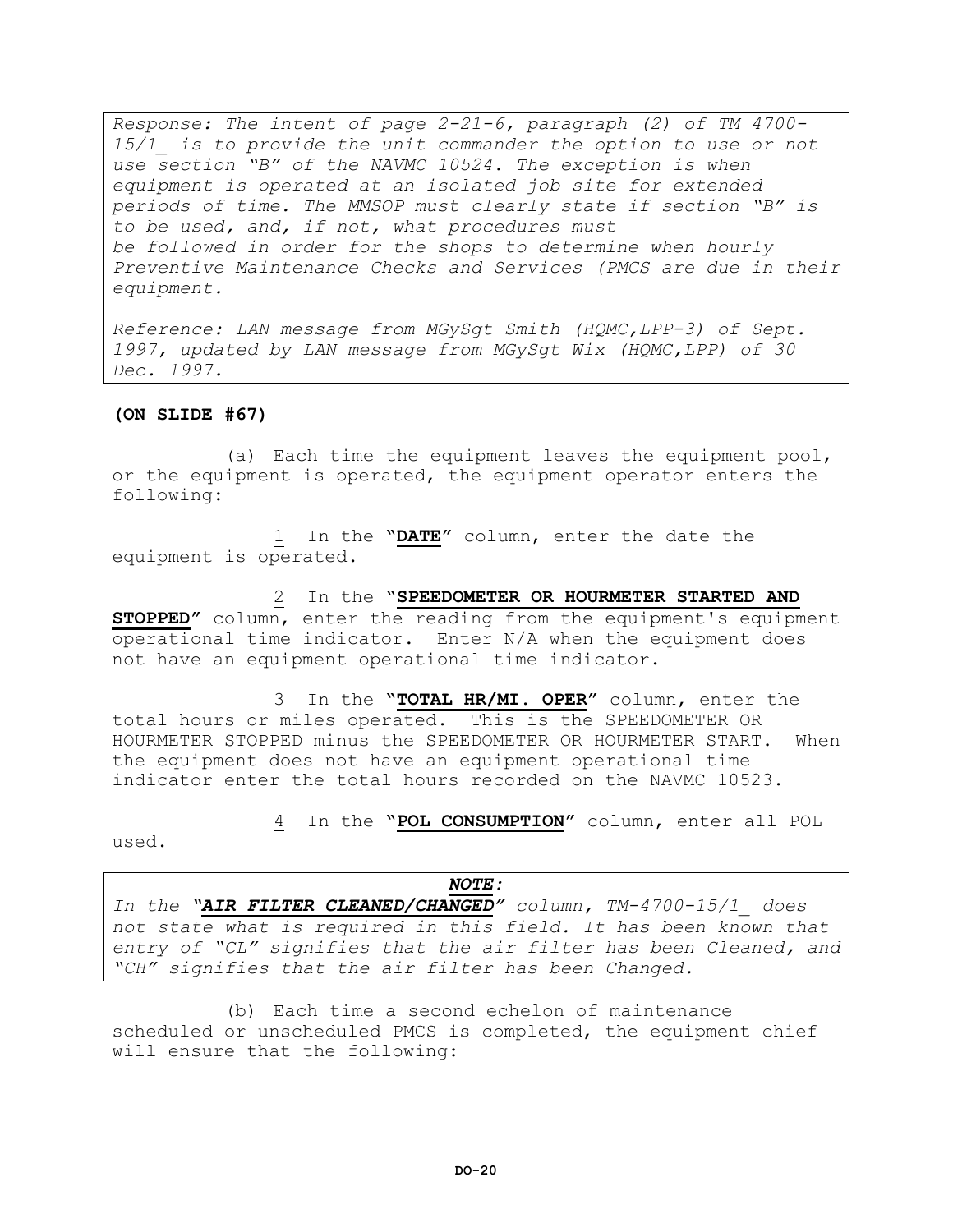1 In the **"PMCS DUE"** column, enter the hours/miles from the equipment operational time indicator when the PMCS was completed for that hours/miles service. Compute the next hours/miles PMCS and enter the computed hours/miles in the PMCS DUE column above the next SCHEDULED PMCS. Compute and record the hours/miles for all lower level PMCS services in the appropriate PMCS DUE block. Compute the hourly PMCS per the equipment's technical manual and the commodity chapters of the TM 4700-15/1\_. Leave this column blank when the equipment does not have an equipment operational time indicator.

2 The **"HR/MI PMCS COMPLETED"** column is updated with the hours/miles the PMCS was completed. Leave this column blank when the equipment does not have an equipment operational time indicator.

3 The **"ERO NO."** column is updated with the ERO/SRO number used to perform the second echelon of maintenance and higher PMCS was completed.

4 The **"UNIT"** column is updated with the maintenance sections unit Activity Address Code when second echelon of maintenance and higher PMCS is completed. This column is optional when the unit performing the PMCS is also the equipment owner.

5 The **"SIGNATURE"** column signed by the Equipment Officer, Chief, or Foreman.

(c) Before dispatching any item of equipment, the dispatcher reviews the NAVMC 10524 to determine whether any second echelon of maintenance and higher PMCS are due on the equipment. When the oil change, lubrication service, or any PMCS is due, the dispatcher makes the appropriate entries on the NAVMC 10523 (Engineer Equipment Operational Record) and notifies the equipment chief who will ensure accomplishment of the required PMCS before the equipment leaves the equipment pool.

#### **(ON SLIDE #68, 69)**

 (d) The operator completes the DAILY PREVENTIVE MAINTENANCE Section and initials the **"HR/MI PMCS COMPLETED"** column, verifying completion of daily PMCS.

# **(ON SLIDE #70)**

d. **Filing and Disposition**. File the NAVMC 10524 in the NAVMC 696D (Motor Vehicle and Engineer Equipment Record Folder). When the sheet is filled, the accumulated totals and other data are transferred to a new NAVMC 10524. Retain only the last completed or filled NAVMC 10524.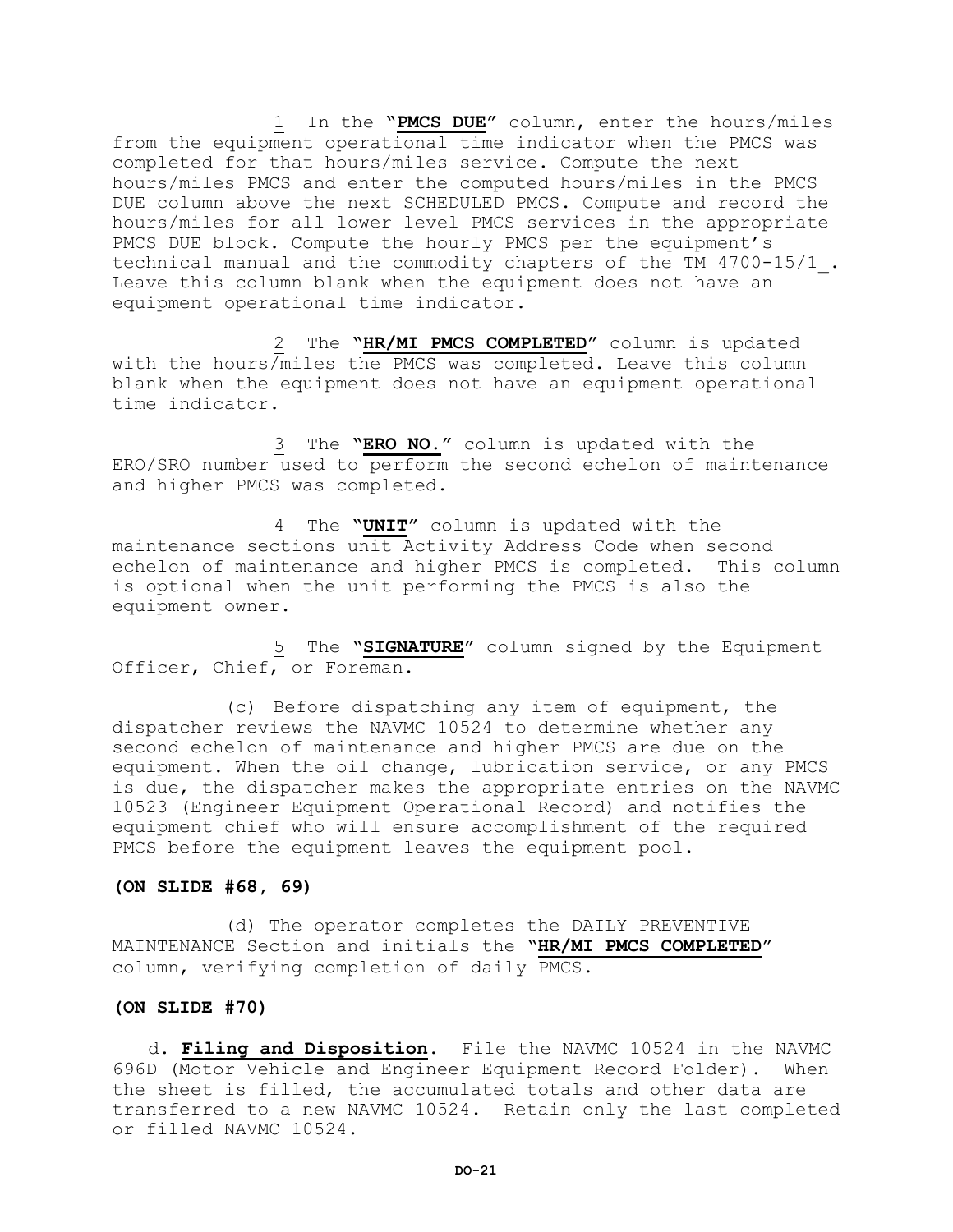**(ON SLIDE #71-73)**

**TRANSITION:** During this period we discussed the NAVMC 10524. You also observed a demonstration of, and performed the calculations required to adjust the unscheduled (hourly) PMCS blocks of the NAVMC 10524. Are there any questions over the material we have covered to this point? I have some questions for you.

 $\mathcal{L} = \{ \mathcal{L} = \{ \mathcal{L} \} \cup \{ \mathcal{L} \} \cup \{ \mathcal{L} \} \cup \{ \mathcal{L} \} \cup \{ \mathcal{L} \} \cup \{ \mathcal{L} \} \cup \{ \mathcal{L} \} \cup \{ \mathcal{L} \} \cup \{ \mathcal{L} \} \cup \{ \mathcal{L} \} \cup \{ \mathcal{L} \} \cup \{ \mathcal{L} \} \cup \{ \mathcal{L} \} \cup \{ \mathcal{L} \} \cup \{ \mathcal{L} \} \cup \{ \mathcal{L} \} \cup \{ \mathcal{L} \} \cup$  $\mathcal{L}=\{1,2,3,4,5,6,6,8,10\}$ 

(Q1) What is the purpose of the NAVMC 10524? **(A1) SERVES AS THE AUTHORITY FOR AN OPERATOR TO OPERATE ON AN ASSIGNED MISSION (ISOLATED JOB SITE, EXTENDED PERIOD), CHECKLIST FOR CONDUCTING PMCS, PROVIDE A MEANS OF RECORDING MILES/HOURS TO SCHEDULE PMCS, TO PROVIDE A MEANS OF RECORDING POL CONSUMPTION, AND A TEMPLATE FOR INDICATING REQUIRED OPERATOR DAILY PMCS.** 

(Q2) Who maintains the NAVMC 10524? **(A2) DISPATCHER.** We will now discuss the NAVMC 10523.

# **(ON SLIDE #74, 75, 76)**

**3. NAVMC 10523, ENGINEER EQUIPMENT OPERATIONAL RECORD. (1 HR)** *(NOTE: FOUND IN TM 4700-15/1\_, Pg. 2-20-1)*

#### **(ON SLIDE #77)**

#### a. **Purpose.**

(1) The purpose of form NAVMC 10523 is to provide the operator of an item of equipment with the authority to operate it on an assigned mission. The NAVMC 10524 may be prepared and issued to the operator instead of a daily NAVMC 10523 when equipment is operated at a project site for extended periods of time.

(2) The NAVMC 10523 provides the operator with a checklist for conducting daily preventive maintenance checks and services (PMCS).

#### **(ON SLIDE #78)**

(3) The NAVMC 10523 provides a means for recording mileage and hours for equipment operation so that PMCS may be scheduled and petroleum, oil, and lubrications (POL) consumption determined.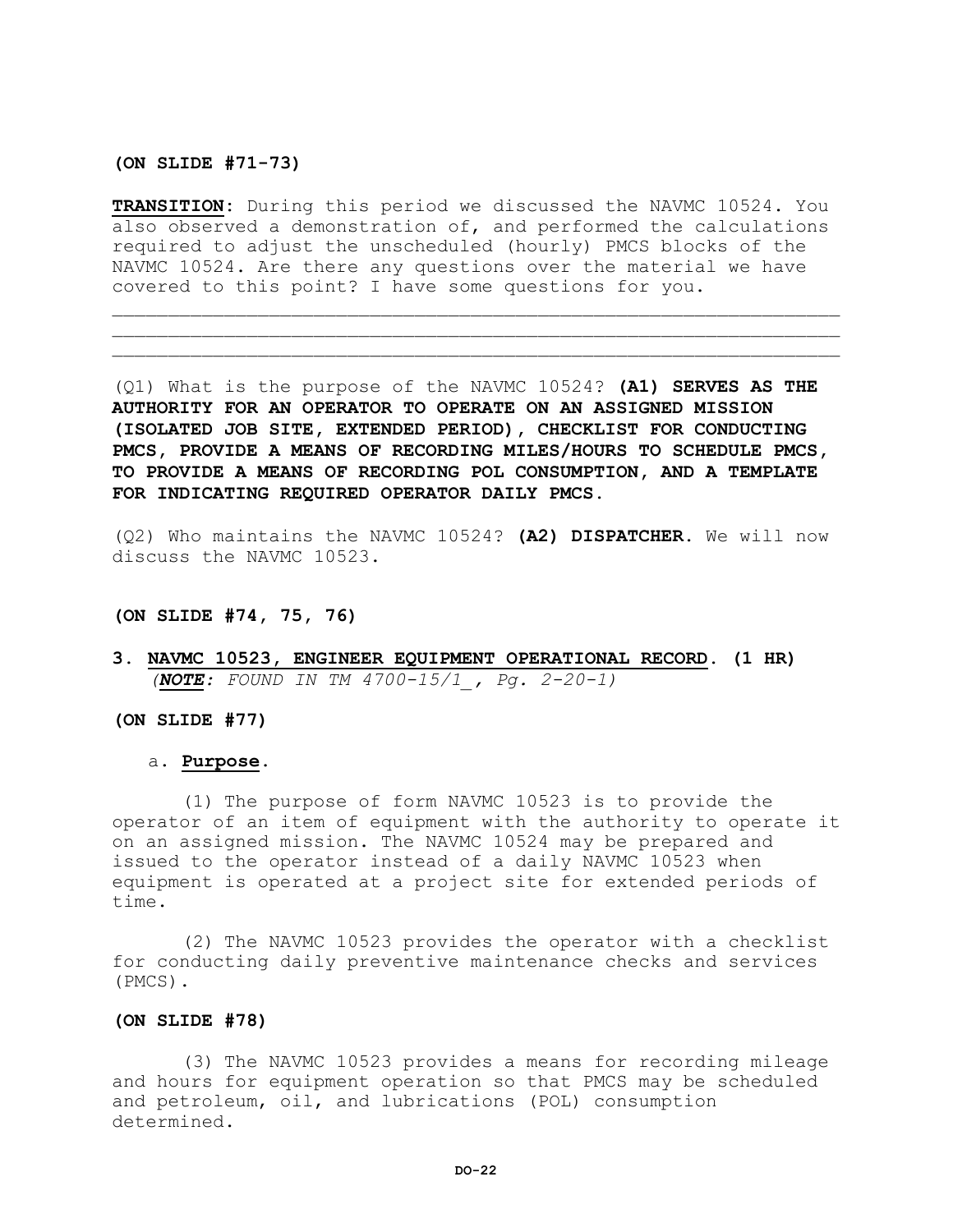(4) The NAVMC 10523 need not be prepared on equipment when an ERO/SRO has been submitted and equipment is operated from local equipment pool area to the maintenance shop.

# **(ON SLIDE #79)**

# b. **Responsibilities.**

(1) The NAVMC 10523 is maintained by the dispatcher. It must be kept up-to-date so that the scheduled PMCS is performed when due.

(2) The dispatcher will ensure the following:

(a) The request for the assigned mission is authorized.

(b) The operator possesses a valid operator's license  $(OF-346)$ .

(c) The NAVMC 10523 is updated with any PMCS due.

#### **(ON SLIDE #80)**

(d) The NAVMC 10031 (Daily Dispatching Record of Vehicles) is updated with applicable data from the NAVMC 10523.

(e) The Equipment Officer or Chief is notified, when the NAVMC 10523 indicates that the equipment requires PMCS and corrective maintenance.

#### **(ON SLIDE #81)**

(f) The oil change or lubrication service due on the equipment is indicated on the NAVMC 10523. This is not required when the equipment is enrolled in an oil analysis program or the equipment does not have an equipment operational time indicator.

(g) The second echelon of maintenance or higher PMCS due on the equipment is indicated on the NAVMC 10523. Leave this field blank when the equipment does not have an equipment operational time indicator.

(h) The NAVMC 10524 (Consolidated Engineer Equipment Operation Log and Service Record) is updated after receipt of the completed NAVMC 10523.

# **(ON SLIDE #82)**

(i) The required daily PMCS are indicated on the DAILY "A" PM SERVICE side as indicated on the NAVMC 10524. The dispatcher is not required to schedule 8 or 10 hour PMCS.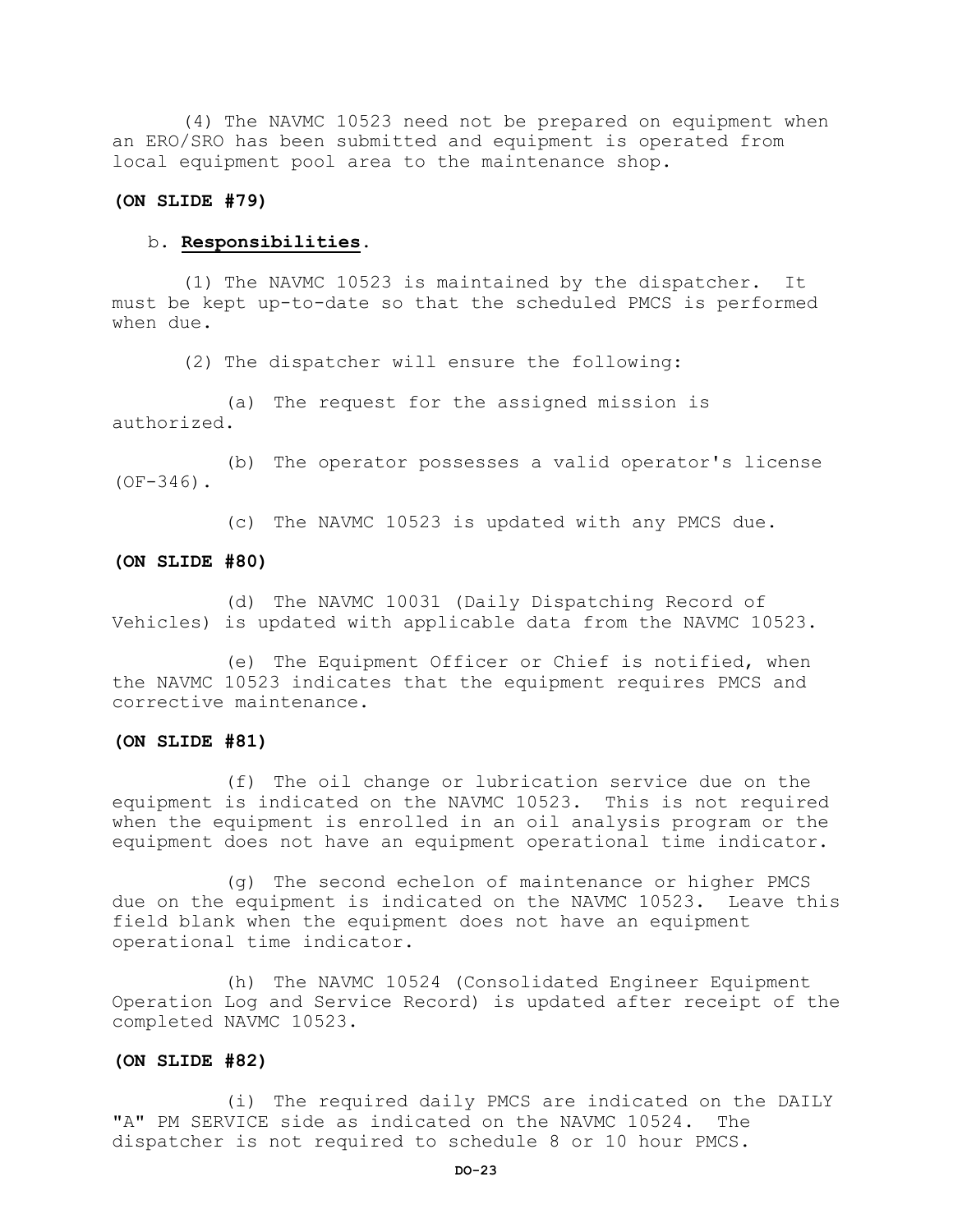(j) The completed NAVMC 10523 is forwarded to the Equipment Officer, Chief, or Foreman for signature in the "Equipment Foreman's Signature" block.

#### **(ON SLIDE #83)**

(3) The Equipment Chief will ensure the following:

(a) Any required PMCS and corrective maintenance is accomplished before the equipment is dispatched.

#### **(ON SLIDE #84)**

(4) The operator will ensure the following:

(a) Blocks pertaining to operation and maintenance of the equipment while the equipment is under the operator's control are complete before the returning the equipment to the equipment pool.

(b) Blocks pertaining to daily PMCS are complete as indicated on NAVMC 10523 (Engineer Equipment Operational Record) and in the appropriate TM. The operator will treat and conduct 8 or 10 hour PMCS, recommended by the manufacturer in the TM, as daily PMCS.

(c) The completed NAVMC 10523 is forwarded to the dispatcher.

#### **INSTRUCTOR NOTE:**

Have the students get out their NAVMC 10523. The form will be filled out throughout the class and used as reference by the student.

#### **(ON SLIDE #85)**

c. **Preparation Instructions for Tactical Equipment**. The 2ND operator block is not required unless the equipment is dispatched a second time. Complete the NAVMC 10523 as follows:

(1) The dispatcher enters the following:

(a) In the **"DATE"** block, the dispatcher enters the date the equipment is dispatched.

(b) In the **"EQUIPMENT"** block, the dispatcher enters the equipment's nomenclature.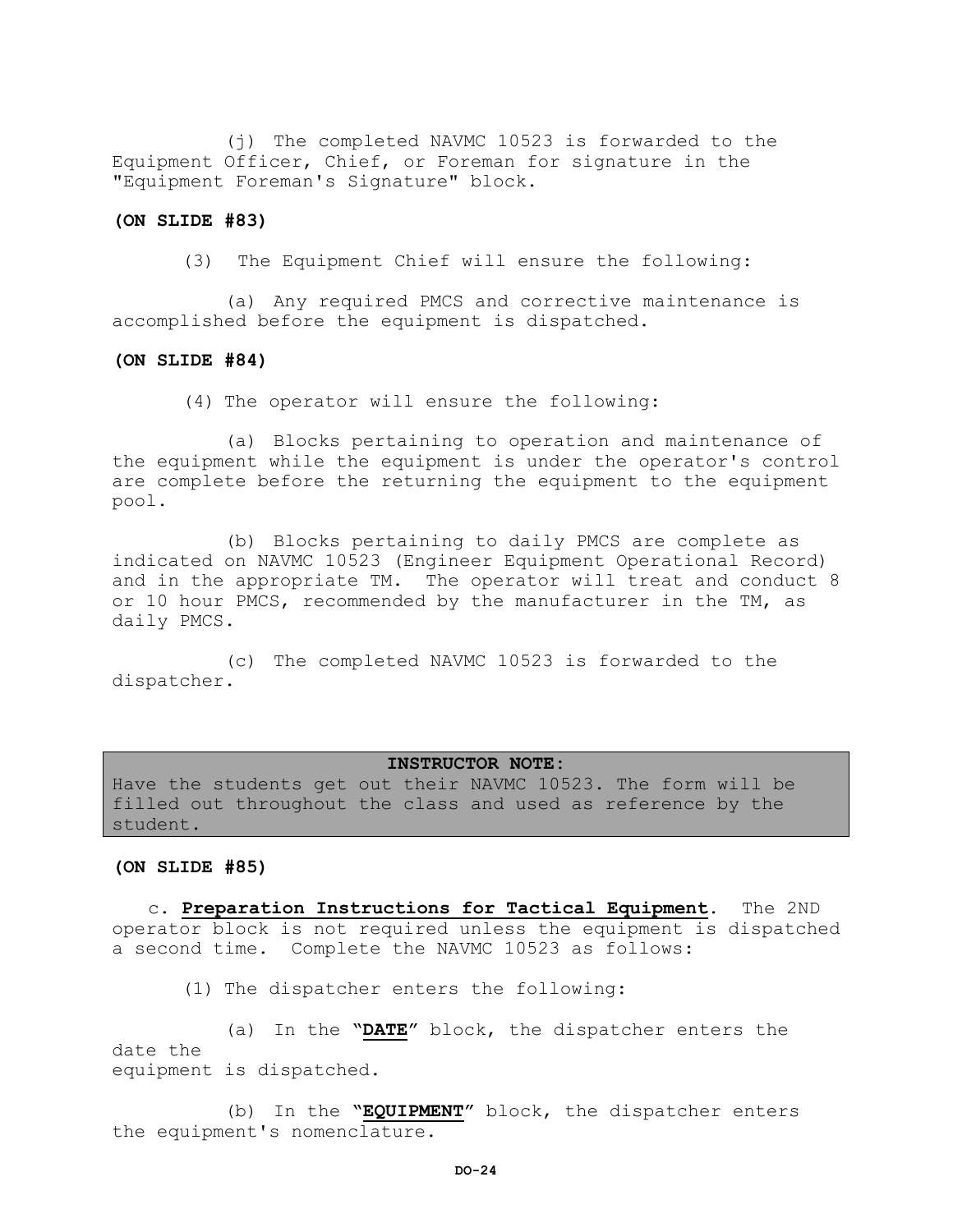(c) In the **"USMC OR SERIAL NO"** block, the dispatcher enters the equipment's USMC or serial number.

(d) In the **"ORGANIZATION"** block, the dispatcher enters the noun name of the unit that is responsible for the equipment.

(e) In the **"1ST** or **2ND OPERATOR"** block for the appropriate 1ST or 2ND operator, the dispatcher enters the operator's name as listed on the operator's license (OF-346).

(f) In the **"TIME OUT"** block for the appropriate 1ST or 2ND operator, the dispatcher enters the time the equipment is dispatched.

(g) In the **"DISPATCHER'S SIGNATURE"** block for the appropriate 1ST or 2ND operator, the dispatcher signs.

| <i>Note:</i>                                                     |  |  |  |  |  |  |  |  |  |  |
|------------------------------------------------------------------|--|--|--|--|--|--|--|--|--|--|
| Dispatcher must be assigned in writing by the Equipment Officer. |  |  |  |  |  |  |  |  |  |  |

(h) In the **"REPORT TO"** block for the appropriate lST or 2ND operator, the dispatcher enters location the operator is to report.

(i) In the **"OIL CHANGE HOUR/MILE DUE"** block, the dispatcher enters the hours/miles the next oil change is required. This block may be left blank when the equipment is enrolled in an oil analysis program. (Unit SOP will dictate). Leave this field blank when the equipment does not have an equipment operational time indicator.

(j) In the **"OIL CHANGE HOUR/MILE COMPLETED"** block, the dispatcher enters the hours/miles the last oil change was completed. This block may be left blank when the equipment is enrolled in an oil analysis program. (Unit SOP will dictate). Leave this field blank when the equipment does not have an equipment operational time indicator.

(k) In the **"LUBRICATION HOUR/MILE DUE"** block, the dispatcher enters the hours/miles the next lubrication is required. Leave this field blank when the equipment does not have an equipment operational time indicator.

(l) In the **"LUBRICATION HOUR/MILE COMPLETED"** block, the dispatcher enters the hours/miles the last lubrication was completed. Leave this field blank when the equipment does not have an equipment operational time indicator.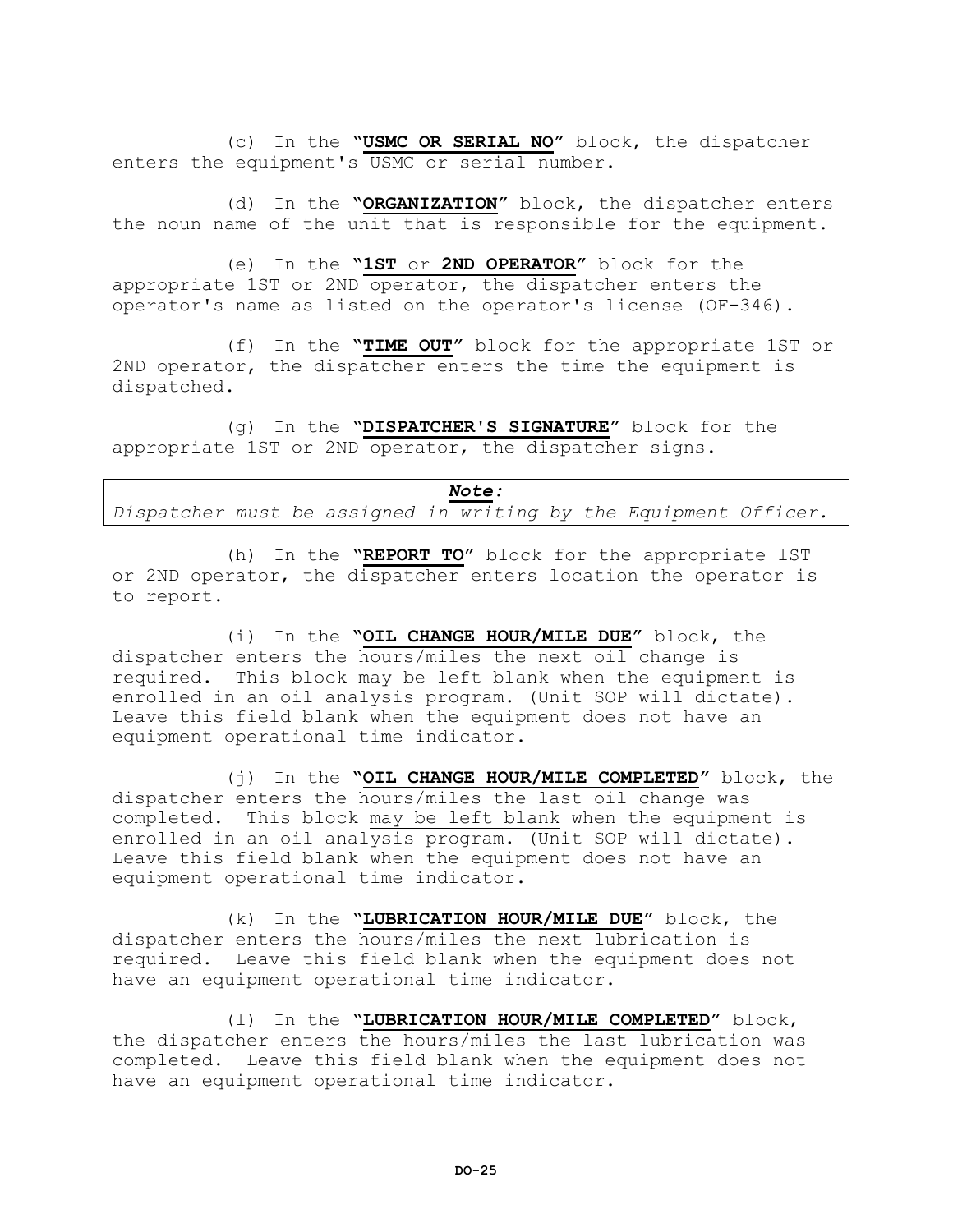(m) In the **"PM SERVICE TYPE PM DUE"** block, the dispatcher enters the type of second echelon of maintenance or higher PMCS is due.

(n) In the **"PM SERVICE HOUR/MILE DUE"** block, the dispatcher enters the hours/miles a second echelon of maintenance or higher PMCS is due per the commodity section of TM 4700-15/1\_. Leave this block blank when the equipment does not have an equipment operational time indicator.

(o) In the **"PM SERVICE HOUR/MILE COMPLETED"** block, the dispatcher enters the hours/miles last second echelon of maintenance or higher PMCS was completed. Leave this field blank when the equipment does not have an equipment operational time indicator.

# **(ON SLIDE #86)**

(p) In the **"OPERATION BEFORE"** blocks, the dispatcher enters the legend as listed on the NAVMC 10524 indicating operator before-operation PMCS.

(q) In the **"OPERATION DURING"** blocks, the dispatcher enters the legend as listed on the NAVMC 10524 indicating operator during-operation PMCS.

(r) In the **"OPERATION AFTER**" blocks, the dispatcher enters the legend as listed on the NAVMC 10524 indicating operator after-operation PMCS.

#### **(ON SLIDE #87)**

(2) The operator enters the following:

(a) In the **"RELEASED BY"** block for the appropriate lST or 2ND operator, the operator obtains the signature of the person from the job supervisor. This signature authorizes the operator to return to the equipment pool. When the operator cannot obtain a "RELEASED BY" signature the Equipment Officer, Chief, or Foreman may sign this block.

(b) In the **"TIME IN"** block for the appropriate lST or 2ND operator, the operator enters the time the equipment returned to the equipment pool.

(c) In the **"TIME TOTAL"** block for the appropriate lST or 2ND operator, the operator enters the total time the equipment was dispatched. This is the TIME IN block minus the TIME OUT block.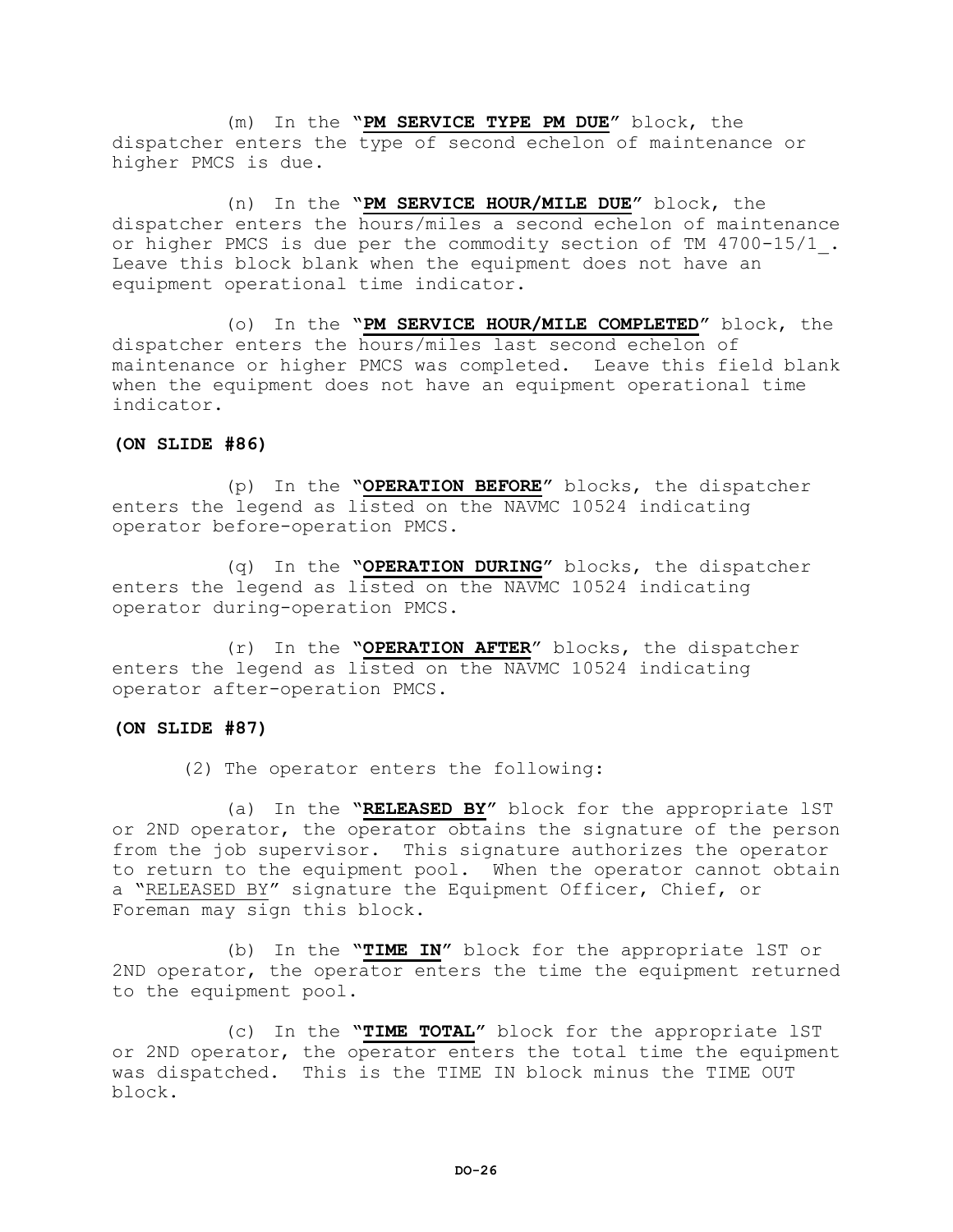(d) In the **"HOURS OR MILES STOP"** block for the appropriate 1ST or 2ND operator, the operator enters the hours/miles indicated on the equipment's equipment operational time indicator before returning NAVMC 10523 to the dispatcher. Leave this block blank when the equipment does not have an equipment operational time indicator.

(e) In the **"HOURS OR MILES START"** block for the appropriate 1ST or 2ND operator, the operator enters the hours/miles indicated on the equipment's equipment operational time indicator before leaving the equipment pool. Leave this block blank when the equipment does not have an equipment operational time indicator.

(f) In the **"HOURS OR MILES TOTAL"** block for the appropriate 1ST or 2ND operator, the operator enters the total hours/miles the equipment was operated. This is the HOURS OR MILES STOP block minus the HOURS OR MILES START block. When the equipment does not have an equipment operational time indicator this block will equal the TIME TOTAL block.

(g) In the **"WORK PERFORMED"** lST or 2ND OPERATOR block for the appropriate 1ST or 2ND operator, the operator signs before returning the NAVMC 10523 to the dispatcher. This signature verifies that the work is completed.

(h) In the **"FUELS DIESEL"** block, the operator enters the number of gallons of diesel fuel used or added. **Leave this field blank when diesel fuel is not used or added.**

(i) In the **"FUELS GAS"** block, the operator enters the number of gallons of gas used or added. **Leave this field blank when gas is not used or added.**

(j) In the **"LUBES OE"** block, the operator enters the number of quarts of engine oil used or added. **Leave this field blank when engine oil is not used or added.**

(k) In the **"LUBES GO"** block, the operator enters the number of quarts of gear oil used or added. **Leave this field blank when gear oil is not used or added.**

(l) In the **"LUBES GRS"** block, the operator enters the number of pounds of grease used or added. **Leave this field blank when grease is not used or added.**

(m) In the **"REMARKS"** block front or back, the operator enters any amplifying comments about the equipment. This block will include any corrective maintenance that requires second echelon of maintenance or higher.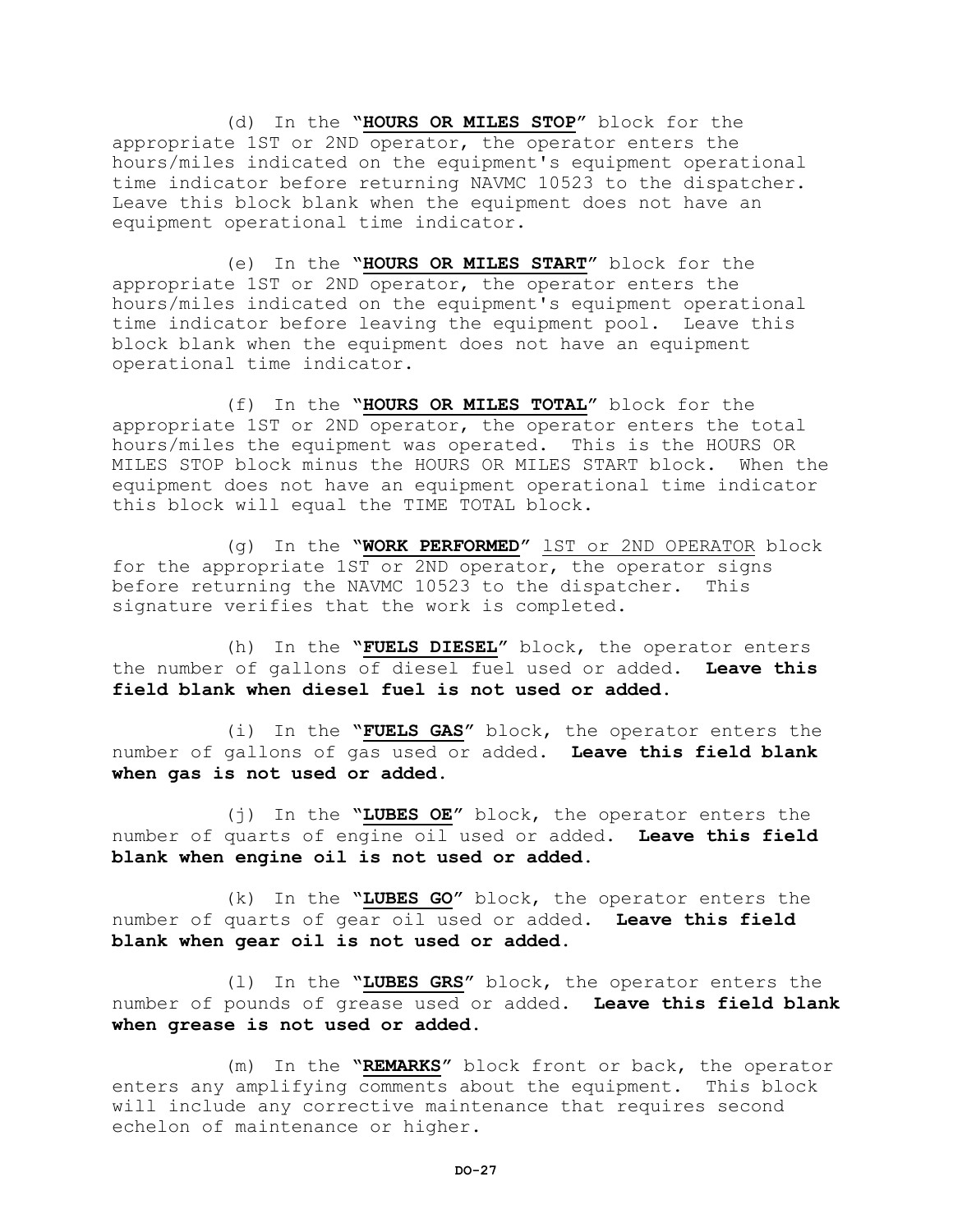(n) In the **"lST** or **2ND OPERATOR'S SIGNATURE"** block for the appropriate 1ST or 2ND operator block, the operator signs. This signature verifies that all daily PMCS was completed.

#### **(ON SLIDE #88)**

(o) In each **"ITEM"** block for the **"OPERATION BEFORE"**, the operator initials verifying that before-operation daily PMCS, as indicated in the Legend for Marking and in the appropriate TM, is completed before leaving the equipment pool with the equipment.

(p) In each **"ITEM"** block for the **"OPERATION DURING"**, the operator's initials verifying that during-operation daily PMCS, as indicated in the Legend for Marking and in the appropriate TM, is completed during equipment operation.

(q) In each **"ITEM"** block for the **"OPERATION AFTER"**, the operator initials verifying that after-operation daily PMCS, as indicated in the Legend for Marking and in the appropriate TM, is completed before returning the NAVMC 10523 to the dispatcher.

(3) The Equipment Officer, Chief, or Foreman signs the **"EQUIPMENT FOREMAN'S SIGNATURE"** block. This signature verifies that the equipment was properly used and that the NAVMC 10523 is completed properly.

#### **(ON SLIDE #89)**

d. **Disposition.** Retain NAVMC 10523 for a minimum of 30 days. When the equipment has been involved in an accident and an investigation is being conducted, retain the NAVMC 10523 until no longer required or the vehicle is disposed of or repaired.

#### **(ON SLIDE #90-92)**

**TRANSITION:** During this period we discussed the NAVMC 10523. Are there any questions over the material we have just covered? I have a couple questions for you.

 $\mathcal{L}=\{1,2,3,4,5,6,6,8,10\}$  $\mathcal{L}=\{1,2,3,4,5,6,6,8,10\}$ 

(Q1) What does the signature in the Work Performed block, signify? **(A1) VERIFIES THAT THE WORK IS COMPLETED.**

(Q2) Who can sign the "RELEASED BY" block when the operator cannot obtain the signature from the jobsite supervisor? **(A2) THE EQUIPMENT OFFICER, CHIEF, OR FOREMAN CAN SIGN.**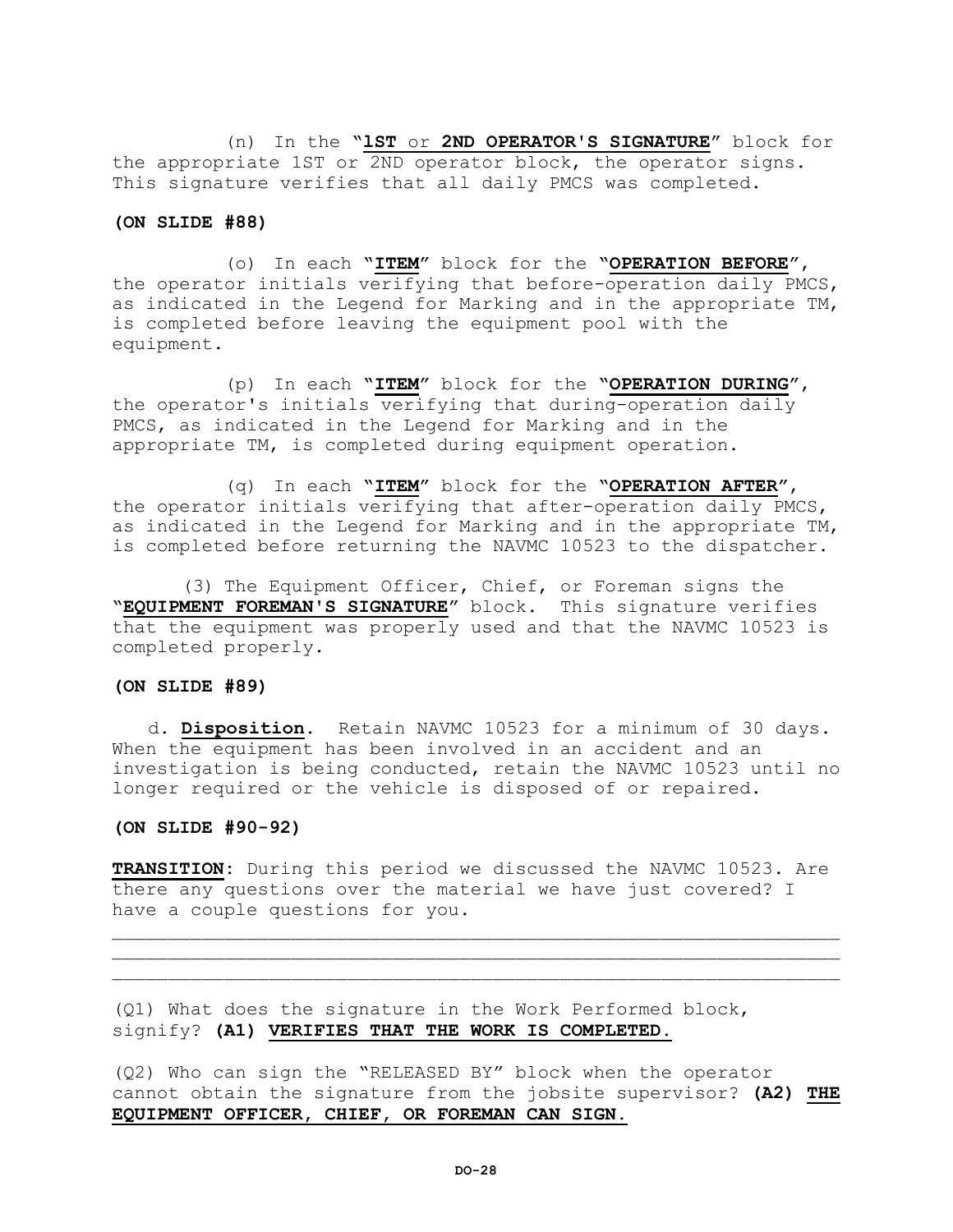**TRANSITION:** Are there anymore questions? Now lets talk about the Load Test Equipment Daily Checklist.

# **(ON SLIDE #93)**

**4. LOAD TEST EQUIPMENT DAILY CHECKLIST. (1 HR)** *(NOTE: FOUND IN TM 4700-15/1\_, Pg. 2-24-1 or MCO P11262.2\_, pg. 4-8, Table 4-1)*

**(ON SLIDE #94)**

a. **Purpose.** The purpose of the Load Test Equipment Daily Checklist is to provide a record of the results of the load test equipment daily inspection. The Load Test Equipment Daily Checklist will be produced locally.

#### **(ON SLIDE #95)**

b. **Responsibilities.** Operators of load lifting equipment will perform a daily inspection of their assigned equipment using the Load Test Equipment Daily Checklist.

#### **INSTRUCTOR NOTE:**

Have the students get out their Load Test Equipment Daily Checklist. The form will be filled out throughout the class and used as reference by the student.

#### **(ON SLIDE #96)**

c. **Preparation Instructions.** There are five sections to the Load Test Equipment Daily Checklist.

# (1) **Section 1, General Information**

(a) In the **"USMC SERIAL NUMBER"** block, the operator enters the equipment's serial number. Obtain the serial number from the equipment's data plate. In those cases where a serial number has not been assigned, a local serial number must be assigned to the end item per the UM 4400-124.

(b) In the **"Type/Cap"** block, the operator enters the equipment's type and lift capacity.

(c) In the **"Unit**" block, the operator enters the designation (short noun) of the activity (may be the parent unit) that is accountable for the equipment.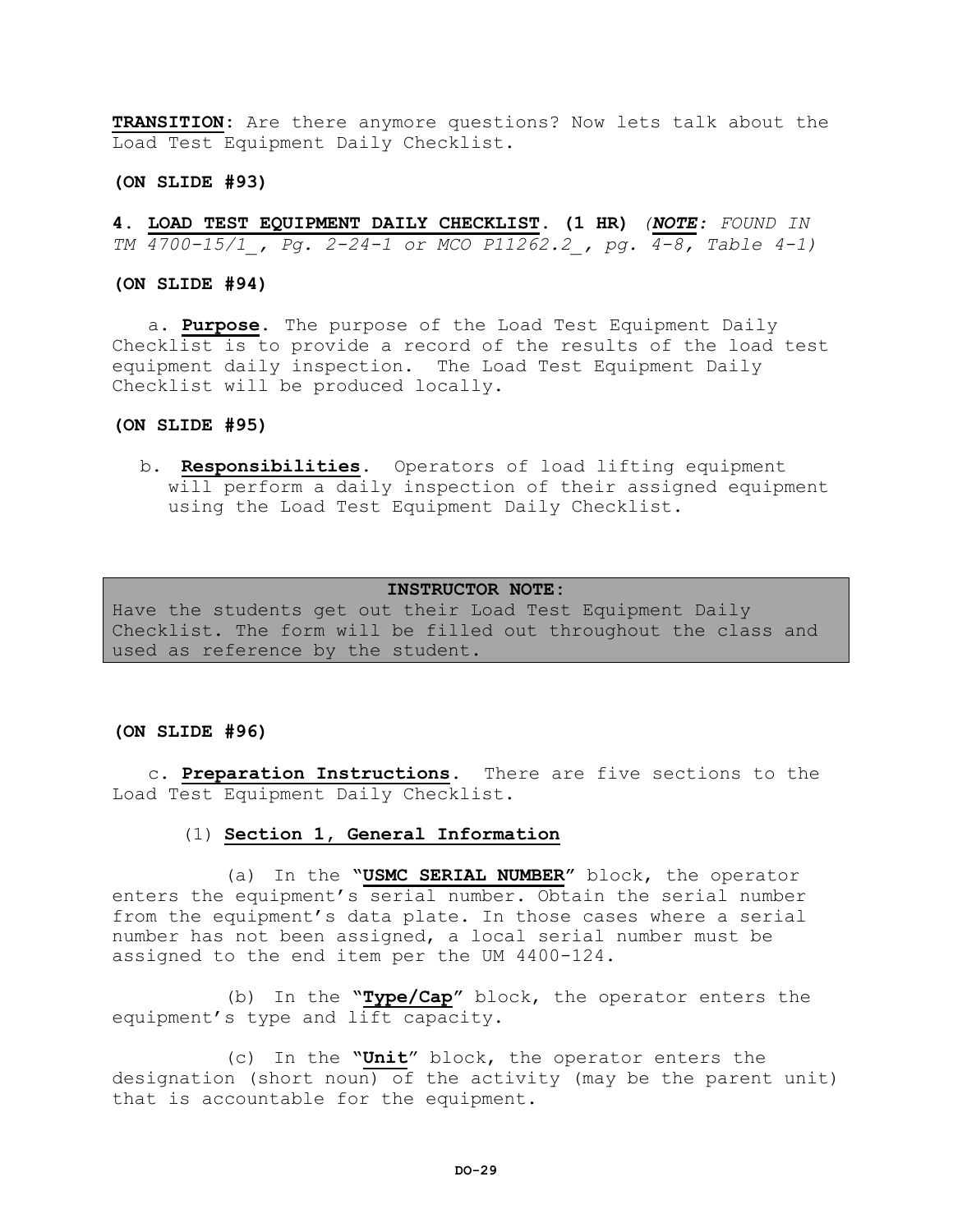(2) **"Section 2, Inspection**.**"** The operator will check all items listed and enter an **"S"** for satisfactory, **"NA"** for not applicable, or **"U"** for unsatisfactory.

(3) **"Section 3, Special Instructions."** The operator will immediately suspend all equipment operations and notify the supervisor, when observing any unsatisfactory condition of any item indicated with an asterisk (\*) listed in the inspection section.

# (4) **"Section 4, Remarks"**

(a) The operator enters amplifying comments about items that are unsatisfactory.

(b) The commodity manager will take corrective action on each amplifying comment.

(5) **"Section 5, Signature."** The operator signs and dates verifying that the load test daily inspection was properly conducted.

# **(ON SLIDE #97)**

#### d. **Filing and disposition instructions.**

(1) The operator returns the Load Test Equipment Daily Checklist to the supervisor upon completion of the commitment.

(2) The supervisor will review the Load Test Equipment Daily Checklist and take corrective action on any unsatisfactory comments.

(a) When corrective action is required, send the equipment to the authorized maintenance section. After the maintenance section has transferred all corrective action to an ERO/SRO/WON, the Load Test Equipment Daily Checklist will be retained with the trip ticket (NAVMC 10523 or 10524) and disposed of when the trip ticket is destroyed.

#### **(ON SLIDE #98)**

(b) If no corrective action is required, the Load Test Equipment Daily Checklist will be retained with trip ticket and disposed of when the trip ticket is destroyed.

# **(ON SLIDE #99-101)**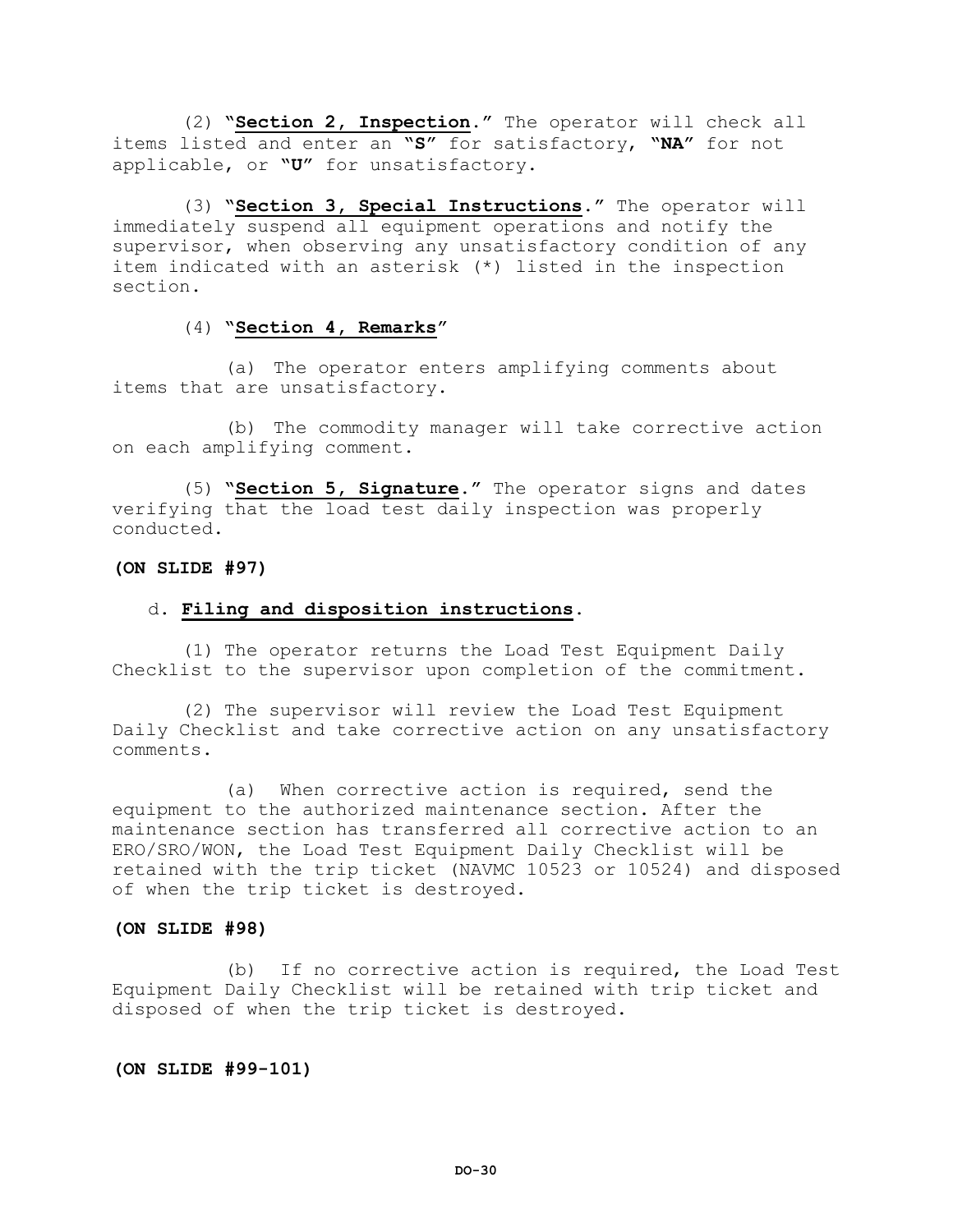**TRANSITION:** During this period we discussed the Load Test Equipment Daily Checklist. Are there any questions over the material we have just covered? I have a couple questions for you.

 $\mathcal{L} = \{ \mathcal{L} = \{ \mathcal{L} \} \cup \{ \mathcal{L} \} \cup \{ \mathcal{L} \} \cup \{ \mathcal{L} \} \cup \{ \mathcal{L} \} \cup \{ \mathcal{L} \} \cup \{ \mathcal{L} \} \cup \{ \mathcal{L} \} \cup \{ \mathcal{L} \} \cup \{ \mathcal{L} \} \cup \{ \mathcal{L} \} \cup \{ \mathcal{L} \} \cup \{ \mathcal{L} \} \cup \{ \mathcal{L} \} \cup \{ \mathcal{L} \} \cup \{ \mathcal{L} \} \cup \{ \mathcal{L} \} \cup$  $\mathcal{L} = \{ \mathcal{L} = \{ \mathcal{L} \} \cup \{ \mathcal{L} \} \cup \{ \mathcal{L} \} \cup \{ \mathcal{L} \} \cup \{ \mathcal{L} \} \cup \{ \mathcal{L} \} \cup \{ \mathcal{L} \} \cup \{ \mathcal{L} \} \cup \{ \mathcal{L} \} \cup \{ \mathcal{L} \} \cup \{ \mathcal{L} \} \cup \{ \mathcal{L} \} \cup \{ \mathcal{L} \} \cup \{ \mathcal{L} \} \cup \{ \mathcal{L} \} \cup \{ \mathcal{L} \} \cup \{ \mathcal{L} \} \cup$ 

(Q1) What is the purpose of the Load Test Equipment Daily Checklist? **(A1) TO PROVIDE A RECORD OF THE RESULT OF THE LOAD TEST EQUIPMENT DAILY INSPECTION.**

(Q2) Can the Load Test Equipment Daily Checklist be destroyed once all corrective action is transferred to the ERO? **(A2) NO.**

**TRANSITION:** Are there any more questions? Now let's talk about the SF 91.

**(ON SLIDE #102)** 

# **5. SF 91, MOTOR VEHICLE ACCIDENT REPORT. (20 MIN)** *(TM 4700-15/1\_, pg. 2-17-1)*

**(ON SLIDE #103)**

a. **Purpose.** The purpose of SF 91, Motor Vehicle Accident Report is to provide a detailed report of any accident involving a motor vehicle.

#### **(ON SLIDE #104)**

b. **Responsibilities.** The operator of any vehicle, to include towed, involved in an accident is responsible for initiating a Motor Vehicle Accident Report, provided that individual is able to do so. A second party may initiate the SF 91 for the operator, using any available witnesses. The operator's supervisor (commodity officer) is responsible for completing the supervisor designated portions of the SF 91. The investigating officer is responsible for completing the accident investigator portions per the Manual of Judge Advocate General.

#### **(ON SLIDE #105-109)**

c. **Preparation Instructions**. The required entries contained on the SF 91 are self-explanatory. Upon completion of the SF 91, submit it to the commodity officer for review and appropriate action.

d. **Filing.** Carry a blank SF 91 in each vehicle.

e. **Disposition.** Retain the SF 91 with the accident investigation per the Manual of Judge Advocate General.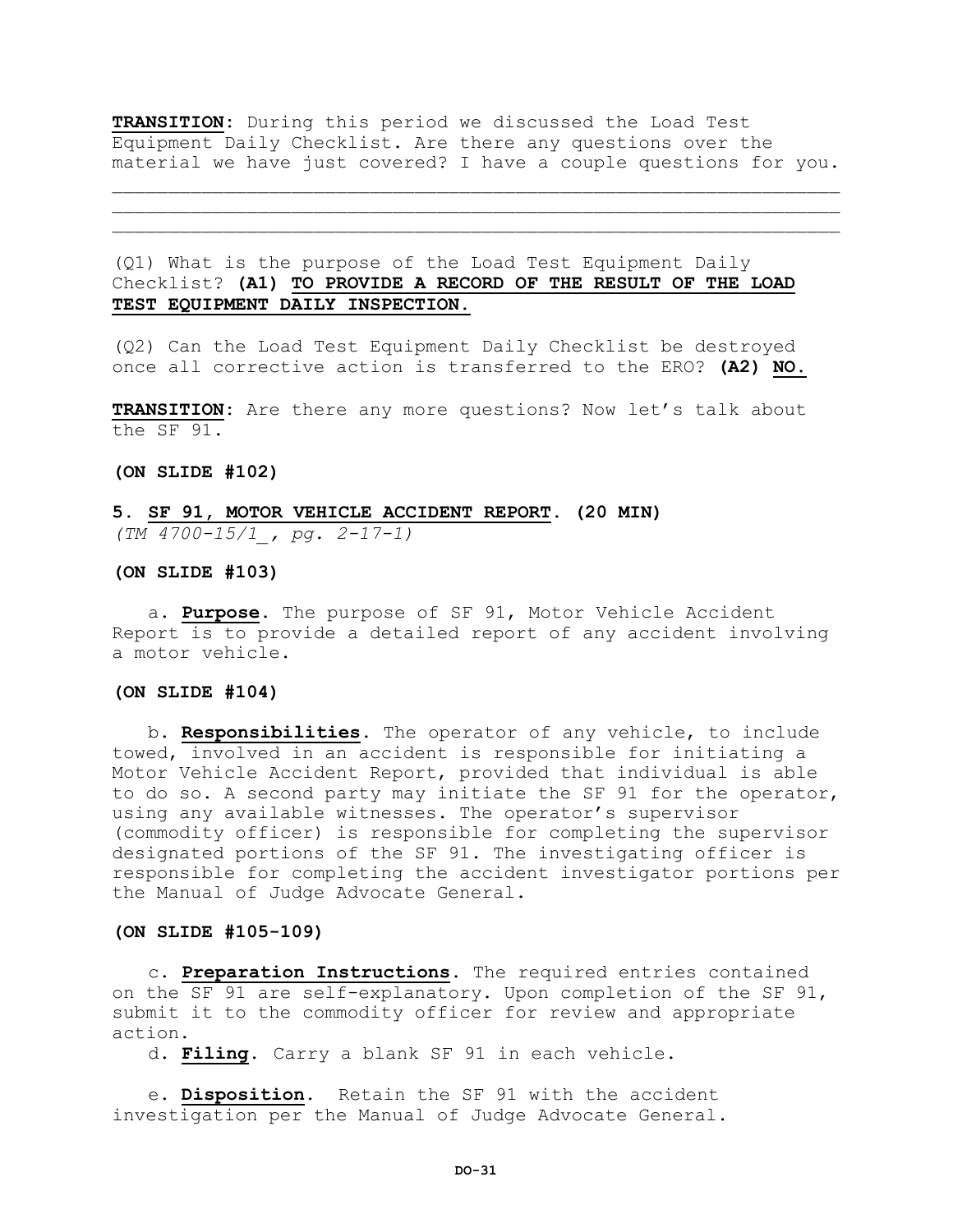#### **(ON SLIDE #110-112)**

**6. SF 94, Statement of Witness. (20 MIN)**

*(TM 4700-15/1\_, pg. 2.17.1, para. 2-17-1)*

#### **(ON SLIDE #113)**

a. **Purpose.** The purpose of the SF 94 is to provide a detailed statement from an accident witness per section V of SF 91.

c. **Responsibilities**. The individual that is responsible for completing a SF 91 will request that witnesses complete a SF 94. Use by the public is voluntary. Use by military and federal employees is mandatory (see the compliance statement on the back side).

#### **INSTRUCTOR NOTE**

Have the students get the SF94 out of their NAVMC 696D. The form will be filled out throughout the class and used as reference by the student.

#### **(ON SLIDE #114)**

c. **Preparation Instructions**. The required entries contained on the SF 94 are self-explanatory.

d. **Filing**. Retain two blank SF 94's in each vehicle.

e. **Disposition.** Retain the SF 94 with the completed SF 91.

**(ON SLIDE #115-117)**

**TRANSITION:** We have discussed the SF 94. Are there any questions over this material? I have a couple questions for you.

 $\mathcal{L}=\{1,2,3,4,5,6,6,8,10\}$  $\mathcal{L} = \{ \mathcal{L} = \{ \mathcal{L} \} \cup \{ \mathcal{L} \} \cup \{ \mathcal{L} \} \cup \{ \mathcal{L} \} \cup \{ \mathcal{L} \} \cup \{ \mathcal{L} \} \cup \{ \mathcal{L} \} \cup \{ \mathcal{L} \} \cup \{ \mathcal{L} \} \cup \{ \mathcal{L} \} \cup \{ \mathcal{L} \} \cup \{ \mathcal{L} \} \cup \{ \mathcal{L} \} \cup \{ \mathcal{L} \} \cup \{ \mathcal{L} \} \cup \{ \mathcal{L} \} \cup \{ \mathcal{L} \} \cup$ 

(Q1) What is the purpose of the SF 91? **(A1) TO PROVIDE A DETAILED OF ACCIDENT INVOLVING A MOTOR VEHICLE.**

(Q2) What is the purpose of the SF-94 ? **(A2) TO PROVIDE A DETAILED STATEMENT FROM AN ACCIDENT WITNESS PER SECTION V OF THE SF-91.**

**(ON SLIDE #119)**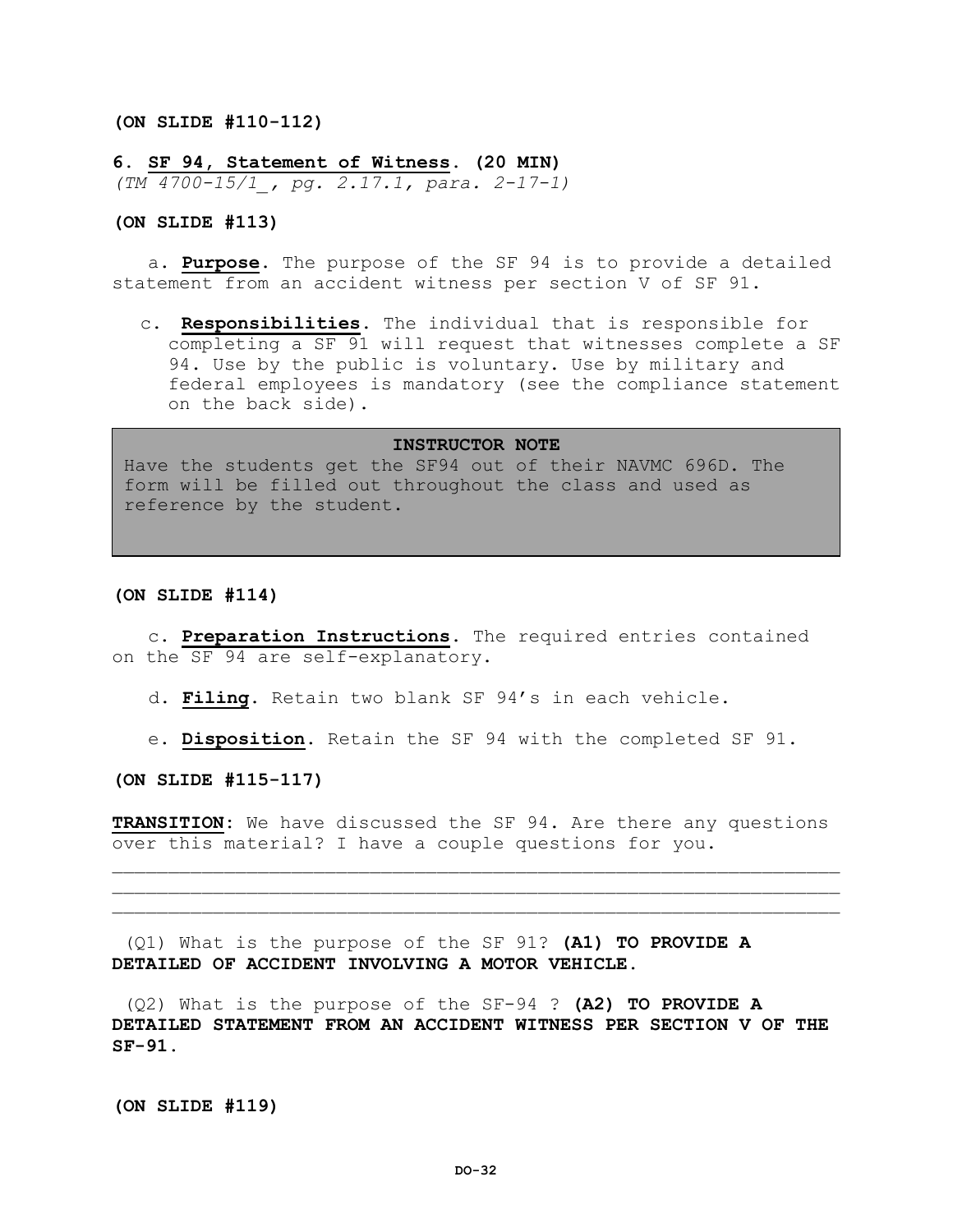**7. NAVMC 10561, PREVENTIVE MAINTENANCE CHECKS AND SERVICES ROSTER. (1 HR)** *(NOTE: FOUND IN TM 4700-15/1\_, pg. 2-4-1).*

#### **(ON SLIDE #120)**

a. **Purpose.** The purpose of NAVMC 10561 is to systematically schedule and record second EOM and higher preventive maintenance checks and services (PMCS) on Marine Corps ground equipment. Units are authorized to schedule PMCS via locally developed automated programs, provided the information duplicates the NAVMC 10561.

#### **(ON SLIDE #121)**

b. **Responsibilities.** The responsibility for scheduling all required second EOM and higher PMCS rests with the equipment officer, equipment chief, or appointed individual or individuals. Schedule required second EOM and higher PMCS per the commodity section of the TM 4700-15/1.

(1) Commanders will establish an interval of no less frequently than annually, when the equipment's appropriate technical publications list a requirement to conduct second EOM or higher PMCS, but no interval is recommended.

(2) PMCS beyond first echelon need not be accomplished or scheduled, when no requirement to conduct second EOM and higher PMCS is listed in the appropriate equipment technical publications or no equipment technical publication exists.

#### **(ON SLIDE #122)**

(3) Schedule second EOM and higher PMCS per the equipment commodity chapter of the TM 4700-15/1\_. This does not relieve the unit from its responsibility to conduct first EOM PMCS. In preparing rosters, care must be taken to ensure that the workload is staggered so that all items of one type of equipment are not scheduled for PMCS at the same time.

(4) Schedule PMCS's on NAVMC 10561 no more frequently than monthly.

#### **(ON SLIDE #123)**

(5) For multiple commodity equipment, the equipment from each commodity area is considered as an individual item for scheduling and performing the required maintenance. The end item responsible officer will ensure that the PMCS coordination between the various commodity maintenance activities is accomplished allowing operational availability for the unit commander.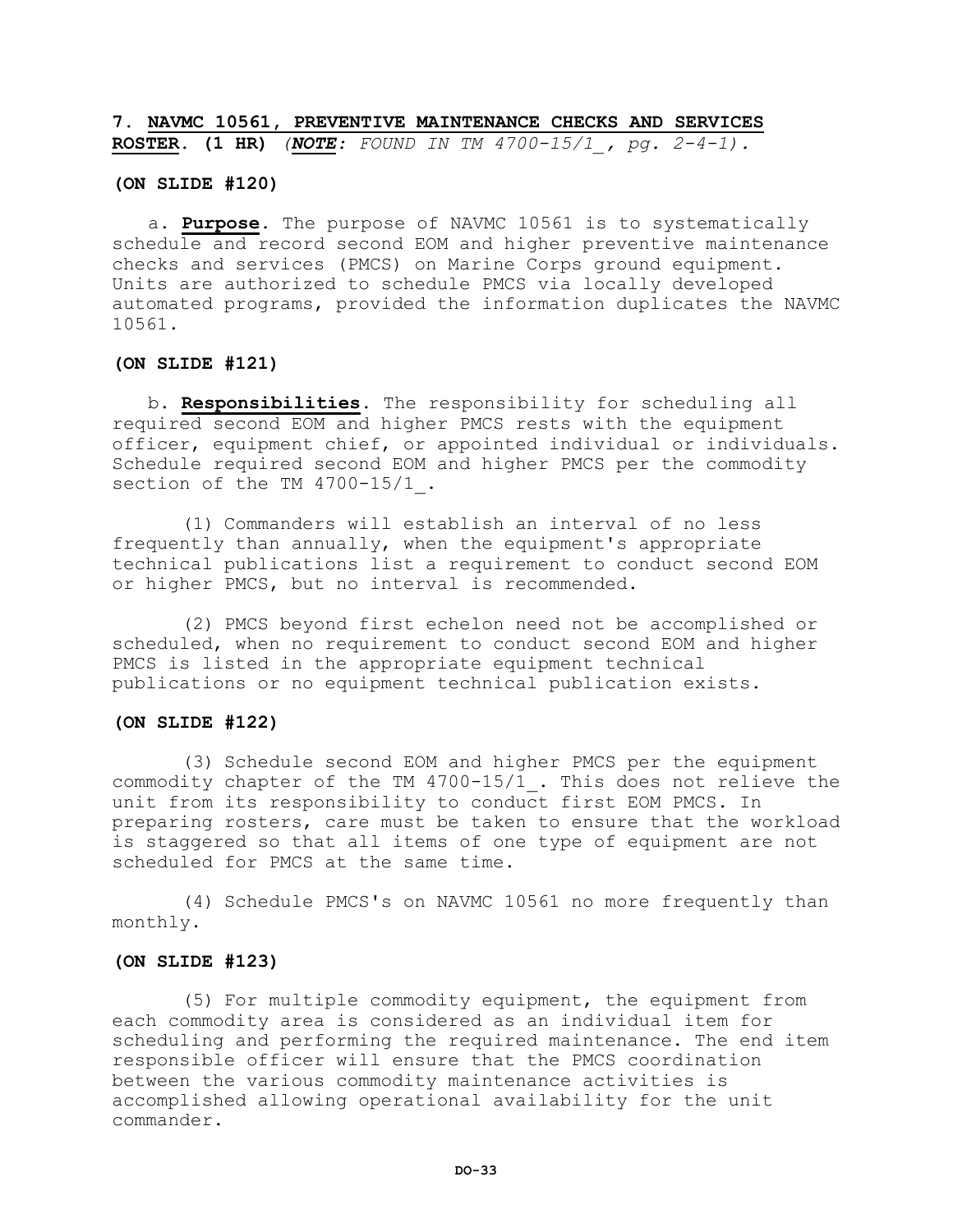#### **(ON SLIDE #124)**

(6) Maintain at least one active scheduled interval and one interval under preparation (used to schedule the next PMCS). Upon completion of a PMCS schedule out one year for the next PMCS. Schedules for current and upcoming year may be maintained.

#### **(ON SLIDE #125)**

**INTERIM TRANSITION:** Up to this point we have discussed the purpose of, and responsibilities associated with the NAVMC 10561. Are there any questions over this material? At this time we will take a ten minute break.

 $\mathcal{L}_\mathcal{L}$  , we can assume that the contribution of the contribution of the contribution of the contribution of the contribution of the contribution of the contribution of the contribution of the contribution of the c  $\mathcal{L}_\mathcal{L}$  , we can assume that the contribution of the contribution of the contribution of the contribution of the contribution of the contribution of the contribution of the contribution of the contribution of the c

#### **(BREAK – 10 MIN)**

**INTERIM TRANSITION:** Prior to the break we discussed the purpose of, and responsibilities associated with the NAVMC 10561. We will now address preparation instructions for the NAVMC 10561.

 $\mathcal{L}_\mathcal{L}$  , we can assume that the contribution of the contribution of the contribution of the contribution of the contribution of the contribution of the contribution of the contribution of the contribution of the c \_\_\_\_\_\_\_\_\_\_\_\_\_\_\_\_\_\_\_\_\_\_\_\_\_\_\_\_\_\_\_\_\_\_\_\_\_\_\_\_\_\_\_\_\_\_\_\_\_\_\_\_\_\_\_\_\_\_\_\_\_\_\_\_

#### **(ON SLIDE #126)**

#### **INSTRUCTOR NOTE**

Have students get the NAVMC 10561 out of their NAVMC 696D. The form will be filled out throughout the class and used as reference by the student.

#### **(ON SLIDE #127)**

# c. **Preparation Instructions**

(1) In the **"MODEL/USMC NO."** block, enter the equipment model and serial number.

(a) Schedule and conduct PMCS on items of equipment with more than one TAMCN concurrently; for example, end item and attachment. The attachment being scheduled one line below the end item.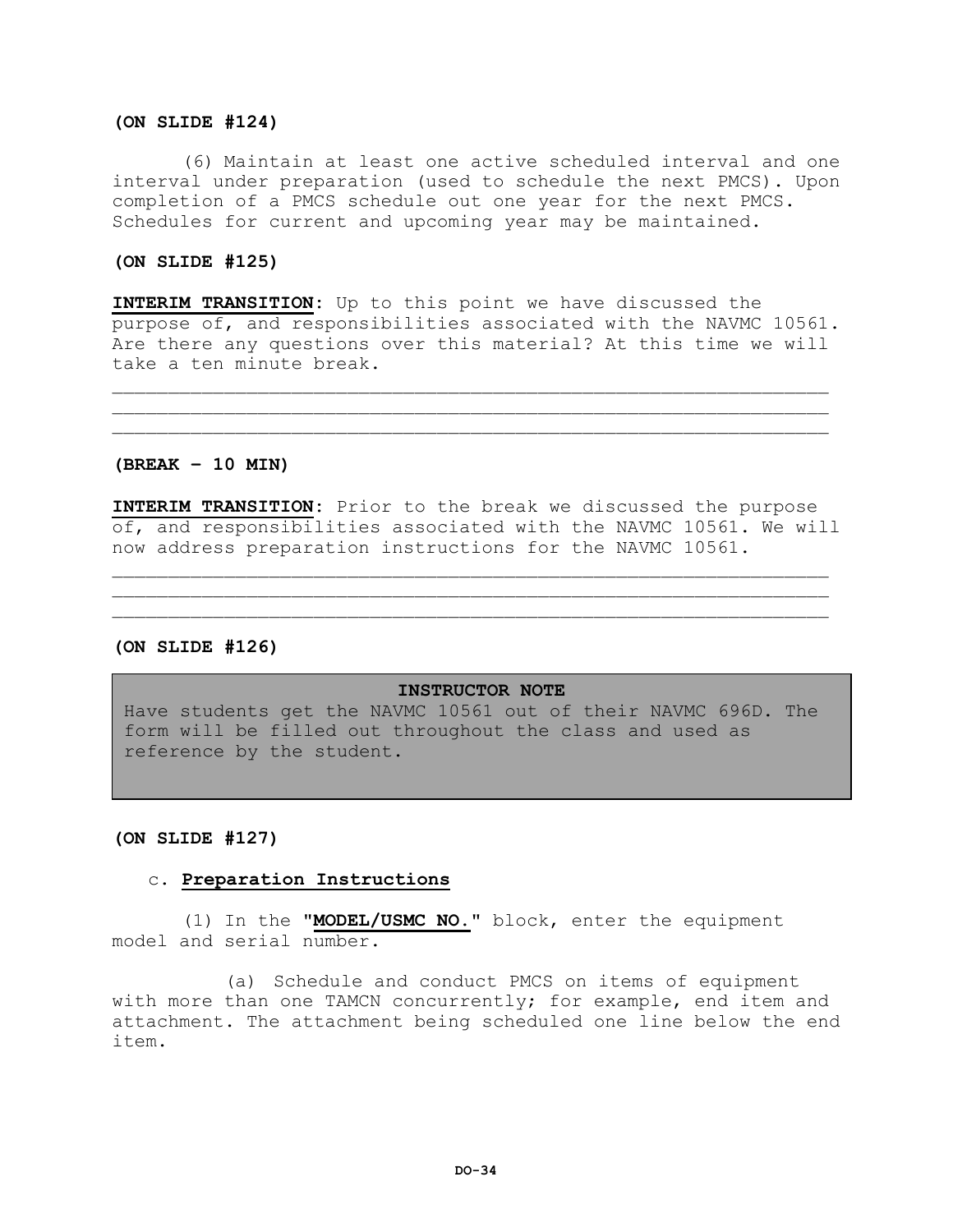# *NOTE:*

*To allow an end item and its attachment; for example, end item (D7G Caterpillar) and attachment (Model 57 Winch) to maintain a matched schedule, an end item may have its attachment listed on the following line.*

(b) Skip a line between different types of equipment.

#### **(ON SLIDE #128)**

(2) In the **"YEAR"** block, enter the calendar year.

(3) In the **"MONTH"** block, enter appropriate symbol listing completed PMCS and reschedule the next PMCS. Use ink for completed PMCS and pencil for scheduled PMCS. Do not erase pencil entries made before the completion PMCS.

#### **(ON SLIDE #129)**

For PMCS completed during the month scheduled trace over the symbol in ink and schedule the next PMCS in pencil. For PMCS completed during a month other than that originally scheduled, enter the symbol in ink for the month the PMCS was actually completed and schedule the next PMCS in pencil.

#### **(ON SLIDE #130)**

#### *NOTE:*

*Per. TM 4700-15/1\_, Chapter 3, pg. 3-1-3, Para. (23)(c) 2b states, "List a completed hourly PMCS using an inked "H" to show the hourly PMCS completion date".*

*Para. (23)(c)2c states, "Equipment failing to receive a second EOM or higher hourly PMCS during a one year period will receive an annual safety/condition check (ASCC)".*

#### **(ON SLIDE #131)**

*Para. (23)(c)d states, "Perform an ASCC at least once a year using NAVMC 10560 as a guide".*

*Para. (23)(c)d(1) states, "A completed second EOM or higher hourly PMCS fulfills the ASCC requirement".*

*Para. (23)(c)d(2) states, "Upon completion of an hourly PMCS reschedule the ASCC one year from the completed hourly PMCS".*

#### **(ON SLIDE #132)**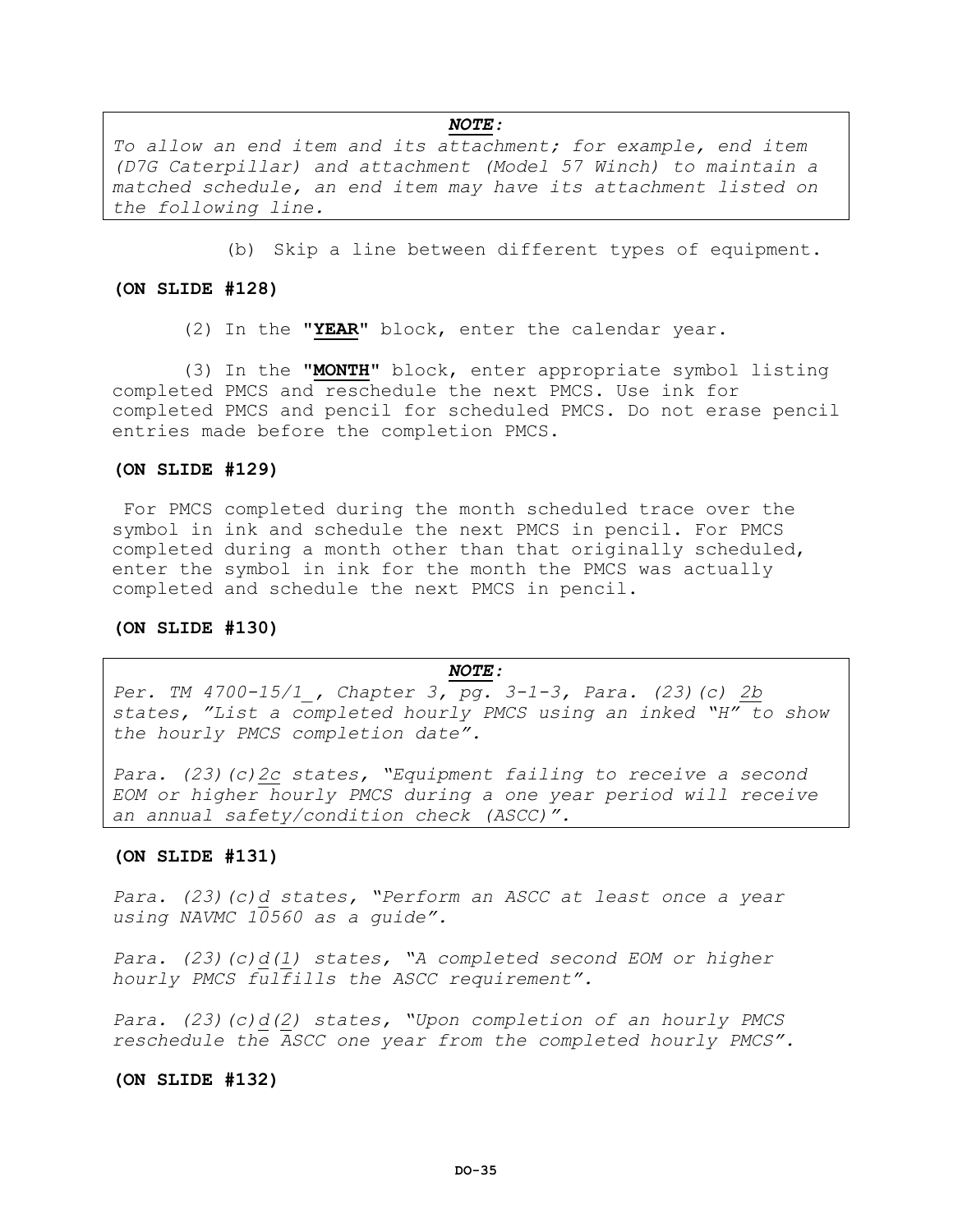*Para. (23)(c)d(3) states, "List completion of the ASCC, using an inked "A" and reschedule an ASCC using a penciled "A" to list the next ASCC one year from the completed ASCC".*

*Para. (23)(c)d(4) states, "When the equipment's ASCC is required within 50 hours of the nest scheduled second EOM or higher hourly PMCS, every effort will be made to conduct both requirements during the ASCC".*

#### **(ON SLIDE #133)**

(4) In the **"REMARKS"** block, enter justification for any PMCS completed during a month other than that originally scheduled.

(5) For automated forms, upper case characters will represent ink entries and lower case characters will represent pencil entries.

#### **(ON SLIDE #134)**

d. **Filing.** Maintain current (active) copies of NAVMC 10561 in the administrative office of the equipment custodian or as directed by the Commanding Officer.

# **(ON SLIDE #135)**

e. **Disposition.** Retain the NAVMC 10561 that has all required PMCS completed for a minimum of one year. For equipment requiring a biennial PMCS retain the NAVMC 10561 for two years. Units possessing a limited quantity of equipment may list items for subsequent years on the same NAVMC 10561. Units using an automated system may retain printouts in place of the NAVMC 10561.

#### **(ON SLIDE #136-138)**

**TRANSITION:** During this period we have discussed the NAVMC 10561. Are there any questions over this material? I have some questions for you.

 $\mathcal{L}=\{1,2,3,4,5,6,6,8,10\}$  $\mathcal{L}=\{1,2,3,4,5,6,6,8,10\}$ 

(Q1) What is the purpose of the NAVMC 10561? **(A1) TO SYSTEMATICALLY SCHEDULE AND RECORD SECOND EOM AND HIGHER PMCS ON MARINE CORPS GROUND EQUIPMENT AND THEIR ATTACHMENTS.**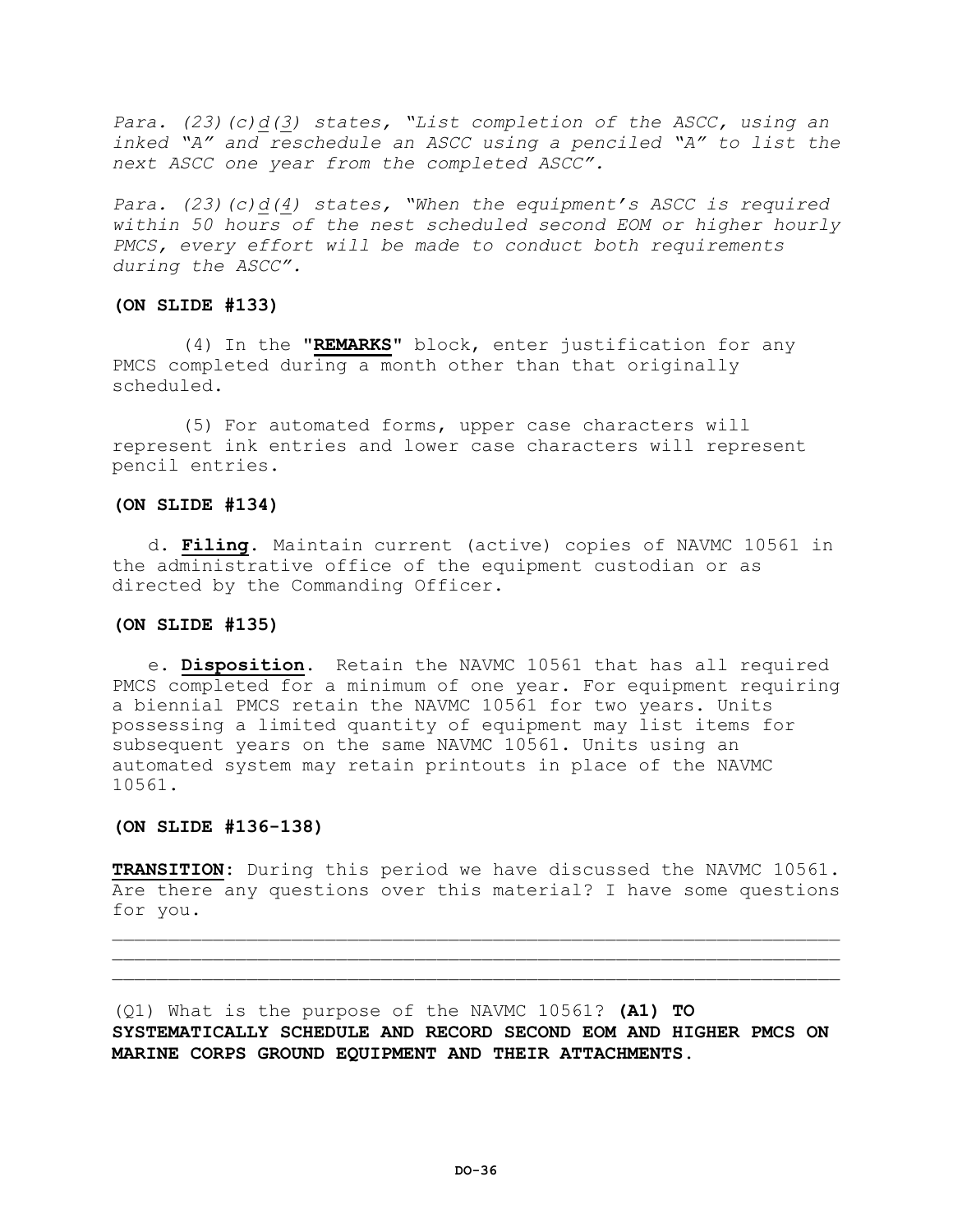$(Q2)$  Does 1<sup>st</sup> EOM PMCS need to be recorded on the NAVMC 10561? **(A2) NO.** We will now cover the NAVMC 10031, Daily Dispatching Record of Vehicles.

**TRANSITION: Are there any more questions before we talk about the NAVMC 10031.**

\_\_\_\_\_\_\_\_\_\_\_\_\_\_\_\_\_\_\_\_\_\_\_\_\_\_\_\_\_\_\_\_\_\_\_\_\_\_\_\_\_\_\_\_\_\_\_\_\_\_\_\_\_\_\_\_\_\_\_\_\_\_\_\_ \_\_\_\_\_\_\_\_\_\_\_\_\_\_\_\_\_\_\_\_\_\_\_\_\_\_\_\_\_\_\_\_\_\_\_\_\_\_\_\_\_\_\_\_\_\_\_\_\_\_\_\_\_\_\_\_\_\_\_\_\_\_\_\_

**(ON SLIDE #139)** 

**8. NAVMC 10031, DAILY DISPATCHING RECORD OF VEHICLES. (1 HR)** *(NOTE: FOUND IN TM 4700-15/1\_, pg. 2-15-1).*

### **(ON SLIDE #140)**

a. **Purpose.** To provide a consolidated daily record of all items of equipment that are required to be dispatched on a daily basis.

#### **(ON SLIDE #141)**

### b. **General Information.**

(1) For clarity the title "Equipment Officer" will be used to describe the billets of Motor Transport Officer, Engineer Officer and GME Fleet Manager.

(2) For clarity the term "Trip Ticket" will be used to describe the forms that provide the operator with the authority to operate the equipment.

### **(ON SLIDE #142)**

#### c. **Responsibilities.**

(1) Form NAVMC 10031 is initiated and maintained by the dispatcher who is assigned in writing by the Equipment Officer, and lists, in daily chronological order, all equipment released from the pool.

## **(ON SLIDE #143)**

(2) The Equipment Officer or a designee will inspect the NAVMC 10031 at the conclusion of each days dispatching activity to verify the correct preparation of the form and to review the utilization of dispatched equipment.

### **(ON SLIDE #144-145)**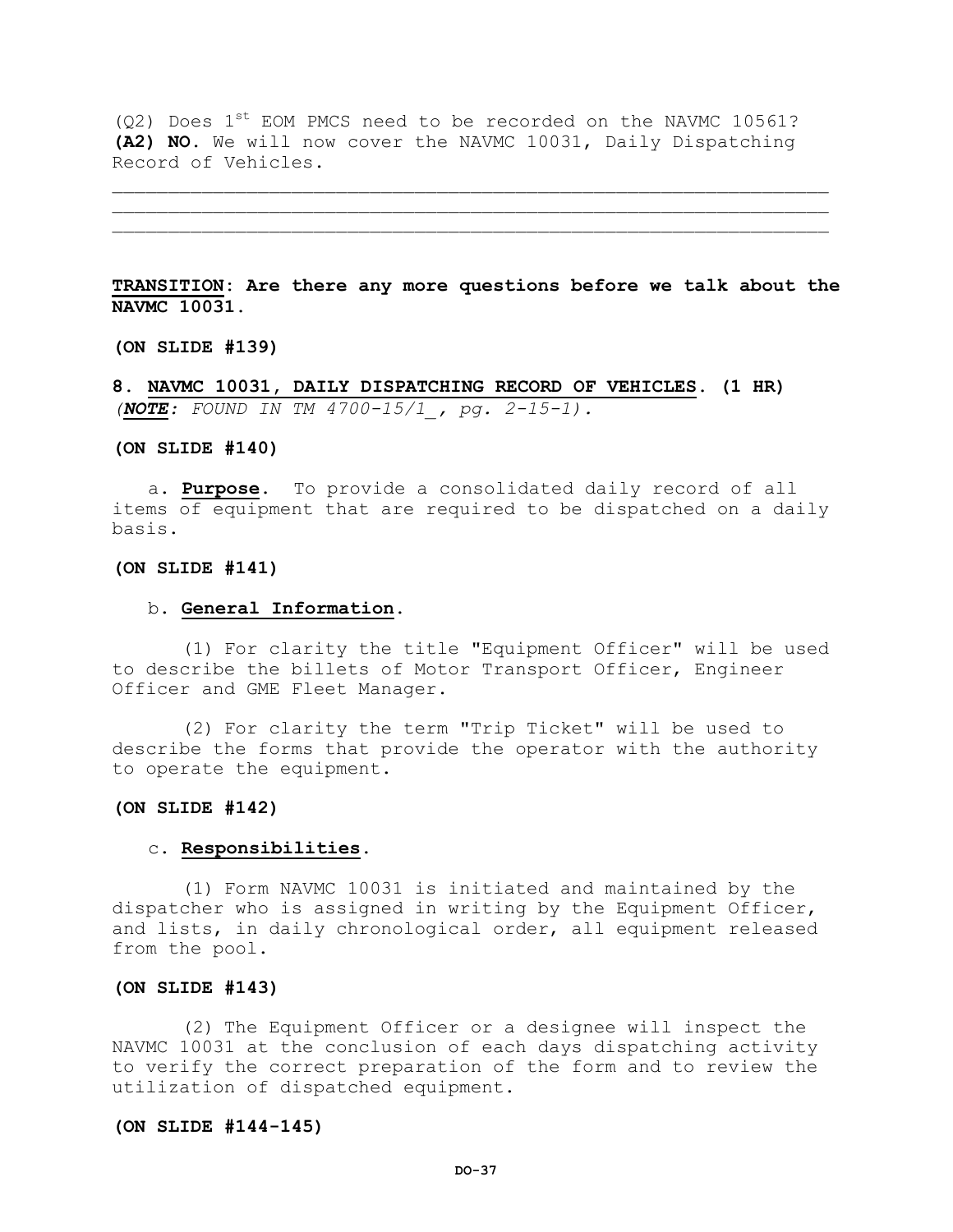## **INSTRUCTOR NOTE**

Have students get the NAVMC 10031 out. The form will be filled out throughout the class and used as reference by the student.

### **(ON SLIDE #146)**

#### d. **Preparation Instruction.**

(1) Before dispatching an item of equipment, the dispatcher will enter the following information prior to giving the trip ticket to the operator.

(a) In the **"DATE"** block, the dispatcher enters the calendar date.

1 When the daily volume of dispatched is limited to a few items, the same NAVMC 10031 may be used for consecutive days. When used for consecutive days the date is centered on the next blank space after the REMARKS block where the Equipment Officer or designee signs.

(b) In the **"PAGE NO."** block, the dispatcher enters the page number. This field is optional.

#### **(ON SLIDE #147)**

(c) In the **"TRIP NO."** block, the dispatcher enters the trip number in chronological order.

(d) In the **"USMC NUMBER"** block, the dispatcher enters the equipments USMC serial number.

(e) In the **"DRIVER (Name and Grade)"** block, the dispatcher enters the operator's name as listed on the operator's permit(OF-346). Use of operator's grade is optional.

### **(ON SLIDE #148)**

(f) In the **"TYPE VEHICLES"** block, the dispatcher enters the equipment's model number.

(g) In the **"PURPOSE"** block, the dispatcher enters the purpose the equipment was dispatched.

(h) In the **"REQUESTED BY"** block, the dispatcher enters the name of the individual that requested the equipment.

#### **(ON SLIDE #149)**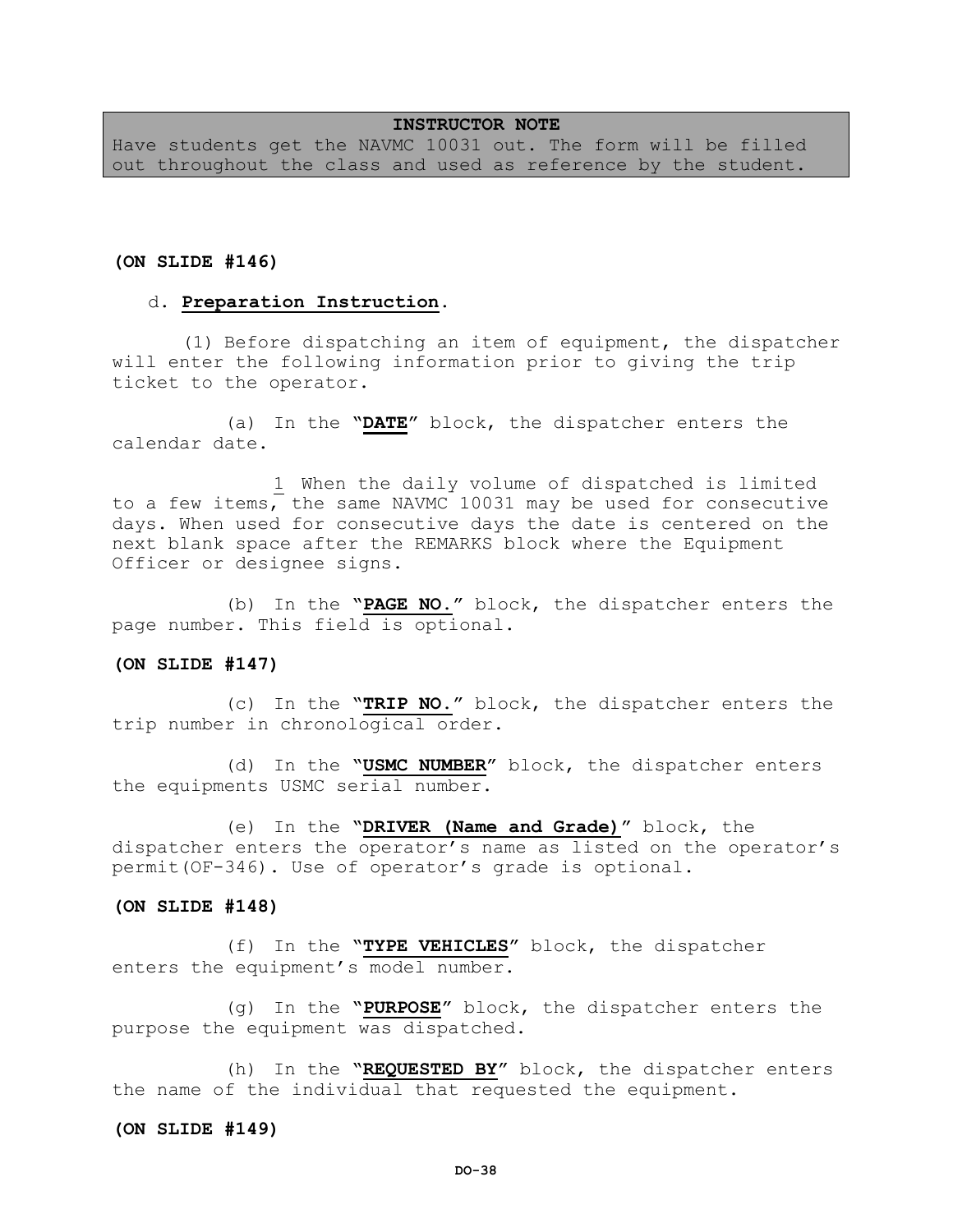(i) In the **"REPORT TO"** block, the dispatcher enters the name of the individual the operator is to report to.

(j) In the **"DESTINATION"** block, the dispatcher enters the location the operator is to report to.

(k) In the **"TIME TO REPORT"** block, the dispatcher enters the time the operator is to report.

#### **(ON SLIDE #150)**

(l) In the **"EXPECTED RETURN TIME"** block, the dispatcher enters the expected time the equipment is to return.

(m) In the **"TIME OUT"** block, the dispatcher enters the time the operator was logged out. This entry shall be in sequence with the TRIP NO. (For example: TRIP NO. 1 was dispatched at 0630 and TRIP NO. 2 was dispatched at 0700).

(n) In the **"DISPATCHER'S INITIALS OUT"** block, the dispatcher enters his/her initials. These initials indicate that the equipment is dispatched per an authorized request, and that the operator has a valid operator's permit (OF-346).

## **(ON SLIDE #151)**

(o) In the **"REMARKS"** block, the dispatcher will sign this block. Signed for the first item of equipment being dispatched for that given day.

### **(ON SLIDE #152)**

(2) When the equipment returns to the equipment motor pool, the dispatcher will enter the following:

(a) In the **"TIME IN"** block, the dispatcher enters the time the equipment was returned. This entry is updated from the trip ticket.

(b) In the **"MILES TRAVELED"** block, the dispatcher enters total miles traveled or the total hours the equipment was operated as indicated on the trip ticket.

(c) In the **"DISPATCHER'S INITIALS IN"** block, the dispatcher enters his/her initials. These initials indicate that the equipment has returned to the equipment motor pool.

**(ON SLIDE #153)**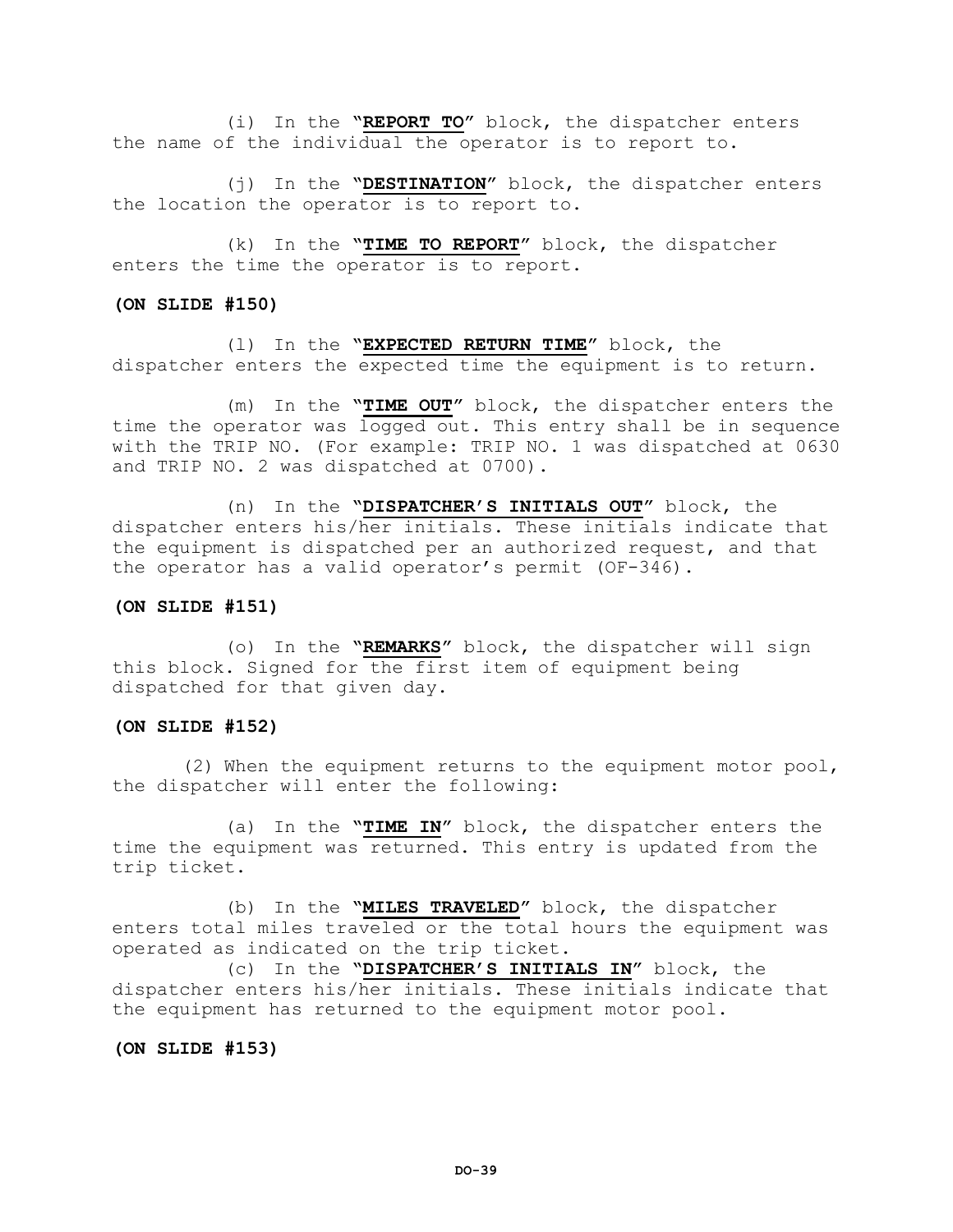(3) At the end of each day, the Equipment Officer or designee will record the total miles/hours for all vehicles dispatched for the day and signs in the remarks block on the line following the last entry. This signature verifies correct preparation of the NAVMC 10031 and proper use to the dispatched equipment.

### **(ON SLIDE #154)**

*NOTE: TM 4700-15/1\_, Para. e. pg. 2-15-4, applies to Field Exercises and Deployments for items of Tactical Motor Transport equipment only. Does not pertain to Engineer Equipment.* 

### **(ON SLIDE #155)**

e. **Preparation when utilizing the NAVMC 10524** TM 4700-15/1, Para. f. pg. 2-15-6 provides instructions on Dispatch procedures for Engineer Equipment that is dispatched for an extended period of time.

(1) Dispatcher will dispatch equipment the same way as previously mentioned with a few exceptions when annotating on the NAVMC 10031.

### **(ON SLIDE #156)**

(2) When making related entries on the NAVMC 10031 from the NAVMC 10524, the following procedures will be used:

(a) All blocks from **"ITEM NO."** to **"TIME TO REPORT"** is filled out the same as the procedures mentioned previously.

#### **(ON SLIDE #157)**

(b) In the **"EXPECTED RETURN TIME"** block, the dispatcher will enter the estimated date of return.

(c) In the **"TIME OUT"** block, the dispatcher will enter the time the operator was logged out.

(d) In the **"DISPATCHER'S INITIALS OUT"** block, the dispatcher enters his/her initials. These initials indicate that the equipment is dispatched per an authorized request, and that the operator has valid operator's permit (OF-346).

(e) In the **"REMARKS"** block, the dispatcher will enter **"Remain on Job Site"**.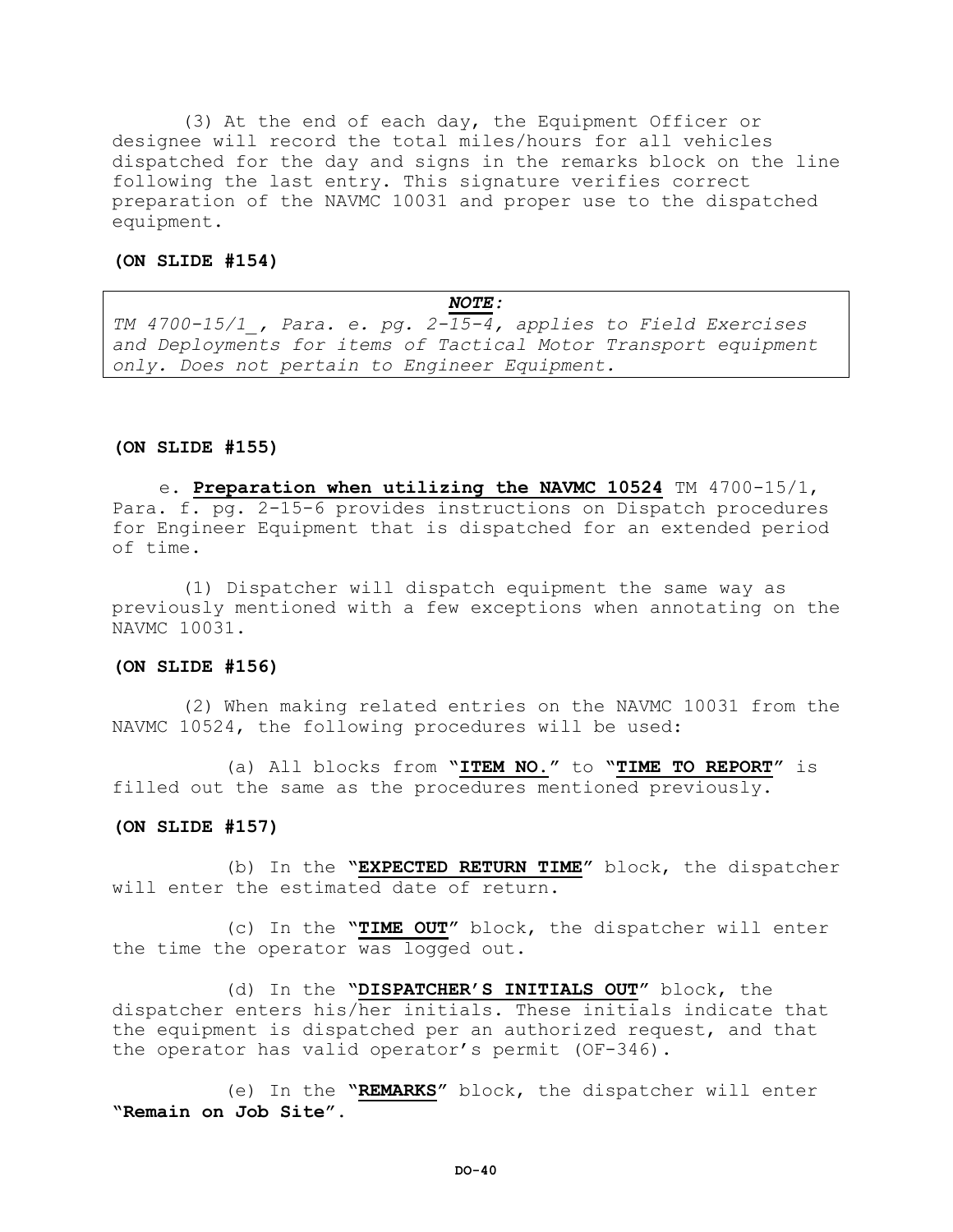(f) The dispatcher will leave the following blocks blank, **"TIME IN"**, **"MILES TRAVELED"**, and **"DISPATCHER'S INITIALS IN"**.

(3) When the equipment returns to the equipment pool, the dispatcher would transfer accumulated totals from the duplicate NAVMC 10524 to the original NAVMC 10524 if required. The dispatcher would also transfer required information to the NAVMC 10031.

(a) Upon return of the equipment to the equipment motor pool an entry will be made on that day's NAVMC 10031.

(b) All blocks from **"ITEM NO."** to **"DESTINATION"** are filled out the same as the day it was dispatched.

(c) The dispatcher will leave the following blocks blank, **"TIME TO REPORT", "EXPECTED RETURN TIME", "TIME OUT", "DISPATCHER'S INITIALS OUT"**.

### **(ON SLIDE #158)**

(d) In the **"MILES OPERATED"** block, the dispatcher will enter the total hours accumulated that is listed on the NAVMC 10524.

(e) In the **"REMARKS"** block, the dispatcher will enter **"Dispatched On (Previous Date of Dispatch)"**.

#### **(ON SLIDE #159)**

### *NOTE:*

*Per. CALANDER YEAR 2006 CLARIFICATIONS OF SUPPLY AND MAINTENANCE POLICY DTD 15 MAY 2006. Encl. (3) para. 3-99 (g), reads as follows:*

*Line-outs on Dispatch Records (NAVMC 10031): Line-outs on dispatch records are authorized and should be made in black ink unless directives specifically call for temporary entries which would be completed in pencil. Black ink can be a felt tip marker provided it does not bleed through the form or make other entries illegible.*

*Reference: LAN message from MGySgt Smith (HQMC,LPP) of 22 July 1998. Validated via phonecon between MGySgt Godfrey (LPC) and MSgt Baxter (LMT-E) on 27 January 2006.*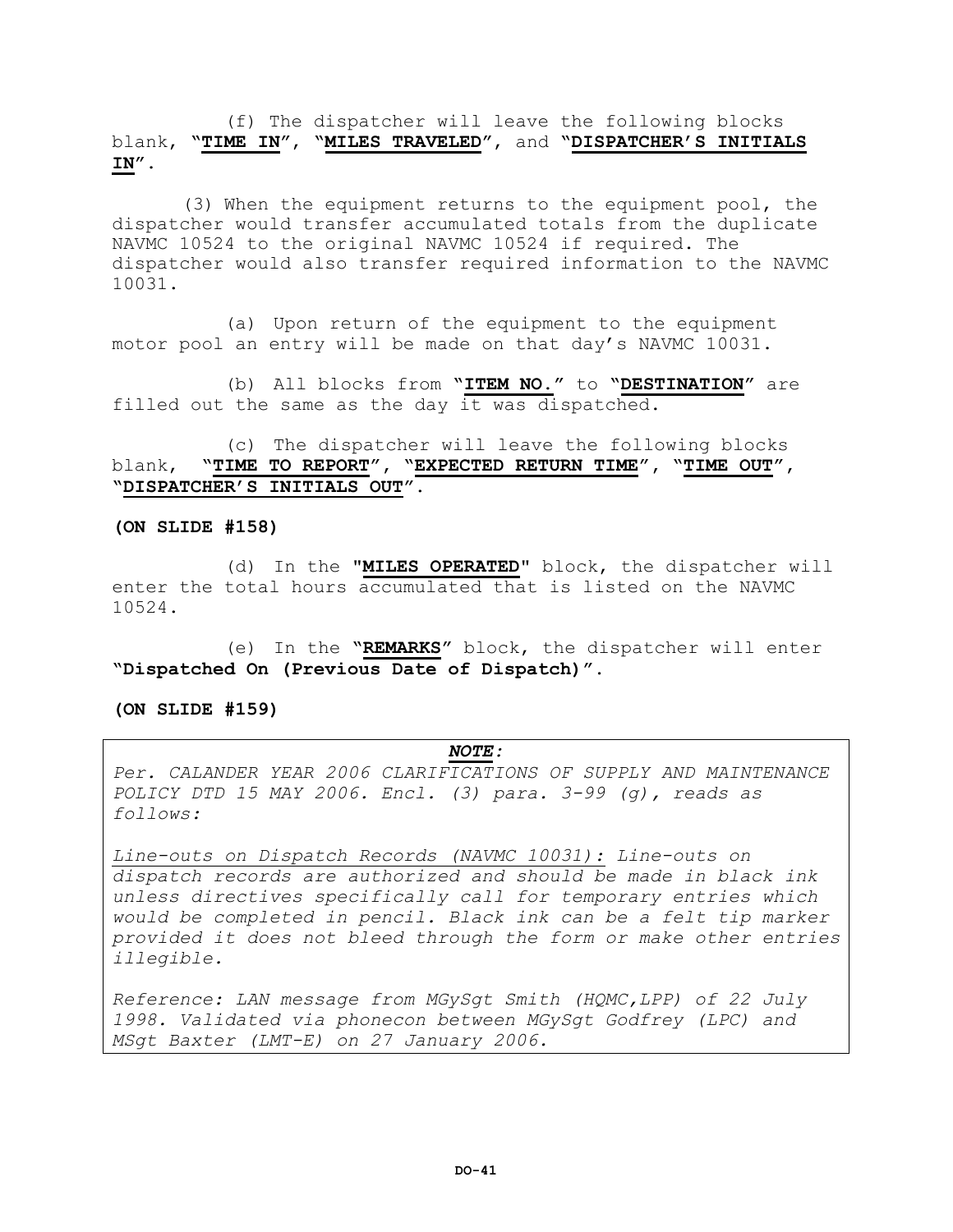### **(ON SLIDE #160)**

## f. **Filing and Disposition.**

 (1) NAVMC 10031 will be filed in the dispatcher office and will be retained for one year. If the form NAVMC 10031 contains a dispatch record of a vehicle which has been involved in an accident, retain until the accident investigation, when required, is completed and the vehicle is repaired or disposed of.

### **(ON SLIDE #161)**

**INTERIM TRANSITION:** During this period we have discussed the NAVMC 10031. Are there any questions before we go into the practical application.

**(ON SLIDE #162)**

## **INSTRUCTOR NOTE**

Introduce the following practical application. Allow students to take breaks as required.

**PRACTICAL APPLICATION. (9 HR)** The purpose of this Practical Application is to allow the student the opportunity to practice filling out the NAVMCs 696D, 10524, 10523, LTEDCL, 10561, and 10031. Before the Practical Application the instructor will distribute one copy of the NAVMC forms to each student. Read the scenario to the students to ensure they understand the requirements of the assignment. Handouts are located in the classroom filing cabinet. One instructor is required.

**PRACTICE:** Each student will perform the required entries to complete the practical application. Students will raise their hand to gain the attention of the instructor if they have a question. Students will not talk, except to ask the instructor a question. The students will practice the following steps.

(1) Complete the NAVMC 696D based on scenario given.

(2) Complete section "A" of the the NAVMC 10524 to include PMCS calculations.

(3) Complete the NAVMC 10523 according to the dispatching portion of the scenario.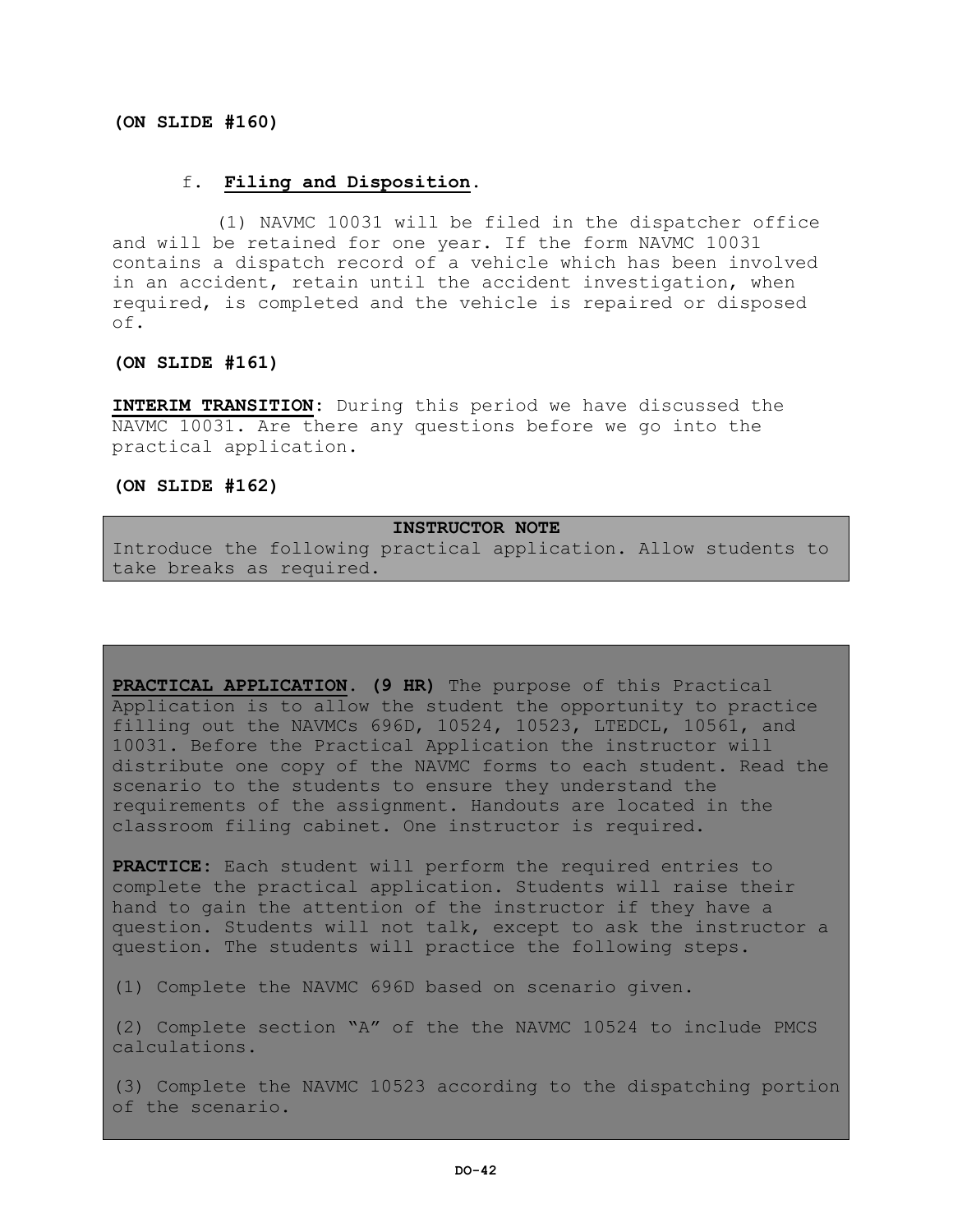(4) Complete the LTEDCL for item of equipment in scenario.

(5) Complete the NAVMC 10561.

(6) Complete the NAVMC 10031 according to dispatching portion of the scenario.

**PROVIDE HELP:** Instructor will walk around the classroom and observe student performance. Instructor will be available to answer student questions throughout the entire practical application time period.

**1. Safety Brief:** Instructor will cover the ORAW.

**2. Supervision and Guidance:** Brief the students of their responsibilities during the practical application. The instructor will be in the training area observing, assisting students and answering questions.

**3. Debrief:** Allow students the opportunity to comment on what they experienced and/or observed. Provide overall feedback, guidance on any misconceptions, and review the learning points of the Practical Application. **Review each entry on the practical application exercise. Show the Practical application handout answer key on the screen, and demonstrate how to find the answers as required.**

## **(ON SLIDE #163-164)**

**TRANSITION:** During this period you made required entries on NAVMCs 696D, 10524, 10523, LTEDCL, 10561, and the 10031. Are there any questions over the practical application? I have questions for you then we will take a ten minute break.

(Q1) What is the purpose of the NAVMC 10031? **(A1) To provide a consolidated daily record of all items of equipment that are required to be dispatched on a daily basis.**

 $\mathcal{L}_\mathcal{L}$  , we can assume that the contribution of the contribution of the contribution of the contribution of the contribution of the contribution of the contribution of the contribution of the contribution of the c \_\_\_\_\_\_\_\_\_\_\_\_\_\_\_\_\_\_\_\_\_\_\_\_\_\_\_\_\_\_\_\_\_\_\_\_\_\_\_\_\_\_\_\_\_\_\_\_\_\_\_\_\_\_\_\_\_\_\_\_\_\_\_\_

(Q2) What two forms are used in conjunction with the NAVMC 10031? **(A2) The NAVMC 10523 and the NAVMC 10524.** You the student will now do the practical application based on the given scenario.

**(BREAK – 10 MIN)**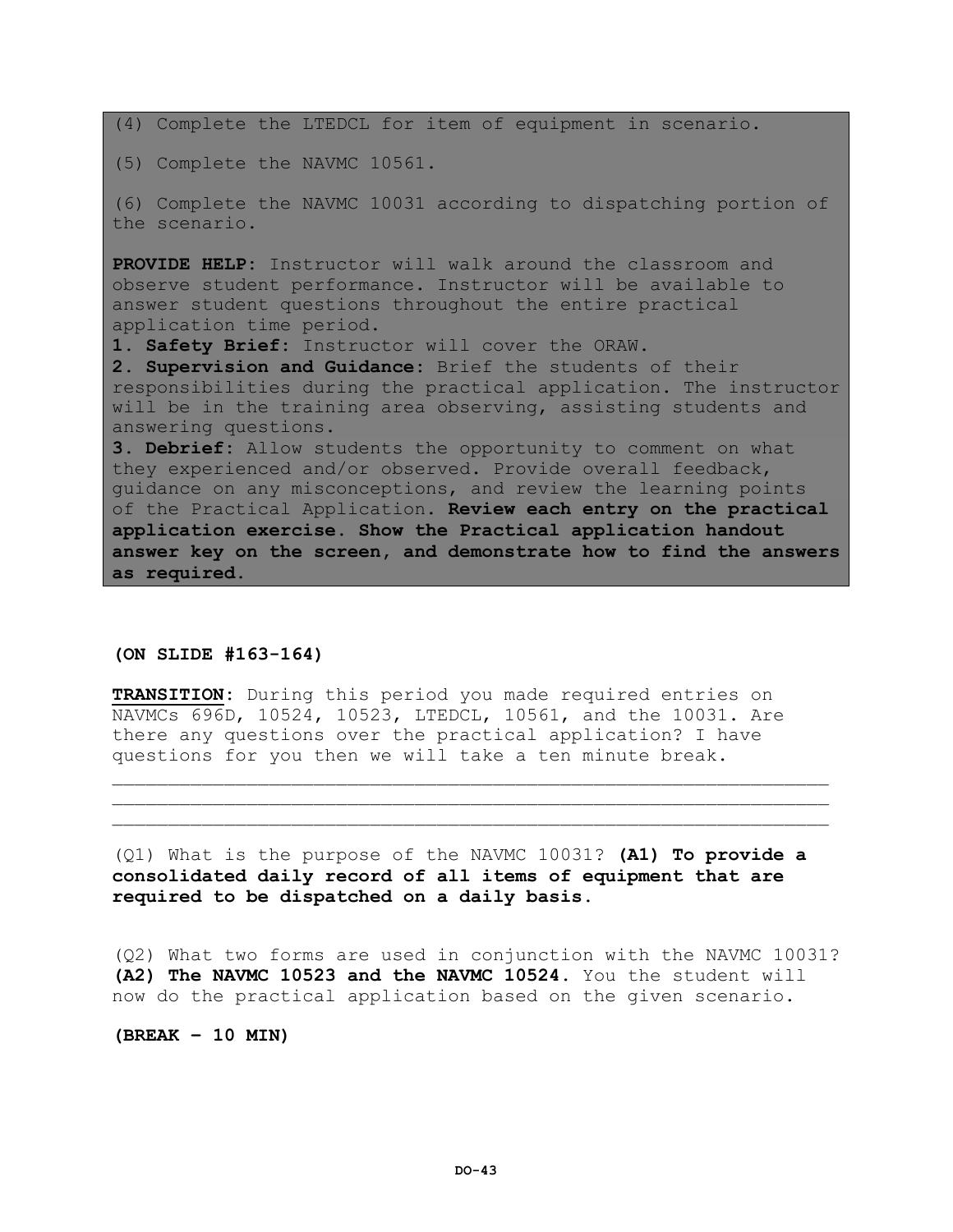**TRANSITION:** Prior to the break you made required entries on NAVMCs 696D, 10524, 10523, LTEDCL, 10561, and the 10031. We will now discuss the NAVMC 10560.

\_\_\_\_\_\_\_\_\_\_\_\_\_\_\_\_\_\_\_\_\_\_\_\_\_\_\_\_\_\_\_\_\_\_\_\_\_\_\_\_\_\_\_\_\_\_\_\_\_\_\_\_\_\_\_\_\_\_\_\_\_\_\_\_ \_\_\_\_\_\_\_\_\_\_\_\_\_\_\_\_\_\_\_\_\_\_\_\_\_\_\_\_\_\_\_\_\_\_\_\_\_\_\_\_\_\_\_\_\_\_\_\_\_\_\_\_\_\_\_\_\_\_\_\_\_\_\_\_

## **(ON SLIDE #165)**

# **9. NAVMC 10560, WORKSHEET FOR PREVENTIVE MAINTENANCE AND TECHNICAL INSPECTION FOR ENGINEER EQUIPMENT. (1 HR)** (TM 4700-15/1\_, pg. 2-22-1)

## **(ON SLIDE #166)**

**a. Purpose.** The purpose of the NAVMC 10560 is to provide a check list for performing and recording preventive maintenance checks and services (PMCS) and Limited Technical Inspections (LTI's), to include acceptance LTI's, LTI's prior to major repair, and LTI's at the discretion of the Engineer Equipment officer/chief on Tactical Engineer Equipment and GME Fleet Managers on Garrison Mobile Engineer Equipment. The NAVMC 10560 is also used as a guide when performing an annual safety/condition check (ASCC).

#### *NOTE:*

*An LTI is performed by the maintenance personnel upon receipt of equipment prior to the unit placing the equipment in service to determine the overall condition. This LTI is called the Acceptance LTI.*

## **(ON SLIDE #167)**

## *NOTE:*

*TM 4700-15/1\_, Chapter 1, pg. 1-5, Para. 1-9. Equipment Forms and Records for Equipment on Temporary Loan. The owning unit will provide a skeleton equipment record for the temporary loan of equipment. Temp. Loan in this instance is considered any short term transfer of equipment from equipment owner to a temporary holder of the equipment that does not involve a formal transfer of equipment custody: for example, a command adjustment of allowances. Tag each skeleton equipment record with the type and due date of the next scheduled preventive maintenance check and service.*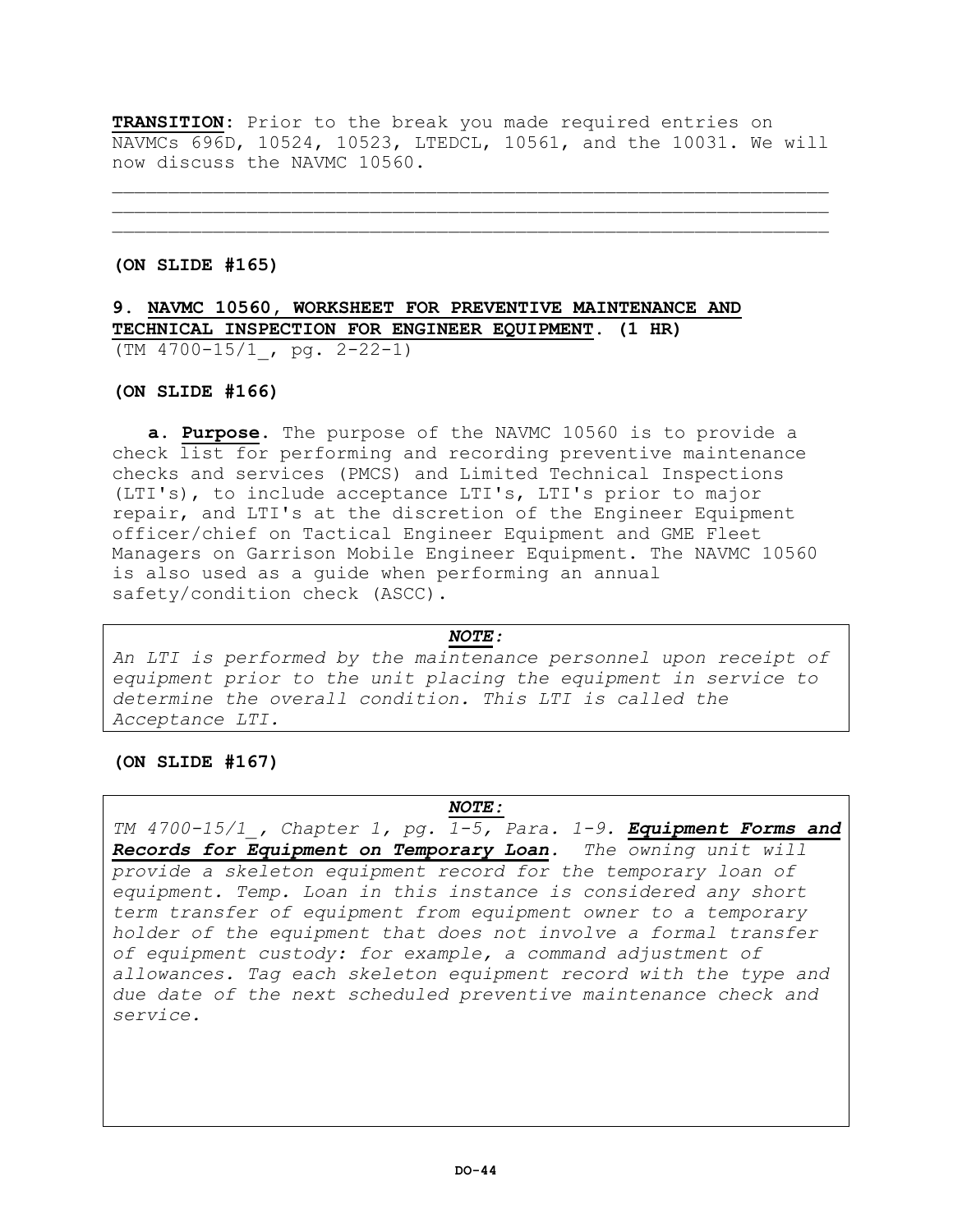## **(ON SLIDE #168)**

*The unit borrowing the equipment will maintain equipment records/skeleton records up-to-date including entries on all maintenance actions performed. The borrower will update the Field Maintenance Subsystem (FMSS) when loaded to the FMSS, or provide the information necessary to the owning unit to update the FMSS. Upon return of equipment, the borrowers will return the up-todate equipment forms and records containing maintenance actions performed. The lender will update all original Records, and file the copies of maintenance actions performed per the instructions contained in the TM 4700-15/1\_. At a minimum, skeleton equipment records will consist of the joint Limited Technical Inspection performed at the time of issue to the borrowing unit,* 

## **(ON SLIDE #169)**

*white copy of all Equipment Repair Orders for maintenance actions performed during the temp loan period, and the SL-3 extract for all SL-3 components temp loaned with the end item.* 

## **(ON SLIDE #170)**

## **b. Responsibilities for Tactical Engineer Equipment.**

(1) Equipment Chief. The equipment chief is responsible for preparing the worksheet for the PMCS. Prepare a template indicating the required PMCS for each item of equipment to facilitate the preparation. When preparing the template, refer to the appropriate services listed in the TM's, Army Technical Bulletins, and other publications applicable to the equipment. Comparing the template for the specific item of equipment with the blank form NAVMC 10560, non-applicable portions of the form may be blanked out. The equipment chief will also ensure that equipment requiring repair is inspected and the results of the inspection are recorded on the form NAVMC 10560 before the equipment is repaired. The worksheet which indicates the required services is then turned over to the maintenance unit.

(2) Maintenance Unit. The maintenance unit, with the assistance of the operator, performs the required services and signs the worksheet indicating that the service has been completed.

### **(ON SLIDE #171)**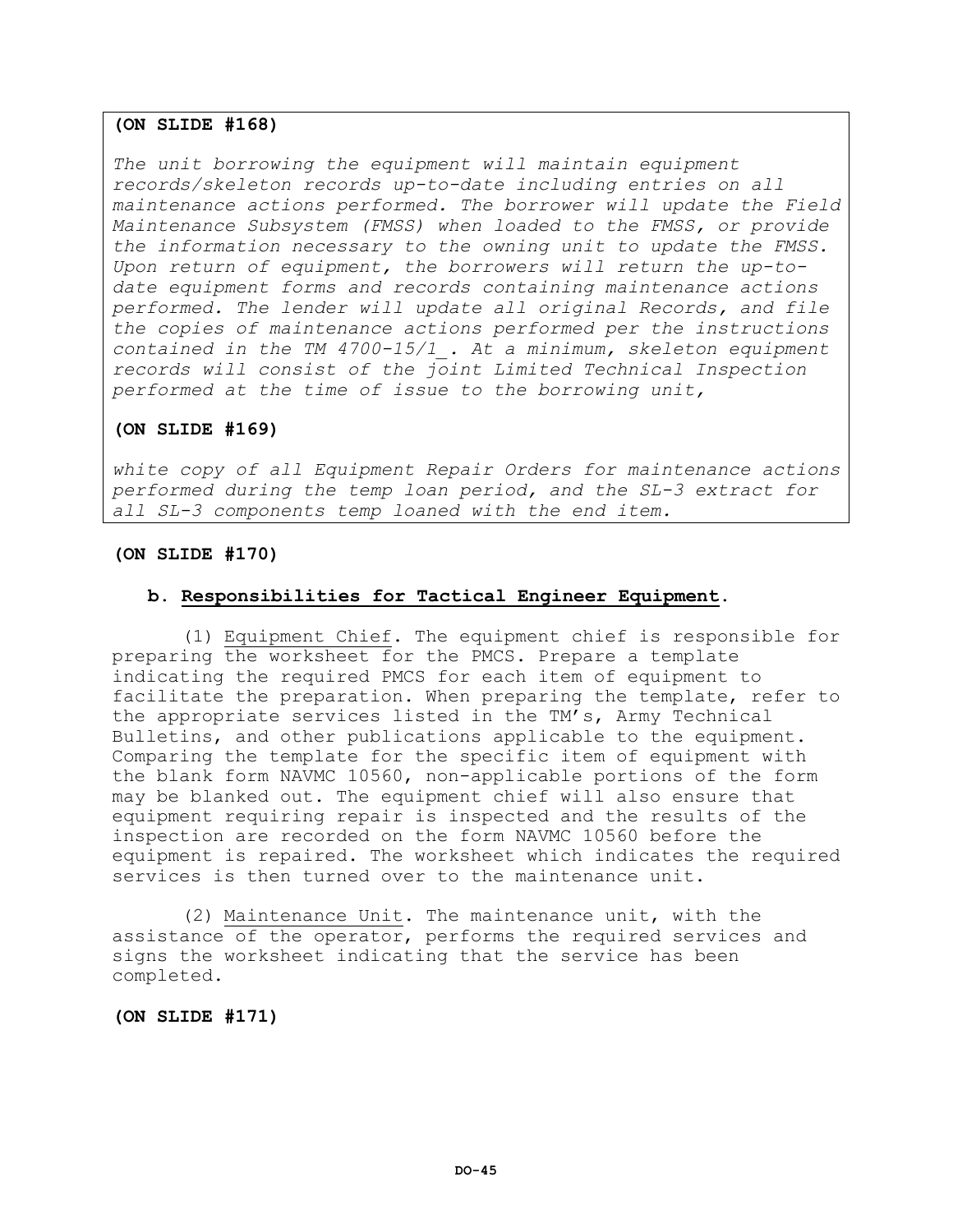**INTERIM TRANSITION:** Up to this point we have discussed the purpose of, and responsibilities associated with the NAVMC 10560. Are there any questions over this material? At this time we will take a ten minute break.

\_\_\_\_\_\_\_\_\_\_\_\_\_\_\_\_\_\_\_\_\_\_\_\_\_\_\_\_\_\_\_\_\_\_\_\_\_\_\_\_\_\_\_\_\_\_\_\_\_\_\_\_\_\_\_\_\_\_\_\_\_\_\_\_  $\mathcal{L}_\mathcal{L}$  , we can assume that the contribution of the contribution of the contribution of the contribution of the contribution of the contribution of the contribution of the contribution of the contribution of the c

**(BREAK – 10 MIN)**

**INTERIM TRANSITION:** Prior to the break we discussed the purpose of, and responsibilities associated with the NAVMC 10560. We will now address preparation instructions for the NAVMC 10560.

\_\_\_\_\_\_\_\_\_\_\_\_\_\_\_\_\_\_\_\_\_\_\_\_\_\_\_\_\_\_\_\_\_\_\_\_\_\_\_\_\_\_\_\_\_\_\_\_\_\_\_\_\_\_\_\_\_\_\_\_\_\_\_\_ \_\_\_\_\_\_\_\_\_\_\_\_\_\_\_\_\_\_\_\_\_\_\_\_\_\_\_\_\_\_\_\_\_\_\_\_\_\_\_\_\_\_\_\_\_\_\_\_\_\_\_\_\_\_\_\_\_\_\_\_\_\_\_\_

**(ON SLIDE #172)**

#### **INSTRUCTOR NOTE**

Have students get the NAVMC 10560 out. The form will be filled out throughout the class and used as reference by the student.

**c. Preparation Instructions.** The preparing activity may be the equipment owner, the equipment user; for example, the equipment is on temporary loan, or the equipment custodian as in the case of the maintenance section evacuating to the next higher EOM. The preparing activity is responsible for initial preparation of the NAVMC 10560. Those items marked with a pound sign (#) will be completed by the preparing activity.

### **(ON SLIDE #173)**

(1) Section A.

(a) Use **"SERVICING SYMBOLS"** (SS) to list requirements for PMCS noted in the (SS) column of sections "D" through "M".

(b) Use **"LEGEND FOR MARKING"** (SS) to list requirements for CM noted in the (SS) column of sections "D" through "M".

### **(ON SLIDE #174)**

# (c) In the **"NOMENCLATURE"** block, enter the nomenclature listed on the NAVMC 696D.

# (d) In the **"MAKE"** block, enter the make listed on the NAVMC 696D. *(NOTE: The "MAKE" is not listed on the NAVMC 696D).*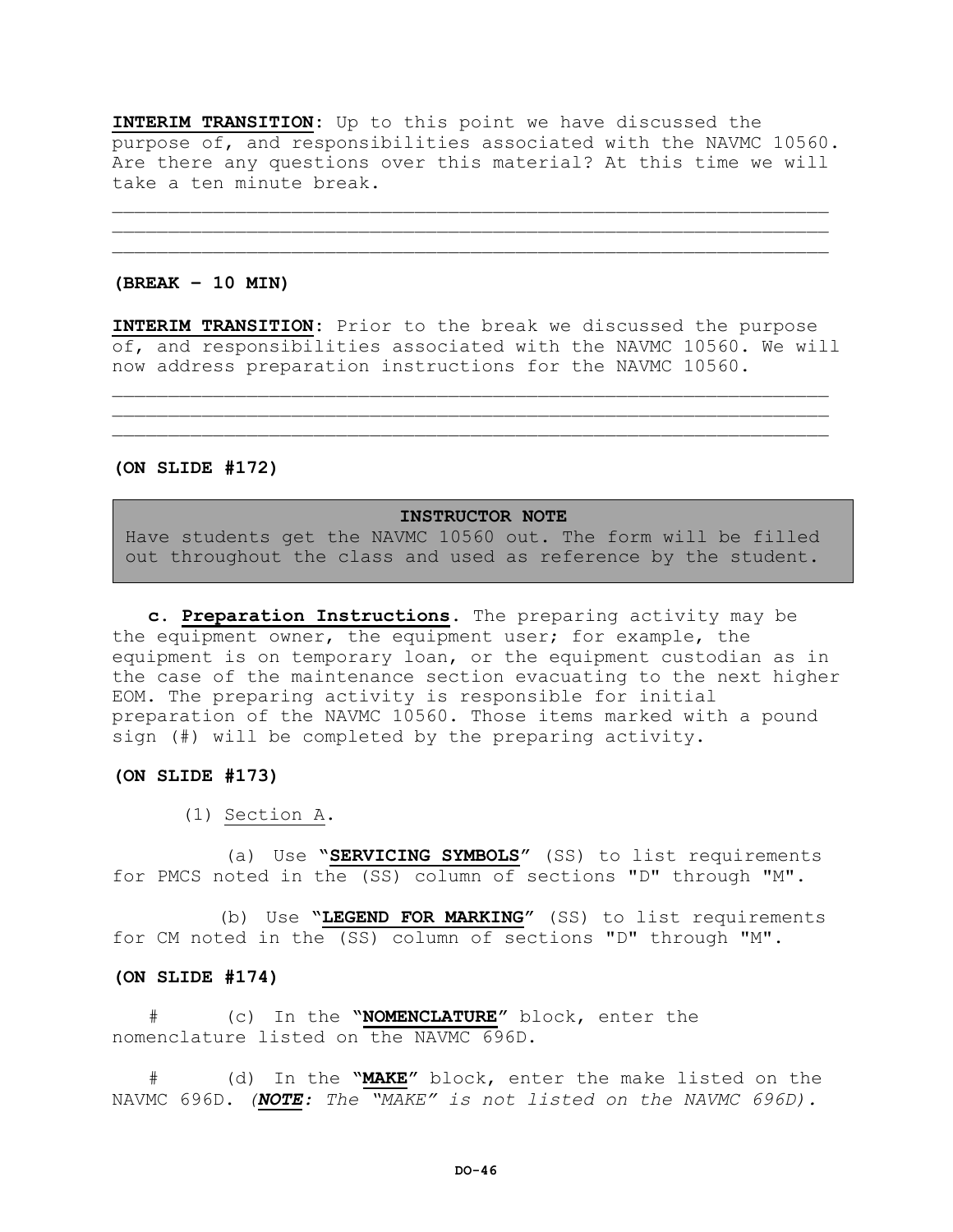# (e) In the **"MODEL"** block, enter the model listed on the NAVMC 696D. *(NOTE: The "MODEL" is not listed on the NAVMC 696D).*

# (f) In the **"ORGANIZATION"** block, enter the full name of the activity and AC of the unit that owns the item of equipment.

# (g) In the **"DATE"** block, enter the date the NAVMC 10560 is being prepared.

# (h) In the **"HOURS"** block, enter the hour meter reading for items that are equipped with an hour meter, otherwise leave blank.

# (i) In the **"MILES"** block, enter the odometer reading for items that are equipped with an odometer, otherwise leave blank.

# (j) In the **"REGISTRATION NO."** block, enter the MC registration no. listed on the NAVMC 696D.

# (k) In the **"ENGINE MAKE/MODEL"** block, enter the item of equipment engine/model (if applicable list both engines) as listed on the item of equipment's engine.

# (l) In the **"ENGINE SERIAL NO."** block, enter the item of equipment engine serial no. (if applicable list both engines) as listed on the item of equipment's engine.

# (m) In the **"ATTACHMENTS"** block, enter the item of equipment's attachments nomenclature, make and model, and serial no.

# (n) In the **"INDICATE PURPOSE"** block, use an "X" to indicate if the NAVMC 10560 is for technical inspection (TI), Limited Technical Inspection (LTI), Hourly PM, or Other (state). When the purpose is hourly PM, enter the hours. When the purpose is other, then list a description.

(o) Use the **"LEGEND FOR MARKING"** to mark the **"squares"** for Equipment Record Folder, Publications Available, Appearance, Operator's Daily PM, Fire Extinguisher, Tools, and Equipment.

(2) Section B. This section is optional when the comments are written directly to the ERO/SRO.

(a) List all items that are not satisfactory in the (SS) column of sections "D" through "M" in section B.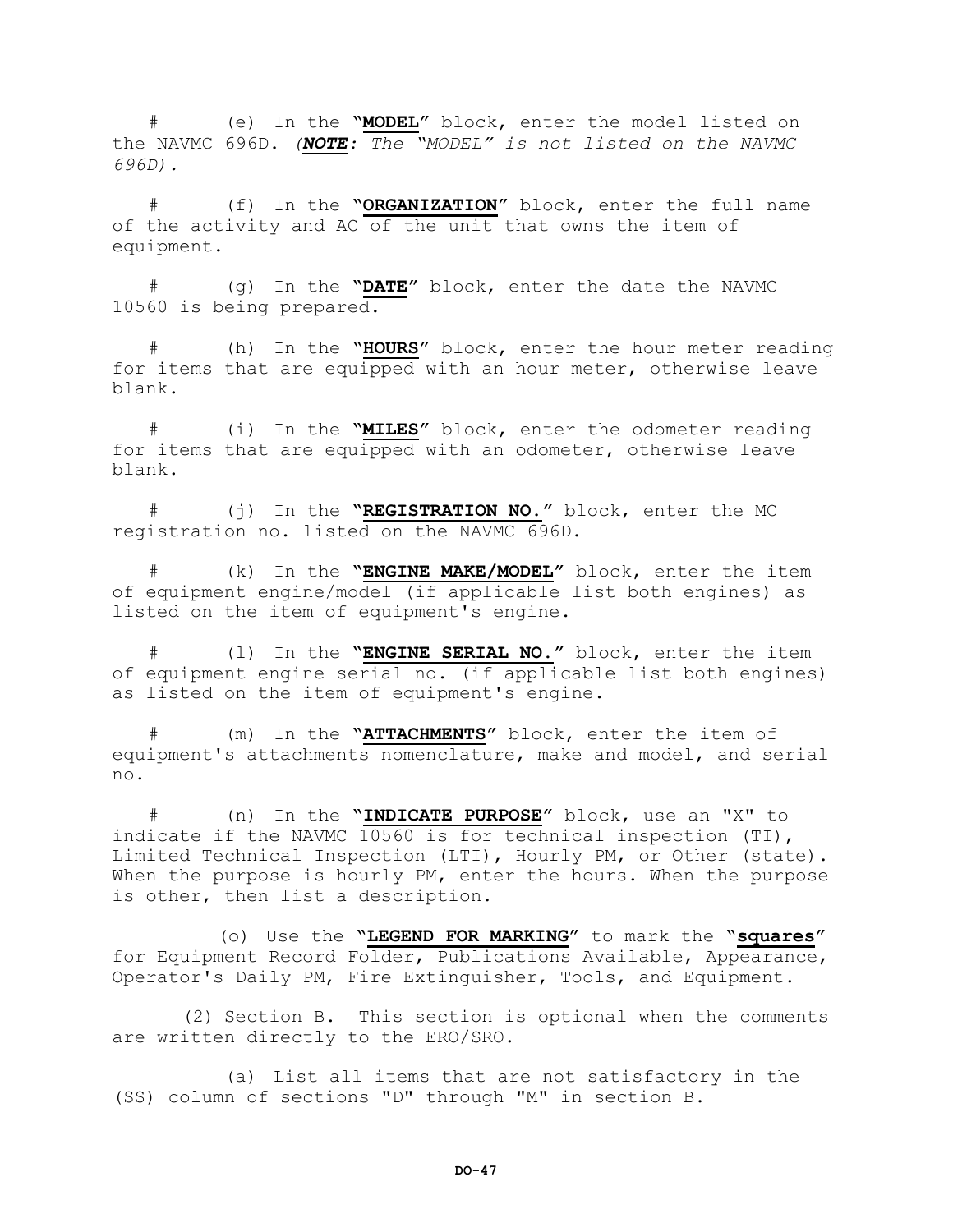(b) List all Modification and Technical Instructions that need to be accomplished.

(c) List all items listed in section B to the ERO/SRO.

(3) Section C. Is only required when a condition code is requested.

# (a) In the **"Item Cost (Current)"** block, enter the cost listed in the MHIF or the FED LOG.

# (b) In the **"Equipment Age"** block, enter the item of equipment's age. This is subtracting the current year and month from the year and month listed on the item of equipment's data plate.

(c) In the **"Repair Limit"** block, enter the percent (%) one time and the cost limit of repair allowed for the item being inspected. Repair limit is 65%. *(NOTE: MCO 4790.19, pg. 3, para. 2.g.)*

(d) In the **"Est. Cost This Repair"** block, enter the estimated cost to repair the items listed in section B.

(e) In the **"Condition Code"** block, enter the end item of equipment condition code. *(NOTE: UM-4400-124, pg. 4-4-22).*

#### **(ON SLIDE #175-178)**

(4) Section "D" through "M" (SS) columns.

(a) Use section A blocks "Servicing Symbols" (SS), for PMCS and "Legend for Marking" (SS) for all other purposes.

(b) List all columns other than satisfactory in section B of the ERO/SRO.

### **(ON SLIDE #179)**

(5) Section "N".

# (a) In the **"MI/TI NO."** block, enter all applicable modification and technical instruction numbers and title of the instructions listed in the SL-1-2 for the item of equipment.

# (b) In the **"PERFORMED"** block, use a checkmark in the yes block to indicate that the modification or technical instruction has been performed.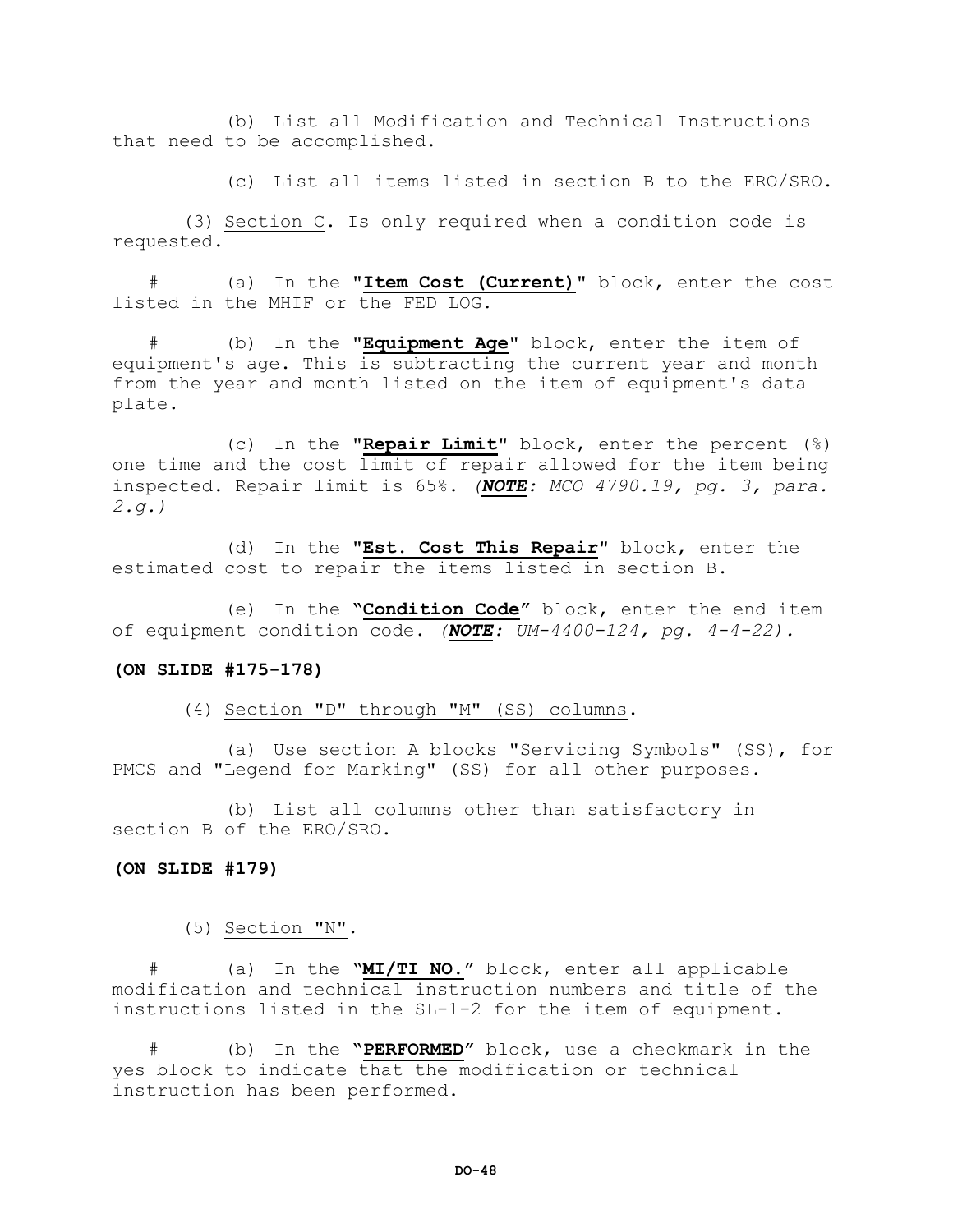# (c) In the **"PERFORMED"** block, use a check mark in the no block to indicate that the modification or technical instruction has not been performed.

(6) Section "O". This is self explanatory.

(7) Section "P".

(a) In the **"Mechanic/Operator (Name, Grade, Organization)"** block, enter the name, grade, and organization of the person preparing sections "B" through "M".

(b) In the **"Maintenance/Operations Chief (Name, Grade, Organization)"** block, enter the name, grade, and organization of the maintenance/operations chief of the mechanic/operator listed in the "Mechanic/Operator (Name, Grade, Organization)" block of section P.

(c) In the **"ERO No."** block, enter the ERO/SRO number that is assigned to the ERO/SRO.

(d) In the **"Date"** block, enter the date the ERO/SRO was assigned.

(e) In the **"Maintenance/Operations Officer As Required (Name, Grade, Organization)"** block, enter the name, grade, and organization of the maintenance/operations officer.

(f) In the **"Responsible Officer As Required (Name, Grade, Organization)"** block, enter the name, grade, and organization of the responsible officer.

**(ON SLIDE #180)**

**INTERIM TRANSITION:** Up to this point we have discussed the preparation instructions for the NAVMC 10560. Are there any questions over this material? At this time we will take a ten minute break.

 $\mathcal{L}_\mathcal{L}$  , we can assume that the contribution of the contribution of the contribution of the contribution of the contribution of the contribution of the contribution of the contribution of the contribution of the c \_\_\_\_\_\_\_\_\_\_\_\_\_\_\_\_\_\_\_\_\_\_\_\_\_\_\_\_\_\_\_\_\_\_\_\_\_\_\_\_\_\_\_\_\_\_\_\_\_\_\_\_\_\_\_\_\_\_\_\_\_\_\_\_

## **(BREAK – 10 MIN)**

**INTERIM TRANSITION:** Prior to the break we discussed the preparation instructions for the NAVMC 10560. We will now address Tactical and Garrison Mobile equipment considerations, and the filing and disposition of the NAVMC 10560.

 $\mathcal{L}_\mathcal{L}$  , we can assume that the contribution of the contribution of the contribution of the contribution of the contribution of the contribution of the contribution of the contribution of the contribution of the c \_\_\_\_\_\_\_\_\_\_\_\_\_\_\_\_\_\_\_\_\_\_\_\_\_\_\_\_\_\_\_\_\_\_\_\_\_\_\_\_\_\_\_\_\_\_\_\_\_\_\_\_\_\_\_\_\_\_\_\_\_\_\_\_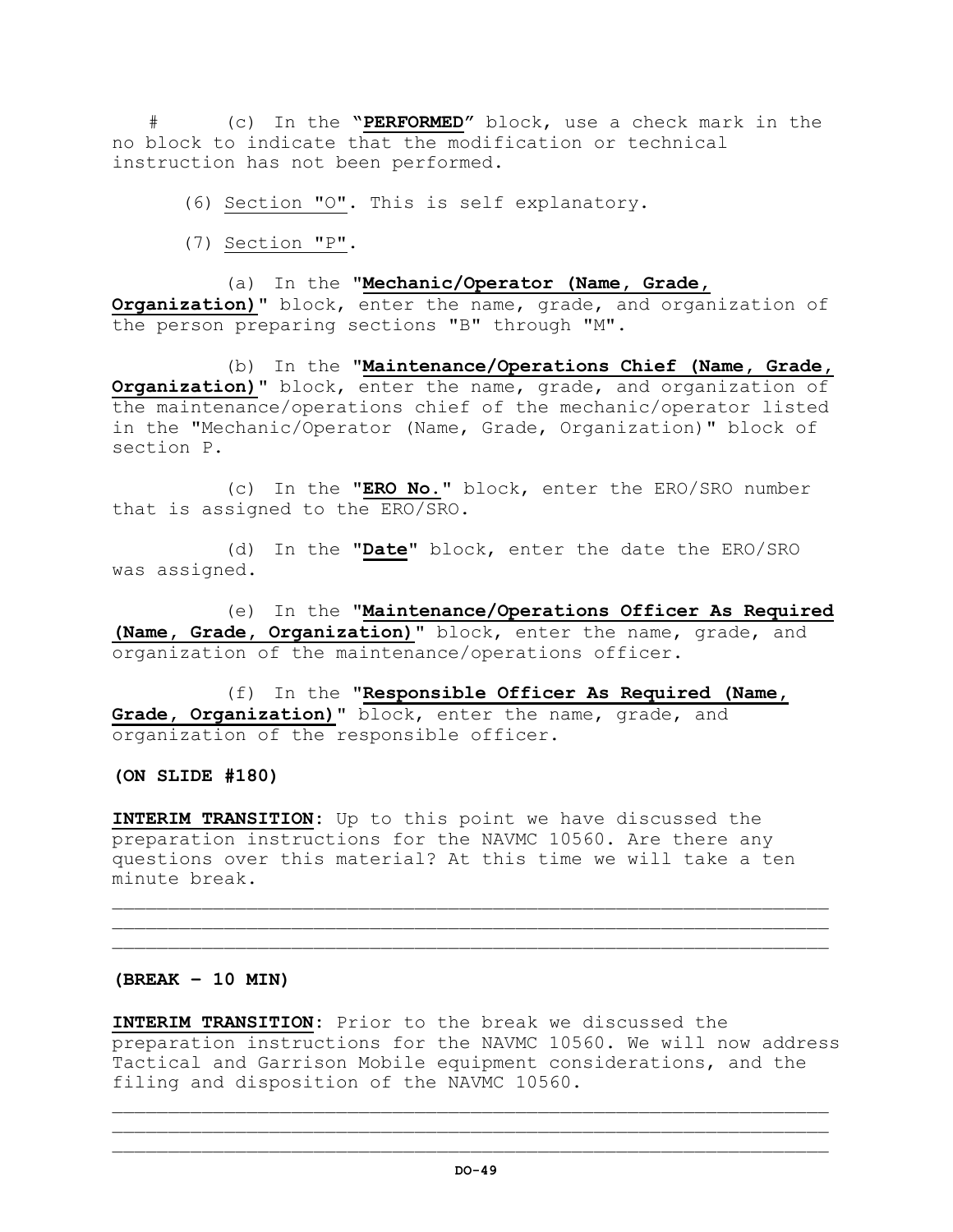### **(ON SLIDE #181)**

**d. Tactical Engineer Equipment.** For Tactical Engineer Equipment, use NAVMC 10245 (ERO) in conjunction with NAVMC 10560 to record all PMCS and CM performed and the NAVMC 10925 (EROSL) to request parts.

### **(ON SLIDE #182)**

**e. Garrison Mobile Equipment.** For Garrison Mobile Equipment (GME), use NAVMC 9-11200/3A (SRO) in conjunction with NAVMC 10560 to record scheduled maintenance (SM) and corrective maintenance (CM) performed and parts used.

## **(ON SLIDE #183)**

**f. Filing and Disposition.** When the maintenance officer/chief has verified that all requirements listed in section B of the worksheet have been transferred to an ERO/SRO, the NAVMC 10560 will be destroyed. Retain any NAVMC 10560 used in conjunction with an investigation until released from investigation. Treat a NAVMC 10560 released from investigation as CM.

## **(ON SLIDE #184-185)**

**TRANSITION:** During this period we discussed the NAVMC 10560. Are there any questions over this material? I have a question for you.

 $\mathcal{L} = \{ \mathcal{L} = \{ \mathcal{L} \} \cup \{ \mathcal{L} \} \cup \{ \mathcal{L} \} \cup \{ \mathcal{L} \} \cup \{ \mathcal{L} \} \cup \{ \mathcal{L} \} \cup \{ \mathcal{L} \} \cup \{ \mathcal{L} \} \cup \{ \mathcal{L} \} \cup \{ \mathcal{L} \} \cup \{ \mathcal{L} \} \cup \{ \mathcal{L} \} \cup \{ \mathcal{L} \} \cup \{ \mathcal{L} \} \cup \{ \mathcal{L} \} \cup \{ \mathcal{L} \} \cup \{ \mathcal{L} \} \cup$  $\mathcal{L}=\{1,2,3,4,5,6,6,8,10\}$ 

(Q1) What is the purpose of the NAVMC 10560? **(A1) PROVIDE A CHECKLIST FOR PERFORMING AND RECORDING PMCS AND LTIs TO INCLUDE: ACCEPTANCE LTI, LTI PRIOR TO MAJOR REPAIRS, LTI AT THE DISCRETION OF THE EQUIPMENT OFFICER OR CHIEF, AND CAN BE USED AS A GUIDE FOR PERFORMING THE ANNUAL SAFETY CONDITION CHECKS.** We will now discuss the NAVMC 10245.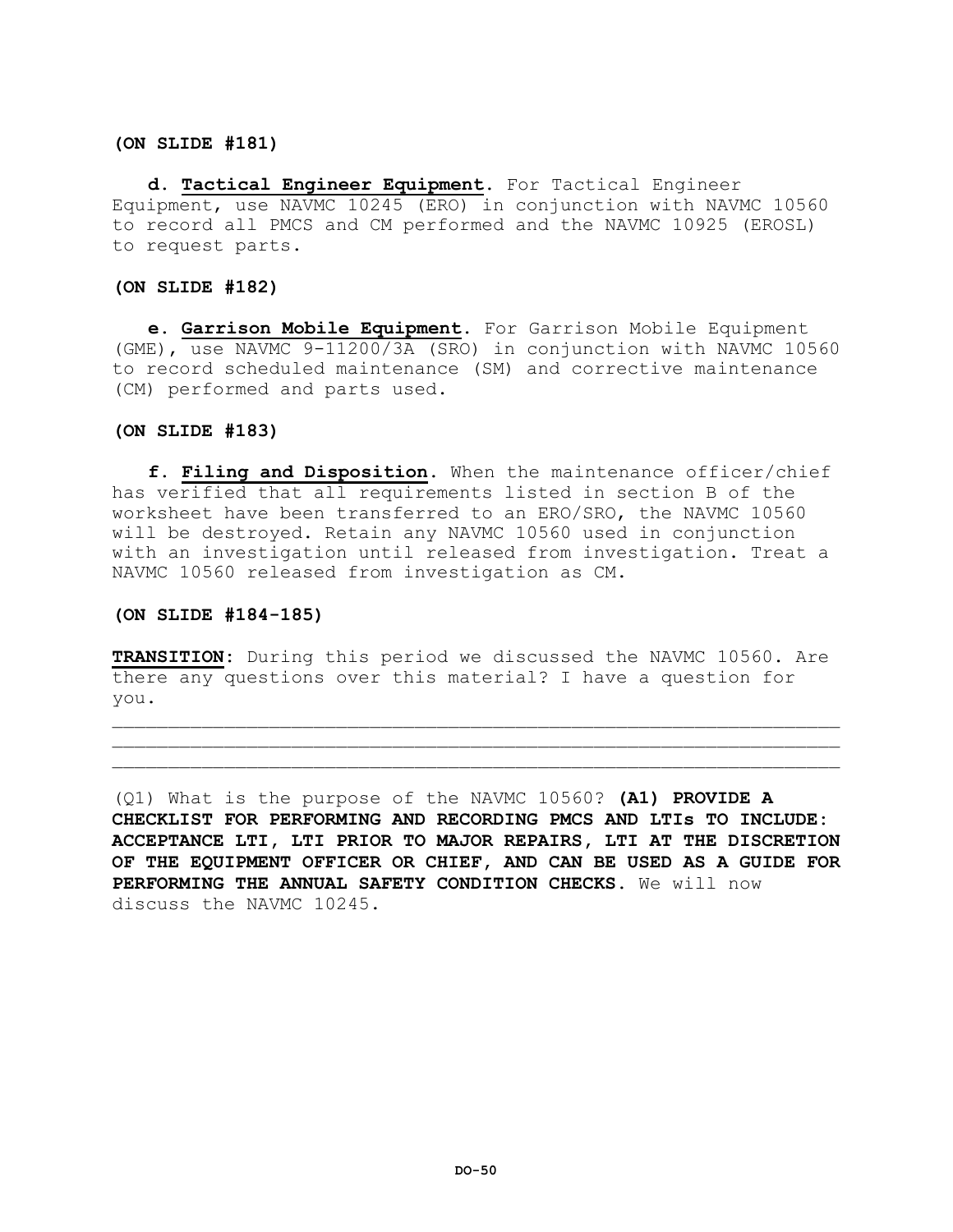#### **(ON SLIDE #186)**

**10.NAVMC 10245, ERO (EQUIPMENT REPAIR ORDER). (1 HR)**  *(NOTE: Found in TM 4700-15/1\_, pg. 2-2-1).*

## **(ON SLIDE #187)**

a. **Purpose.**The purpose of an equipment repair order is to request modifications, calibrations, corrective maintenance (CM), preventive maintenance checks and services (PMCS), and limited technical inspection (LTI) on all ground equipment within the unit's organic maintenance capability.

 (1) The ERO is used for transmitting work to higher echelons of maintenance and for recording and reporting the maintenance performed. Maintenance personnel will use an ERO in all instances where either maintenance resources, repair parts, or secondary reparable are required to perform requested maintenance. Use of the ERO is not required for the following instances:

#### **(ON SLIDE #188)**

(a) When total labor hours are less than 0.3 hours.

(b) When total parts cost is less than \$25.00, and the parts do not have to be ordered.

 (2) The ERO is not used to request or record either operator maintenance  $(1^{st}$  EOM) or depot level maintenance  $(5^{th}$ EOM).

(a) It is however used to request maintenance for  $2^{nd}$ through  $4^{th}$  EOM.

(b) The ERO may also be used by  $1^{st}$  EOM personnel in conjunction with the EROSL (Equipment Repair Order Shopping/Transaction List) to order SL-3 components IAW prescribed procedures.

### **(ON SLIDE #189)**

(3) Preparation of a  $2^{nd}$  EOM ERO is optional for the following instances:

(a) When transmitting test measurement diagnostic equipment (TMDE) into the calibration lab.

(b) When transmitting work to  $3^{rd}$  EOM and not authorized  $2^{nd}$  EOM or supported by a  $2^{nd}$  EOM supporting maintenance section.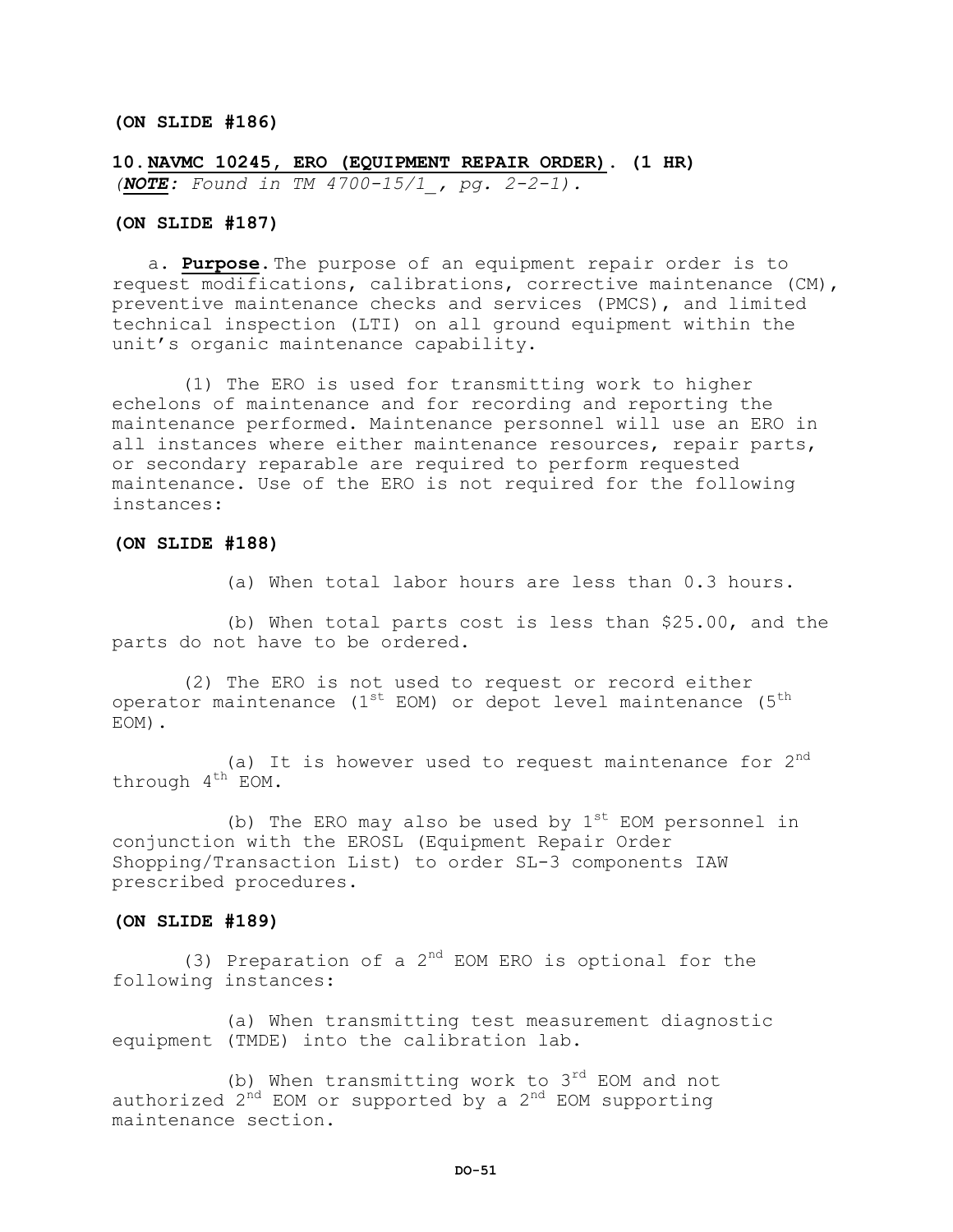(c) All units, however whether preparing a  $2^{nd}$  EOM ERO or not, are required to establish a 2<sup>nd</sup> EOM record in MIMMS AIS for TMDE transmitted work for calibration or third EOM.

### **(ON SLIDE #190)**

(d) Units not using a  $2^{nd}$  EOM ERO must have procedures outlined in the Major Subordinate Command Maintenance Management Standing Operating Procedures.

## **(ON SLIDE #191-192)**

## b. **Responsibilities**

 (1). There are two activities responsible for the preparation of the ERO. One is the *preparing activity* and the other is the *maintenance unit.*

(a) Responsibilities of the Preparing Activities

1 The preparing activity is that unit designated by one of the following:

a Equipment Owner

b Equipment User (e.g. the equipment is on temporary loan).

 c Equipment Custodian (e.g. the maintenance shop that is evacuating equipment to the next higher level of support (EVAC HECH).

 2 The preparing activity is responsible for the initial preparation of the ERO to include:

a Completion of the heading.

b Description of the work to be performed.

c Items listed with an asterisk (#) in the TM 4700-15/1H will be completed by the preparing activity during the initial preparation of the ERO.

## **(ON SLIDE #191)**

## (b) **Responsibilities of the Maintenance Unit**

1 The Maintenance Section receipts for the equipment by completing the following on the ERO:

## a **"ACCEPTED BY"** block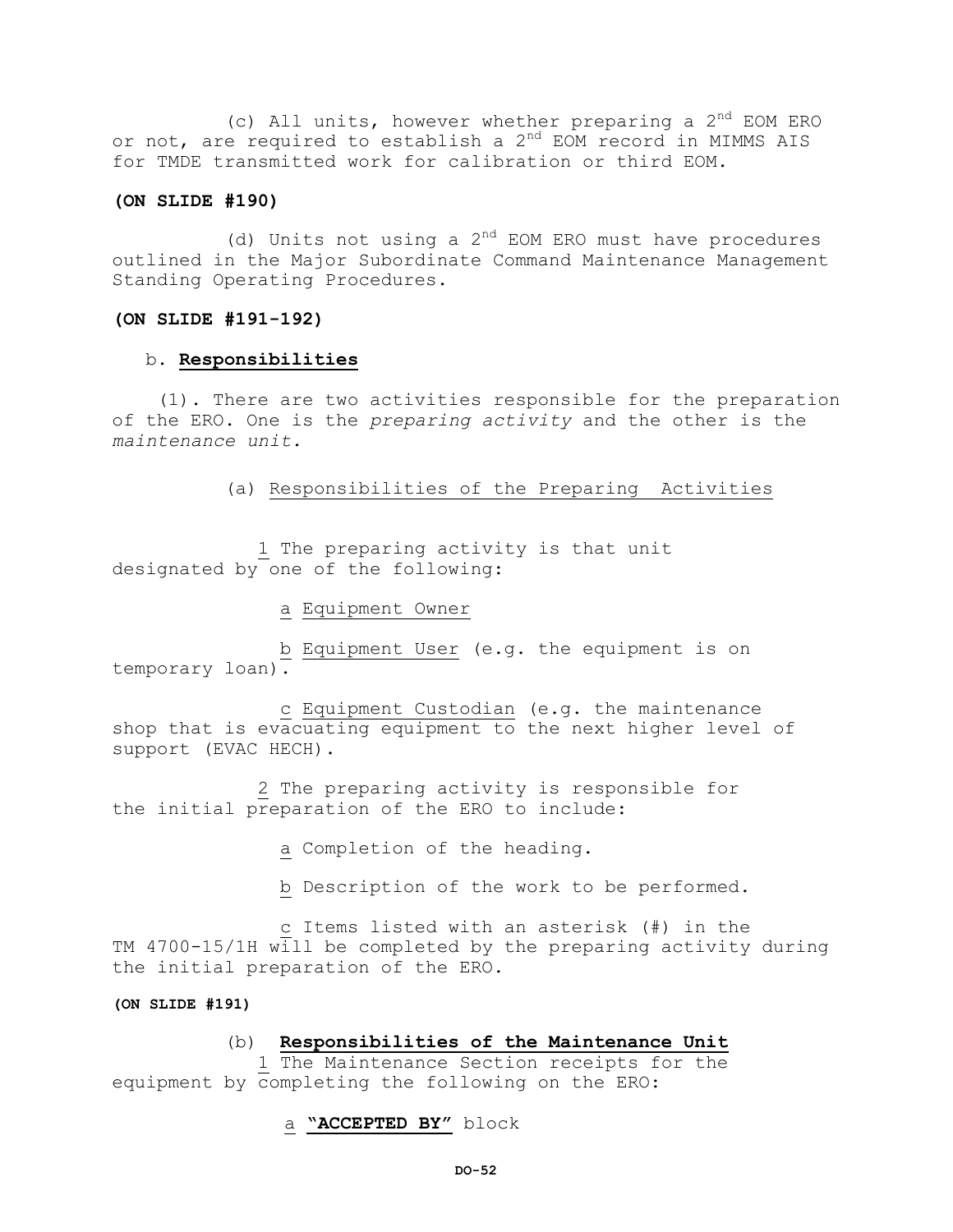b **"DATE (DRIS)"** block, (Date Received In Shop)

 c **"ERO NO"** block, Any other blocks indicated in the preparation instructions.

 2 The Maintenance Activity **e**nters information on work performed as the maintenance actions are completed in the "Description of Work" block.

3 Close out the ERO.

 4 If equipment must be evacuated to the next level of support, the following actions are required:

a Maintenance activity initiates the ERO.

 b Complete those items required of the preparing activity.

c Uses the current ERO number as the request number on the new ERO.

## **(ON SLIDE #193)**

**c. ERO Composition**. An ERO consists of four sheets of selfcarbonized paper of four different colors.

(1) The WHITE copy is the original.

(2) The PINK copy is the administrative copy. It is used to update Marine Corps Integrated Maintenance Management System/Automated Information System (MIMMS/AIS).

(3) The GREEN copy is the shop(mechanic's) copy.

(4) The YELLOW copy is the owning unit's receipt for the equipment, while the equipment is in the maintenance activity.

### **(ON SLIDE #194)**

## **INSTRUCTOR NOTE**

Have students get the NAVMC 10245 out. The form will be filled out throughout the class and used as reference by the student.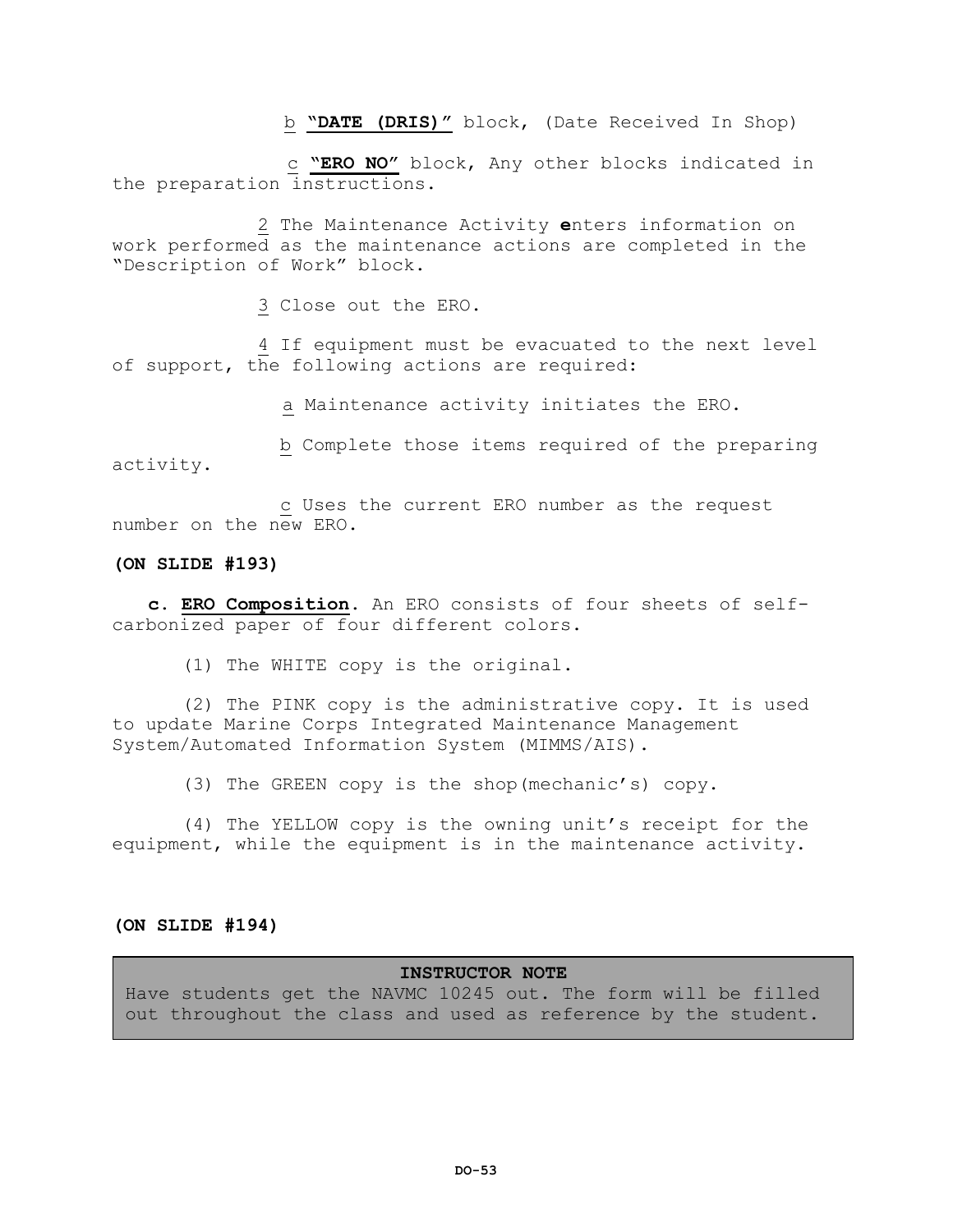### **(ON SLIDE #195)**

#### **d. Preparation Instructions**

(1) An ERO will be completed as follows:

(a) The printed numbers in the block of the ERO heading corresponding to CC's (Card Columns) for the "O" card except for the last line of the heading where the numbers corresponds to CC's for the "T" or "3" card.

(b) Various CCs have been shaded to indicate those data elements required for the "O/T" and the "T" transactions.

(c) Various CC's at the bottom of the ERO correspond to CC's for the "9" transaction.

#### **(ON SLIDE #195-197)**

# *NOTE:*

*Purposes of different types of transactions that take place within MIMMS/AIS are found in the UM-4790-5, Chapter 6.*

#### *NOTE:*

*The purpose of the "T" Transaction, is to establish an ERO chain and transfers selected information from an existing ERO record to a new ERO number when the equipment is transferred to a higher level of maintenance. Only intermediate maintenance shops use this transaction.*

#### *NOTE:*

*The purpose of the "3" Transaction is to manually enter and correct the National Stock Number(NSN), Table of Authorized Material(TAM) number, Nomenclature, or Weapon System Code of item undergoing maintenance and residing as a record in the Field Maintenance Subsystem(FMSS) data base.*

### *NOTE:*

*The purpose of the "9" Transaction is to close an ERO record in the system files after all actions against the ERO are completed.*

**(ON SLIDE #198)**

## **e. Filling out the Equipment Repair Order(ERO)**

(1) In the **"ERO NO."** field, the maintenance section enters the ERO number.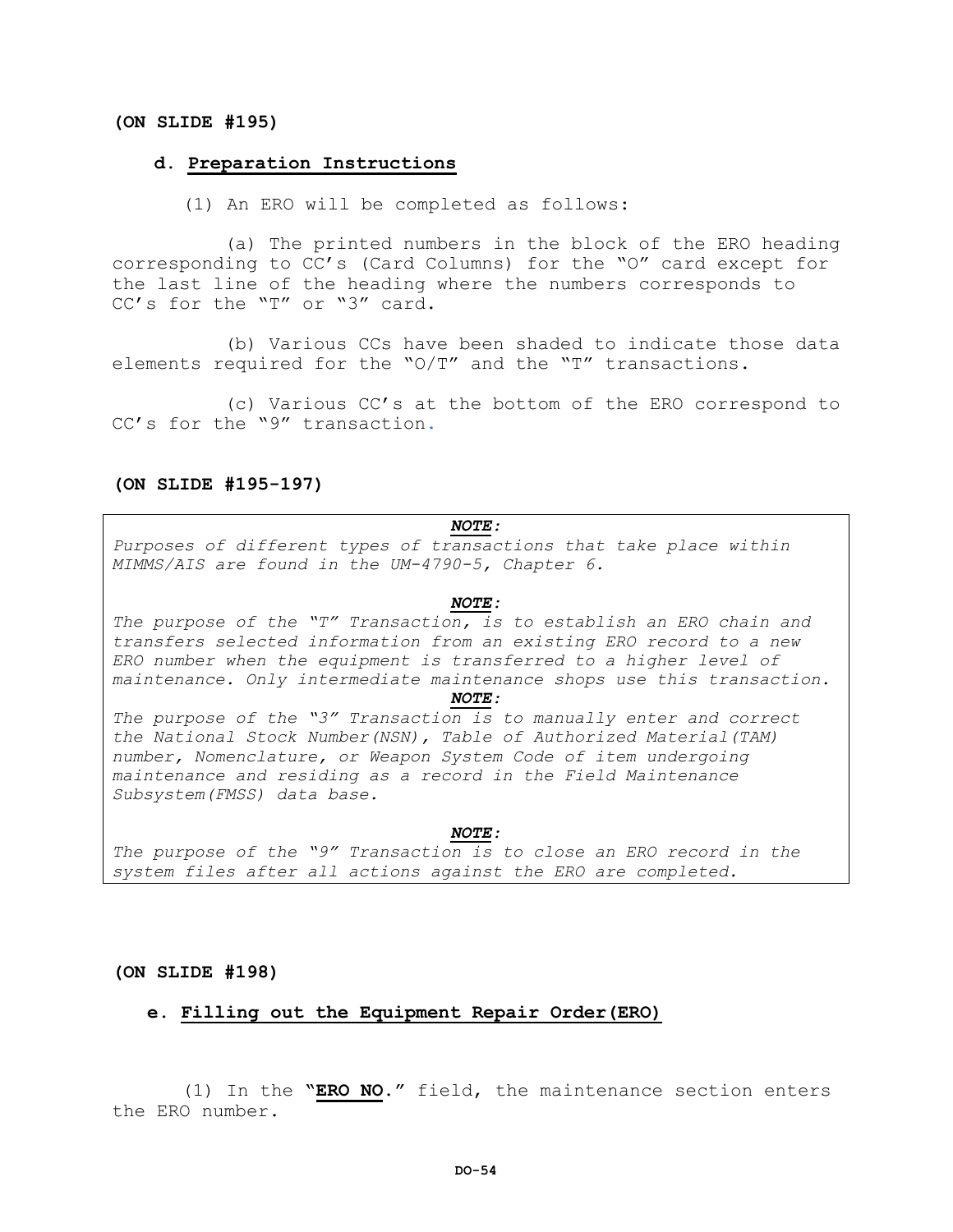*NOTE: The ERO Number Assignments can be found in the UM-4790-5, Chapter 21, pg. 21-3 and 21-4. Each unit will have a unique set of ERO numbers assigned to their unit or section.*

#### **(ON SLIDE #199)**

**#** (2) In the **"SERIAL NUMBER TURNED IN IF DIFFERENT FROM BELOW"** *field*, the preparing activity enters the serial number of the equipment actually turned in for repair when different from the serial number in the Serial Number block, CC's 26-35. This section pertains to Category Codes "C," "D," "F," "H," and "K," and is optional for all other Category Codes.

#### **(ON SLIDE #200)**

(3) In the **"ACCEPTED BY (SIGNATURE)"** field, the individual authorized to accept the equipment for the maintenance section performing the repairs signs the ERO. This signature acknowledges the transfer of custody for the equipment. No entry is required for deferred ERO's until the equipment is delivered to the maintenance section. When the individual authorized to accept the equipment is also the individual having the authority to authorize the ERO this entry is optional.

## **(ON SLIDE #201)**

(4) In the **"DRIS" (DATE RECEIVED IN SHOP)** (Date Received In Shop) field, the maintenance section enters the Julian date the equipment is accepted. No entry is required for deferred ERO's until the equipment is actually accepted by the maintenance unit.

### **(ON SLIDE #202)**

(5) In the **"ORF"** (Operational Readiness Float) field, **this will be left blank**. This is no longer used.

### **(ON SLIDE #203)**

**#** (6) In the **"ORGANIZATION DOING REPAIRS"** field, the preparing activity enters the noun name of the organization doing the repairs. This field may be left blank when the:

(a) Unit performing the maintenance action is also the equipment owner.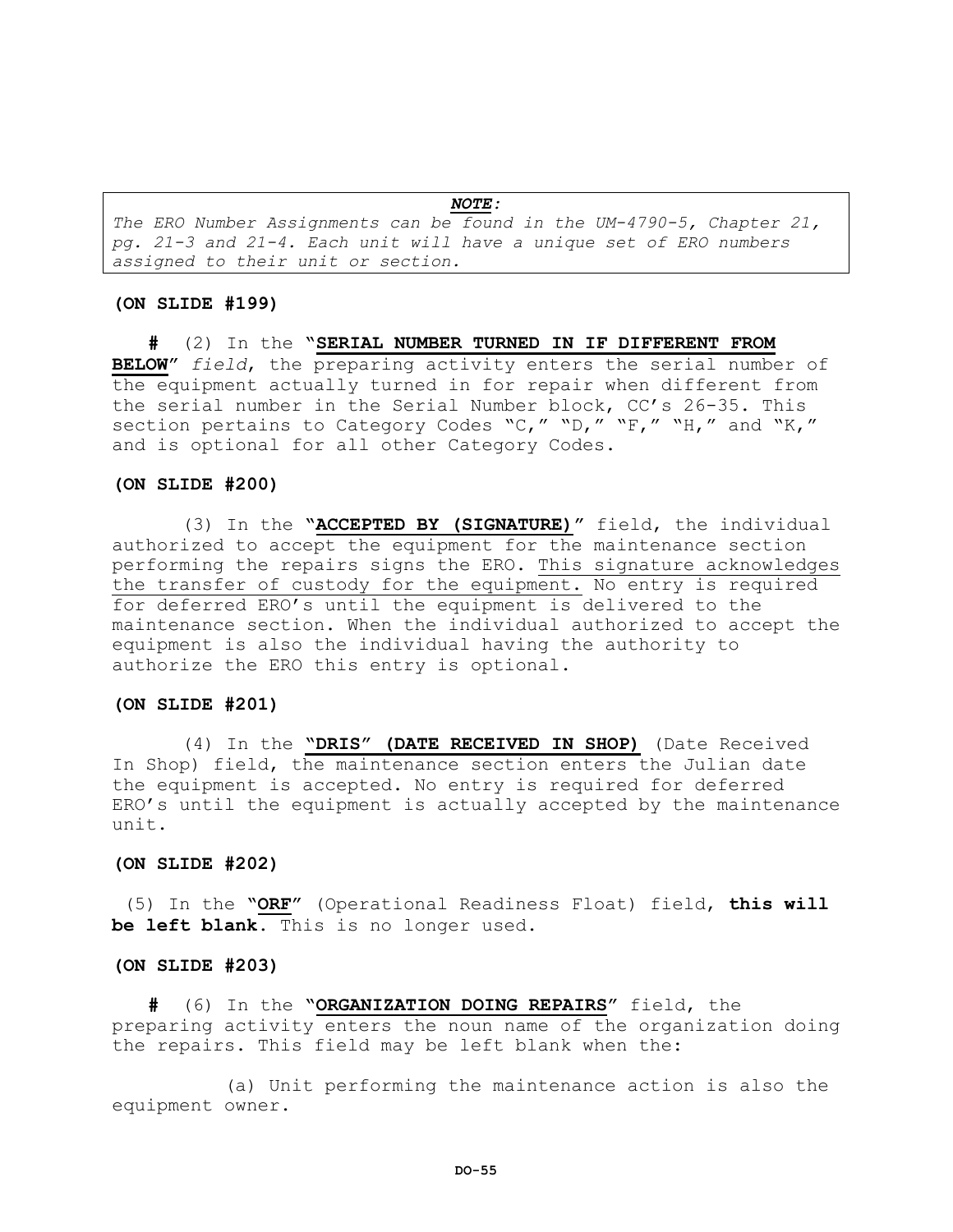(b) Equipment is evacuated to a higher EOM and the destination Activity Code(AC) is entered on the ERO.

## **(ON SLIDE #204)**

**#** (7) In the **"DEST. AC"**, or Dest. UIC (Destination Unit Identification Code) field, the preparing activity enters the Unit Identification Code (UIC) of the unit that is conducting the maintenance only when equipment is being evacuated to a supporting maintenance section; otherwise, leave this field blank.

(a) If the equipment is evacuated to a unit external to MIMMS, for example civilian agency, enter 66666 in this field.

## **(ON SLIDE #205)**

**#** (8) In the **"REQUEST NO/OLD ERO NO."** field, the preparing activity enters the ERO number assigned to its ERO when the equipment is being evacuated beyond its authorized EOM. Note: On Category Code "C" ERO's, use the end item's ERO number in this field, this will help match the component with the end item.

## **(ON SLIDE #206)**

**#** (9) In the **"DCD"** (Deadline Control Date) field, The preparing activity enters the DCD (the Julian date that the equipment was actually deadline).

(a) This entry is required for all MARES reportable equipment (Category Code "M") equipment when the equipment is actually deadline. The entry is left blank when the equipment is not actually deadline.

(b) A DCD must be assigned when a non-MARES reportable (Category Code "P") equipment is deadline. This entry will be left blank when non-MARES reportable (Category Code "P") equipment is degraded.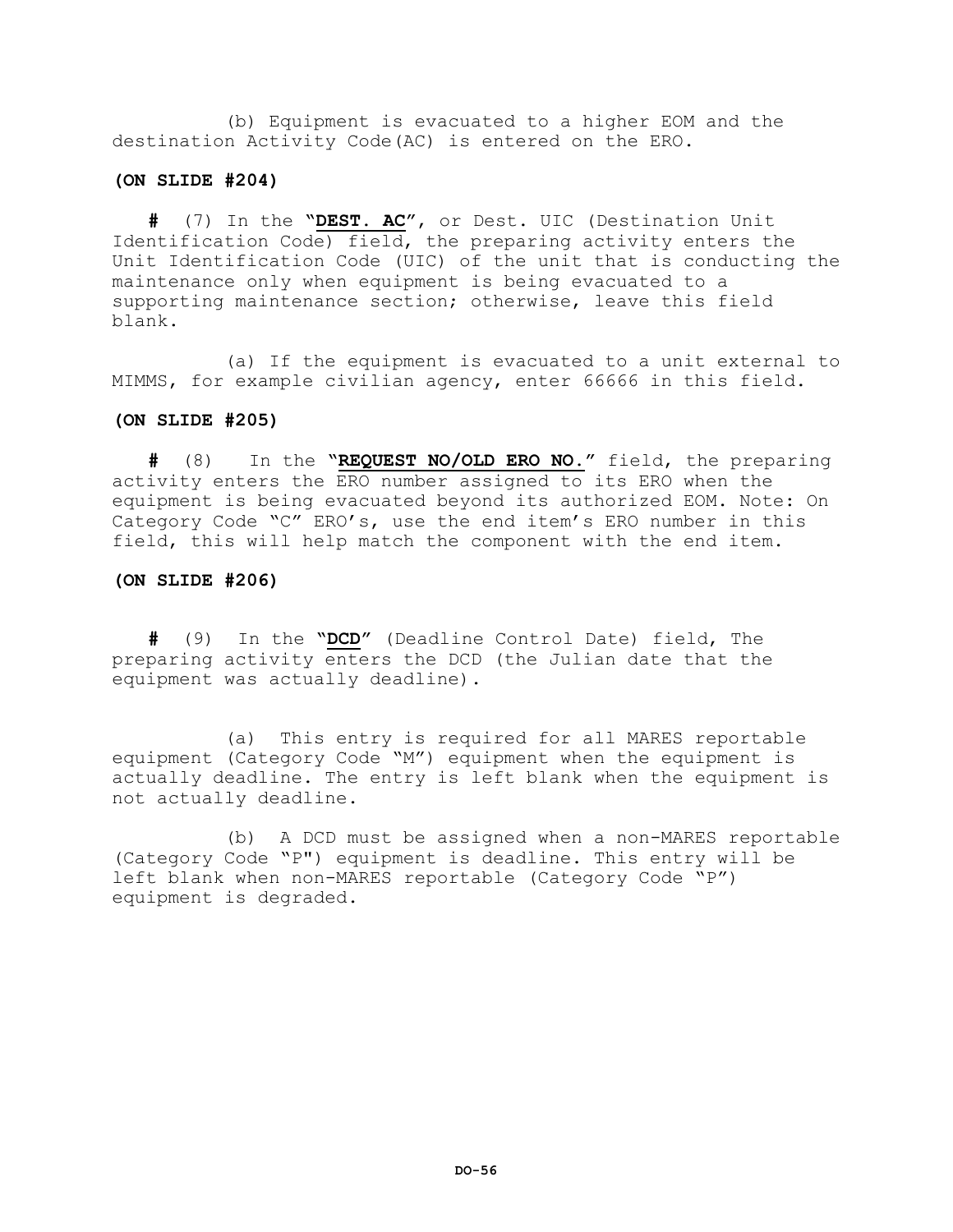### *NOTE:*

*MARES reportable equipment will be listed in MC Bul. 3000.*

#### *NOTE*:

*Equipment is considered to be deadlined, not mission capable, when it cannot perform its designated combat mission. Routine modifications, PMCS, or lack of non-critical repair parts; for example, fenders and windshields will not cause a deadline condition. The organization that owns the equipment is responsible for determining the equipment's status and adding, changing, and deleting the deadline status*

### **(ON SLIDE #207)**

 **#** (10) In the **"ECH"** (Echelon) field, the preparing activity enters the EOM  $(1, 2, 3, \text{ or } 4)$  that represents the EOM performing the repairs.

 (a) A "1" is entered only when ordering SL-3 components and Category Code is "S".

## **(ON SLIDE #208)**

 **#** (11) In the **"SERIAL NUMBER"** field, the preparing activity enters the serial number of the equipment. The serial number is obtained from the equipment data plate; for example, the serial number for a D7G Winch is taken from the data plate for the Winch, not the serial number for the End Item. When the serial number is placed on the ERO, use only the last 10 characters of the serial number, including symbols exactly as on the equipment data plate. The serial number will be right justified; for example, serial number "522521" the first digit of "5" will be in CC 30 and the last digit of "1" will be CC 35. The serial number will be collapsed to eliminate any spaces; for example, equipment serial number 2109 8A 421-8 would be placed on the ERO as 1098A421-8. When more than one item is being batched-entered, enter zero in CC 35 and list the serial numbers in the "Description of Work" field.

## **(ON SLIDE #209-210)**

 (a) In cases where a serial number has not been assigned, a local serial number must be assigned to the end item per the UM-4400-124. Assignment of these serial numbers must be handled by the unit's supply section.

*NOTE: UM-4400-124, Pg. 3-2-9, Para. 2.6.a(4), states, If no USMC number exists, the manufacturer's serial number will be used.*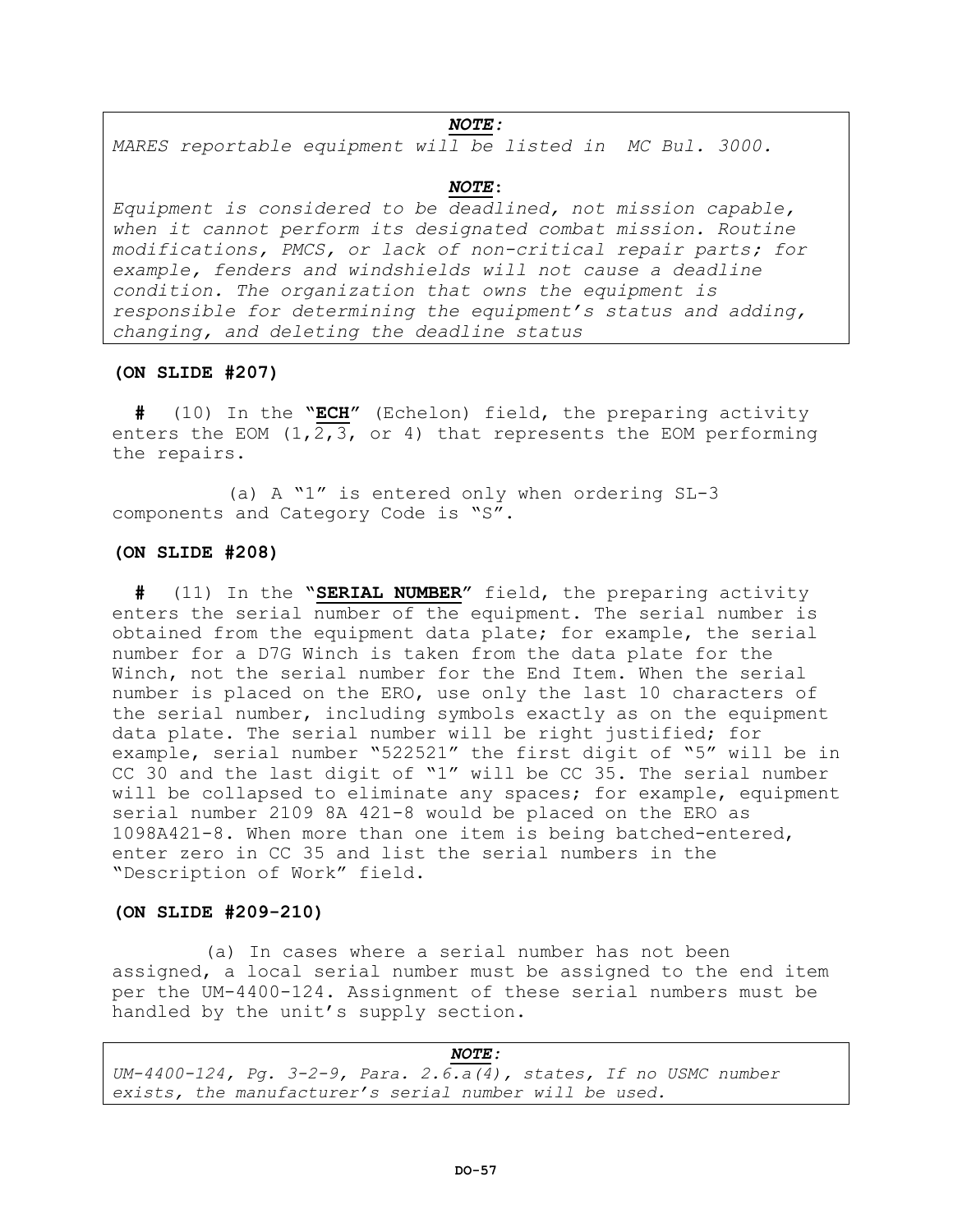## **(ON SLIDE #211)**

 (12) The **"JOB ID"** field, **will be left blank**. This is no longer used.

### **(ON SLIDE #212)**

 **#** (13) In the **"QTY"** (Quantity) field, the preparing activity enters the total number of equipment to be repaired under this specific ERO. This field will be right justified, the last number of the QTY will always appear in CC 39.

#### **(ON SLIDE #213)**

 **#** (14) In the **"RDD"** (Required Delivery Date) field, the preparing activity enters the RDD (Julian Date format) the equipment is required. When an RDD is not required this field will be left blank.

#### **(ON SLIDE #214)**

 **#** (15) In the **"OWNING ORGANIZATION"** field, the preparing activity enters the noun name of the owning organization. If an ERO is being prepared by the using unit, enter designation (short noun) of the activity (may be the parent unit) that is accountable for the equipment to SASSY; for example MWSS-171, MWSG-17. If the ERO is being prepared by a supporting service unit, enter the designation of the using unit, for example CSSD-36,  $3<sup>rd</sup>$  FSSG. This field may be left blank when the owning unit AC is entered on the ERO.

## **(ON SLIDE #215)**

 **#** (16) In the **"OWNER AC"** (Owner Unit Identification Code) field, the preparing activity enters the Unit Identification Code of the unit the equipment belongs to as reflected on the Reported Unit Allowance File (RUAF).

## **(ON SLIDE #216)**

**INTERIM TRANSITION:** Up to this point we have discussed the purpose of, associated responsibilities, composition, format, and preparation instructions for the NAVMC 10245. Are there any questions over this material?

 $\mathcal{L}_\mathcal{L}$  , we can assume that the contribution of the contribution of the contribution of the contribution of the contribution of the contribution of the contribution of the contribution of the contribution of the c \_\_\_\_\_\_\_\_\_\_\_\_\_\_\_\_\_\_\_\_\_\_\_\_\_\_\_\_\_\_\_\_\_\_\_\_\_\_\_\_\_\_\_\_\_\_\_\_\_\_\_\_\_\_\_\_\_\_\_\_\_\_\_\_

**(BREAK – 10 MIN)**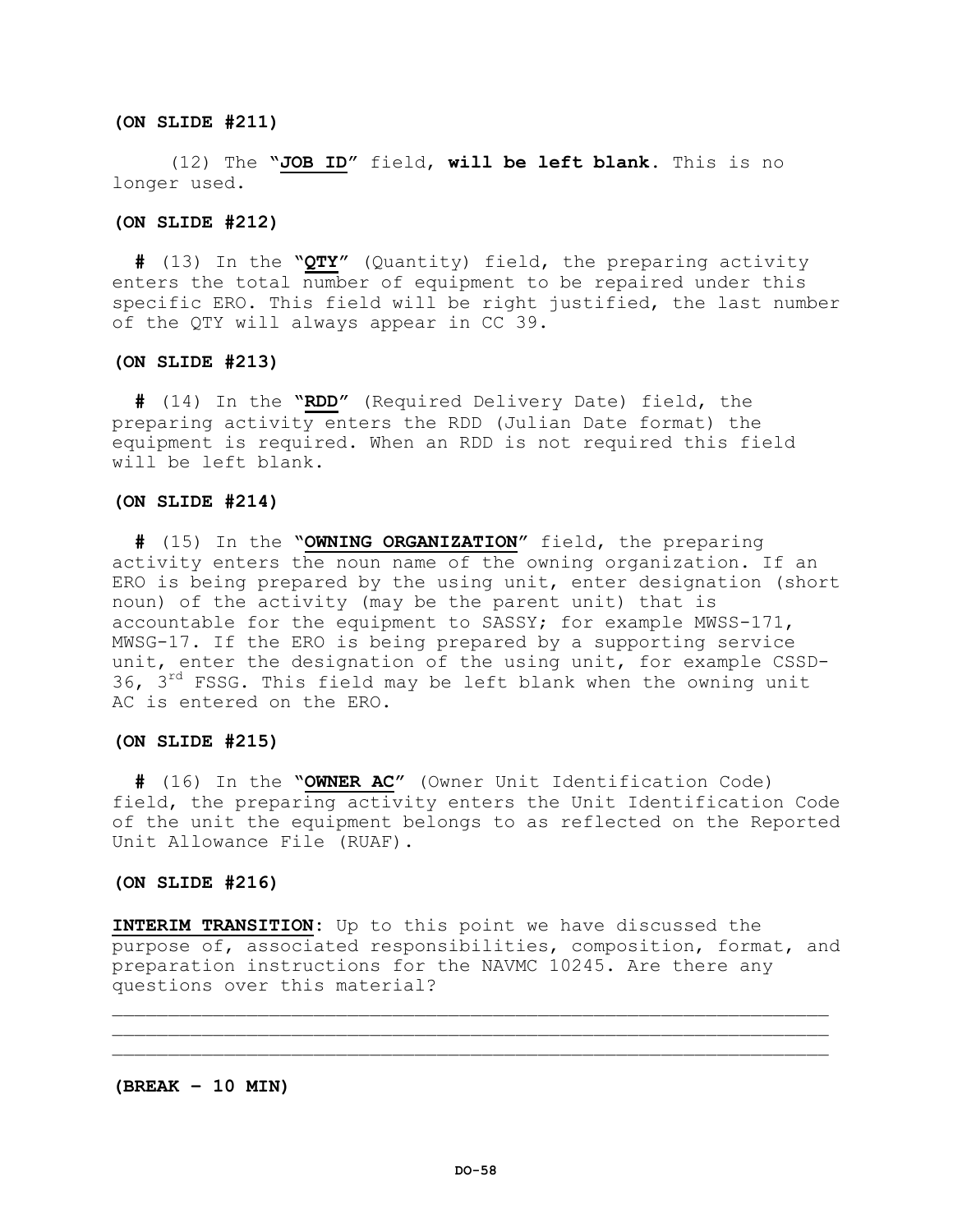**INTERIM TRANSITION:** Prior to the break we discussed the purpose of, associated responsibilities, composition, format, and preparation instructions for the NAVMC 10245. We will now continue with preparation instructions.

\_\_\_\_\_\_\_\_\_\_\_\_\_\_\_\_\_\_\_\_\_\_\_\_\_\_\_\_\_\_\_\_\_\_\_\_\_\_\_\_\_\_\_\_\_\_\_\_\_\_\_\_\_\_\_\_\_\_\_\_\_\_\_\_  $\mathcal{L}_\mathcal{L}$  , we can assume that the contribution of the contribution of the contribution of the contribution of the contribution of the contribution of the contribution of the contribution of the contribution of the c

#### **(ON SLIDE #217)**

**#** (17) In the **"AUTHORIZED BY (SIGNATURE)"** and **"DATE"** field, the individual authorizing work at the preparing activity signs and enters the Julian date. The **"DATE"** field may be left blank.

### **(ON SLIDE #218)**

 (a) Commanders will either personally authorize or delegate in writing to specific personnel the authority to authorize all requirements based on the Urgency of Need Designator (UND) "A".

 (b) When the priority of the ERO requires an upgrade; for example, Priority 13 to Priority 06, and the original signer did not have the authority for the new priority, enter the new priority and date in the "Description of Work" field and the signature of the authorized signer in the "Mechanics Signature" field.

 (c) When an item of equipment is under investigation, the authorized individual must ensure that all investigation efforts are completed before authorizing Corrective Maintenance  $(CM)$ .

### **(ON SLIDE #219)**

**#** (18) In the **"DEFECT"** field, the preparing activity enters the defect code that best describes the maintenance action on the equipment undergoing repairs. This entry is optional for units not supported by MIMMS AIS.

|  |  |  | <i>NOTE:</i>                                                   |  |  |
|--|--|--|----------------------------------------------------------------|--|--|
|  |  |  | Defect Codes are found in the UM-4790-5, Chapter 24, Pg. 24-3. |  |  |

## **(ON SLIDE #220)**

 **#** (19) In the **"PRI"** (Priority) field, the preparing activity enters the priority of the ERO per MCO 4400.16 Enclosure (1). Table 1-1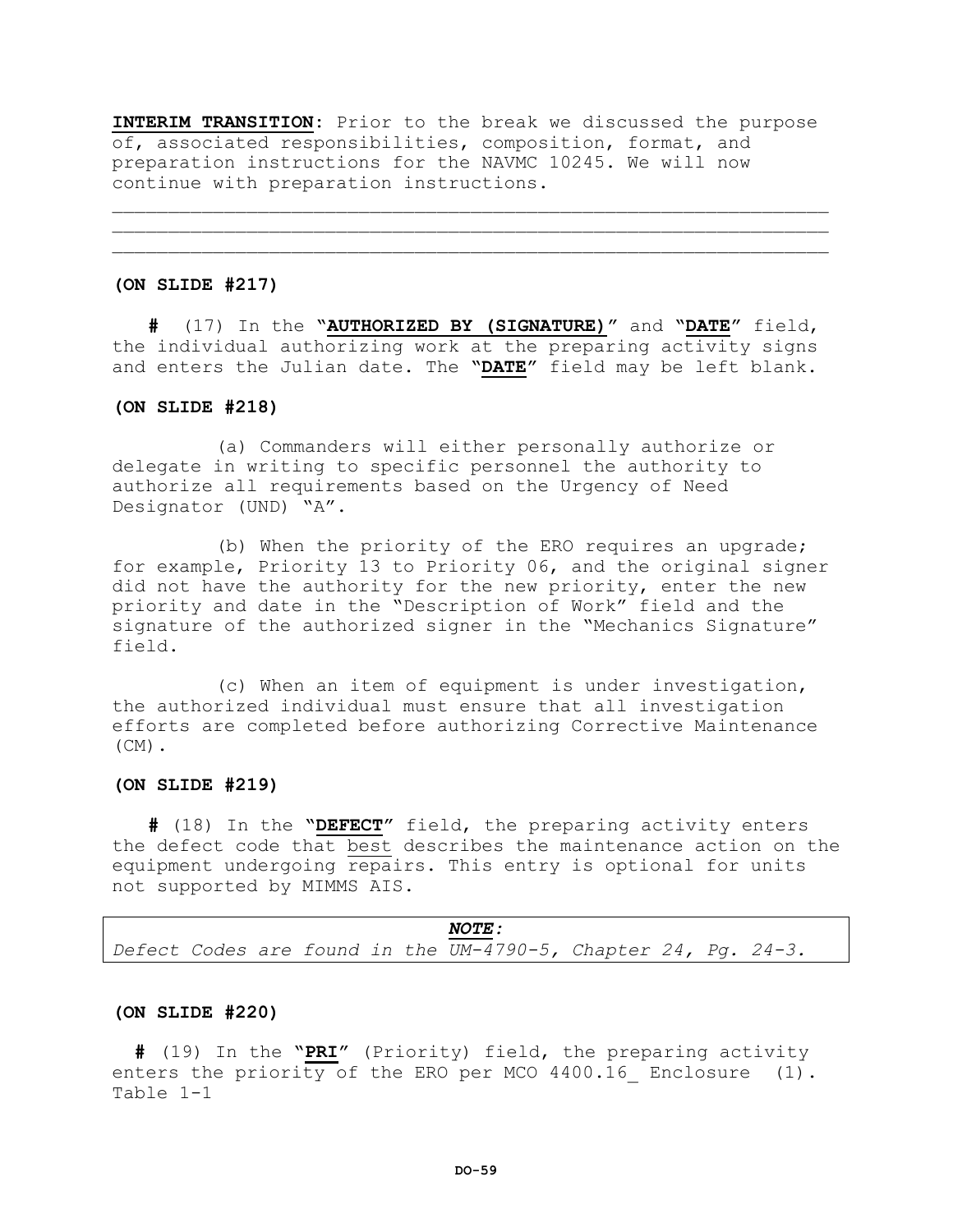(a) The priority is based on F/AD (Force/Activity Designator) and UND (Urgency of Need Designator).

#### **NOTE**:

## **Urgency of Need Designator (B)** will be used for the following:

(a) Item(s) required for immediate end use and without which the capability of the force/activity to perform assigned operational missions is **impaired.** Materiel requirements of this nature directly affect the capability of the force/activity to perform its mission; it can temporarily accomplish assigned missions and tasks but with effectiveness below an acceptable level of readiness.

(b) Item(s) required for immediate installation on or repair of mission-essential materiel and without which the capability of the force/activity to perform assigned operational mission is impaired. Material requirements of this nature directly affect the capability of the force/activity to perform its mission; it can temporarily accomplish assigned missions and task but with effectiveness below an acceptable level of readiness.

| Force/<br>Activity<br>Designator | Urgency of<br>Need Designator<br>A |    |    |  |
|----------------------------------|------------------------------------|----|----|--|
| T.                               | 01                                 | 04 | 11 |  |
| ΙI                               | 02                                 | 05 | 12 |  |
| III                              | 03                                 | 06 | 13 |  |
| IV                               | 07                                 | 09 | 14 |  |
| V                                | 08                                 | 10 | 15 |  |

Table 1-1. UMMIPS Priority Designator Matrix.

|                                                                       | <b>NOTE:</b> |  |  |  |  |  |  |
|-----------------------------------------------------------------------|--------------|--|--|--|--|--|--|
| <b>Urgency of Need Designator (A)</b> Will be used for the following: |              |  |  |  |  |  |  |

*NOTE: Table 1-1, indicates the appropriate two-digit Arabic number priority designators derived from the combination of one of five Roman numeral F/AD's with one of three alphabetical urgency of need designators.*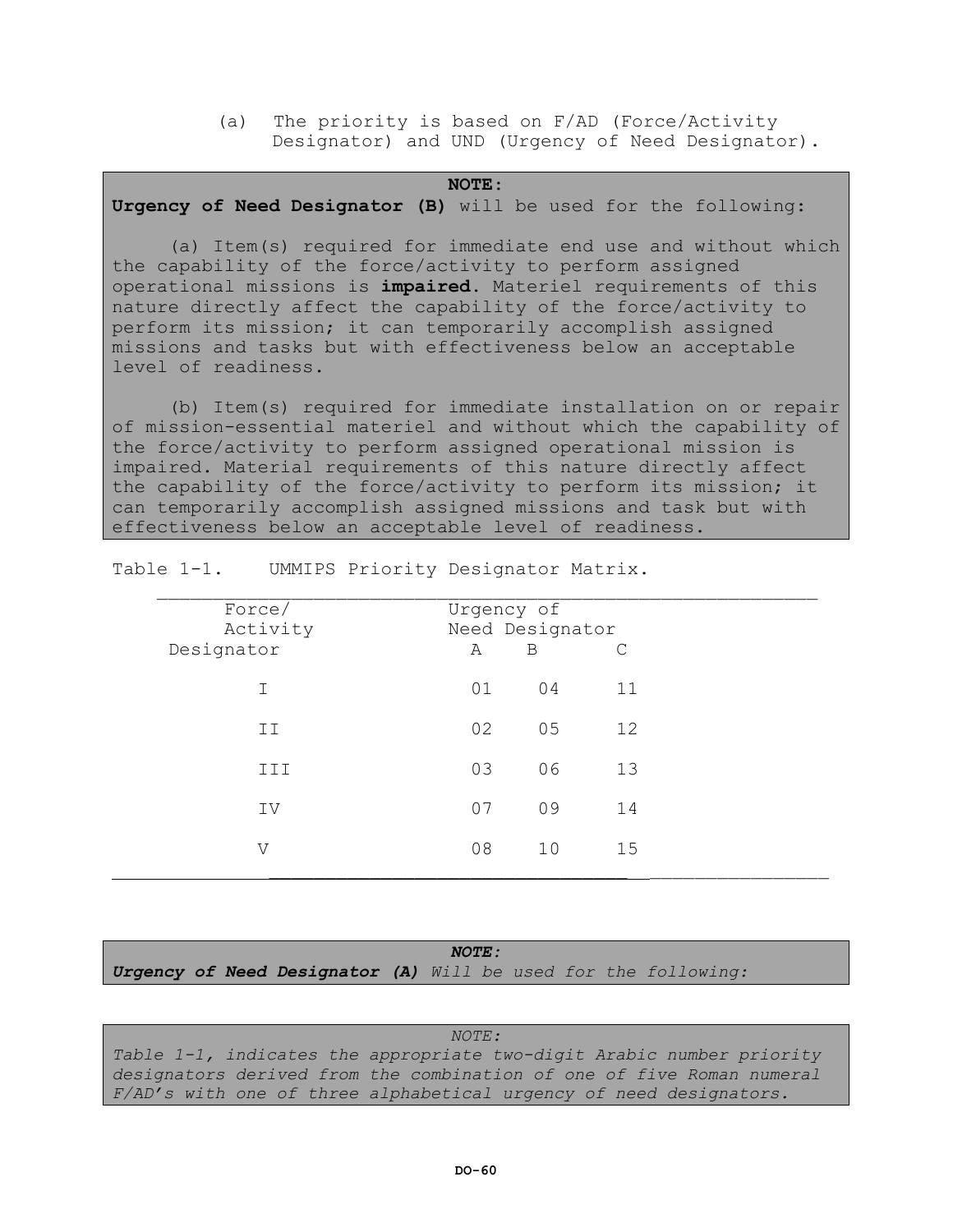(a) Item(s) required for immediate end use, without which the force/activity concerned **is unable** to perform assigned operational missions, or such condition will occur within 15 days in CONUS and 20 days overseas.

(b) Item(s) required for immediate installation of or repair of mission-essential materiel and without which the requiring force/activity is unable to perform assigned operational missions.

force/activity to perform assigned operational mission is **impaired.** Materiel requirements of this nature directly affect the capability of the force/activity to perform its mission; it can temporarily accomplish assigned missions and tasks but with effectiveness below an acceptable level of readiness.

|                                                                | NOTE: |  |  |  |  |  |  |  |
|----------------------------------------------------------------|-------|--|--|--|--|--|--|--|
| Urgency of Need Designator (C) will be used for the following: |       |  |  |  |  |  |  |  |

(a) Item(s) required for on-schedule repair/maintenance/manufacture or replacement of all equipment.

(b) Item(s) required for replenishment of stock to meet authorized stockage objectives.

### **(ON SLIDE #221-222)**

 **#** (20) In the **"ID NUMBER"** field, the preparing activity enters the system ID (Item Designator) number. Ensure that the alpha character of the ID# (08757A) is the correct designation for the specific equipment.

(a) For Category Code "O" ERO's the ID# will be determined by the last character of the ID#. The last character of the ID# will be the same as the first letter in the commodity area TAM.

## **(ON SLIDE #223)**

 **#** (21) In the **"NOMENCLATURE"** field, the preparing activity enters the short noun nomenclature and/or model number of the equipment submitted for repairs.

## **(ON SLIDE #224)**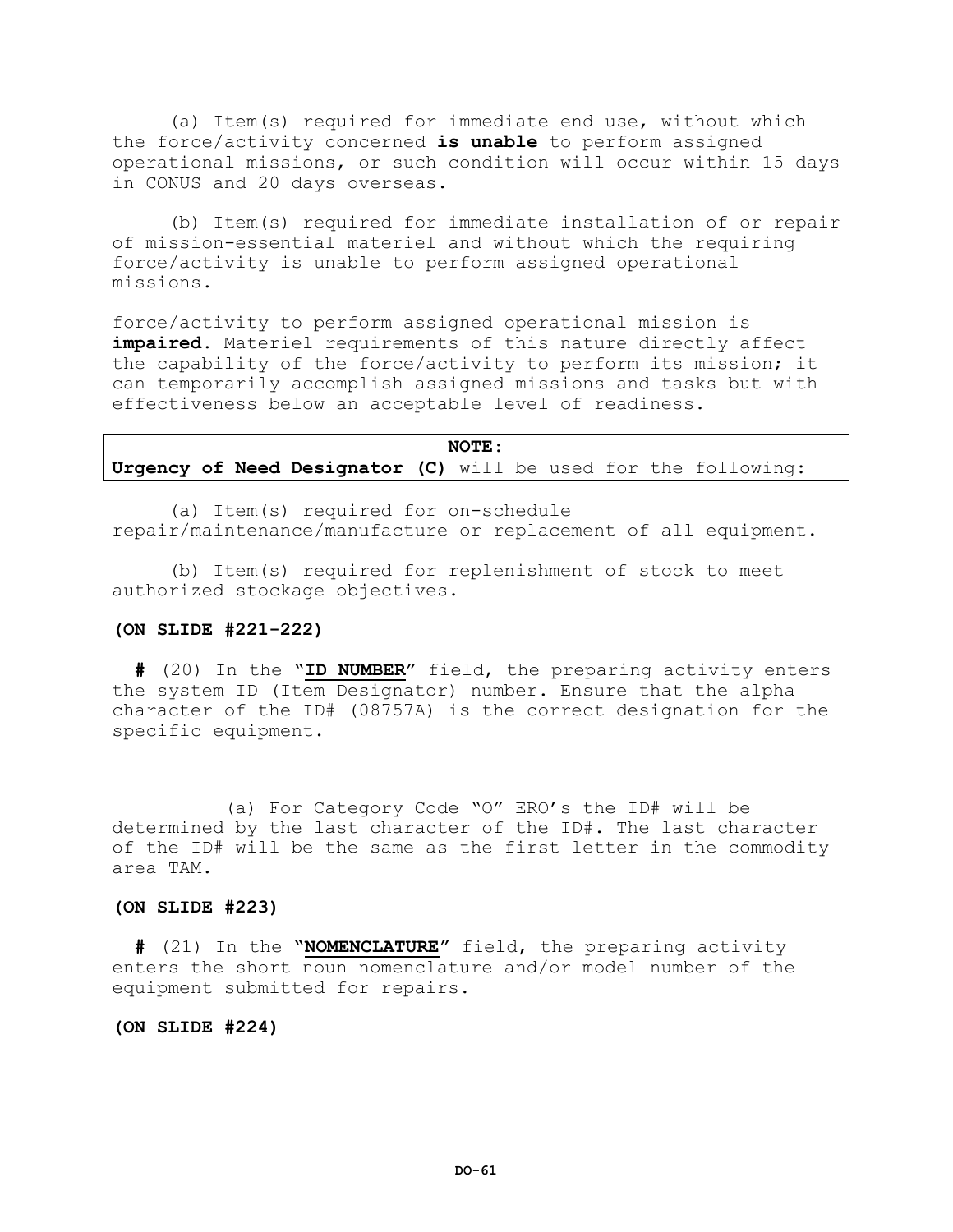**#** (22) In the **"CATEGORY CODE (CIRCLE ONE)"** field, the preparing activity circles the code that describes the category of the equipment undergoing repairs. These codes indicate such thing as MARES reportable equipment, components of deadlined equipment, etc.

**NOTE:** The Priority of the Equipment Repair Order (ERO) must be consistent with the assignments of the Category Codes. TM-4700- 15/1\_ , Table 2-1 page 2-2-24 provides an ERO matrix that indicates the appropriate urgency of need designator that must be used for assignment of priorities to category codes.

| CATEGORY CODE          | URGENCY OF NEED   |
|------------------------|-------------------|
|                        | <b>DESIGNATOR</b> |
| "M"                    | A or B            |
| ``N''                  | C                 |
| ``P''                  | A or B            |
| "X"                    | в                 |
| #<br>"C"               | A or B or C       |
| "O"<br>or "S"          | C                 |
| ##<br>"D," "F," or "H" | A or B or C       |
| "K"                    | A or B or C       |

Table 2-1 Category Code / Urgency of Need Designator

## **CATEGORY CODE DEFINITIONS**

**(ON SLIDE #225)**

- **"M"** MARES reportable equipment deadlined requiring critical repairs. The MCBul 3000 contains all MARES reportable equipment.
- **"N"** MARES or Non-MARES reportable end items requiring non
	- critical maintenance.
- **"P"** Non-MARES reportable deadlined or degraded requiring critical repairs.
- *NOTE: For a Category Code of "P", if the item is deadlined, the "DCD" field, will have the Julian date When item went deadlined. If not deadlined, leave the "DCD" field blank, this indicates that the item is degraded.*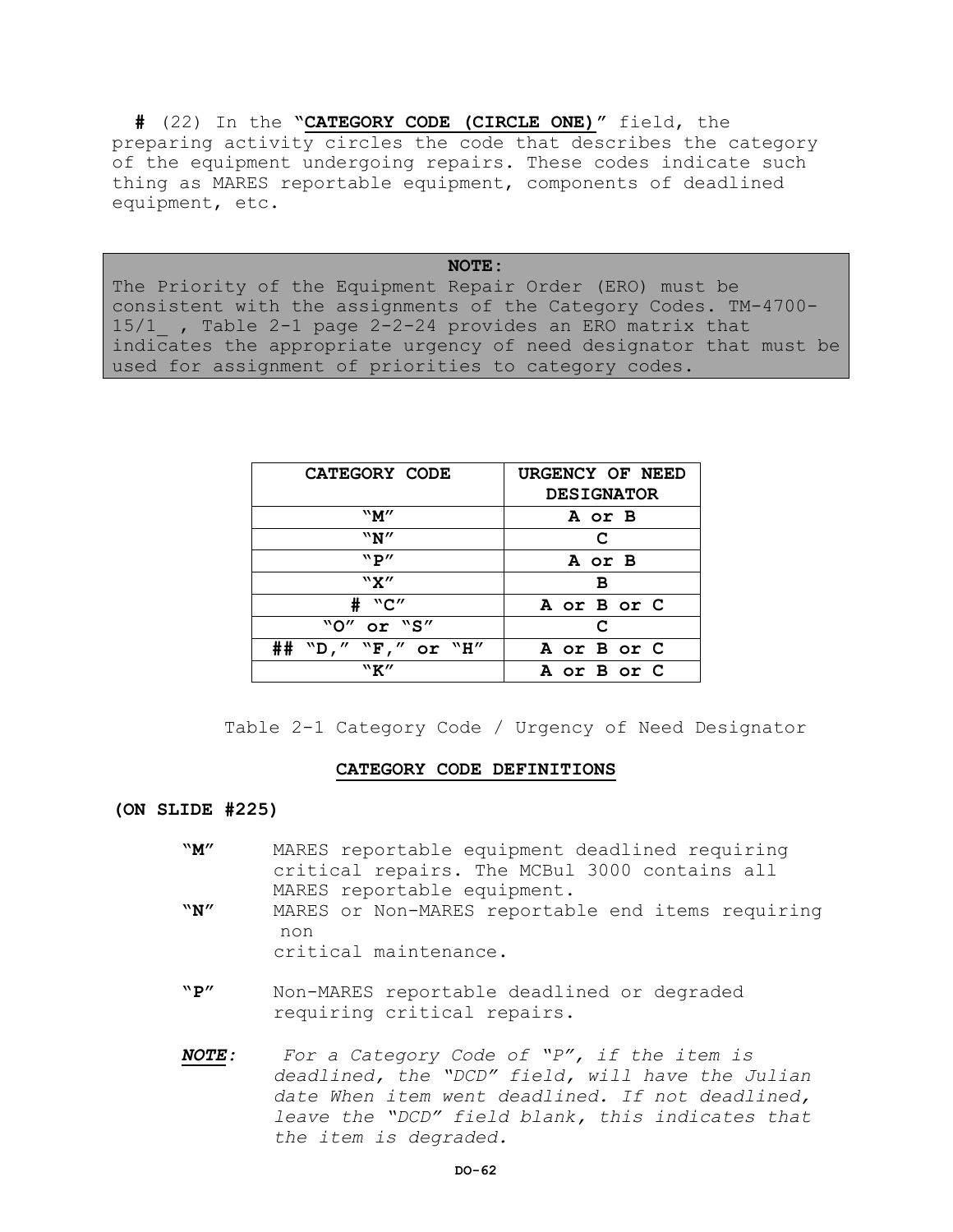#### **(ON SLIDE #226)**

- **"X"** MARES reportable, requiring critical repair that does not deadline the equipment but does degrade the item of equipment's operational capability.
- **"C"** Component of an end item which deadlines or precludes the end item from operating at its full capacity. Category Code "C" ERO's are primarily for inter-shop use.

### **(ON SLIDE #227)**

- **"D"** Depot level secondary reparables requiring repair, as indicated by the item's recoverability code.
- **"O"** Shop overhead, pre-expended bin items requiring requisition.
- **"F"/"H"** Field level secondary reparables requiring repair, as indicated by the item's recoverability code.
- **"K"** Calibration equipment requiring calibration.
- **"S"** SL-3 components for end items requiring requisition. When lack of SL-3 component deadlines equipment, order the SL-3 component using Category Code "M" or "P" ERO that deadlines the equipment.

## **(ON SLIDE #228)**

(23) In the **"JOB STAT"** (Status) field, the maintenance section enters the job status code that describes the maintenance status of the equipment. This entry is optional for units not supported by MIMMS AIS.

*NOTE: Job Status Codes are located in the UM-4790-5, Chapter 24,Pg. 24-5.*

**(ON SLIDE #229)**

(24) The **"JON"** (Job Order Number) **Leave this field blank. (ON SLIDE #230)**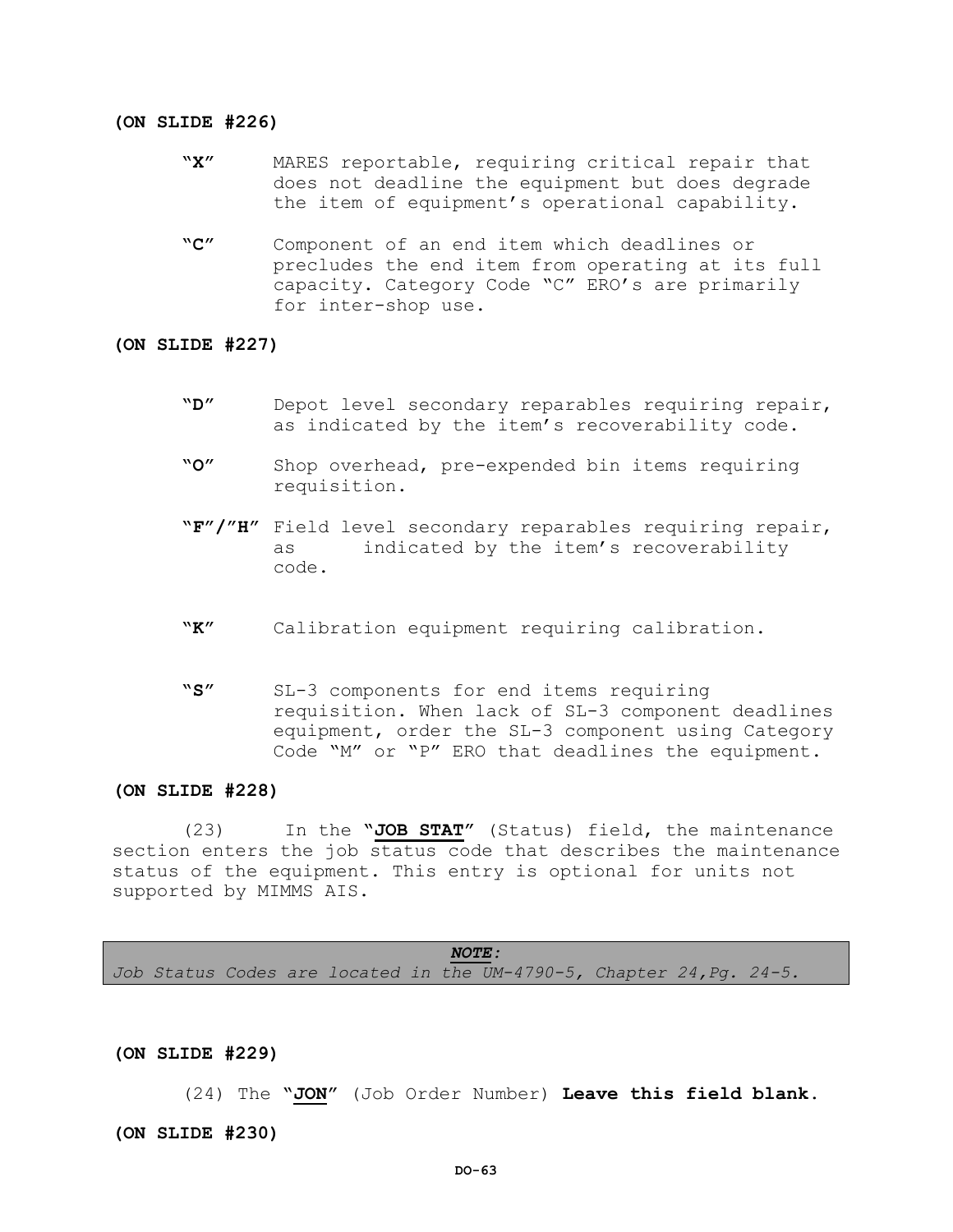(25) In the **"SHOP SECT"** (Section) field, the maintenance section enters the shop section code that describes the commodity maintenance shop performing the maintenance. This entry is optional for units not supported by MIMMS AIS.

*NOTE:*

*Shop Section Codes are located in the UM-4790-5, Chapter 24, Pg. 24-9.*

### **(ON SLIDE #231)**

(26) In the **"RELEASED FROM INVESTIGATION (SIGNATURE)" Leave this field blank**. The individual authorizing the ERO must ensure that all investigation efforts are completed before authorizing Corrective Maintenance.

### **(ON SLIDE #232)**

(27) In the **"DISPOSITION REFERENCE"** field, the intermediate maintenance activity enters the reference documentation when the equipment has been declared unserviceable. When the ERO has been opened for more than one item (batched), indicate the reference documentation in the "Description of Work" field, by the serial number declared unserviceable unless the disposition instruction pertain to all of the equipment batched.

### **(ON SLIDE #233)**

**#** (28) In the **"OWNER'S PHONE NO."** field, the preparing activity enters the telephone number of the individual to be notified when equipment is ready for pickup.

#### **(ON SLIDE #234)**

(29) The **"SEC REP NSN"** (Secondary Reparable NSN) **Leave this field blank.**

### **(ON SLIDE #235)**

(30) In the **"REMARKS"** field, enter any other information considered appropriate by the preparing activity or maintenance section. **Entry of the old and new equipment operational time indicator readings when the equipment operational time indicator is replaced is a required entry.**

**(ON SLIDE #236)**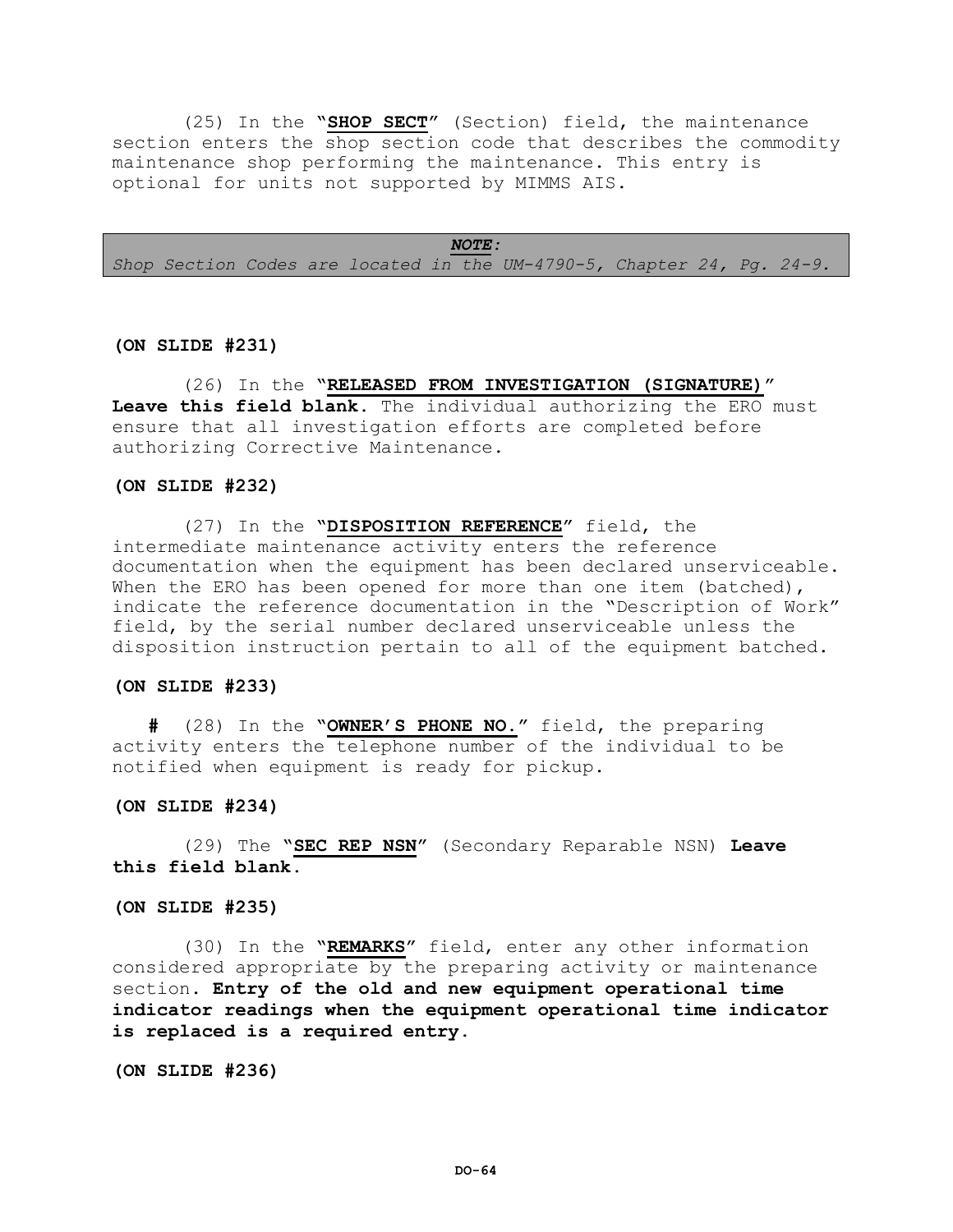(31) In the **"CARD TYPE (CIRCLE ONE)"** field, the maintenance section circles either T for "T" transaction or 3 for "3" transaction to indicate the desired additional transaction. **(Note if not a required transaction leave field blank.)**

### **(ON SLIDE #237)**

(32) In the **"NSN OF ITEM"** field, the maintenance section enters the NSN of the item for the "3" transaction submission. This entry may be left blank when not required. Leave the NSN blank for Category Code "C" ERO's. For Category Code "F," "H," or "D" ERO's, when the ID number CC's are blank or the secondary reparable ID is not on the MIMMS ID Standards File, the secondary reparable NSN is a required entry.

### **(ON SLIDE #238)**

 (33) In the **"T-DRIS"** field, the maintenance section enters the Julian date the equipment was accepted in the shop performing the repairs. This entry is only required for the "T" transaction.

### **(ON SLIDE #239)**

(34) In the **"WSC"** (Weapon System Code) field, the maintenance section enters the weapon system code of the equipment to be repaired, when applicable, for the "T" transaction. For Category Code "C" ERO's use the "WSC" of the end item.

*NOTE: Weapon System Codes for MARES reportable equipment are found in the current edition of the MCBul 3000.*

#### **(ON SLIDE #240)**

(35) In the **"NOMENCLATURE"** field, the maintenance section enters the nomenclature for the "3" transaction. Enter the nomenclature of the item being repaired. For Category Code "C" and "K" ERO's submit a "3" transaction changing the nomenclature to that of the component. For Category Code "F", "H", or "D" ERO'S, when the ID number CC's are blank or the secondary reparable ID is not on the MIMMS ID Standards File, the secondary reparable nomenclature is a required entry.

## **(ON SLIDE #241)**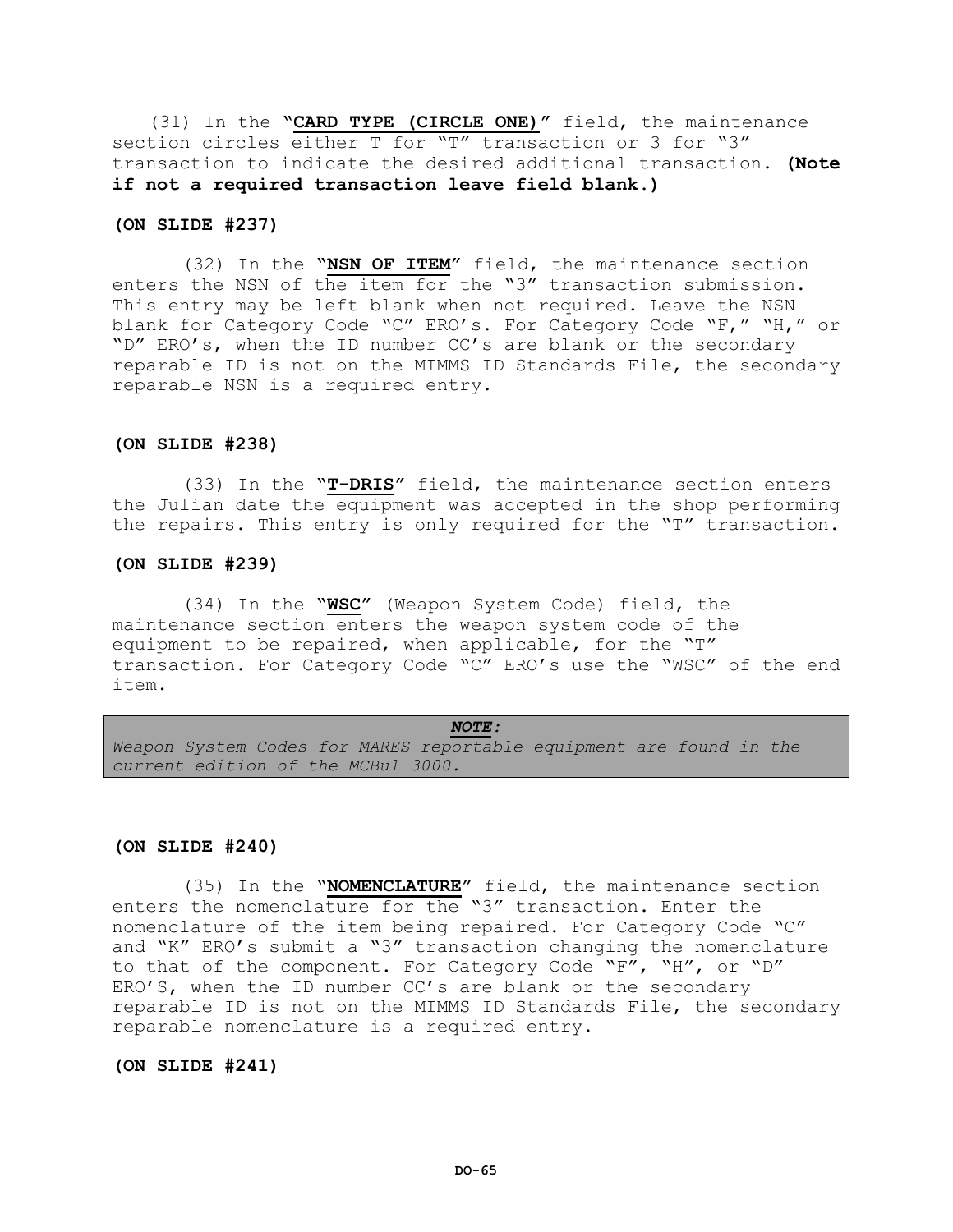(36) In the **"TAM CN/ID NO."** field, the maintenance section enters the TAM number of the equipment being repaired for a "3" transaction. For Category Code "C" and "K" ERO's, enter the TAM of the end item that the component was removed from. Intermediate maintenance activities will enter the end item ID for secondary reparables. This entry is right justified, for example, enter ID number 04078C as 4078C. For "F", "H", or "D" coded secondary reparables enter the last five digits of the actual end item ID number. For a "3" transaction this field may contain the TAMCN for general information even when none of the above apply.

### **(ON SLIDE #242)**

**INTERIM TRANSITION:** During this period we have discussed the preparation instructions for the NAVMC 10245. Are there any questions over this material?

 $\mathcal{L} = \{ \mathcal{L} = \{ \mathcal{L} \} \cup \{ \mathcal{L} \} \cup \{ \mathcal{L} \} \cup \{ \mathcal{L} \} \cup \{ \mathcal{L} \} \cup \{ \mathcal{L} \} \cup \{ \mathcal{L} \} \cup \{ \mathcal{L} \} \cup \{ \mathcal{L} \} \cup \{ \mathcal{L} \} \cup \{ \mathcal{L} \} \cup \{ \mathcal{L} \} \cup \{ \mathcal{L} \} \cup \{ \mathcal{L} \} \cup \{ \mathcal{L} \} \cup \{ \mathcal{L} \} \cup \{ \mathcal{L} \} \cup$  $\mathcal{L} = \{ \mathcal{L} = \{ \mathcal{L} \} \cup \{ \mathcal{L} \} \cup \{ \mathcal{L} \} \cup \{ \mathcal{L} \} \cup \{ \mathcal{L} \} \cup \{ \mathcal{L} \} \cup \{ \mathcal{L} \} \cup \{ \mathcal{L} \} \cup \{ \mathcal{L} \} \cup \{ \mathcal{L} \} \cup \{ \mathcal{L} \} \cup \{ \mathcal{L} \} \cup \{ \mathcal{L} \} \cup \{ \mathcal{L} \} \cup \{ \mathcal{L} \} \cup \{ \mathcal{L} \} \cup \{ \mathcal{L} \} \cup$ 

 $\mathcal{L}_\mathcal{L}$  , where  $\mathcal{L}_\mathcal{L}$  is the contribution of the contribution of the contribution of the contribution of the contribution of the contribution of the contribution of the contribution of the contribution of \_\_\_\_\_\_\_\_\_\_\_\_\_\_\_\_\_\_\_\_\_\_\_\_\_\_\_\_\_\_\_\_\_\_\_\_\_\_\_\_\_\_\_\_\_\_\_\_\_\_\_\_\_\_\_\_\_\_\_\_\_\_\_\_

#### **(BREAK – 10 MIN)**

**INTERIM TRANSITION:** Prior to the break we discussed the preparation instructions for the NAVMC 10245. We will now continue with preparation instructions.

#### **(ON SLIDE #243)**

(37) In the **"ITEM NO."** field, the maintenance section enters the number of each task performed in numerical sequence. This number may correspond to a task number in the TM. If so, the TM must be referenced in the "DESCRIPTION OF WORK" field one time. When using task numbers from a TM during the performance of scheduled maintenance, only list those task where actual work is performed; for example, tighten, adjust, test, lubricate, remove, replace, etc. Do not includes tasks such as checks, inspects, etc. When a work task is performed that calls for observation; for example, replace air filter when unserviceable, indicate this work on the ERO.

### **(ON SLIDE #244)**

(38) In the **"DESCRIPTION OF WORK"** field, the preparing activity will enter a brief description of each task to cover symptoms of the failure.

### **(ON SLIDE #245)**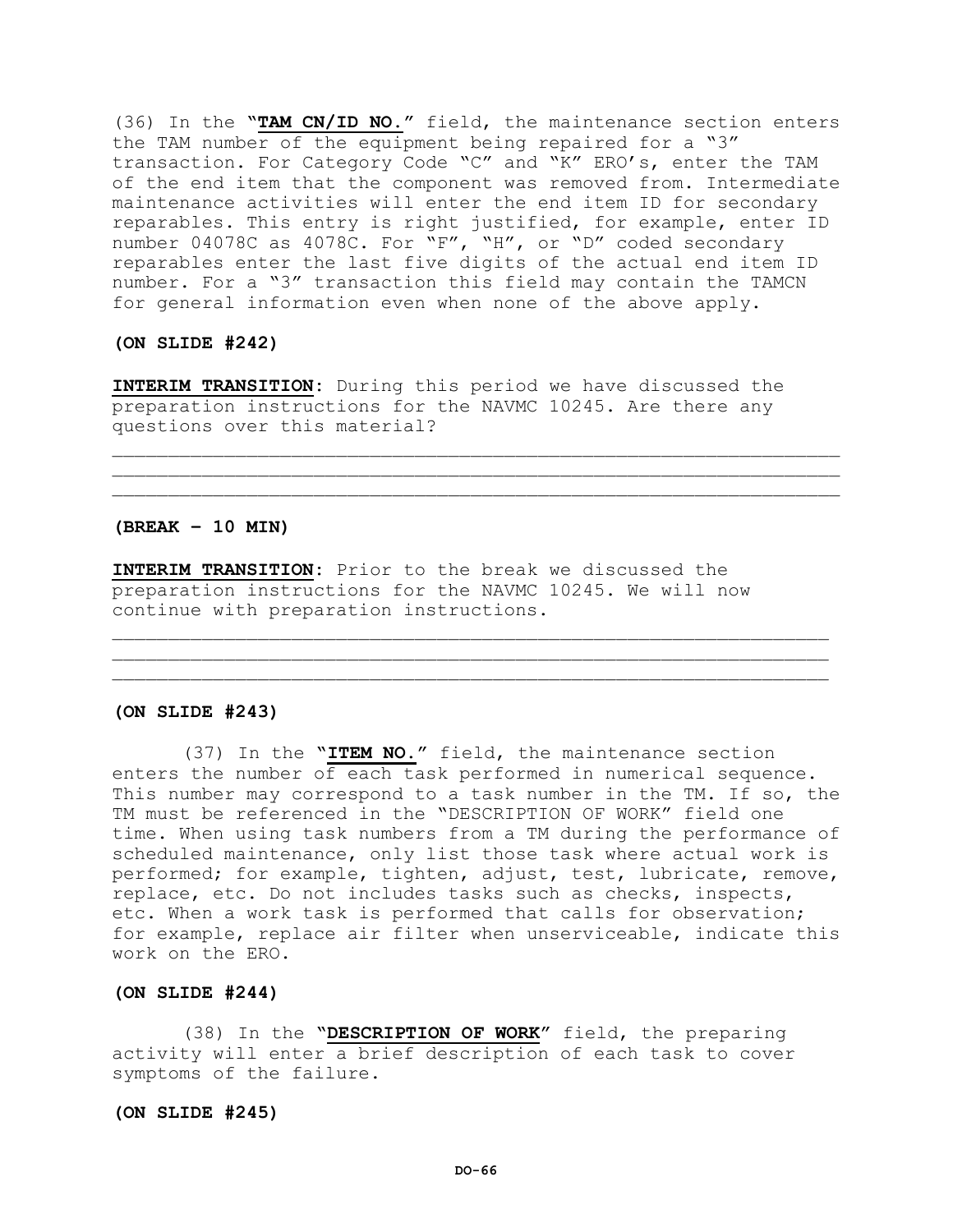(a) Units supported MIMMS AIS will also enter the primary and secondary defect codes per the UM-4790-5, Chapter 24, Pg. 24-3; for example, perform annual PMCS, defect codes of ( 52), replace Equipment Operational Time Indicator(EOTC), defect codes of (X34), replace Hydraulic Cylinder, defect code (M07), etc. The maintenance section will indicate the tasks as performed. These will correspond to the defects listed in the lower portion of the ERO.

(b) When all available parts are placed on the equipment and this does not complete the task, indicate this in general terms with labor hours in the appropriate column; for example, replace Hydraulic Cylinder (M07), etc.

(c) Although procedures for PMCS may require actions such as lubricate, replace oil/air/fuel filters(s), adjust brakes, etc., that may be identified as defects, include these actions in the PMCS defect code. The defect codes used in conjunction with PMCS will not be individually annotated on the PMCS ERO.

(d) Authorized signature and date for priority upgrade. When a new priority signature is required enter the date and priority in the "DESCRIPTION OF WORK" field, and the authorized signature in the "MECHANIC (SIGNATURE)" field. Line out the original signature when a new signature is entered.

### **(ON SLIDE #246)**

(39) In the **"LABOR (HOURS)"** field, the maintenance section enters the total labor hours to the nearest one-tenth of an hour required to repair each defect listed in the "DESCRIPTION OF WORK" field; for example, perform annual PMCS ( 52) 6.3, replaced Equipment Operational Time Indicator (X34) 1.0, replaced Hydraulic Cylinder (M07) 4.5, etc.

### **(ON SLIDE #247)**

(40) In the **"MECHANIC (SIGNATURE)"** field, the person repairing the defect will sign after correction of the defect. When more than one person performs the repair, the senior person will sign as the responsible individual.

**(ON SLIDE #248)**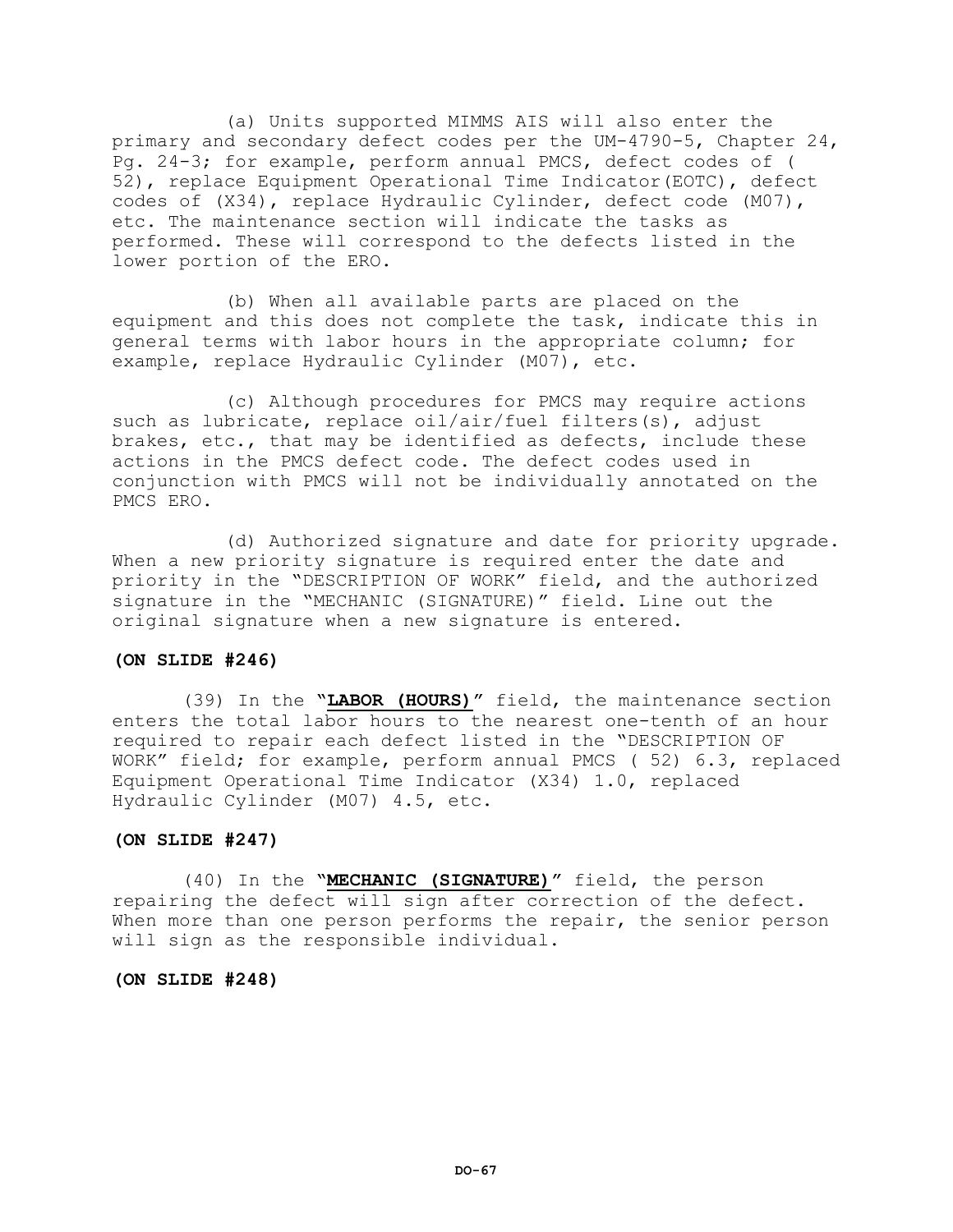(41) In the **"STATUS"** field, changes to equipment status as they occur; for example, SHT PART, RPR PRGS , SHT FUND, etc. This provides a history of the equipment on the ERO, and provides a vehicle for entering "O/C" transactions into MIMMS AIS. It is not necessary to indicate all of the changes of status that occur during the same day, unless the major subordinate command maintenance management standing operating procedures established a mandatory requirement.

#### **(ON SLIDE #249)**

(42) In the **"CODE"** field, the maintenance section enters the job status code that corresponds to the job status entered in the "STATUS" column. Entries in this column are mandatory/optional as established in the MSC MMSOP and optional for units that are not supported by MIMMS AIS. Job Status Codes are listed in the UM-4790-5, Chapter 24, Pg. 24-5.

#### **(ON SLIDE #250)**

(43) In the **"STATUS DATE"** field, the maintenance section enters the Julian date the status change occurred.

#### **(ON SLIDE #251)**

# (44) The **"NON-SASSY PARTS, NOMEN, NSN OR PART NO."** field, **Leave this field blank.**

(45) The **"QTY"** (Quantity) field, **Leave this field blank.**

(46) The **"COST"** field, **Leave this field blank.**

#### **(ON SLIDE #252)**

 (47) In the **"CIV LABOR CHG"** (Civilian Labor Charge) field, the maintenance section enters the total civilian labor charge to the nearest cent. The cents are entered in CC's 18-19.

#### **(ON SLIDE #253)**

# (48) The **"NON-SASSY PARTS CHG."** field, **Leave this field blank.**

#### **(ON SLIDE #254)**

(49) In the **"DATE CLOSED"** field, the maintenance section enters the Julian date the equipment was returned to the owning unit.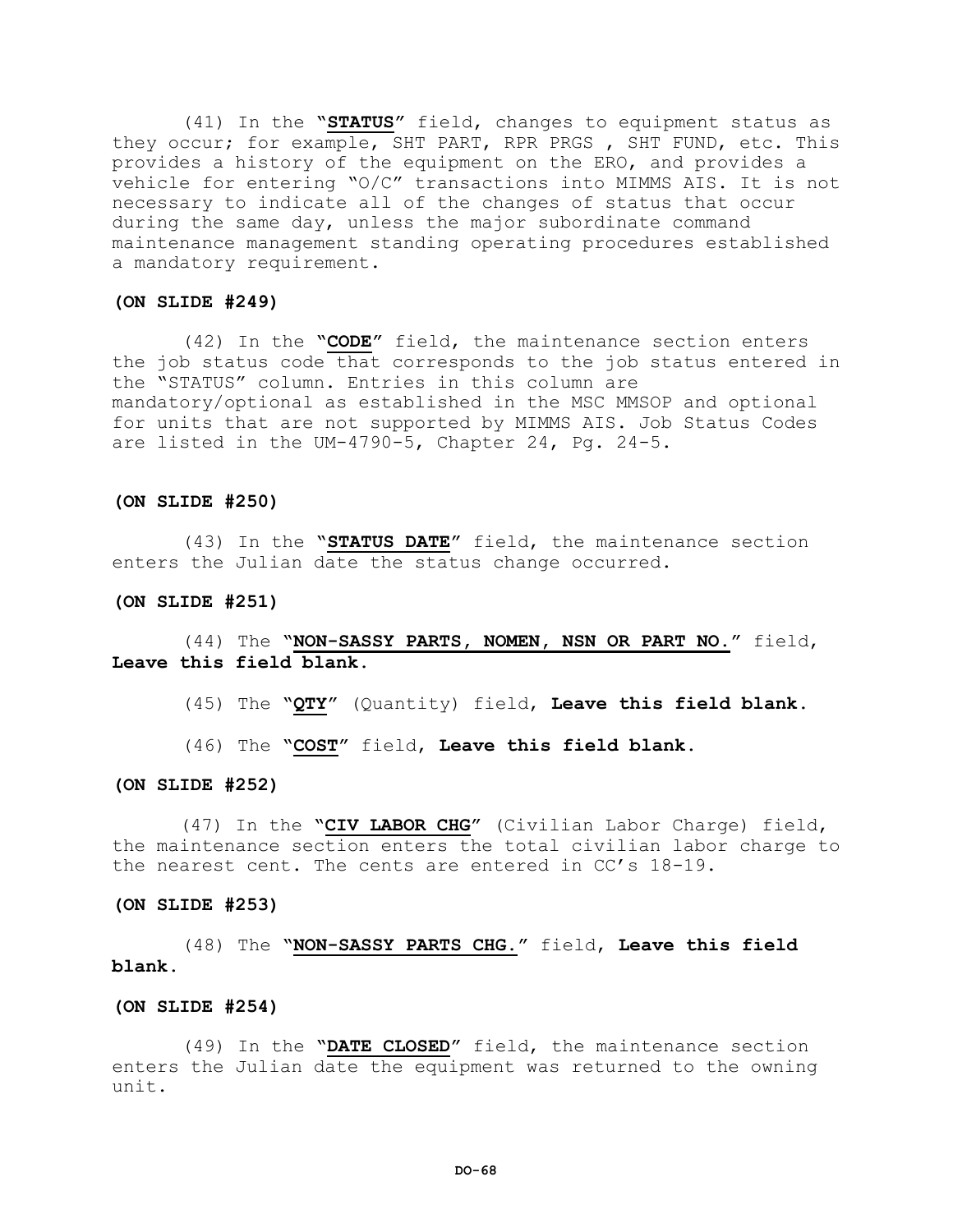*NOTE: The ERO is not returned to the owning unit until the authorized individual from the owning unit has accepted the equipment by signing and dating the ERO in the "DELIVERED TO (SIGNATURE) field.*

#### **(ON SLIDE #255)**

(50) In the **"MIL LABOR HRS"** (Military Labor Hours) field, the maintenance section enters the total military labor hours used during the repair of the equipment to the nearest one-tenth of an hour. The tenths will be entered in CC 36.

#### **(ON SLIDE #256)**

(51) In the **"CLOSE STAT"** (Status) field, the maintenance section enters the appropriate job status code contained in UM-4790-5, Chapter 24, Pg. 24-5. This entry is optional for units not supported by MIMMS AIS. Normally this code will be 15, which is Job Clos.

#### **(ON SLIDE #257)**

(52) In the **"NO UNSER"** (Number Unserviceable) field, the maintenance section enters the number of secondary reparable items that were washed out during the repair cycle.

#### **(ON SLIDE #258)**

(53) In the **"EOTC"** (Equipment Operational Time Code) field, the maintenance section enters the appropriate EOTC for the equipment being repaired. The valid entries are; "D" for Days, "R" for Rounds, "H" for Hours, "M" for Miles. To use hours, the equipment must have an hour meter. In order to use miles, the equipment must have an odometer. The EOTC may be obtained from the MIMMS ID Standards File or the Daily Process Report (DPR).

#### **NOTE:**

When an ERO is closed in MIMMS AIS, the EOTC is a required entry and must match the EOTC loaded to the MIMMS ID Standards File. The EOTC loaded to the MIMMS ID Standards File will post to the DPR. When the EOTC is blank or the item is not loaded to the MIMMS ID Standards File, use an EOTC of "D" for days.

### **(ON SLIDE #259)**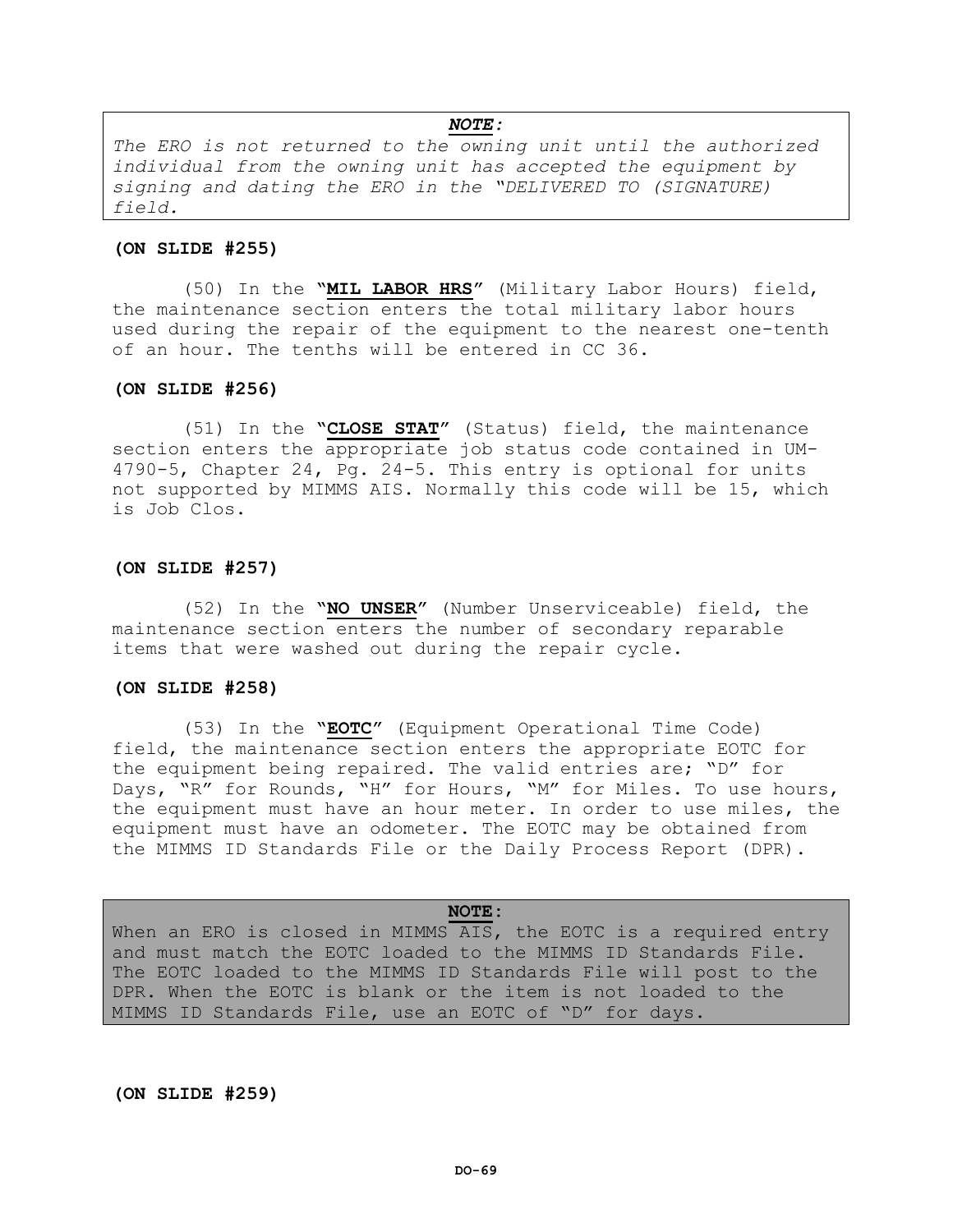(54) In the **"PRIMARY METER READING"** field, the maintenance section enters the Equipment Operational Time Indicator reading at the time the equipment was repaired. The Equipment Operational Time Indicator reading must be compatible with the EOTC. The reading is taken to the nearest whole mile/hour, tenths of readings shall not be entered. An entry is required for equipment with a primary EOTC of "H", "M", or "R". When the Equipment Time Indicator is replaced during the repair cycle, enter the new reading and ensure that one of the defect codes in the task data field reflects that in fact an Equipment Operational Time Indicator was replaced. The defect code for Meter Replace shall be X34.

**(ON SLIDE #260)**

### **NOTE:**

UM-4790-5, Chapter 24, Pg. 24-41, Master Equipment File (MEF) Error Codes, error code "a", paragraph (b) states the reason why the defect code of X34 is used when replacement of the Equipment Operational Time Indicator. Defect code X34 allows the MEF meter reading to be overlaid with the corrected reading entered on the updated transaction.

## **(ON SLIDE #261)**

(55) In the **"TASK DATA FIELDS"**, the maintenance section enters the task data. The task data fields provide for entry of defects. In order to accumulate maintenance history information, every effort must be made to record Defect 1, Defect 2, and Defect 3. The following guidelines apply:

(a) No entries are required in these fields when the repairs were conducted and recorded on a higher EOM ERO.

(b) No entries are required in these fields when the repairs were conducted and recorded on commercial activity by contract.

(c) When more than three defects have been corrected as indicated under the "DESCRIPTION OF WORK" field, units must enter the three most prominent ones. When the equipment time indicator was changed, that task is considered the most prominent and must be entered. When a PMCS was performed, that task must also be entered.

1 In the **"DEFECT 1, DEFECT 2, DEFECT 3"** fields, enter the appropriate defect codes as recorded under the "DESCRIPTION OF WORK" field. Entries in the defect codes areas are optional for units not supported by MIMMS AIS.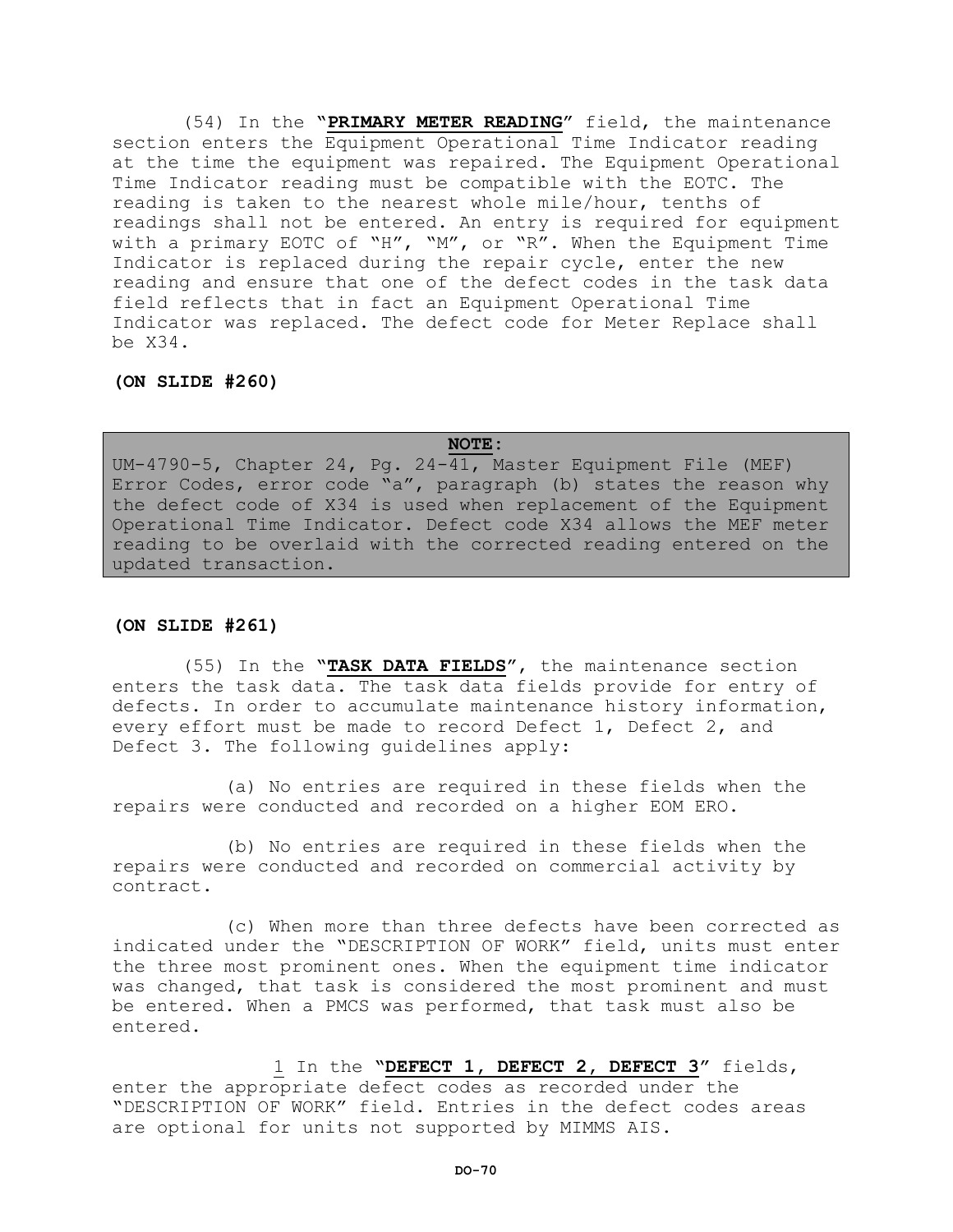2 The **"TASKS"** field, **Leave this field blank.**

#### 3 The **"MAN-HOURS"** field, **Leave this field blank.**

#### **(ON SLIDE #263)**

(56) In the **"INSPECTED BY (SIGNATURE), and DATE"** fields, the maintenance section person that performed the Quality Control inspection will sign here and enter the Julian date.

#### **(ON SLIDE #264)**

(57) In the **"OWNER NOTIFIED (NAME) and DATE"** fields, the maintenance section enters the name of the individual in the owning unit who was notified to pick up the equipment when work was completed. Also enter the date notified. When the unit is notified more than once, make additional entries under the first entry. When the unit performing the maintenance actions is also the owner, this entry is optional.

#### **(ON SLIDE #265)**

(58) In the **"DELIVERED TO (SIGNATURE), and DATE"** field, the preparing activity individual authorized by the owning unit signs and dates to receipt for the equipment upon completion of the work.

#### **(ON SLIDE #266)**

### f. **Filing and Disposition.**

(1) Use the WHITE copy of the ERO to update the other equipment records and maintain as the original ERO becoming part of the equipment's record. Retain the original ERO for minimum of 1 year from the date it was closed.

(a) When the interval between maintenance actions exceeds 1 year, retain the most recently completed ERO.

(b) When used for single serial number, file the white copy in the equipment record jacket/folder.

(c) When used for multiple serial numbers (batch), file the white copy in a record jacket/folder designated for the specific ID number.

### **(ON SLIDE #267)**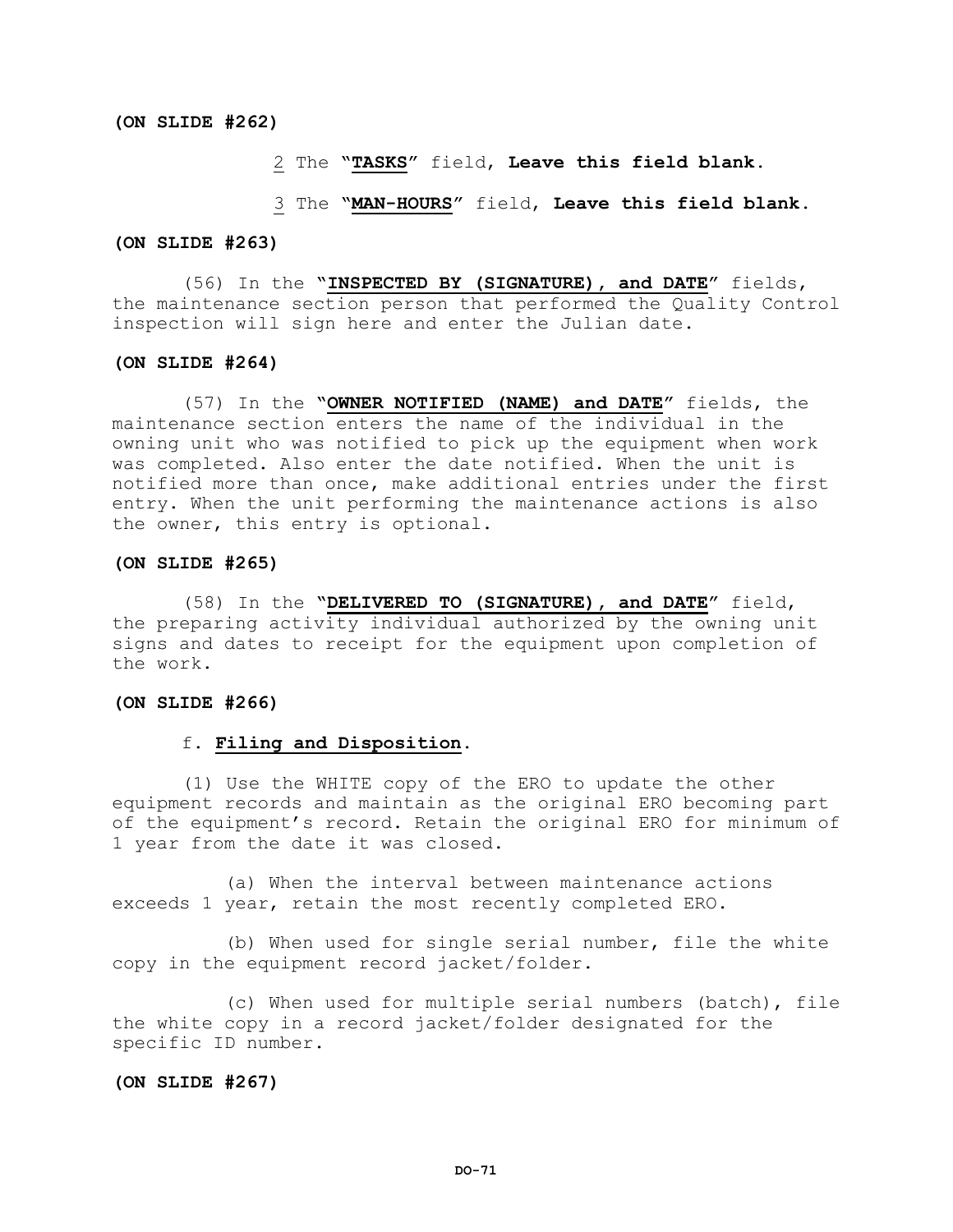(2) Use the PINK copy of the ERO to update the white copy of the ERO and enter, update, and close the equipment information in MIMMS AIS. Destroy the pink copy of the ERO, after the white copy of the ERO is updated and equipment information in MIMMS AIS is closed.

## **(ON SLIDE #268)**

(3) Use the GREEN copy of the ERO as a working copy for maintenance sections not having custody of the using/owning unit equipment records.

(a) Use the Green copy of the ERO to update the original ERO and retention is optional.

(b) When the maintenance section has custody of the using/owning equipment records, the green copy will not be retained.

(c) When the maintenance section elects to use the white copy of the ERO as a working copy, use of the green copy is not required.

#### **(ON SLIDE #269)**

(4) Use the YELLOW copy of the ERO as receipt, after the white copy is signed by the authorized individual of the maintenance section. Under no circumstance will more than one ERO serve as a receipt for the equipment.

(a) When the maintenance section accepts the equipment and the ERO, the yellow copy is returned to the originator as a receipt.

(b) When required services are completed, the yellow copy is returned to the maintenance section with the original ERO returned to the using/owning unit.

> (b) When the white copy of the ERO is returned to the using/owning unit, the maintenance section will destroy the yellow copy.

### **(ON SLIDE #270)**

## g. **Additional Instructions.**

(1) When equipment is evacuated to a higher EOM, an open ERO must exist at both the evacuating EOM  $(2^{nd}$  or higher) and the EOM to which the equipment was evacuated. Any maintenance section with more than one authorized EOM  $(2^{nd}$  or higher) may record all maintenance on the lowest authorized EOM  $(2^{nd}$  or higher) ERO.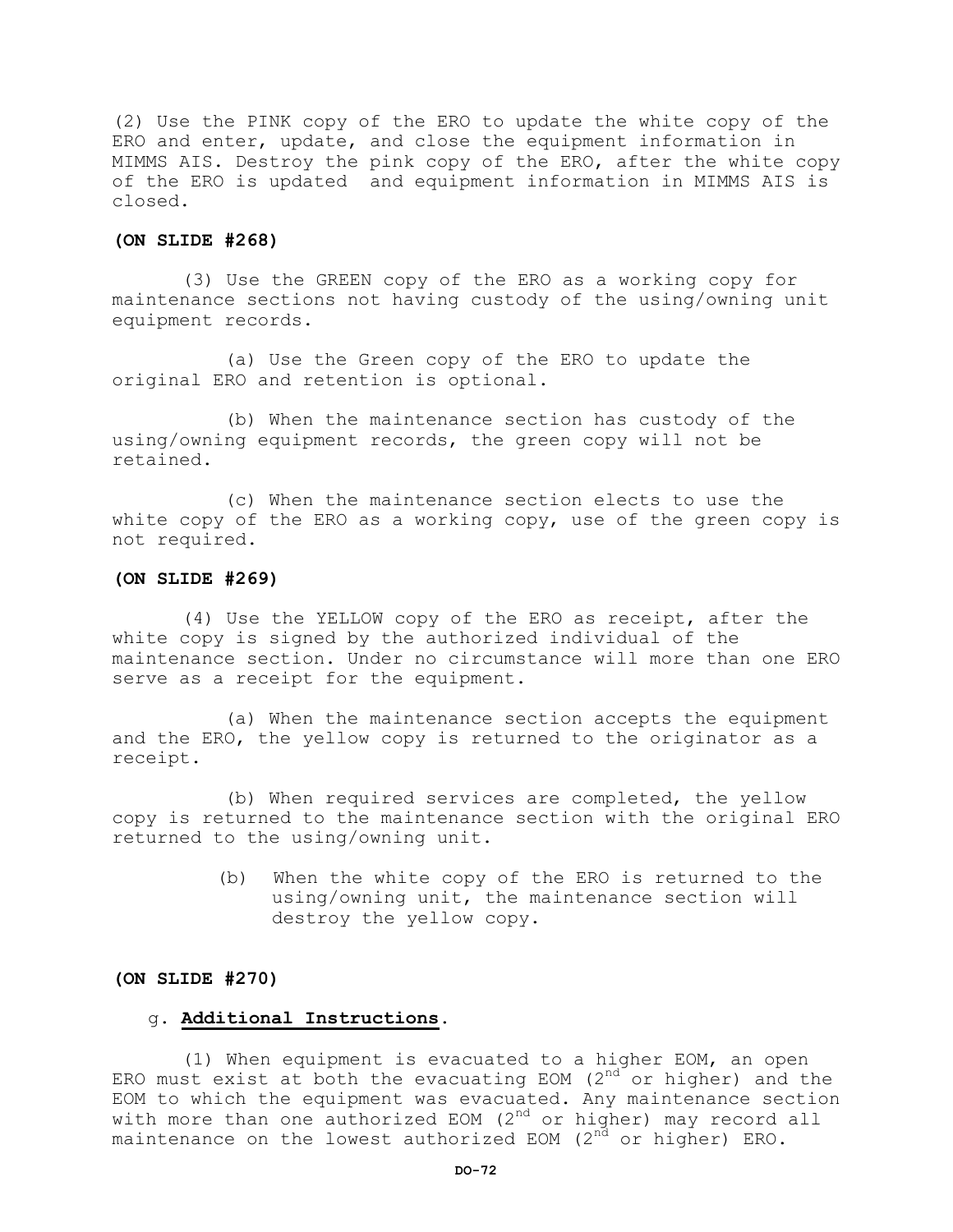# **(ON SLIDE #271)**

(2) When a scheduled PMCS becomes due, you prepare a PMCS ERO and record the PMCS on the PMCS ERO. When the PMCS is completed or completed as far as practical, close the PMCS ERO and accomplish any CM on a separate CM ERO. When a CM ERO already exists PMCS may be recorded on the CM ERO, only when the ERO can be closed after completion of the PMCS.

# **(ON SLIDE #272)**

(3) Required maintenance on equipment that a deferred ERO has been submitted may be performed using the deferred ERO as the authorizing document.

#### **NOTE:**

A deferred ERO is one that has been inducted into maintenance allowing for requisition of any necessary parts and/or schedule the equipment for modification, calibration, CM or PMCS, and the equipment is not deadlined. When properly used, it allows better scheduling of scarce maintenance resources and use/upkeep of equipment. The use of Job Status "UNIT RECALL" should not be confused and used interchangeably with "SHORT PARTS". When repairs by a maintenance section are required, and the owner wishes to use the equipment, the equipment may be inducted in a "UNIT RECALL" status. The following procedures will be used

# **(ON SLIDE #273)**

(a) When equipment is accepted for "UNIT RECALL", the maintenance section holds all copies of the ERO and the requesting unit will retain the operable equipment.

(b) When the ERO is a deferred/Unit Recall ERO, careful local procedures must be established to ensure proper accountability of the equipment and use the yellow copy as a receipt after the maintenance section signs the "Accepted By" block of the ERO.

(c) The maintenance section must open the ERO in MIMMS AIS with a job status of "UNIT RECALL", per the UM-4790-5, Chapter 24, when maintenance on equipment has been deferred.

# **(ON SLIDE #274)**

(d) Schedule equipment on "UNIT RECALL" into the maintenance section as soon as possible after receipt of all necessary materials.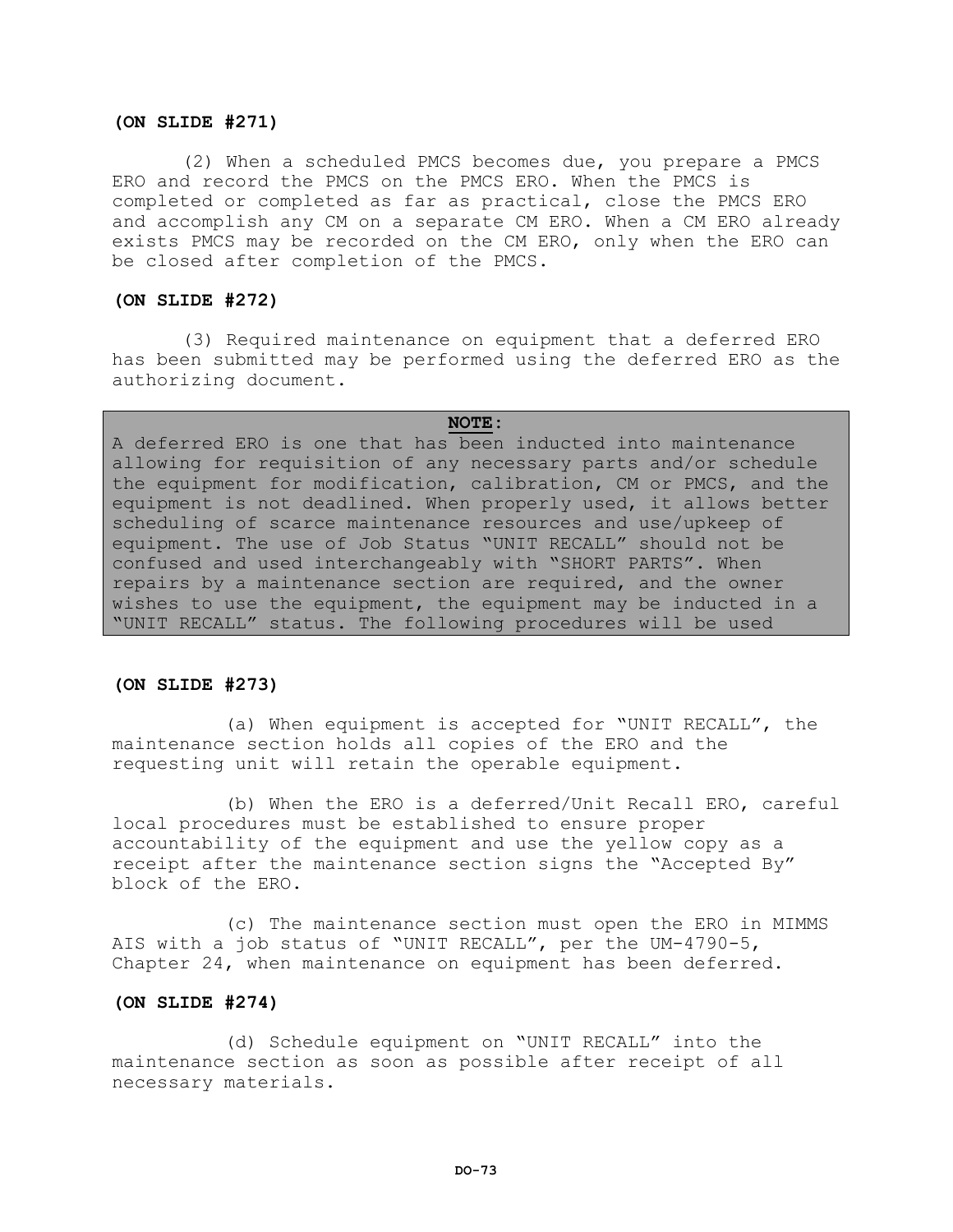1 When the equipment is not available when called for by the maintenance section, the maintenance section will change the job status from "UNIT RECALL" to "AWAITING EQUIPMENT" until the equipment is delivered to the maintenance section.

2 When the maintenance section, is the IMA the owning unit will continue to show the job status of "UNIT RECALL" until the equipment is returned to the IMA. When the equipment is returned to the IMA, the owning unit will change the job status to "EVAC HECH".

# **(ON SLIDE #275)**

(4) Prepare an ERO for each individual item of equipment requiring maintenance. One ERO may be completed for items submitted in batch, and the equipment must have the same ID number. Principal end items will not be submitted in batch for PMCS or CM nor urgent modification application when the modification places the equipment in a not mission capable status.

# **(ON SLIDE #276)**

(5) When the quantity of information recorded on an ERO exceeds the available space, attach another ERO as an additional page listing the ERO number and serial number reflected on the first. When the ERO is closed, complete the bottom portion of the first page.

# **(ON SLIDE #277)**

(6) Category Code's "M" and "P" ERO's with a DCD. Open only **one** deadlined ERO on a specific item of equipment at each EOM. When an item of equipment is evacuated beyond second EOM, open a deadlined ERO on a one-for-one basis with the using organizational ERO as the initiating document. Active ERO's previously used as deadlined will not be upgraded to deadlined or degraded.

(7) Equipment is considered to be deadlined, not mission capable, when it cannot perform its designated combat mission. Routine modifications, PMCS, or lack of non-critical repair parts; for example, fenders and windshields will not cause a deadline condition. The organization that owns the equipment is responsible for determining the equipment's status and adding, changing, and deleting the deadline status. The three deadline statuses are Not Mission Capable Maintenance (NMCM), Not Mission Capable Supply (NMCS), and Not Mission Capable Transit (NMCT).

## **(ON SLIDE #278)**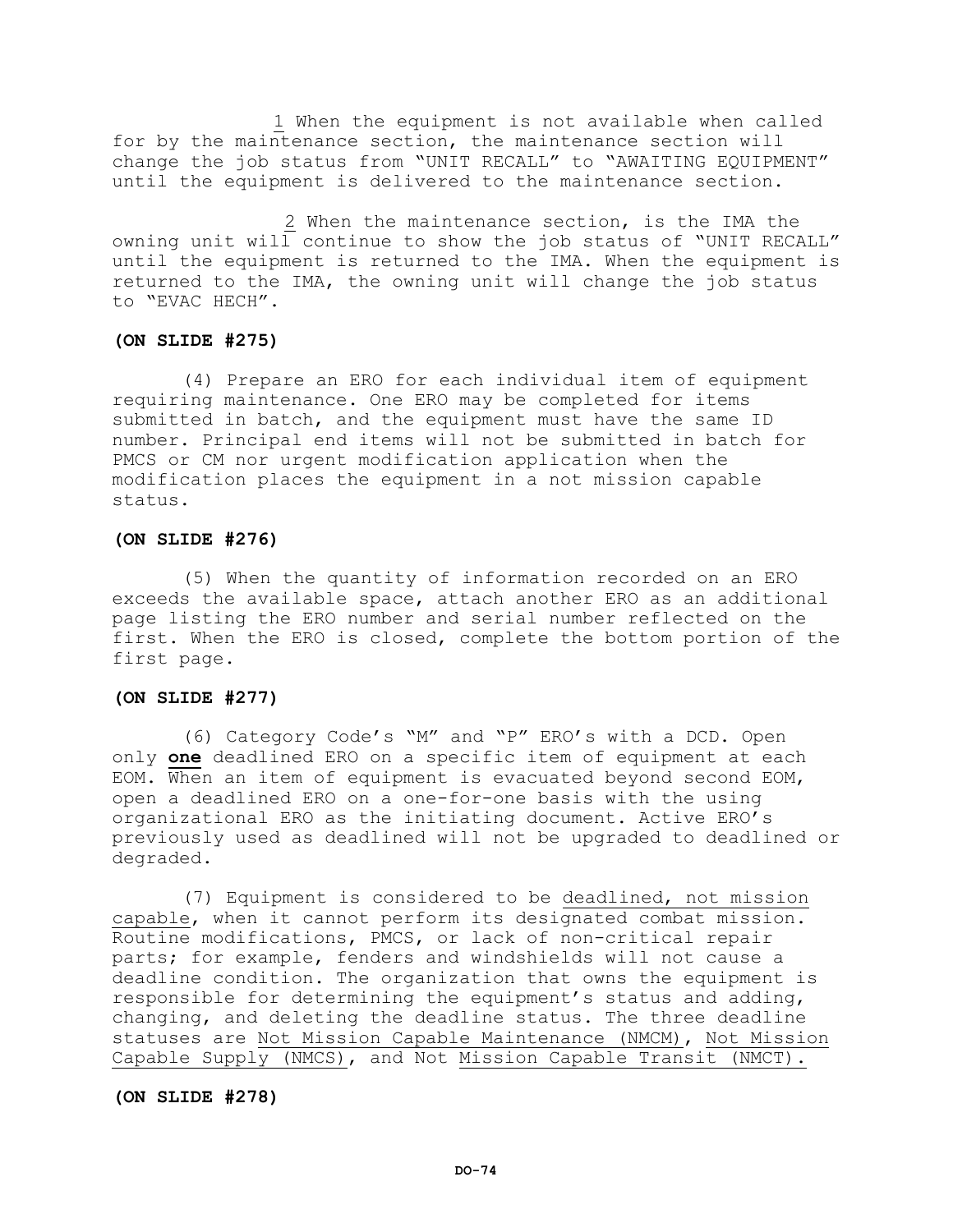# **NOTE:**

"Critical Parts" are those repair parts or secondary reparables that preclude equipment from performing its intended mission to shoot, move, communicate and requires  $2^{nd}$  through  $5^{th}$  EOM.

#### **NOTE:**

"Non-critical Parts" are those repair parts or accessories that affect equipment's ability to perform its intended mission but do not preclude it from shooting, moving, or communicating.

## **(ON SLIDE #279)**

Use the following when dealing with deadlined ERO's:

(a) Use the following Category Codes when the equipment is deadlined and requires critical parts:

1 Use Category Code "M" with a DCD for MARES reportable equipment.

2 Use Category Code "P" with a DCD for Non-MARES reportable equipment.

# **(ON SLIDE #280)**

(b) When equipment has been repaired to the extent that it is no longer deadlined, remove the equipment from a deadlined status as follows:

1 Close the ERO, when all repairs are completed.

2 Downgrade the Category Code of the ERO, when all repairs are not completed.

## **(ON SLIDE #281)**

(8) Category Code's "X" and "P" ERO's without a DCD. Open only **one** degraded ERO on a specific item of equipment at each EOM. When an item of equipment is evacuated beyond  $2^{nd}$  EOM, open a degraded ERO on a one-for-one basis with the using organizational ERO as the initiating document. Active ERO's previously used as degraded will not be upgraded to degraded or deadlined. The following will be used when dealing with degraded ERO's:

# **(ON SLIDE #282)**

(a) For critical repairs that degrade the equipment but do not deadline the equipment, use the following Category Codes as follows:

1 Use an "X" on MARES reportable equipment.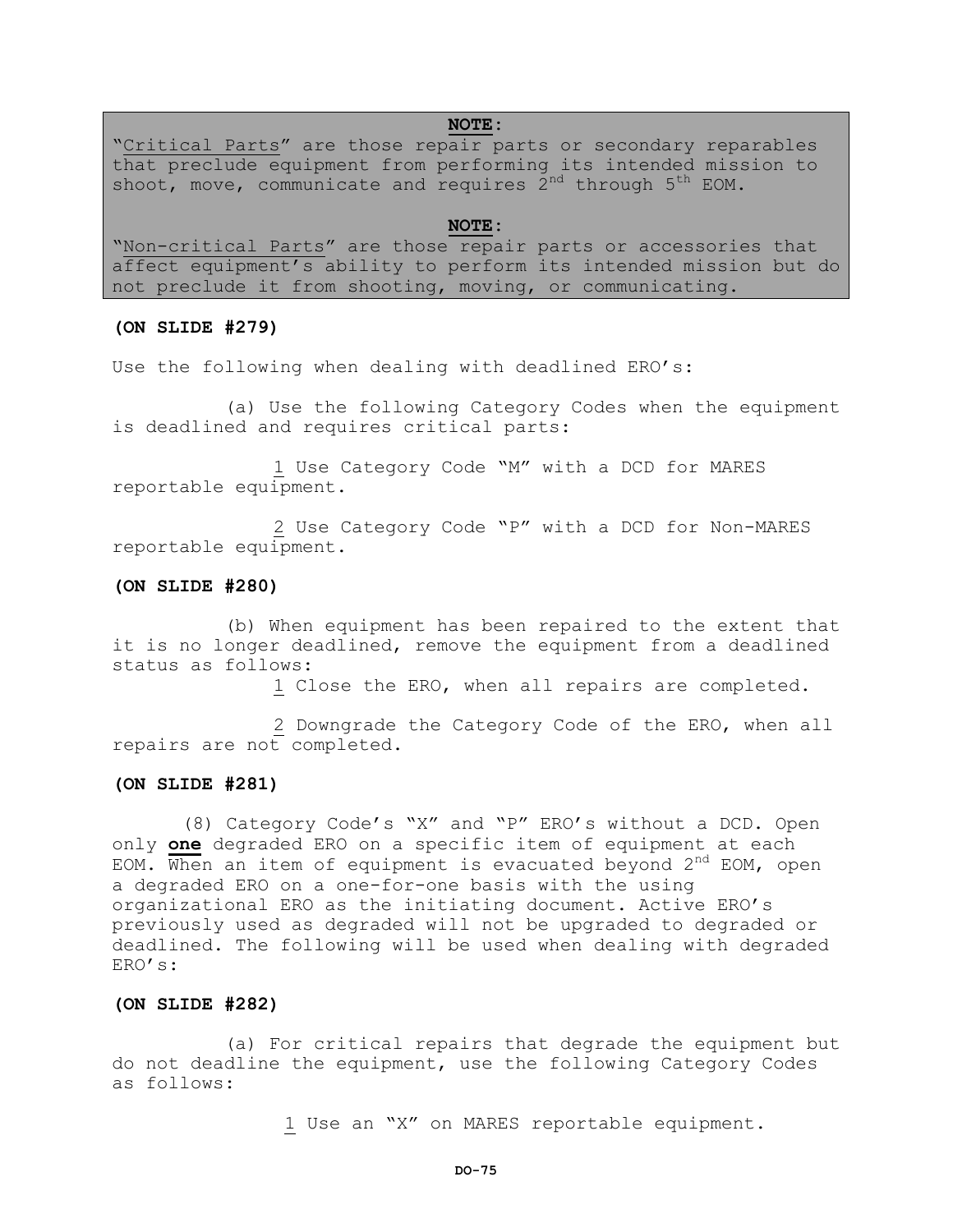2 Use a "P" without a DCD for Non-MARES reportable equipment.

# **(ON SLIDE #283)**

(b) When equipment has been repaired to the extent that it is no longer degraded, remove the equipment from a degraded status as follows:

1 Close the ERO, when all repairs are completed.

2 Downgrade the Category Code of the ERO, when all repairs are not completed.

# **(ON SLIDE #284)**

(9) Use a Category Code of "O" to establish an ERO base in MIMMS AIS that will allow the requisition of shop requirements; for example, pre-expend bin items, lubricants, shop supplies.

# **(ON SLIDE #285-288)**

(10) Category Code "S" ERO's may be used to establish an ERO base in MIMMS AIS that will allow the requisition of SL-3 components. When the lack of an SL-3 component deadlines equipment, order the SL-3 component using a Category Code of "M" or "P" ERO that deadlines the equipment. When SL-3 components are requisitioned, use the ID and serial number of the equipment. Category Code "S" ERO's should only reflect current demands and will not be used as a pending/post record for SL-3 components procurable from non-system sources; for example, Self Service, or Direct Support Stock Control (DSSC). Accordingly, there is no requirement to record non-system demands/receipts with the "SC"(Scrounged), "PB"(Pre-Expended Bin), or "99"(Non-SASSY) advice codes.

# **(ON SLIDE #289-290)**

# **NOTE**:

FED-LOG has a listing for Combat Essentiality Code (CEC). The CEC can be found in the FED-LOG management view screen under the service/agency (S/A) MGMT CTL data element in position 2. The S/A code for the Marine Corps is DM. A CEC of 5 is for a repair part or secondary reparable, when failure in a MARES reportable end item will render it inoperative or reduce its effectiveness below the minimum acceptable level of efficiency. When a CEC of 6 is listed, it is for a repair part or secondary reparable when failure in a Non-MARES reportable equipment will reduce its effectiveness below the minimum acceptable level of efficiency.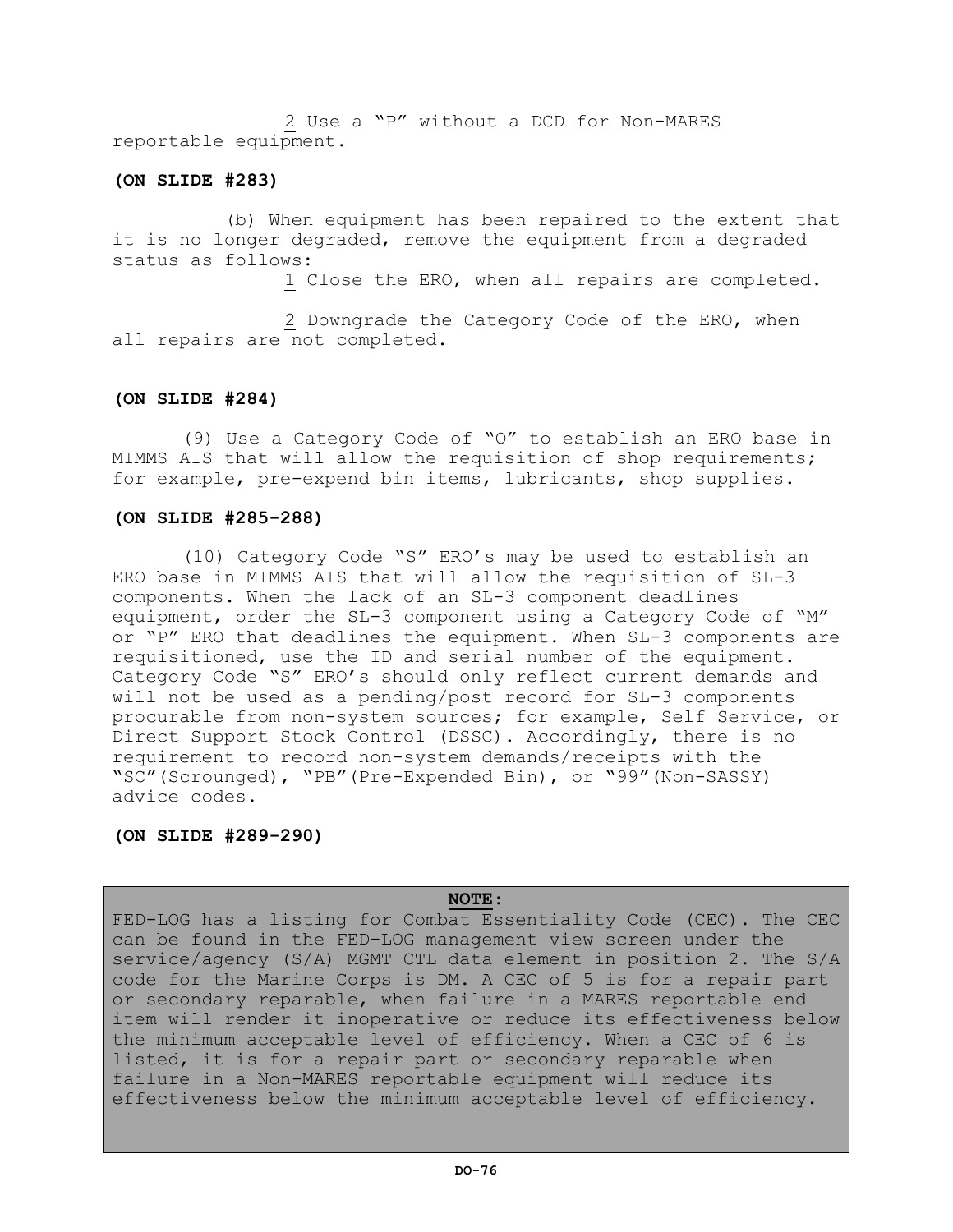# *NOTE:*

*There is a table in the TM-4700-15/1\_, Chapter 2, Pg. 2-2-24, which indicates the appropriate urgency need designator that must be used for assignment of priorities to Category Codes.*

# **(ON SLIDE #291-296)**

**TRANSITION:** During this period we have discussed the NAVMC 10245. Are there any questions over this material? I have some questions for you.

 $\mathcal{L} = \{ \mathcal{L} = \{ \mathcal{L} \} \cup \{ \mathcal{L} \} \cup \{ \mathcal{L} \} \cup \{ \mathcal{L} \} \cup \{ \mathcal{L} \} \cup \{ \mathcal{L} \} \cup \{ \mathcal{L} \} \cup \{ \mathcal{L} \} \cup \{ \mathcal{L} \} \cup \{ \mathcal{L} \} \cup \{ \mathcal{L} \} \cup \{ \mathcal{L} \} \cup \{ \mathcal{L} \} \cup \{ \mathcal{L} \} \cup \{ \mathcal{L} \} \cup \{ \mathcal{L} \} \cup \{ \mathcal{L} \} \cup$  $\mathcal{L}=\{1,2,3,4,5,6,6,8,10\}$ 

(Q1) What is the yellow copy of the NAVMC 10245 (ERO) used for? **(A1) IT IS THE OWNING UNIT'S RECEIPT WHILE THE EQUIPMENT IS IN MAINTENANCE.**

(Q2) When is a Deadline Control Date (DCD) required on the ERO? **(A2) IF THE EQUIPMENT IS DEADLINED (CAT CODE M OR P).** At this time we will take a ten minute break.

(Q1) What is meant by the term "Critical Parts?" **(A1) PARTS OR SECREPS THAT PRECLUDE THE EQUIPMENT FROM PERFORMING ITS INTENDED MISSION.**

(Q2) What are the three deadline statuses? **(Q2) NON-MISSION CAPABLE MAINTENANCE, NON-MISSION CAPABLE SUPPLY, AND NON-MISSION CAPABLE TRANSIT.** We will now discuss the ERO Shopping/Transaction List, NAVMC 10925.

(Q1) Where can you find the definitions of all the Defect Codes on the ERO? **(A1) UM-4790-5, CH 24, PG 24-3.** 

(Q2) Which Category Code will be circled for an item of equipment that is not MARES reportable, but is degraded? **(A2) P (WITHOUT A DCD).** At this time we will take a ten minute break.

**(ON SLIDE #297-298)** 

**11.NAVMC 10925, EROSL (ERO SHOPPING/TRANSACTION LIST). (1 HR)**  *(NOTE: Found in the TM-4700-15/1\_, Chapter 2, Pg. 2-3-1., and UM-4400-124, Part III, Section 9)*

**(ON SLIDE #299)**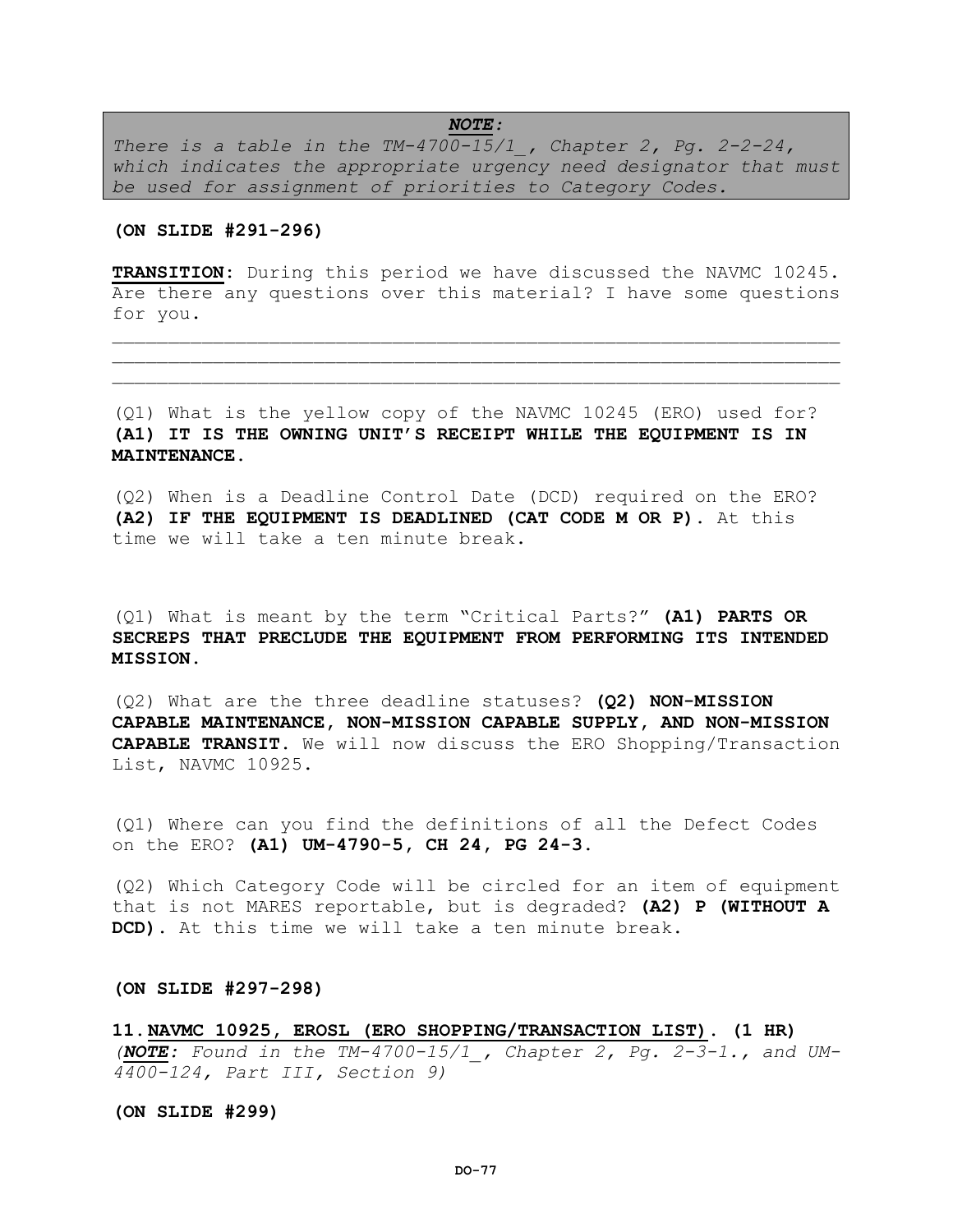**a. Purpose**. The EROSL is a dual-purpose form. It serves as the ERO shopping list and as a MIMMS data input form. The EROSL is used in conjunction with the ERO to requisition, receipt for, cancel, and record partial issues and credits of repair parts and secondary reparables associated with ground equipment undergoing repair. Additionally, to simplify data input, for all required MIMMS input transactions may be placed on the EROSL.

*NOTE: Use of the EROSL is optional for non-FMSS supported units until converted to an automated system. When local forms (DD 1348-1, etc.) are used in lieu of the EROSL, disposition instructions remain the same as the EROSL.*

#### **(ON SLIDE #300)**

**b. Configuration**. The EROSL is configured in a pad of 100 sheets. The EROSL is self-carbonizing to permit preparation of the desired number of copies. MMSOP will dictate the number of copies. Normally it is three copies as stated in the UM-4400-124. The front and back covers of the pad are printed with instructions and may be used as templates for completing the actual EROSL.

# **(ON SLIDE #301)**

**c. Responsibilities**. The ERO holder is responsible for the initial preparation of the NAVMC 10925, to include the ERO number, Unit, Date, Initials, and Date on which personnel prepare the EROSL; circling the correct Material Usage Code, entry of the Shop Section, and Source Reference.

# **(ON SLIDE #302)**

**INSTRUCTOR NOTE** Have students get the NAVMC 109245 out. The form will be filled out throughout the class and used as reference by the student.

# **d. Preparation Instructions**.

(1) Header Section.

## **(ON SLIDE #303)**

(a) In the **"ERO"** field, the ERO holder enters the ERO number assigned to the equipment, which needs the part to be requisitioned.

## **(ON SLIDE #304)**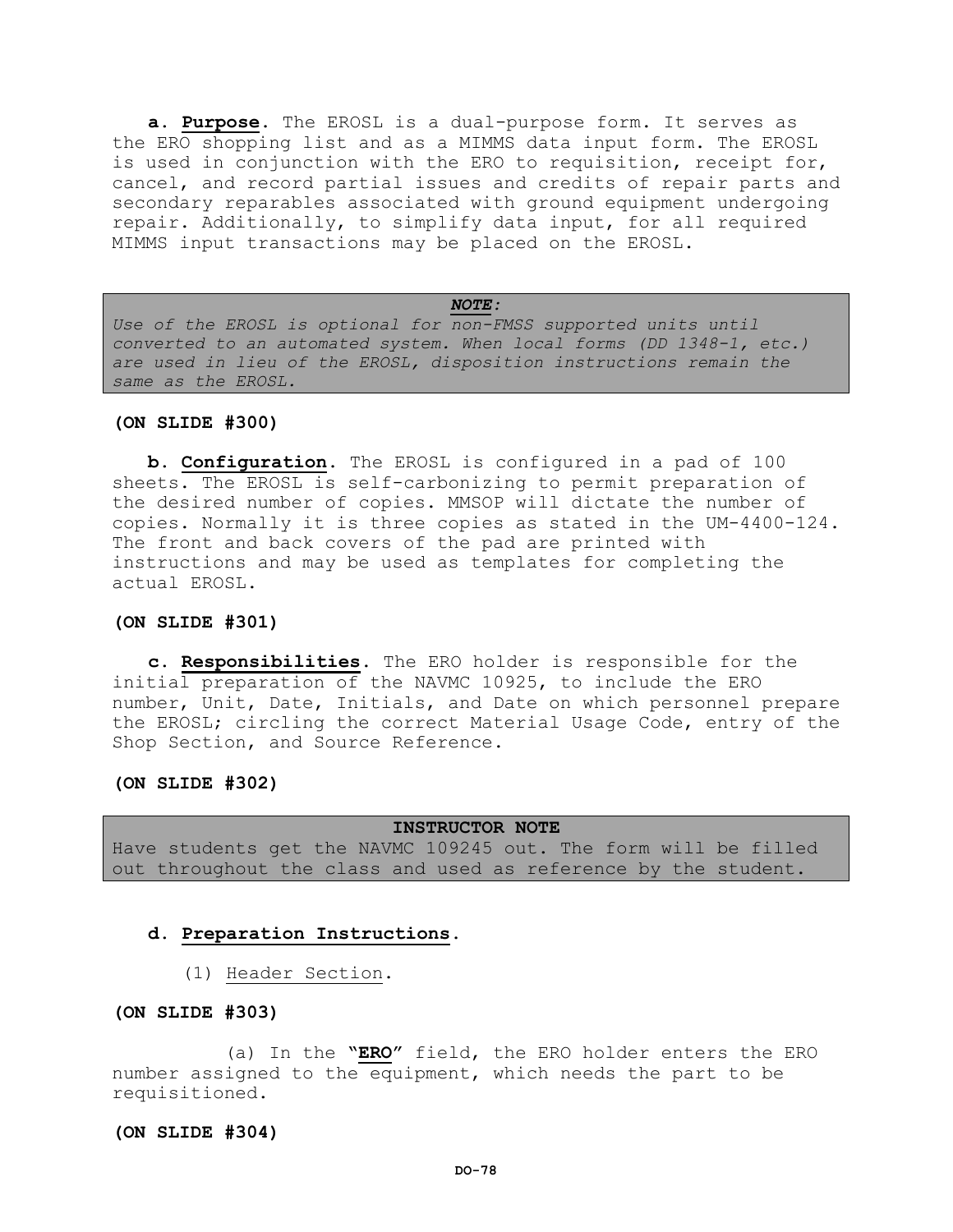(b) In the **"UNIT"** field, the ERO holder enters the name of the section that is requesting the repair parts.

# **(ON SLIDE #305)**

(c) In the **"DATE"** field, the ERO holder enters the Julian date the EROSL was prepared.

# **(ON SLIDE #306)**

(d) In the **"MAINT. DATE/INIT"** field, the ERO holder enters the required initials of the individual authorized to approve the requisition.

### **NOTE:**

The TM-4700-15/1, does not completely explain this field, however the UM-4400-124, Part III, Section 9, Pg. 3-9-11, does give more detail, which states, " Enter the date on which the mechanic/technician determines the parts needed to effect repairs and the initials of the mechanic/technician from the maintenance facility who is performing the repairs and is authorized to requisition parts from the issue point for the priority indicated".

#### **(ON SLIDE #307)**

(e) In the **"SUPPLY-IP DATE/INIT"** field, the units supply section or the issue point enters the initials of the person receiving the EROSL and the date the EROSL was received.

## **(ON SLIDE #308)**

(f) In the **"DATA CLERK DATE/INIT"** field, the units supply section or the issue point enters the initials of the person verifying that all transactions listed on the EROSL have posted to the Daily Transaction List (DTL) and the date the transaction posted.

1 The unit supply will check off each EROSL transactions listed on the DTL with no errors.

2 The unit supply will correct each EROSL transactions listed on the DTL with Non-Critical errors, Critical errors, or mistakes per local MMSOP.

3 The unit supply will research each EROSL transactions listed on the DTL and take corrective action per local MMSOP.

# **(ON SLIDE #309)**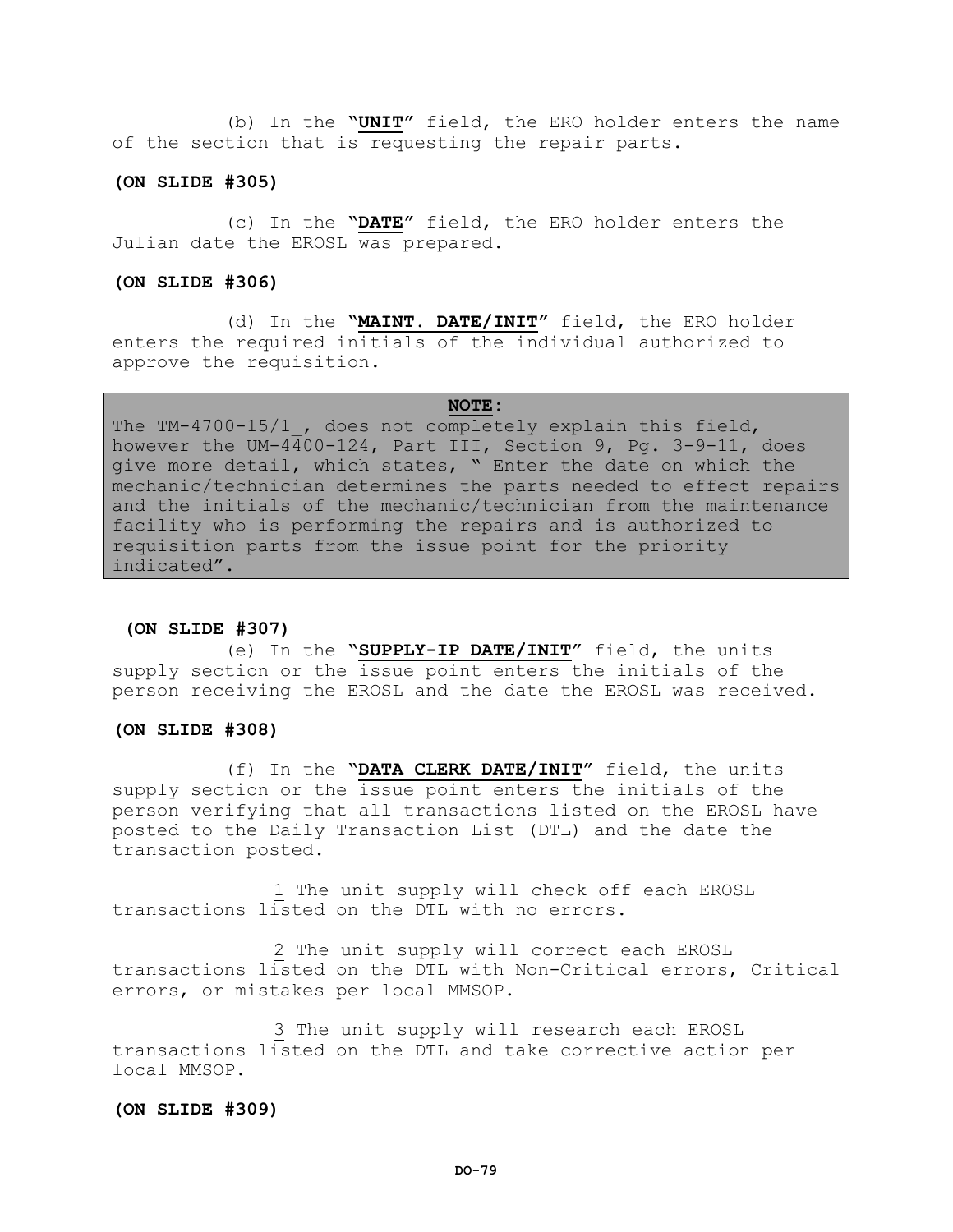(g) In the **"MATERIAL USAGE CODE"** field, the ERO holder circles the appropriate code: "6" for SL-3 components, "7" for corrective maintenance, "8" for modification instruction, or "9" for preventive maintenance. The code that is circled must match what is listed in CC 37.

# **(ON SLIDE #310)**

(h) In the **"SHOP SECTION"** field, the ERO holder enters the Shop Section as listed on the ERO.

# **(ON SLIDE #311)**

(i) The ERO holder enters the **"SOURCE REFERENCE"** that was used to locate the NSN or part number.

**NOTE:**

TM-4700-15/1\_ does not state where this entry is to be placed, but the UM-4400-124, Part III, Section 9, Pg. 3-9-11, states that it will be entered on line **"A"**

# **NOTE:**

TM-4700-15/1\_ does not state what will be listed on lines **"B"** through **"R"**, UM-4400-124, states these will be utilized as directed by local procedures (MMSOP).

# **(ON SLIDE #312)**

**INTERIM TRANSITION:** During this period we have discussed the purpose, configuration, associated responsibilities, and header section preparation instructions for the NAVMC 10925. Are there any questions over this material? At this time we will take a ten minute break.

\_\_\_\_\_\_\_\_\_\_\_\_\_\_\_\_\_\_\_\_\_\_\_\_\_\_\_\_\_\_\_\_\_\_\_\_\_\_\_\_\_\_\_\_\_\_\_\_\_\_\_\_\_\_\_\_\_\_\_\_\_\_\_\_ \_\_\_\_\_\_\_\_\_\_\_\_\_\_\_\_\_\_\_\_\_\_\_\_\_\_\_\_\_\_\_\_\_\_\_\_\_\_\_\_\_\_\_\_\_\_\_\_\_\_\_\_\_\_\_\_\_\_\_\_\_\_\_\_

# **(BREAK – 10 MIN)**

**INTERIM TRANSITION:** Prior to the break we discussed the purpose, configuration, associated responsibilities, and header section preparation instructions for the NAVMC 10925. We will now move on to transaction section preparation instructions.

\_\_\_\_\_\_\_\_\_\_\_\_\_\_\_\_\_\_\_\_\_\_\_\_\_\_\_\_\_\_\_\_\_\_\_\_\_\_\_\_\_\_\_\_\_\_\_\_\_\_\_\_\_\_\_\_\_\_\_\_\_\_\_\_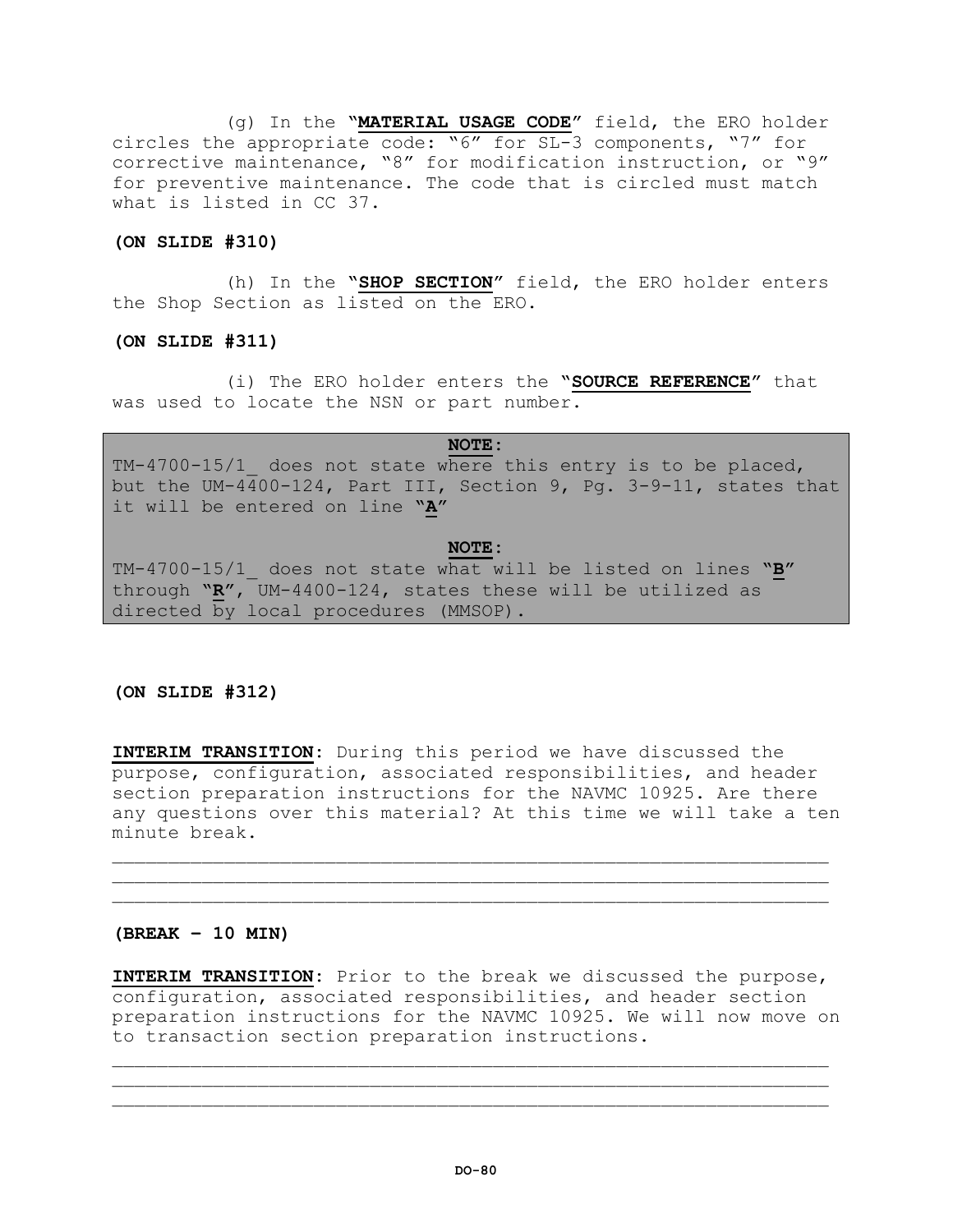(2) Transactions Section. (4 Add (Parts) Transaction)

### **(ON SLIDE #313)**

(a) In **CC 1,** "TRANSACTION CODE", the ERO holder enters the transaction code of "4". This is a required entry.

## **(ON SLIDE #314)**

(b) In **CC's 2-6,** "ERO NUMBER", the ERO holder enters the ERO number as listed on the ERO. This is a required entry.

#### **(ON SLIDE #315)**

(c) In **CC's 11-23,** "NATIONAL STOCK NUMBER (NSN)", the ERO holder enters the NSN of each part requested. This is a required entry.

#### **(ON SLIDE #316)**

(d) In **CC's 24-26**, "QUANTITY", the ERO holder enters the quantity of repair parts to be ordered. This entry must be numeric and right justified. This field must be filled, for example; for a quantity of one it would be entered as 001, one hundred would be 100.

# **(ON SLIDE #317)**

(e) In **CC's 28-40,** "DOCUMENT NUMBER", the document number is divided into 3 groups. Activity Address Code (AAC) located in CC's 28-32, Julian Date located in CC's 33-36, and Document Number Serial located in CC's 37-40. The first digit of the document number serial (CC 37) will contain the material usage code as was circled in the header section. The final three digits CC's 38-40 are assigned per local procedures. The document number is a required entry and will enter by the unit supply section.

# **(ON SLIDE #318)**

(f) In **CC 41,** "SIGNAL CODE", the unit supply section enters the appropriate signal code designated where the part will be shipped and who will receive the bill. When the advice code is "SC", "PB", or "99", no entry is required. When left blank a signal code of "13" will automatically be generated.

**NOTE:** Signal Codes are listed in the UM-4400-124, Part IV, Section 4, Pg.  $4-4-144$ .

**(ON SLIDE #319)**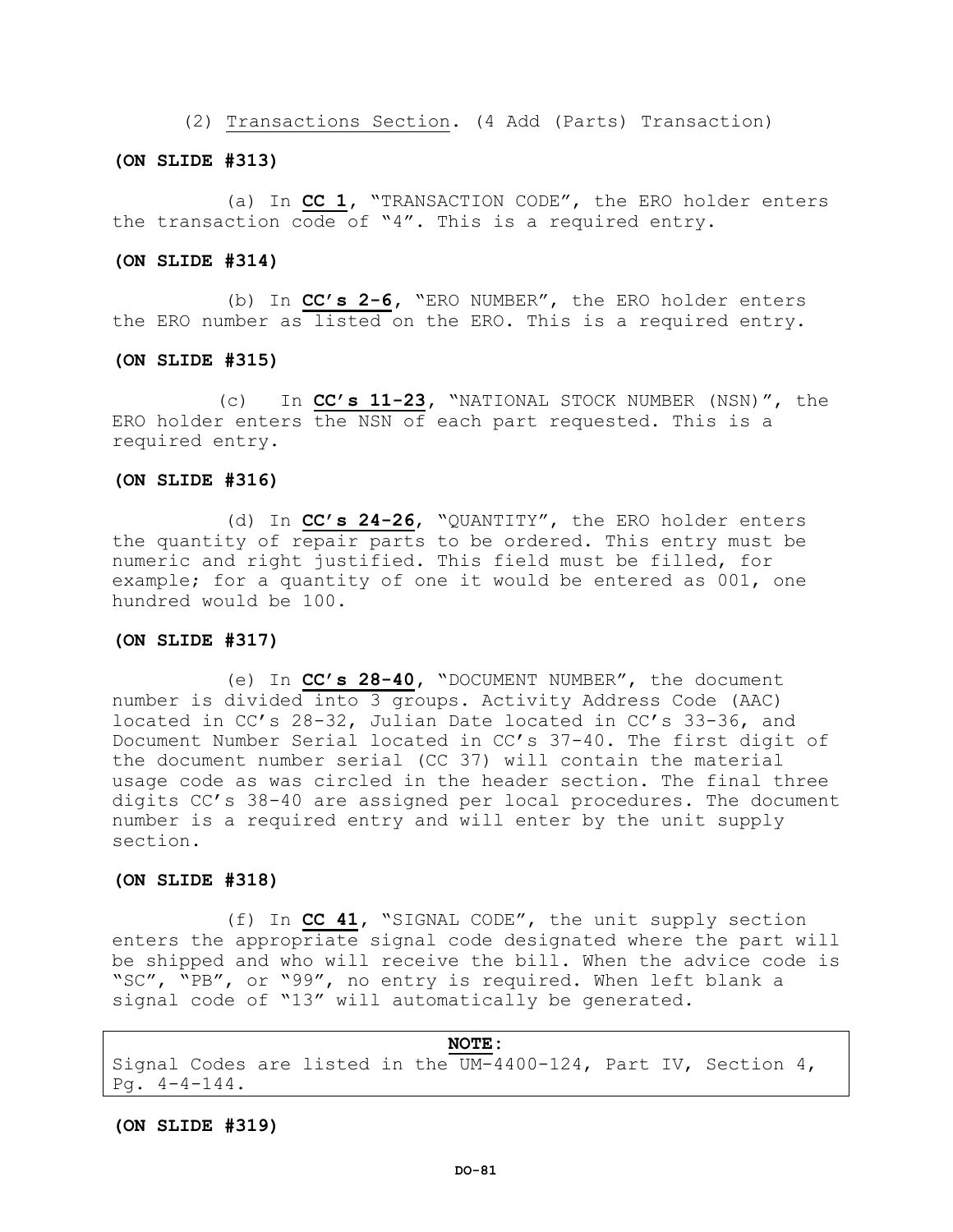(g) In **CC's 42-43**, "PRIORITY", the ERO holder enters the priority for each "4 Parts" transaction. The priority must be equal to, or lower than, the priority of the associated ERO, consistent with the mission essentiality of the item being requisitioned. This is a required entry.

# **(ON SLIDE #320)**

(h) In **CC's 44-48**, "SUPPLEMENTARY ADDRESS" the units supply will enter the Supplementary Address code. This field may be left blank, however, when ordering secondary reparables this field will be filled out by the issuer.

# **(ON SLIDE #321)**

(i) In **CC's 49-50**, "UNIT OF ISSUE, the ERO holder enters the unit of issue for each "4 Parts" transaction.

# **(ON SLIDE #322)**

(j) In **CC's 51-64**, "JOB ORDER NUMBER", the ERO holder enters the JON that is provided by the unit supply section. This entry may be left blank, unless local procedures (MMSOP) require that it be entered.

# **(ON SLIDE #323)**

(k) In **CC 66**, "DEMAND CODE", the ERO holder enters the Demand Code of "R" for Recurring Demand or "N" for Non-Recurring for each transaction.

# **(ON SLIDE #324)**

# *NOTE:*

*Demand Codes can be found in the UM-4400-124, Part IV, Section 4, Pg. 4-4-35*

# **NOTE:**

Definition of a Recurring demand is: A request made periodically or anticipated to be repetitive by an authorized requisitioner for material, for consumption or use or for stock replenishment. The occurrences encompass most demands; therefore, a demand will be considered recurring when doubt exists.

# **NOTE:**

Definition of a Non-Recurring demand is: A request made for a requirement known to be a onetime occurrence, for example; Modification kit for application or an initial request for stockage. Requisitions will be coded Non-recurring when the demand is anticipated to be non-repetitive.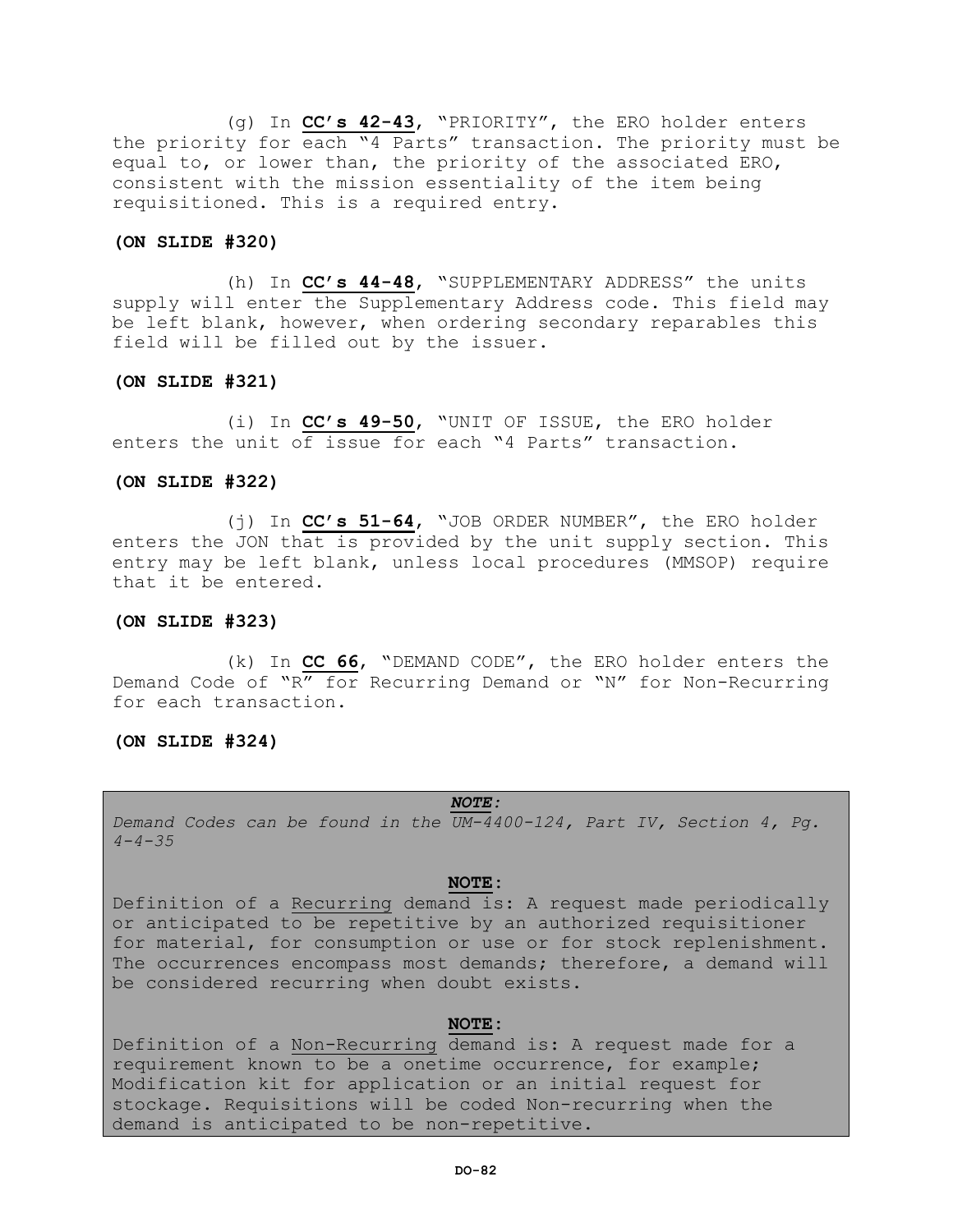# **(ON SLIDE #325)**

(l) In **CC 67**, "NOT MISSION CAPABLE SUPPLY (NMCS) OF THE PARTS TRANSACTION, the ERO holder enters the NMCS indicator on the "4 Parts" transaction during initial preparation of the EROSL. The following is how and when the NMCS can be used:

1 When the equipment undergoing repairs is a secondary reparable being ordered and all parts being ordered to repair the secondary reparable, use the NMCS indicators as follows:

# **(ON SLIDE #326)**

a Use a "9" for each NMCS requirement when the priority designator is a "01, 02, or 03" for an overseas customer or stateside customer deploying within 30 days.

#### **(ON SLIDE #327)**

b Use a "N" for each NMCS requirement when the priority designator is "02, 03, 04, 05, 06, 07, 08, or 09" for stateside customer and 05 for overseas customer.

# **(ON SLIDE #328)**

2 When the equipment undergoing repairs is readiness reportable, and the part being ordered is required to remove the equipment from an NMCS or ANMCS status, use NMCS indicators as follows:

a Use a "9" for each NMCS requirement when the priority designator is 01, 02, or 03 for an overseas customer or stateside customer deploying overseas within 30 days.

b Use a "N" for each NMCS requirement when the priority designator is 02, 03, 04, 05, 06, 07, 08, or 09 for stateside customer and 05 for overseas customer.

c. Use an "E" for each ANMCS requirement when the priority designator is 02, 03, 04, 05, 06, 07, or 08. ANMCS is a condition that is anticipated to occur within 15 days for a stateside customer or 20 days for an overseas customer that will result in the entering into a NMCS status.

d. This field will be left blank when the part does not place the equipment into a NMCS or ANMCS status.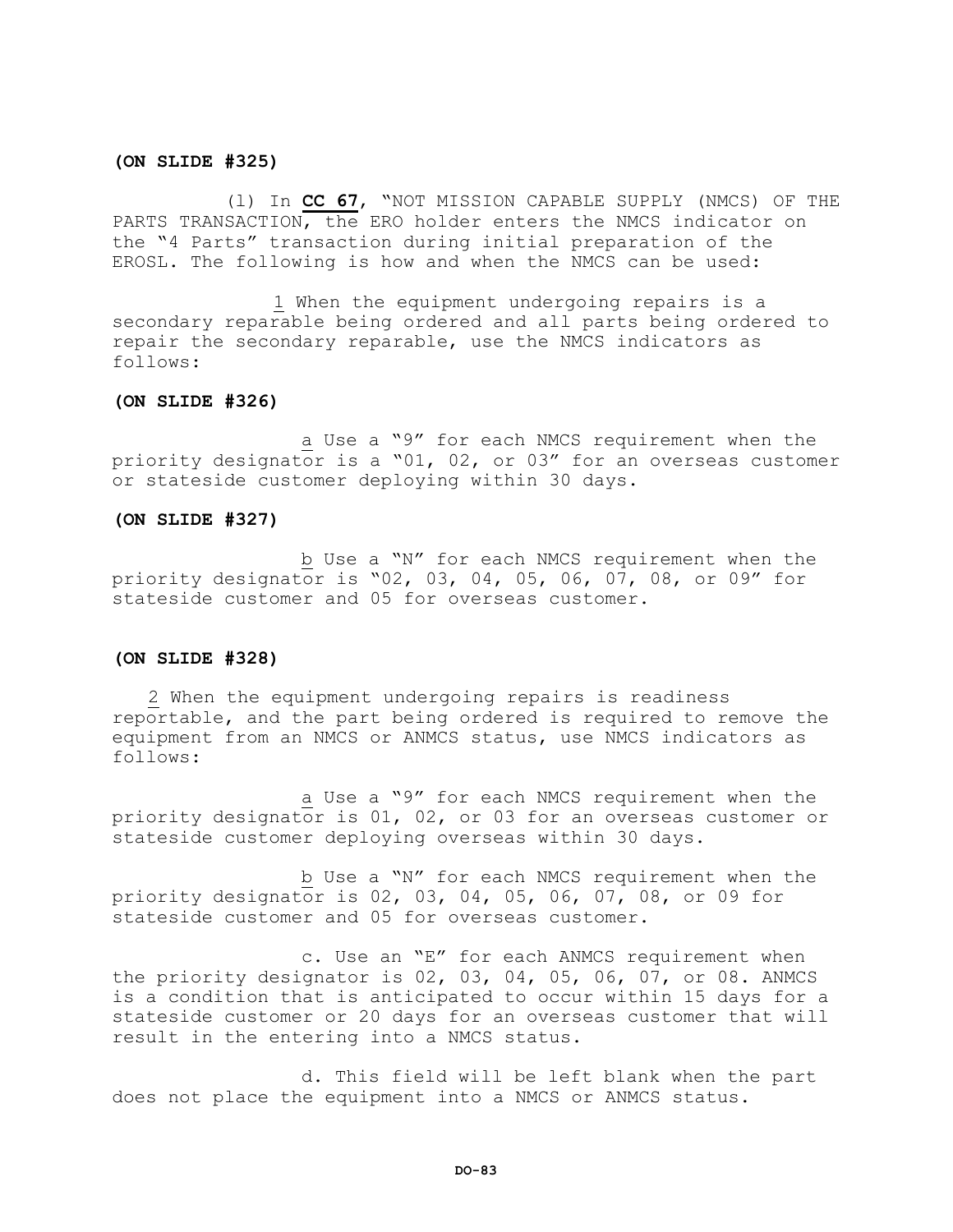3 When the equipment undergoing repairs is, in the opinion of the CO, mission essential impacting unit readiness, and the part being ordered is required to remove the equipment form an NMCS status or ANMCS status, use the NMCS indicators as follows:

a Use a "9" for each NMCS requirement when the priority designator is a 01, 02, or 03 for an overseas customer or stateside customer deploying overseas within 30 days.

b Use a "N" for each NMCS requirement when the priority designator is 02, 03, 04, 05, 06, 07, or 08 for a stateside customer.

c Use an "E" for each ANMCS requirement when the priority designator is 02, 03, 04, 05, 06, 07, or 08.

# **(ON SLIDE #329)**

d This field will be left blank when the part does not place the equipment into a NMCS or ANMCS status.

# **(ON SLIDE #330)**

# **NOTE:**

As mentioned in your outline previously, *FED-LOG has a listing for Combat Essentiality Code (CEC). The CEC can be found in the FED-LOG management view screen under the service/agency (S/A) MGMT CTL data element in position 2. The S/A code for the Marine Corps is DM. A CEC of 5 is for a repair part or secondary reparable, when failure in a MARES reportable end item will render it inoperative or reduce its effectiveness below the minimum acceptable level of efficiency. When a CEC of 6 is*  listed, it is for a repair part or secondary reparable when *failure in a Non-MARES reportable equipment will reduce its effectiveness below the minimum acceptable level of efficiency.*

#### **(ON SLIDE #331)**

(m) In **CC's 68-69**, "ADVICE CODE", the ERO holder will enter the advice code with coordination with the units supply section, that best suits the part being ordered.

*NOTE: Advice codes can be found in the UM-4400-124, Pg. 4-4-10, UM-4790-5, Pg. 24-35, or the Logistics Operations Defense Logistics Agency, Customer Assistance Handbook.*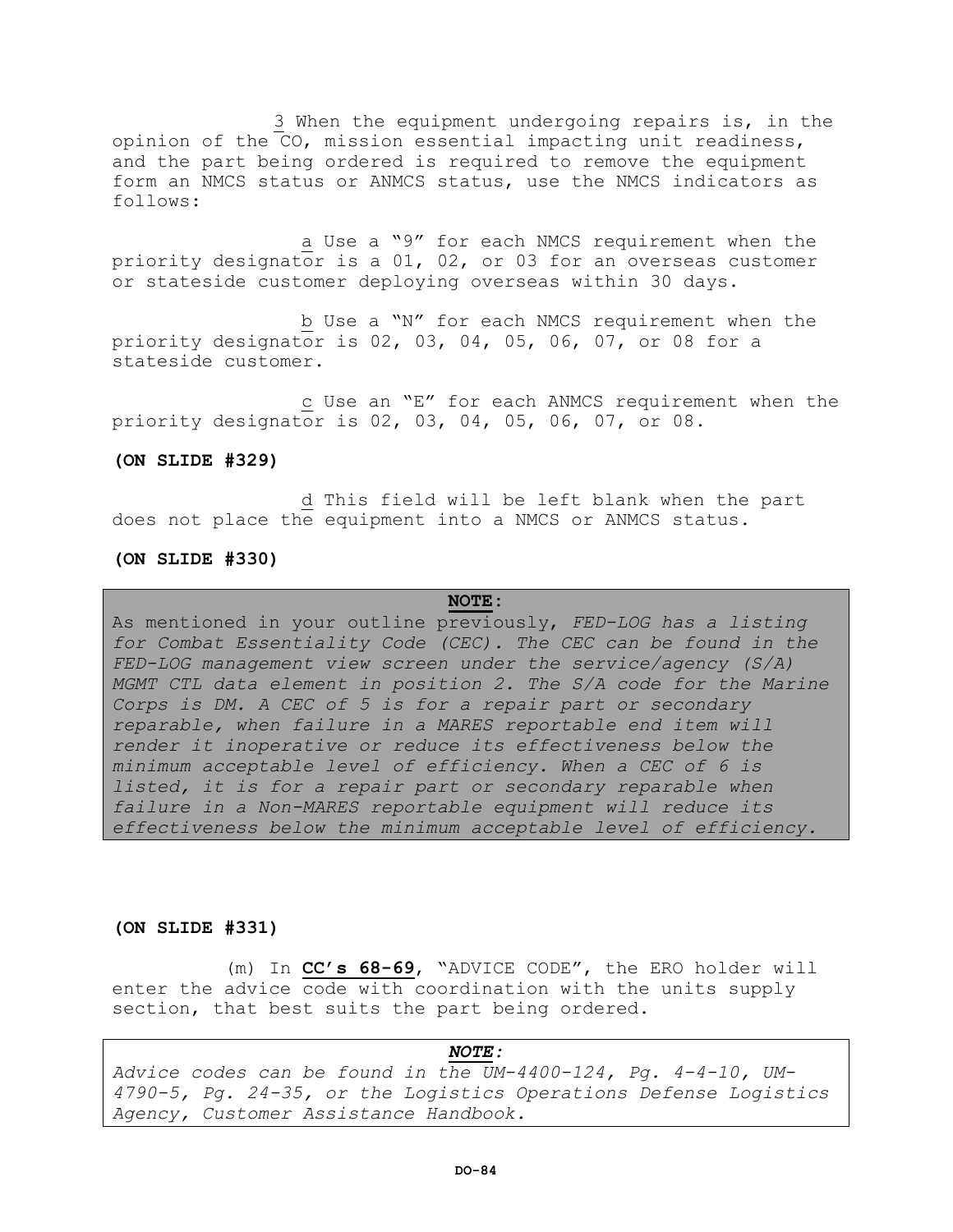# **(ON SLIDE #332)**

1 MIMMS Advice Codes. The ERO holder enters "SC" for a scrounged item, "PB" for a pre-expended bin item, or "99" for a Non-SASSY item.

#### *NOTE:*

*MIMMS advice codes can be located in the UM-4790-5, Chapter 24, and UM-4400-124, Pg. 4-4-14, and TM 4700-15/1\_, Pg. 2-3-9.*

#### **(ON SLIDE #333)**

a PEB items applied by an operator are not required to be reported via an EROSL.

b Report 2<sup>nd</sup> EOM and higher usage for PEB items applied in quantities equal to or in multiples of the Unit of Issue via an EROSL with MIMMS advice code "PB".

c The use of MIMMS advice code "PB" is not required when the item cost is less than \$50.00.

# **(ON SLIDE #334)**

2 Scrounged Repair Parts. Report all repair parts obtained through action via an EROSL with MIMMS advice codes "SC".

3 SASSY Advice Code. The ERO holder must coordinate with the unit supply section for all advice codes.

4 Secondary Reparable Items Advice Code. The reparable issue point will enter the advice code, for example "F1", (item exchanged and the NSN of the item inducted is the same as the NSN of the item issued.

## **(ON SLIDE #335)**

(n) In **CC's 70-79**, "NOMENCLATURE OR PART NAME", the ERO holder enters the nomenclature or part name for each "4 Parts" transaction submitted.

#### **(ON SLIDE #336)**

(o) In **CC 80**, "TRANSACTION TYPE", the ERO holder enters the type of transaction, "A" for a add or "C" for a change.

#### **(ON SLIDE #337)**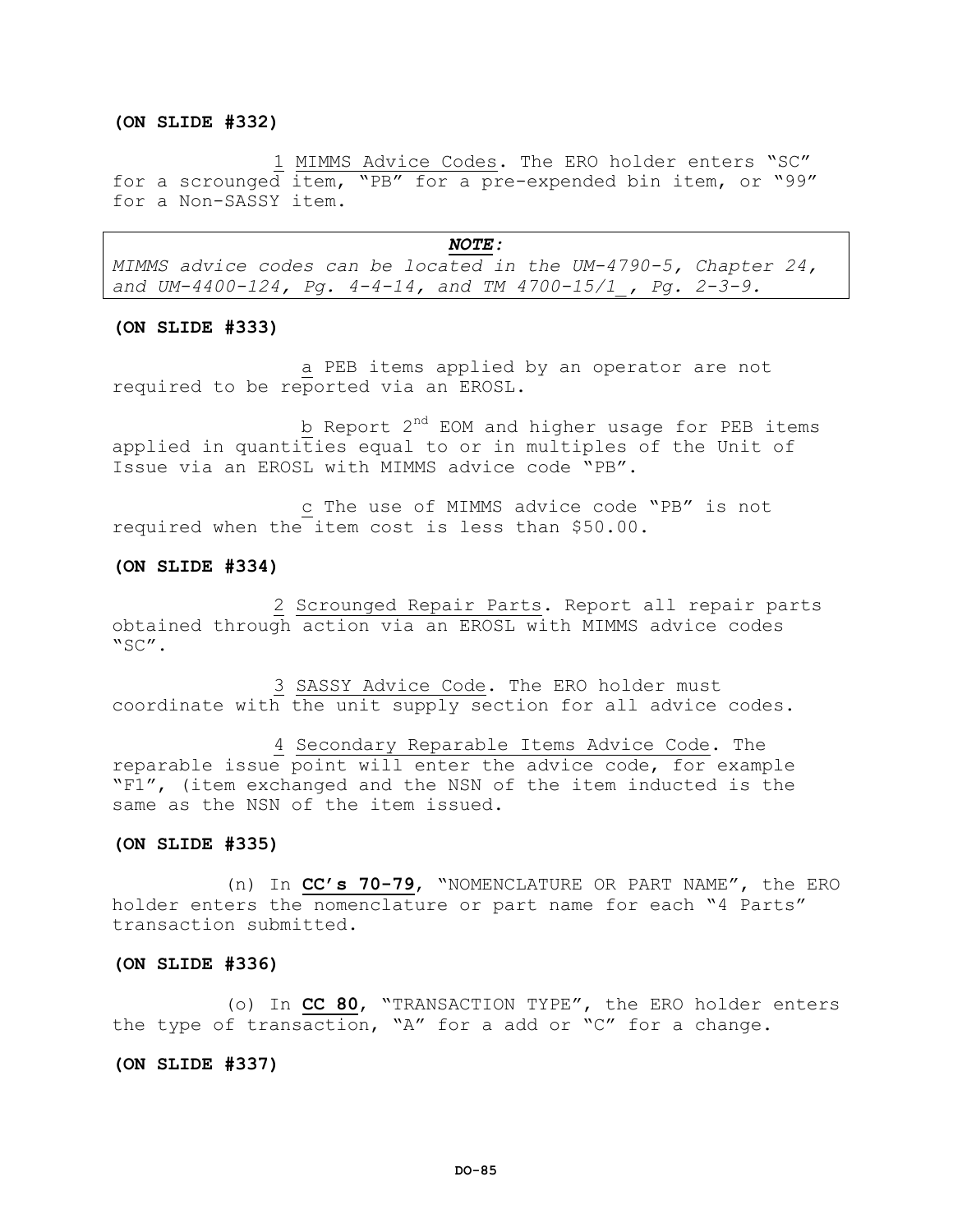**INTERIM TRANSITION:** During this period we have discussed preparation instructions for the NAVMC 10925. Are there any questions over this material? At this time we will take a ten minute break.

# **(BREAK – 10 MIN)**

**INTERIM TRANSITION:** Prior to the break we discussed preparation instructions for the NAVMC 10925. We will now move to special instructions and filing.

\_\_\_\_\_\_\_\_\_\_\_\_\_\_\_\_\_\_\_\_\_\_\_\_\_\_\_\_\_\_\_\_\_\_\_\_\_\_\_\_\_\_\_\_\_\_\_\_\_\_\_\_\_\_\_\_\_\_\_\_\_\_\_\_  $\mathcal{L}_\mathcal{L}$  , we can assume that the contribution of the contribution of the contribution of the contribution of the contribution of the contribution of the contribution of the contribution of the contribution of the c

\_\_\_\_\_\_\_\_\_\_\_\_\_\_\_\_\_\_\_\_\_\_\_\_\_\_\_\_\_\_\_\_\_\_\_\_\_\_\_\_\_\_\_\_\_\_\_\_\_\_\_\_\_\_\_\_\_\_\_\_\_\_\_\_  $\mathcal{L}_\mathcal{L}$  , we can assume that the contribution of the contribution of the contribution of the contribution of the contribution of the contribution of the contribution of the contribution of the contribution of the c

# **(ON SLIDE #338)**

# **e. Special Instructions**.

(1) Pre-Expended Bin (PEB) Items are to be requisitioned by using a shop overhead ERO per the MCO P4790.2.

(2) An ERO parts bin area is an area where the parts ordered on an ERO are stored, waiting to be placed on the equipment. The area can be a shelf, box, or something similar. All small parts for the same ERO are kept together in the same ERO bin, the location of which is normally indicated by the ERO number. Large parts, by virtue of their size, require a larger area and are normally stored together, regardless of the ERO to which they belong.

# **(ON SLIDE #339)**

(a) Upon receipt of the parts that will not be immediately installed on the equipment, the EROSL must be annotated with the date/quantity of the items received and ERO bin location, or when the location is designated by other than an ERO number.

# **(ON SLIDE #340)**

(b) When parts are removed from the ERO bin for installation, the mechanic or shop chief will annotate the EROSL.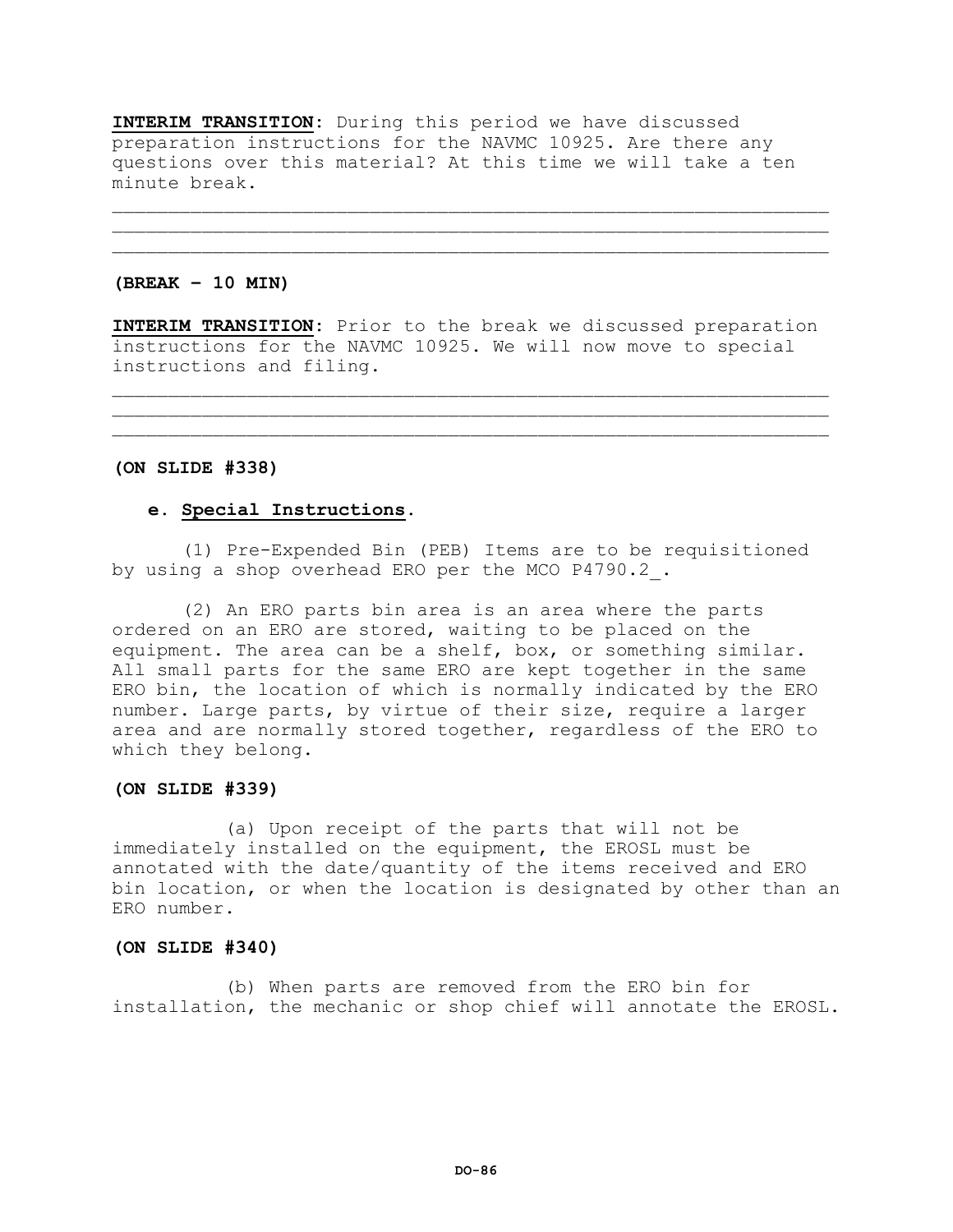(d) The method of annotation may be by circling, check mark, use of blanks in the heading of the EROSL, use of the unused card columns, or written information on the EROSL. The annotation procedures must be contained in the Major Subordinate Command Maintenance Management Standing Operating Procedures (MSCMMSOP).

# **(ON SLIDE #341)**

**NOTE**

Explain classroom SOP to the class.

# **(ON SLIDE #342)**

e. **Filing.** Upon completion of the required requisition information by the using unit, the EROSL is taken to the issue point where issues are made, when possible. The issue point completes its required information for the repair parts/secondary reparable items and returns the second copy of the EROSL to the requisitioner. The first copy is maintained by the issue point for local use while parts/secondary reparable items are outstanding.

# **(ON SLIDE #343)**

The issue point forwards the original EROSL to the keypunch center for processing. The keypunch center returns the original to the issue point when the required information has been automated. When all part transaction reflected on the EROSL have been accepted on the Daily Transaction Listing/Daily Process Report, the original EROSL is returned to the originator who will join it with the original ERO.

# **(ON SLIDE #344)**

Field Maintenance Subsystem (FMSS) supported units are not required to retain the EROSL after the ERO has been closed out. Non-FMSS supported units will file the completed original (or its commercial equivalent) ERO and EROSL together and retain them for a minimum of 1 year. When the interval between maintenance actions exceeds 1 year, retain the most recent completed ERO and EROSL in the equipment record jacket/folder.

# **(ON SLIDE #345)**

**INTERIM TRANSITION:** During this period we discussed the NAVMC 10925. Are there any questions before we go into the practical application.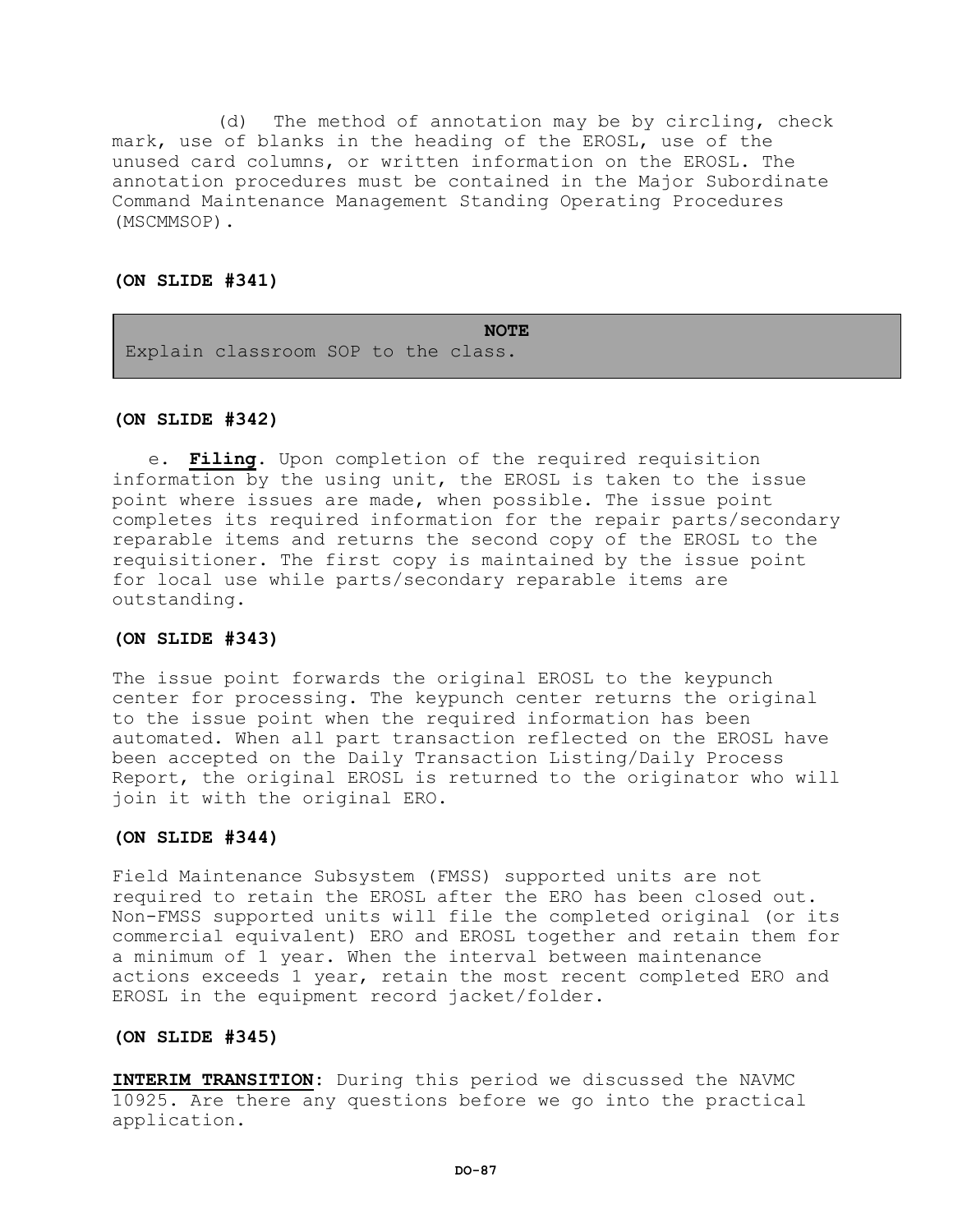# **(ON SLIDE #346)**

# **INSTRUCTOR NOTE** Introduce the following practical application.

**PRACTICAL APPLICATION. (9 HR)** The purpose of this Practical Application is to allow the student the opportunity to practice filling out the NAVMCs 10560, 10245, and 10925. Before the Practical Application the instructor will distribute one copy of the NAVMC forms to each student. Read the scenario to the students to ensure they understand the requirements of the assignment. Handouts are located in the classroom filing cabinet. One instructor is required.

**PRACTICE:** Each student will perform the required entries to complete the practical application. Students will raise their hand to gain the attention of the instructor if they have a question. Students will not talk, except to ask the instructor a question. The students will practice the following steps.

(1) Complete the NAVMC 10560.

(2) Complete the NAVMC 10245.

(3) Complete the NAVMC 10925.

**PROVIDE HELP:** Instructor will walk around the classroom and observe student performance. Instructor will be available to answer student questions throughout the entire practical application time period.

**1. Safety Brief:** Instructor will cover the ORAW.

**2. Supervision and Guidance:** Brief the students of their responsibilities during the practical application. The instructor will be in the training area observing, assisting students and answering questions.

**3. Debrief:** Allow students the opportunity to comment on what they experienced and/or observed. Provide overall feedback, guidance on any misconceptions, and review the learning points of the Practical Application. **Review each entry on the practical application exercise. Show the Practical application handout answer key on the screen, and demonstrate how to find the answers as required.**

**(ON SLIDE #347-349)**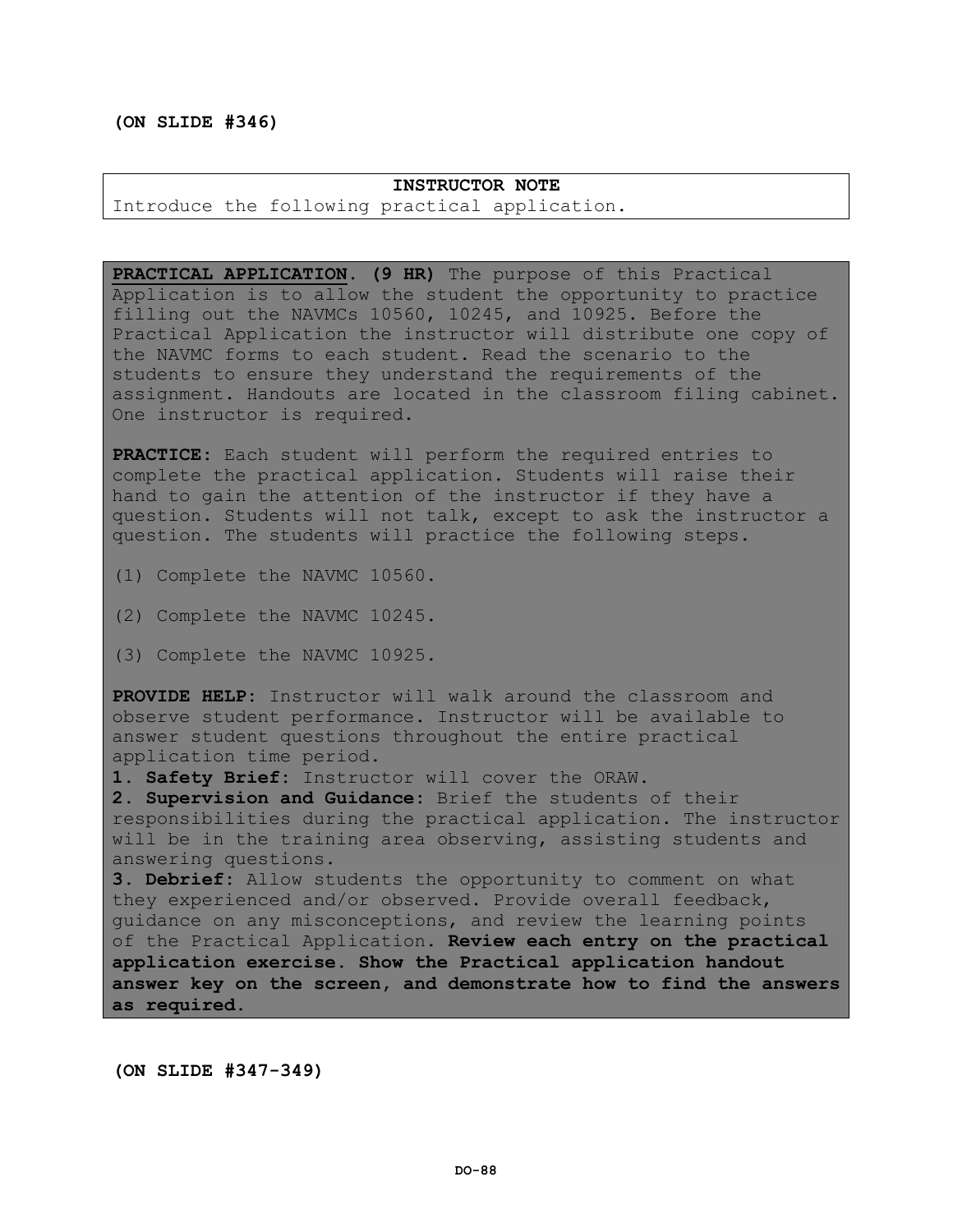**TRANSITION:** You have just performed a practical application on entering required information on the NAVMCs 10560, 10245 and 10925. Are there any questions over the practical application? I have some questions for you then we will take a ten minute break.

(Q1) What is the Material Usage Code for SL-3 components? **(A1) 6.**

 $\mathcal{L} = \{ \mathcal{L} = \{ \mathcal{L} \} \cup \{ \mathcal{L} \} \cup \{ \mathcal{L} \} \cup \{ \mathcal{L} \} \cup \{ \mathcal{L} \} \cup \{ \mathcal{L} \} \cup \{ \mathcal{L} \} \cup \{ \mathcal{L} \} \cup \{ \mathcal{L} \} \cup \{ \mathcal{L} \} \cup \{ \mathcal{L} \} \cup \{ \mathcal{L} \} \cup \{ \mathcal{L} \} \cup \{ \mathcal{L} \} \cup \{ \mathcal{L} \} \cup \{ \mathcal{L} \} \cup \{ \mathcal{L} \} \cup$  $\mathcal{L}=\{1,2,3,4,5,6,6,8,10\}$ 

(Q2) What are the Non Mission Capable Indicator Codes, and in which card column are they entered? **(A2) 9, N, E, AND BLANK / CC 67.** After we return from a ten minute break you will be afforded the opportunity to develop your skills by completing these entries independently.

# **(BREAK – 10 MIN)**

**TRANSITION:** Prior to the break you performed a practical application for NAVMCs 10560, 10245 and 10925. We will now discuss the Product Quality Deficiency Report (PQDR), SF 368.

#### **(ON SLIDE #350)**

**12. SF 368, PRODUCT QUALITY DEFICIENCY REPORT. (1hr)***(NOTE: Found in the TM 4700-15/1\_, Pg. 2-12-1, and MCO 4855.10\_).*

 $\mathcal{L}=\{1,2,3,4,5,6,6,8,10\}$ 

# **(ON SLIDE #351)**

a. **Purpose.** The SF 368, (Product Quality Deficiency Report (PQDR)) provides information to activities responsible for development, procurement, or management of equipment concerning deficiencies in material, design, or procurement.

#### **(ON SLIDE #352)**

b**. Objective.** The primary goals of the PQDR program are to maximize mission and operational effectiveness, prevent recurring deficiencies, and improve user satisfaction with Marine Corps material.

#### **(ON SLIDE #353)**

(1) Provide a user product quality deficiency reporting and a data feedback system that provides for appropriate documentation, action/resolution, and specific points of contact for all phases of the PQDR processing.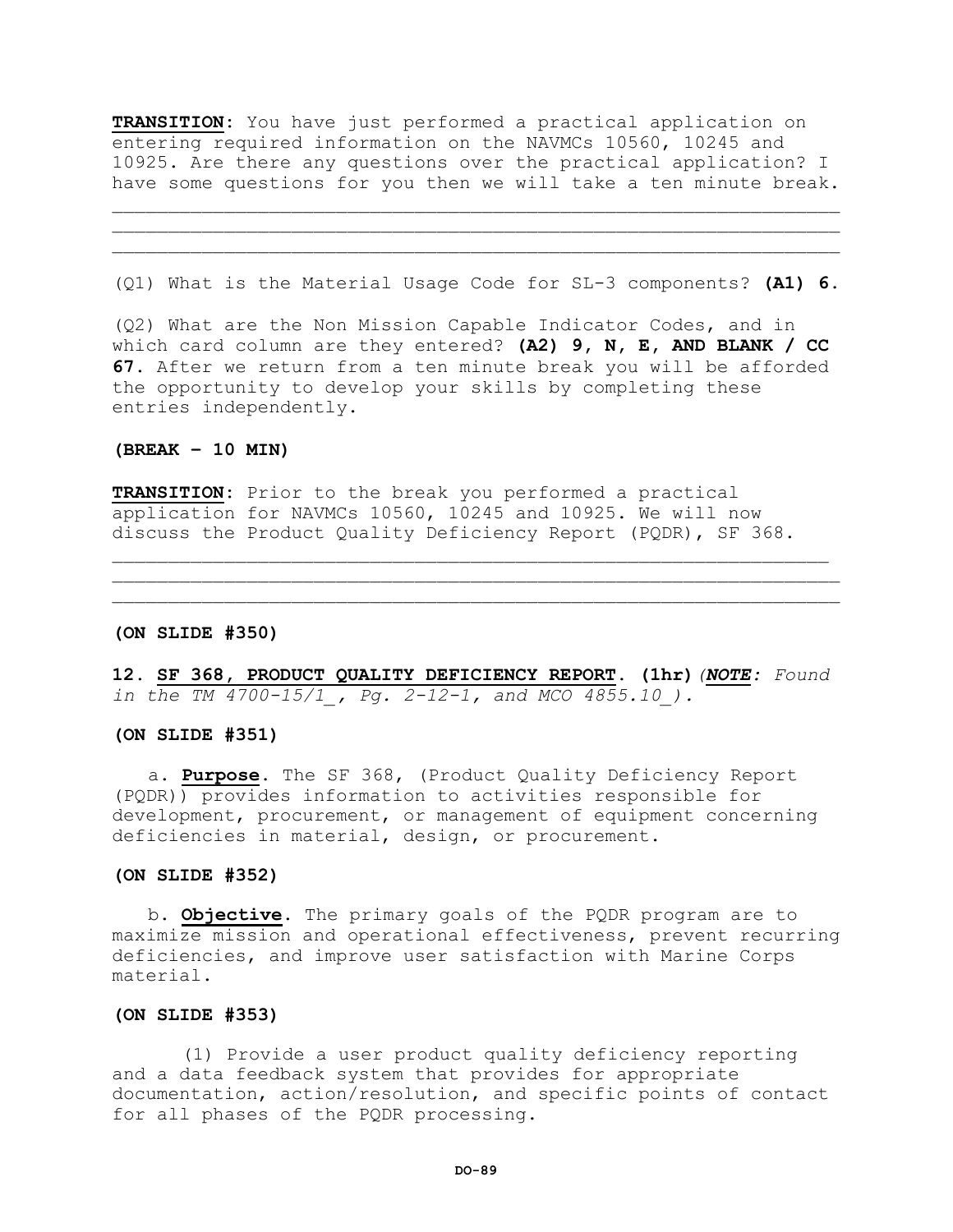# **(ON SLIDE #354)**

(2) Provide for analysis and investigation of PQDR's in a timely manner for expedient corrective and preventive actions.

(3) Provide for control and disposition of deficient material.

(4) Maintain a system that affords management with visibility of PQDR summary data, identification of problems, recurring deficiencies, and resolution/corrective actions.

## **(ON SLIDE #355)**

c**. Policy.** Equipment having deficiencies that meet the reporting criteria for a PQDR will be reported and processed using the MCO 4855.10. Additionally, investigation into and resolution of these reporting deficiencies will be expedient and field activities will be notified of the corrective actions.

# **(ON SLIDE #356)**

d**. Action.** Qualifications and procedures for the processing of PQDR's are as follows:

(1) The PQDR process begins with the user/originator reporting the material deficiency to the originating point.

# **NOTE:**

User/Originator is the person who becomes aware of a defect or deficiency and repots it to the originating point.

#### **NOTE:**

Originating Point is the unit that finds a product quality deficiency and reports it to the screening point.

#### **NOTE:**

The term "Screening Point" is defined as Commander, Marine Corps Logistics Bases (Code 808), Albany, GA.

# **(ON SLIDE #357)**

(2) A PQDR shall be submitted as a result of any of the circumstances listed below:

(a) A physical or operational condition considered to constitute a hazard to personnel or material.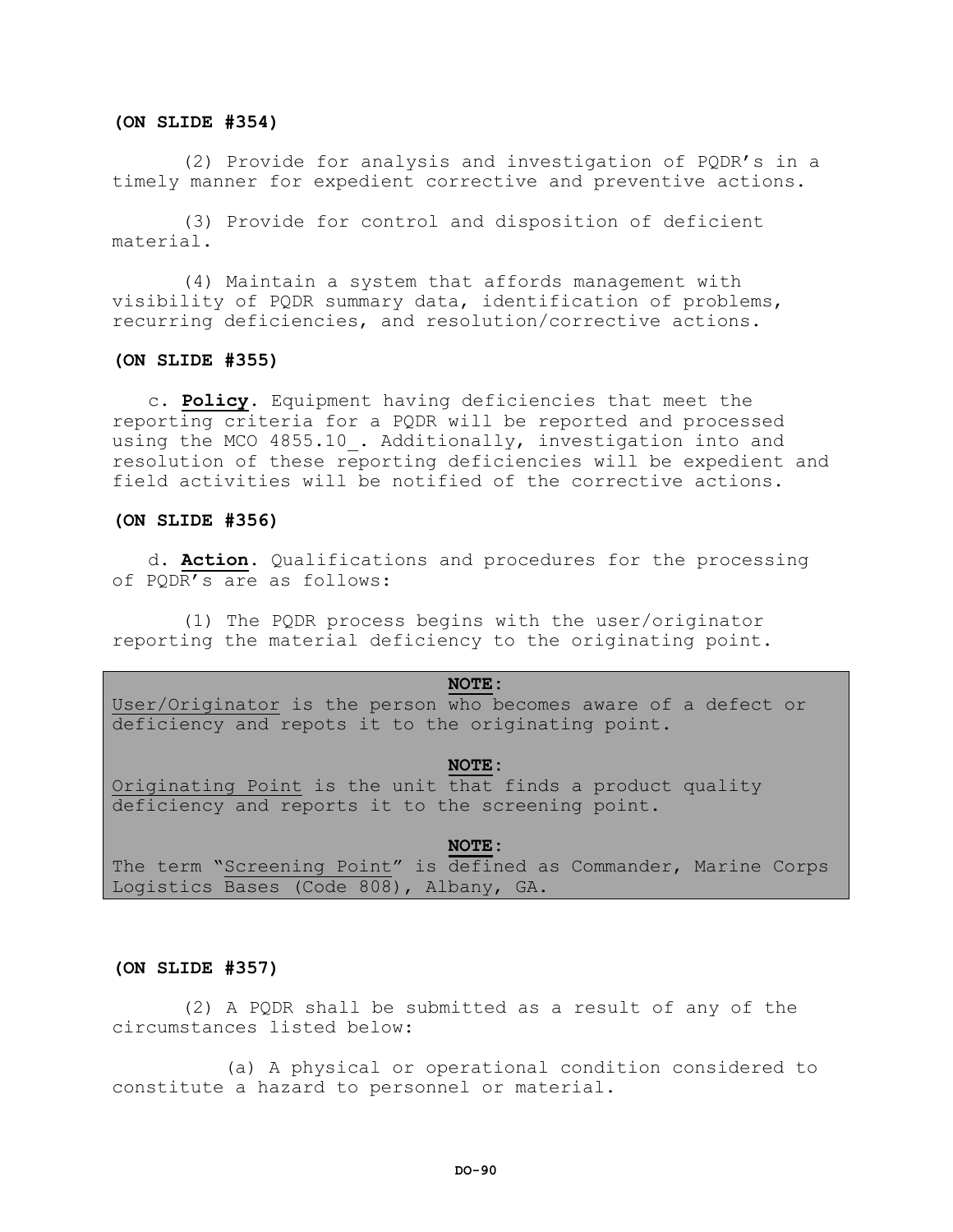(b) A design of items or components, which impedes the proper operation, maintenance, or handling of the material or item.

(c) Faulty material or poor workmanship.

(d) Excessive wear or deterioration for the period of time and for the conditions under which the item was in use or on hand.

(e) Operation or performance of equipment in the course of normal operations that fail to meet stated operational limits.

(f) Circumstances other than those indicated, but considered to be related to deficiencies in material quality and not meeting the reporting criteria for other programs that are listed in MCO 4855.10\_ Encl. 2.

(g) As a result of tactical systems computer software/firmware and documentation deficiencies.

(h) On items known to be under warranty as specified by the special instructions contained in the Users Logistics Support Summary (ULSS) or Supply Instruction (SI).

# **(ON SLIDE #358)**

# e. **Reporting Responsibility Procedures.**

(1) The individual who discovers the product quality deficiency shall submit a PQDR (SF 368) and report it to the Battalion, Squadron, Company (Originating Point).

(b) The originating point shall check to ensure the PQDR is valid with the criteria set forth in the MCO 4855.10, and assign one of the levels of severity categories, Category I or II.

# **(ON SLIDE #359)**

1 Category I Deficiency. Is a product quality deficiency that may cause death, injury, or severe occupational illness; would cause loss of or major damage to a weapon system; directly restricts the combat readiness capabilities of a using organization; or which would result in a production line stoppage.

## **(ON SLIDE #360)**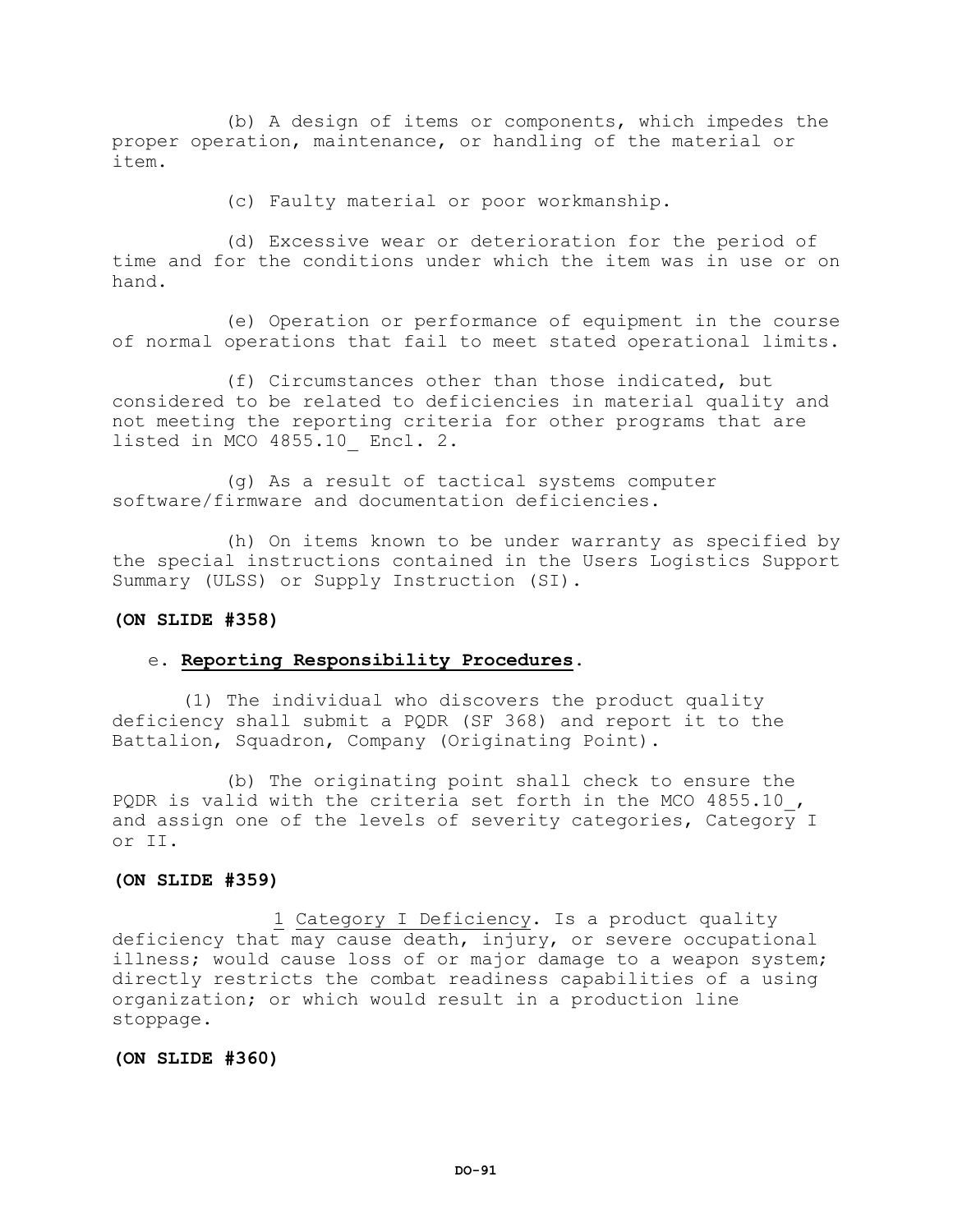a Suspend the use of deficient material to include any of the material in stock. Maintain exhibits until the screening point calls for the material or for 60 days from receipt of the control number from the screening point.

# **(ON SLIDE #361)**

b When the urgency exists, Cat. I PQDR's may first be transmitted by oral communication. The phone number for this is DSN 567-5291 or Comm. (912) 439-5631. This must be followed up electronically by priority message, E-Mail using the SF 368 message, E-Mail format, or electronic fax to the Commander (Code 808-1), MCLB, Albany, GA within 48 hours of the message only when supporting documents will aid the investigation. The SF 368 shall be prepared in triplicate and shall contain the DTG (Date, Time, Group), and the same report number used in the message.

# **(ON SLIDE #362)**

2 Category II Deficiency. Is a product quality deficiency that does not meet the criteria set forth for Category I.

a. Suspend the use of the item or material as necessary.

# **(ON SLIDE #363)**

# For all PQDR Categories:

a. Maintain exhibits until the screening point calls for the material or for 60 days from receipt of the control number from the screening point.

b. Submit exhibits for individual clothing on an "as required" basis as required by the screening point.

c. Forward one information copy of each PQDR involving tactical digital systems computer software, firmware, and/or documentation deficiencies to the Commanding Officer, Marine Corps Tactical System Support Activity, Camp Pendleton, CA 92055-5130.

d. The supporting maintenance activity will assist in the analysis and failure documentation prior to submission of the PQDR, when material deficiencies cannot be appropriately analyzed at a given user/maintenance level.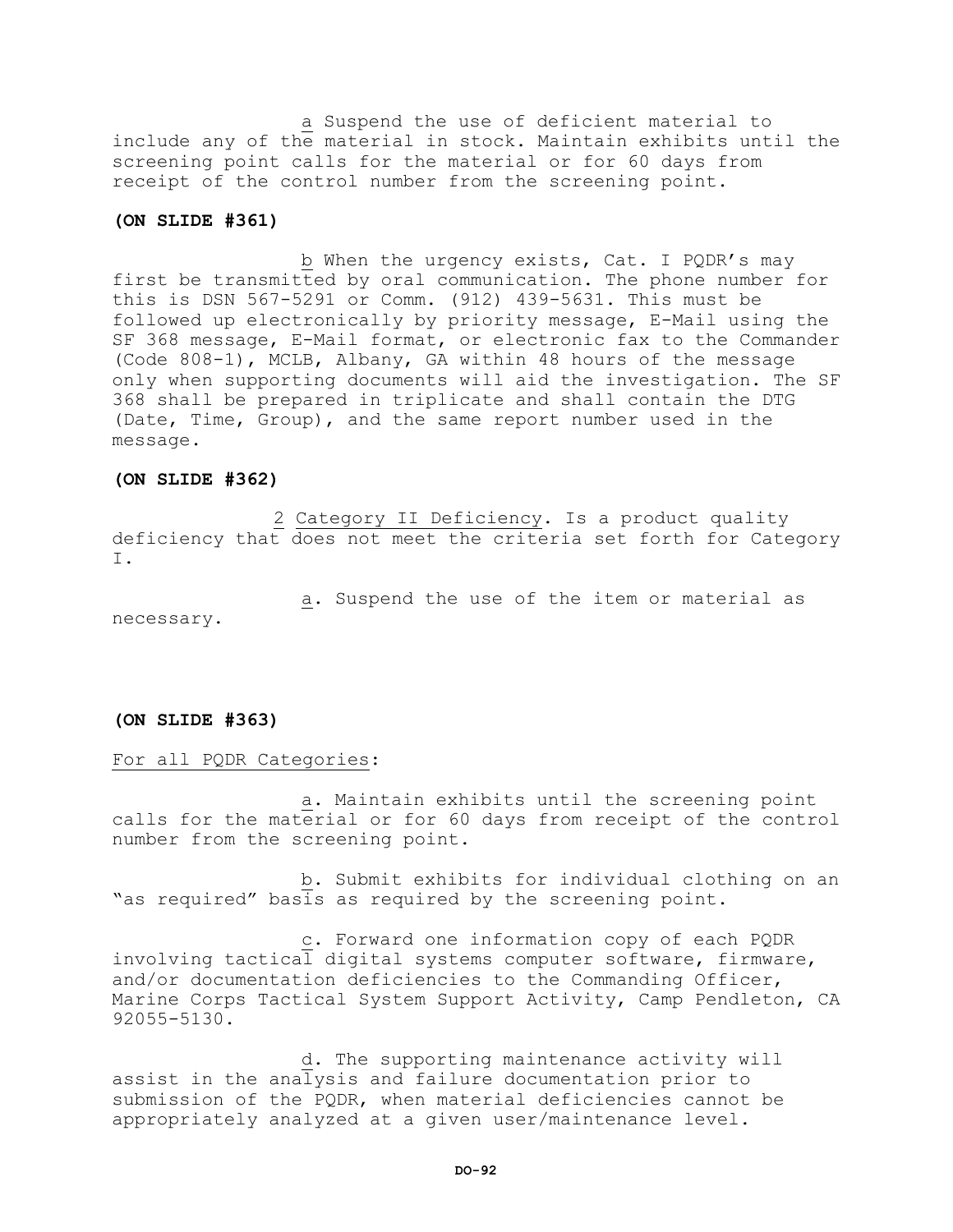e. Report any deficient PQDR responses to Commander (Code  $808-1$ ), MCLB Albany, GA 31704-5000 (screening point), for corrective action.

f. Maintain a status log on all PQDR's submitted through final action, noting final action taken, and maintain a copy of the finalized PQDR for a period of 1 year following final action per **SECNAV M-5210.1**. Navy Records Management Manual.

g. Report items known to be under warranty on the SF 368 per the implementing warranty clauses of the Users Logistics Support Summary (ULSS) or Supply Instruction (SI).

# **(ON SLIDE #364)**

(c) The originator shall complete the SF 368 and will provide an original and two copies to the screening point via the originating point. It is essential that the originator report as completely and clearly as possible all available information applicable to the defective material.

1 The originating point shall submit separate PQDR's for each deficiency identified which meets the criteria preceding. Identical deficiencies of the same item may be consolidated in one report. In those cases where one deficiency is either the cause or the result of another deficiency, the originating point shall report each deficiency separately and shall reference the other in each respective report for the purpose of facilitating trend analysis by the screening point or action point.

# **(ON SLIDE #365)**

**NOTE:** Action Point. A focal point(s), identified within each service/agency, command/component, or contractor, which is responsible for resolution of a reported product quality deficiency including necessary collaboration with support points. Only an action point is authorized to transmit a deficiency report to a support point.

# **(ON SLIDE #366)**

# **NOTE:**

Support Point is any functional area that assists the action point, as requested, by conducting and providing results of a special analysis or investigation pertinent to the correction and prevention of a reported product quality deficiency.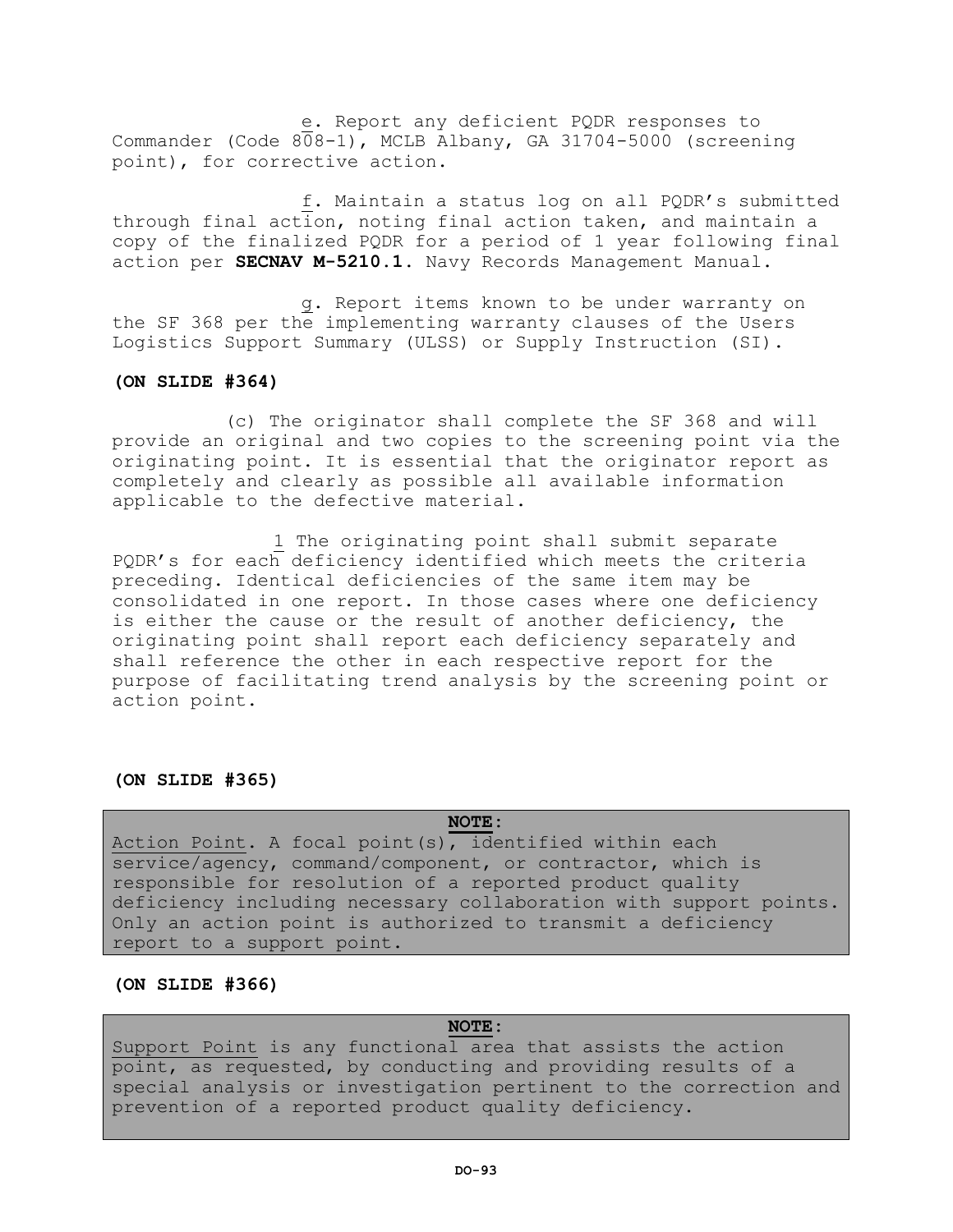# **NOTE:**

Product Quality Deficiency is a defect or nonconforming condition that limits or prohibits the item from fulfilling its intended purpose. Included are deficiencies in design, specifications, material, manufacturing, operation, and workmanship.

# **(ON SLIDE #367)**

1 The originating point shall furnish, as enclosures to the PQDR, any photographs, negatives, drawings, sketches, and/or illustrations of the defective item, if easily transportable/mailable.

2 The unit/activity which submits the report shall retain the defective part(s)/sample(s) as an exhibit, pending receipt of disposition instructions from the screening point.

3 PQDR's will be prepared and all deficient material shall be secured, segregated, and tagged with a properly completed DD Form 1575, Suspended Tag-Material and DD Form 2332, Product Quality Deficiency Report Exhibit, per the current edition of MCO 4855.10\_.

(d) Completion of DD Form 1575 and DD Form 2332 are self-explanatory. Tagging of the exhibit with DD Forms 1575 an 2332 identifies the deficient material as a PQDR exhibit. If properly tagged, when the Marine Corps PQDR Screening Point provides disposition instructions, or Recoverability Items Report (WIR) is submitted, the deficient material can be located and used in the investigation of failure.

# **(ON SLIDE #368)**

# **INSTRUCTOR NOTE**

Have students get the SF 368 out. The form will be filled out throughout the class and used as reference by the student.

# **(ON SLIDE #369)**

f. **PREPARATION INSTRUCTIONS**. The originating point shall certify the PQDR for completeness, validity, and accuracy before it is submitted to the screening point. It is important to provide as much information as possible. Based on the nature of the deficiency and source of items, complete research may not be possible of all blocks are not completed. The originating point must complete Block number 3 before the report can be processed. The screening point will obtain correct or missing information from the originator, using the telephone or electronic message, whenever possible.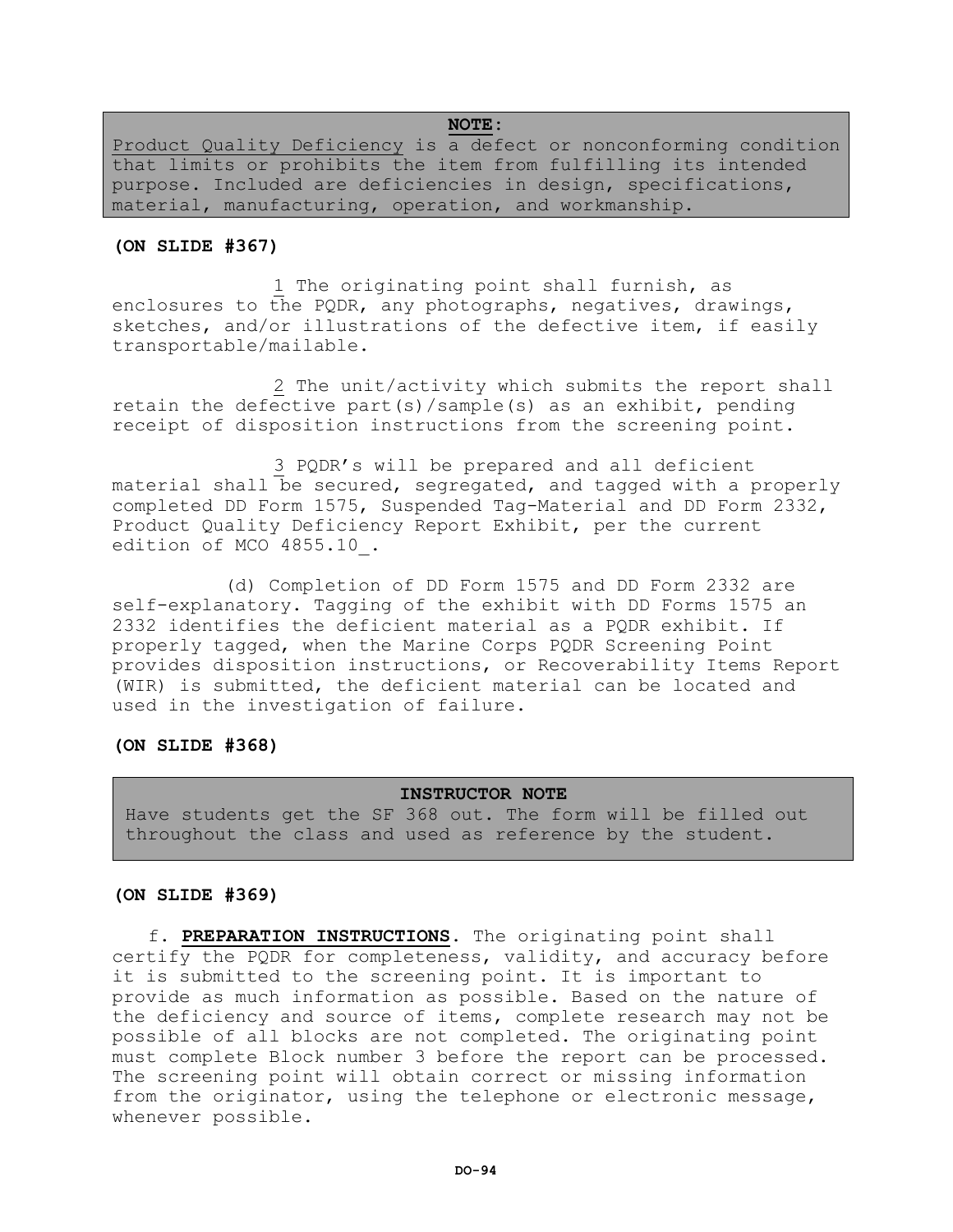(1) In the top right hand corner, place an "X" for either **CATEGORY I** or **CATEGORY II**, whichever applies according to the preceding mentioned criteria.

(2) In block, **1a FROM (Originator**), enter the complete name of the activity (no acronyms), Activity Address Code (AAC), and the address including the Zip Code of the addressee.

(3) In block, **1b NAME, TELEPHONE NO., AND SIGNATURE**, enter the name, telephone no. (including available telephone numbers; DSN and commercial), and signature of an individual who can serve as a point of contact for questions regarding the report and/or request exhibits or samples.

(4) In block, **1c DATE,** enter the date the report was signed and forwarded to the screening point.

(5) In block, **2a TO (Screening Point)**, the originating point will complete the address with: Commander MCLB (Code 808- 1), Albany, GA 31704-5000.

(6) In block, **2b NAME, TELEPHONE NO., AND SIGNATURE,** the screening point will fill out this block.

(7) In block, **2c DATE,** the screening point will enter the date when finished processing the PQDR.

# **(ON SLIDE #370)**

(8) In block, **3 REPORT CONTROL NO**., a control number consisting of the following shall identify each report:

- (a) Unit RUC (six places).
- (b) The calendar year for two places.

(c) Sequential number starting with 0001 for each new year for four places.

(d) Followed by the categorization of the PQDR, enter:

- 1 Enter a "C" for a Category Code I.
- 2 Enter a "R" for a Category Code II.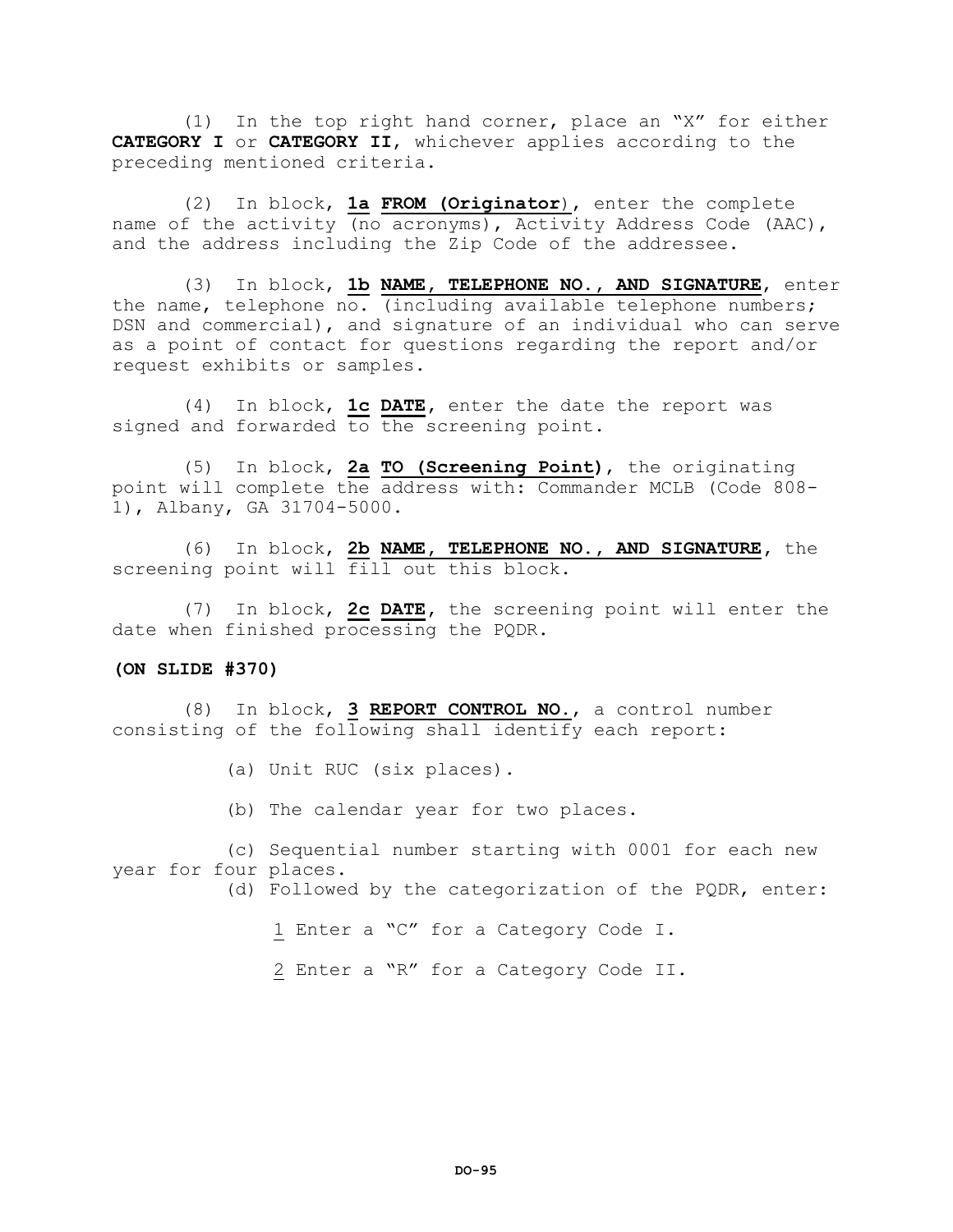(e) If a contractor on site is originating the report, the first place should be filled with an "O" followed by the applicable commercial and Government Entity Code, Then the calendar year and sequential number: for example, 053862-89-0001R for a commercial contractor and M54063-02-0001R for a Marine Corps activity. The DTG shall be shown in block 22 for the SF 368 follow-up on all Category Code I PQDR's. The "DATE" in block 1c. for Category Code I PQDR's submitted by E-Mail or electronic fax shall be shown in block 22 for the SF 368 follow-up.

(9) In block, **4 DATE DEFICIENCY DISCOVERED**, enter the calendar date on which the deficiency was discovered.

(10) In block, **5 NATIONAL STOCK NUMBER (NSN),** enter the NSN of the deficient material. No NSN enter the Part Number.

(11) In block, **6 NOMENCLATURE**, enter the noun name of the material to be found deficient.

(12) In block, **7a MANUFACTURER/CITY/STATE**, enter the name of the manufacturer (MFR Code), the maintenance contractor, or Government activity that last repaired or overhauled the deficient item. For motor vehicles or components thereof, enter the name of the MFR of the vehicle or component, as appropriate.

(13) In block **7b MFRS CODE,** enter the name of the MFR and the Federal Supply five-digit code obtained from FEDLOG, the name of the shipper, or the name of the source of repair or overhaul.

(14) In block **7c SHIPPER/CITY/STATE**, when the shipper pf an item is different from the MFR, also include the shipper or suppliers' name.

(15) In block **8**, **MFRS. PART NO**., enter the MFR's part number of the deficient item. Consult illustrated parts breakdown, technical manuals, supply publications, FEDLOG or similar sources to ensure correct identification of the item.

# **(ON SLIDE #371)**

(16) In block **9**, **SERIAL/LOT/BATCH NO.,** Enter the serial number, Lot number, or Batch number of the deficient material as applicable. Use block 22 if additional space is required.

(17) In blocks **10a-10d**, **CONTRACT NO., PURCHASE ORDER NO., REQUISTION NO., GBL NO. (GOVERNMENT BILL OF LADING NUMBER),** enter these numbers on any other available transportation document number in lieu of the Government Bill of Lading. Such numbers appear on the container, purchase document, and/or the item. It is extremely helpful if these items are furnished when General Service Agency (GSA) supplied the material.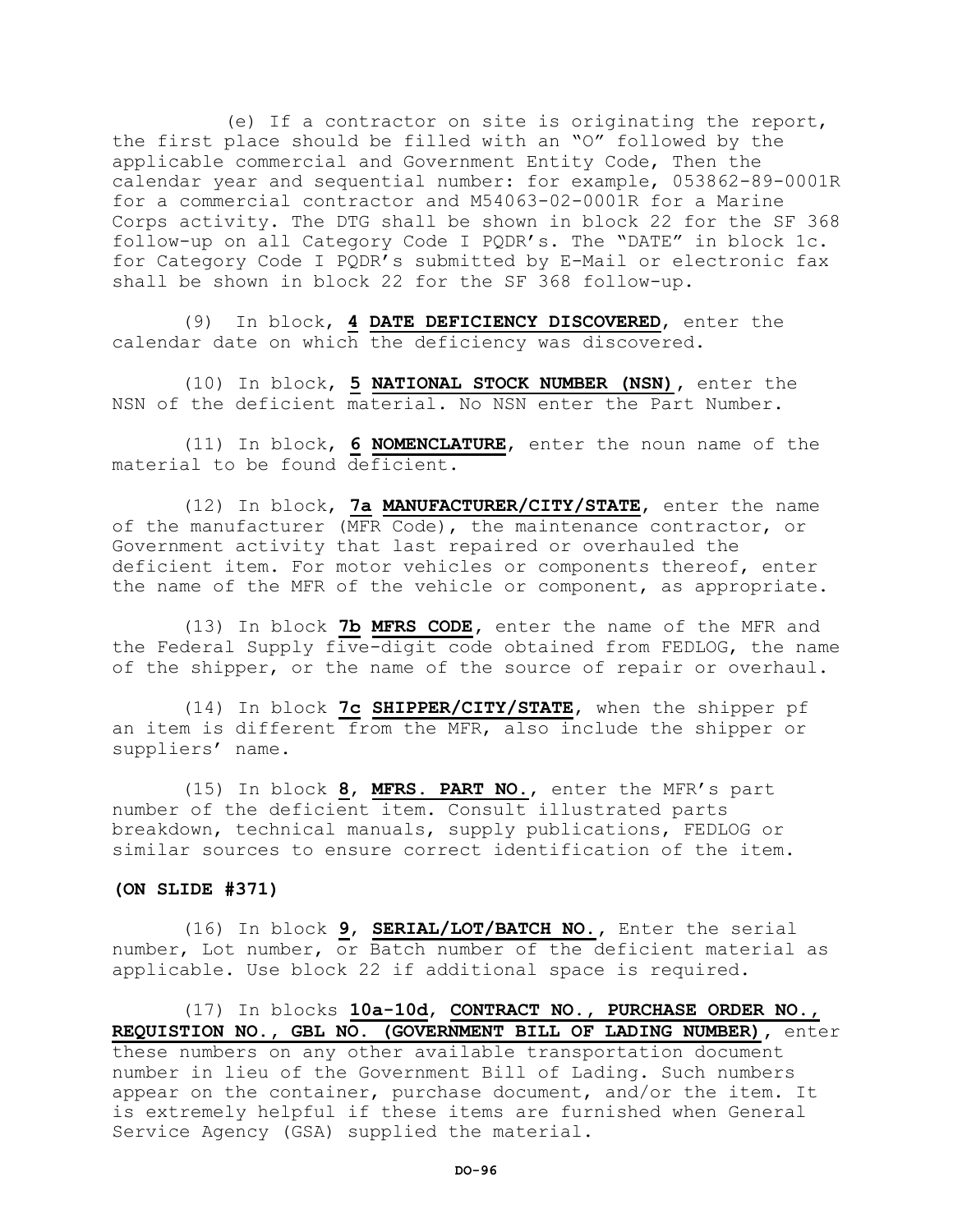(18) In block **11**, enter an "X" in the squares for **NEW** or **REPAIRED/OVERHAULED** as appropriate. Refer to historical records, serviceable tags, etc., accompanying the items.

(19) In block **12**, **DATE RCVD., MFRD, REPAIRED, OR OVERHAULED**, provide the dates manufactured and received, if available.

(20) In block **13**, **OPERATING TIME OF FAILURE**, indicate the time

the material has been in operation since new or overhaul/repair when the deficiency was discovered, using the appropriate performance element (i.e., miles or hours). On a vehicle procured from GSA, also enter the calendar date on which the vehicle was placed in service. Operating times for warranted equipment will be per the equipments Users Logistics Support Summary (ULSS) or Supply Instructions (SI).

(21) In block **14**, **GOVERNMENT FURNISHED MATERIAL**, is any material that belongs to the Government and is furnished to contractor for production purposes. Place an "X" in the appropriate square as it applies.

# **(ON SLIDE #372)**

# (22) Block **15 QUANITITY.**

(a) In block **15a**, **RECEIVED**, enter the total number of items received in a lot or batch in which the deficiency was found, if known.

(b) In block **15b**, **INSPECTED,** enter the number of the items in the lot or batch inspected.

(c) In block **15c, DEFICIENT**, enter the number of items in the lot or batch which were determined to be deficient as a result of the inspection.

(d) In block **15d**, **IN STOCK,** enter the number of items in the lot or batch in stock at the facility reporting the deficiency. Provide a thorough explanation of this quantity in block 22.

# (23) Block **16**, **DEFICIENT ITEM WORKS ON/WITH**.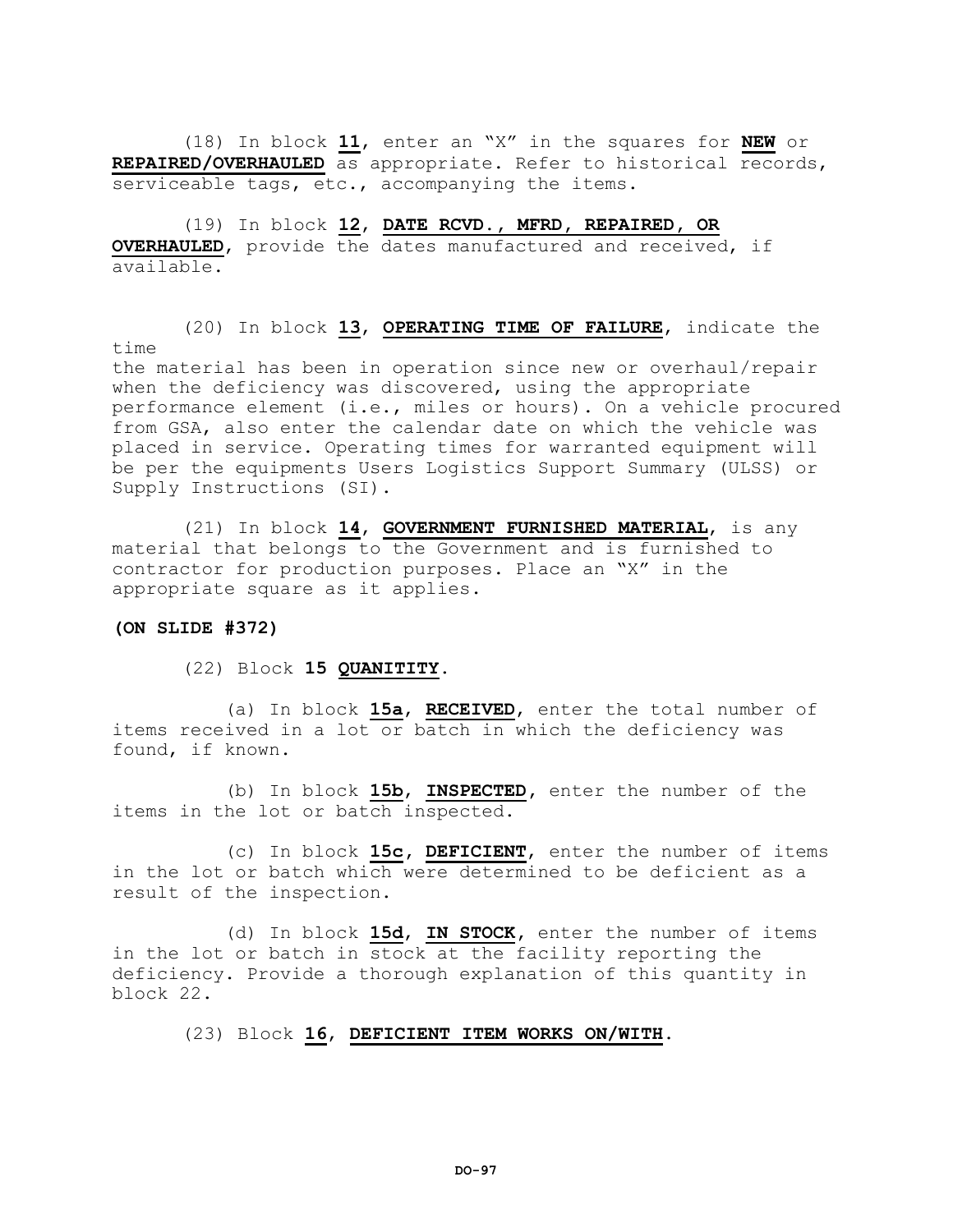(a) In block **16a, (1), (2**), END **ITEM (Aircraft, Mower, etc.)** list the major weapon system, item, or commodity the deficient item is to be used with or on (i.e., D7G Dozer, 644E TRAM, HSHMC 25). Indicate the NSN, Type, Model, Series, and Serial number for the end item, as applicable.

(b) In block **16b, (1), (2), (3), (4**), **NEXT HIGHER ASSEMBLY**, enter the NSN, nomenclature, and part number of the next higher assembly the deficient item works on, as applicable.

## **(ON SLIDE #373)**

(24) In block **17**, **UNIT COST,** enter the dollar value of the deficient item when known. GSA vehicles are Non-applicable. Defective component cost only.

(25) In block **18**, **ESTIMATED REPAIR COST**, enter the unit cost times the number of units for replacement or estimated repair costs (included overhead) times the number of units when it can readily be determined. Enter N/A on reported vehicles to GSA.

(26) In block **19a**, **ITEM UNDER WARRANTY**, check the block to indicate whether the deficient item is covered by a contractual warranty, if known. (NOTE: SF 368 submitted under warranty must be per instructions included in the ULSS or SI.

(27) In block **19b**, **EXPIRATION DATE**, enter the date the warranty is to expire, if known.

(28) In block **20**, **WORK UNIT CODE/EIC (Navy and Air Force Only),** enter "N/A" as the Marine Corps does not use this block.

(29) In block **21**, **ACTION/DISPOSITION**, check the appropriate block to indicate the action taken or requested. When an exhibit or sample is being held, indicate the number of days in the space provided. Maintain exhibits until the screening point calls for the material or for 60 days from receipt of the control number from the screening point. Reporting activities are reminded that the packing and shipping containers are to be held along with the exhibits to facilitate investigators. When none of the items indicate the actions or dispositions taken or requested, check "other" and identify the nature of the action taken or requested in block 22.

## **(ON SLIDE #374)**

(30) In block **22**, **DETAILS,** enter the following types of information: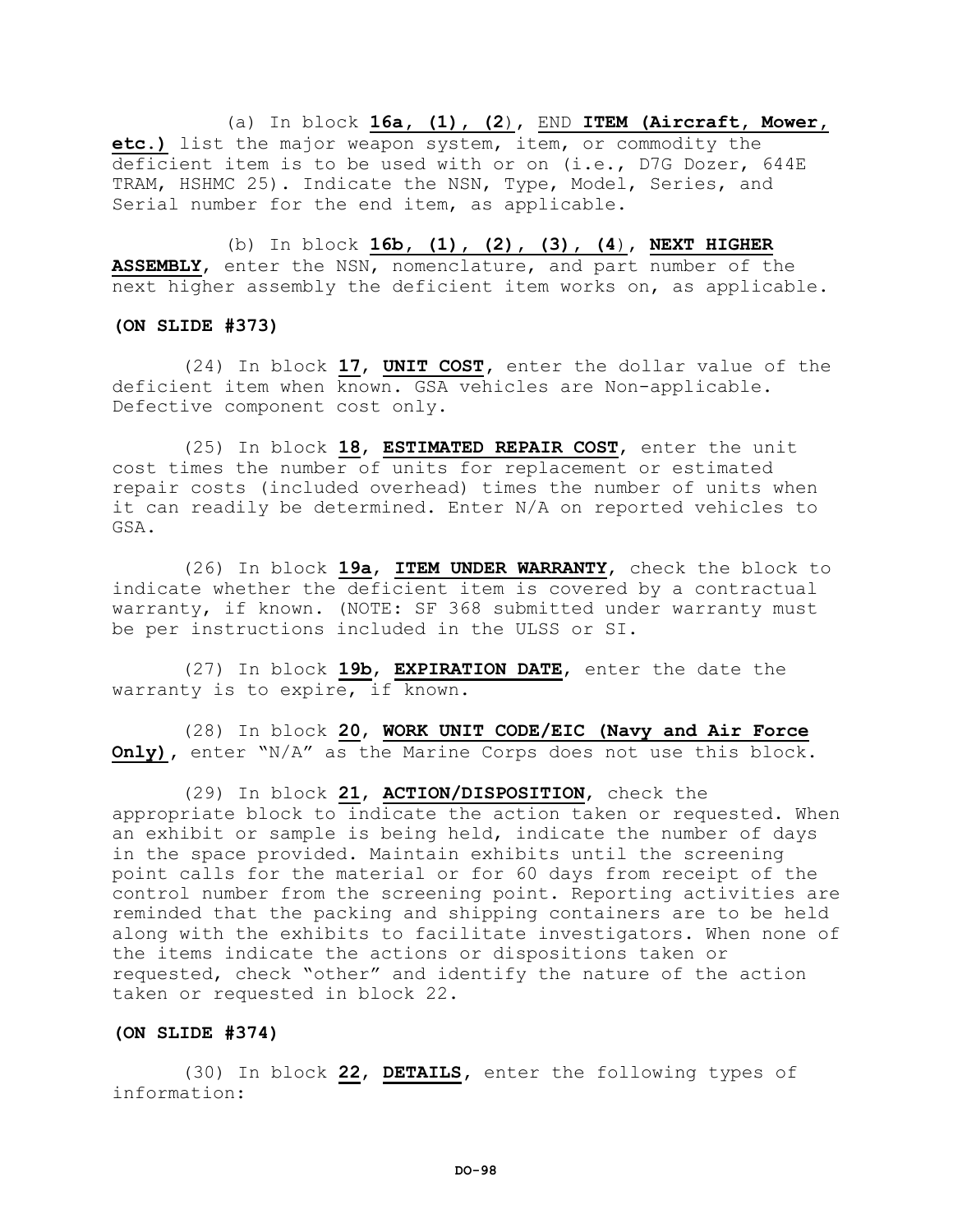(a) Explain what is wrong with the items. Include a description of the problem; the suspected cause if known; and identify action on the deficient material including disposition.

(b) Include recommendations, if readily available.

(c) Include and list the supporting documents to be submitted with the report. Photographs or sketches are extremely valuable and should be included whenever possible. (When photographs are taken, a 12" or other ruler should be employed as a scale placed alongside the object so as to appear in each photograph). Measurements should be shown on sketches.

(d) For tactical systems computer software, firmware, and documentation deficiencies, list the alphanumeric designator and/or title of other systems, computer programs, or documentation affected.

(e) Use additional paper and append to the SF 368, as required.

# **(ON SLIDE #375)**

(31) In block **23**, **LOCATION OF DEFICIENT MATERIAL**, enter the address and telephone number of the activity holding the exhibit if it is different from the PQDR originator address.

(32) In block **24a**, **TO (Action Point),** the screening point shall enter in block 24a the name and address of the action point to which the report is being submitted. The action point, upon receipt, shall enter in blocks 24b-c the name, telephone number, signature, and date for the individual processing the report.

(33) In block **25a**, **TO (Support Point),** the action point may use block 25a to identify the name and address of the support point to which the report is being submitted. The support point shall use block 25b to identify the name, telephone number, signature, and date for the individual it assigns to process the report. If more than one support point is involved, blocks 26 and 27 are used.

(34) In block **26a**, **TO (Support Point),** used in addition to block 25, if needed.

(35) In block **27a**, **TO (Support Point),** used in addition to blocks 25 and 26, if needed.

(36) In block **28**, **FINDINGS AND RECOMMENDATIONS OF INVESTIGATION,** include the findings and recommendations for resolution of complaint.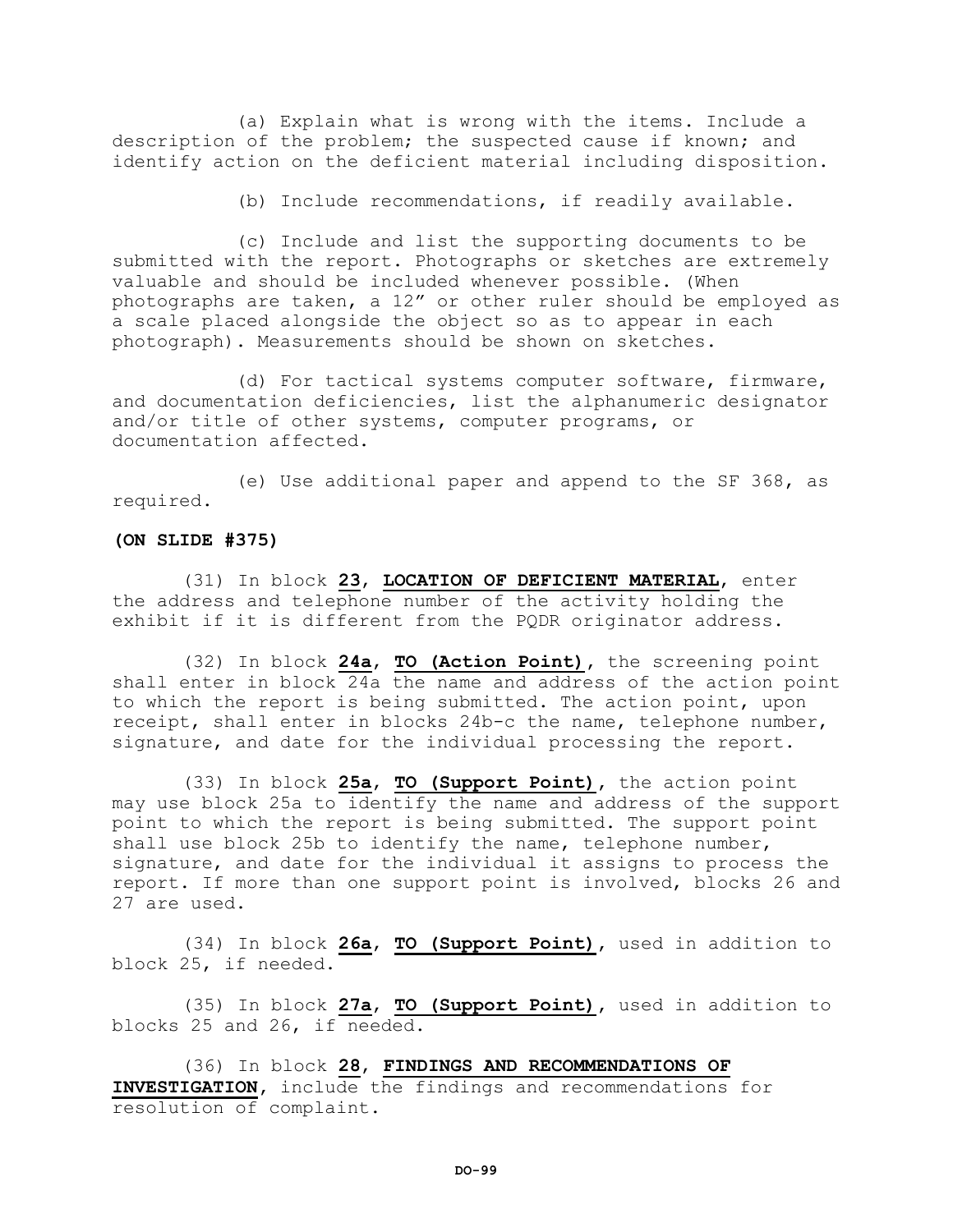(37) In block **29**, **ACTION TAKEN**, state the action taken to resolve the complaint.

(38) In block **30**, **RESULTS OF DEPOT SURVEILLANCE**, show results of depot surveillance and planned action, for example, replacement or repair by contractor, disposal, issue, etc.).

#### **(ON SLIDE #376)**

g. **Records**. Records are a principle form of objective evidence. It is, therefore, essential that each activity retain records per the, SECNAVINST P5212.5\_, and MCO 5210.11\_. Activities shall retain records indefinitely for all PQDR's for which they have not received notice of any closing action from the Marine Corps Screening Point.

# **(ON SLIDE #377)**

# **NOTE:**

**Closure.** PQDR's may be considered closed when an investigation into the assignable cause has been completed; corrective actions to preclude recurrence of the deficiency have been initiated; and credit instructions and disposition instructions for the material have been provided. A PQDR may also be considered closed when MCLB (Code 808-1), Albany, GA determines that it is in the best interest of the Government/USMC that the PQDR be considered closed.

# **(ON SLIDE #378)**

h. Additional information. The following is an outline of the PQDR Process and Actions, and PQDR Timeframe Response Matrix.

# **PQDR PROCESS AND ACTIONS OUTLINE:**

**User/Originator** - Prepare PQDR

- Determine the level of severity -- Compare with severity categories

- Forward report to the originating point

- **Originating Point** Check for validity, completeness, and accuracy of report
	- Validate the level of severity -- Assign report control number -- Compare with severity categories
	- Forward the report to the screening point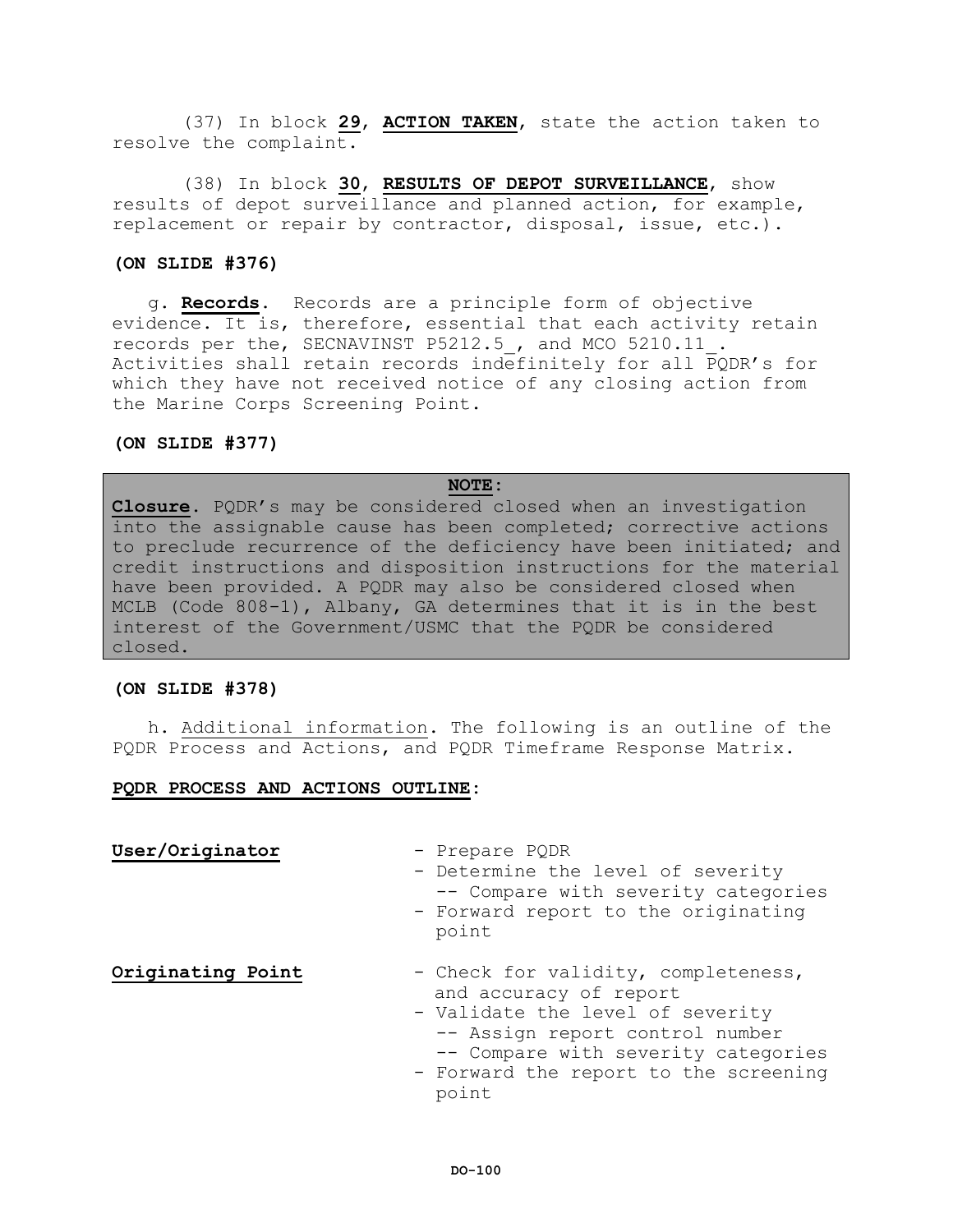| Screening Point | - Certify validity, completeness, and                           |
|-----------------|-----------------------------------------------------------------|
|                 | accuracy of report                                              |
|                 | - Certify level of severity category                            |
|                 | - Acknowledge receipt to sender                                 |
|                 | -- Apply timeframe criteria                                     |
|                 | - Advise sender of any non-concurrence<br>or change of category |
|                 | - Determine appropriate action point                            |
|                 | -- By contracting agency, action                                |
|                 | point, type commodity, etc.                                     |
|                 | - Forward PQDR to action point                                  |
| Action Point    | - Acknowledge receipt of PQDR to                                |
|                 | screening point                                                 |
|                 | -- Apply timeframe criteria<br>- Determine cause of deficiency  |
|                 | - If invalid, inform screening point                            |
|                 | - Use support point, if necessary                               |
|                 | -- Provide technical evaluation when                            |
|                 | required                                                        |
|                 | - Determine if credit applies                                   |
| Support Point   | - Acknowledge receipt to action point                           |
|                 | -- Apply timeframe criteria                                     |
|                 | - Determine cause of deficiency                                 |
|                 | - Provide technical evaluation when                             |
|                 | required<br>- If invalid, inform action point                   |
|                 | - Determine whether credit applies                              |
|                 | - Respond to action point                                       |
|                 |                                                                 |
|                 |                                                                 |
| Screening Point | - Review recommendation of action<br>point                      |
|                 | - Respond to originator and all                                 |
|                 | appropriate commands and customers                              |
|                 | NOTE:                                                           |

All the above actions should be accomplished within required timeframes.

# **PQDR TIMEFRAME RESPONSE MATRIX**

| Reporting/Processing | Severity | Action and Timeframe for                                                  |
|----------------------|----------|---------------------------------------------------------------------------|
| Component            | Category | Response                                                                  |
| (1) Originator       | Cat I    | Forward report to<br>originating point within 24<br>hours after discovery |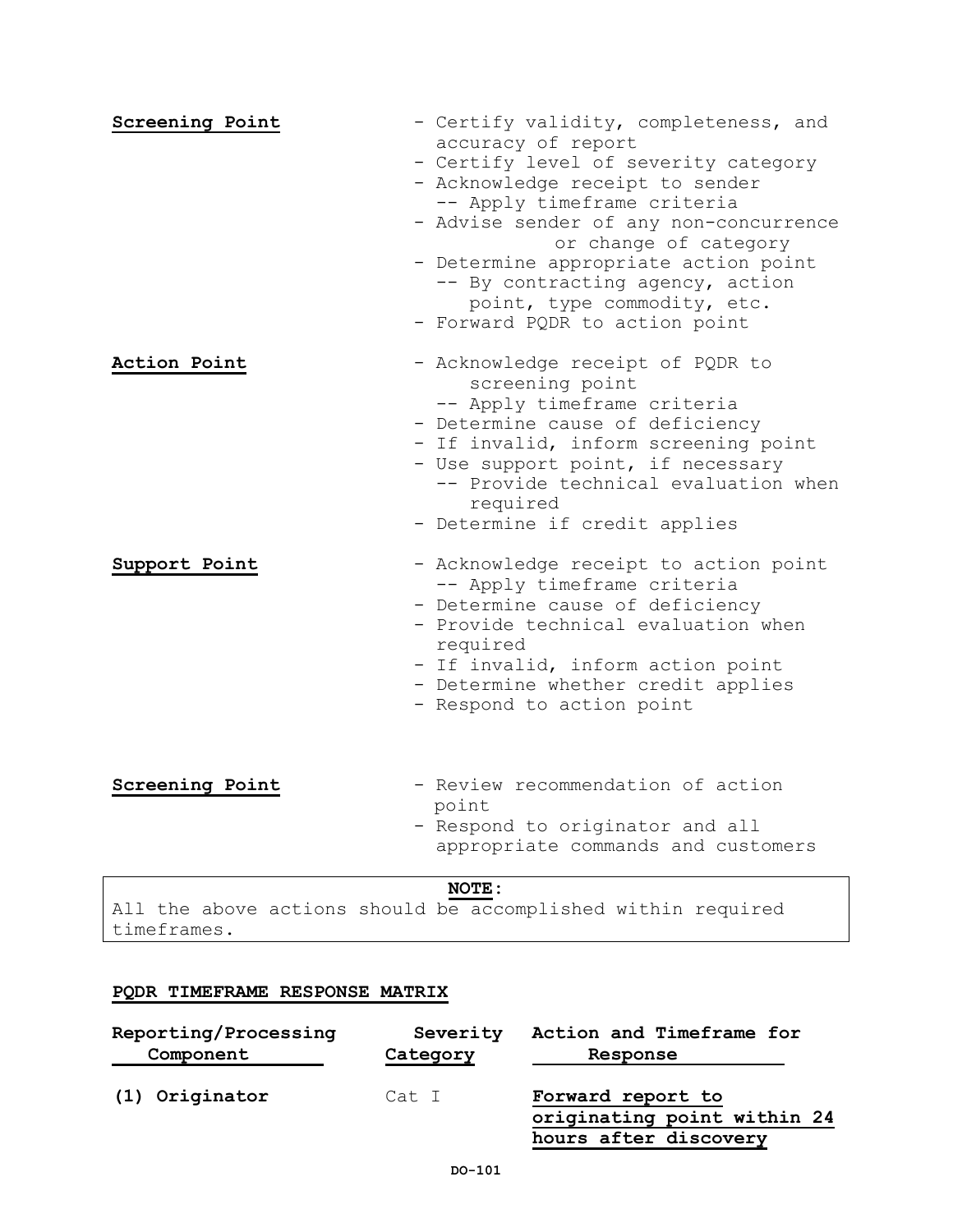|                                   |                             | Submit SF 368 within:                                                                                                                               |
|-----------------------------------|-----------------------------|-----------------------------------------------------------------------------------------------------------------------------------------------------|
|                                   | Cat I                       | 48 hours after forwarding<br>to originating point if<br>supporting documents will<br>aid the investigation                                          |
|                                   | Cat II                      | 3 days after discovery                                                                                                                              |
| (2) Originating Point             | Cat I                       | Notify Commander, MCLB<br>Albany, by message,<br>electronic mail (E-Mail),<br>or electronic fax within 24<br>hours after receipt from<br>originator |
|                                   |                             | Submit SF 368 within:                                                                                                                               |
|                                   | Cat I                       | 48 hours after sending<br>message if supporting<br>documents will aid the<br>investigation                                                          |
|                                   |                             |                                                                                                                                                     |
| Reporting/Processing<br>Component | Severity<br><u>Category</u> | Action and Timeframe for<br>Response                                                                                                                |
|                                   | Cat II                      | 3 days after discovery                                                                                                                              |
| (3) Screening Point               |                             | Acknowledge receipt to<br>originator within:                                                                                                        |
|                                   | Cat I                       | 24 hours after receiving<br>message                                                                                                                 |
|                                   | Cat II                      | 10 days after receiving SF<br>368                                                                                                                   |
|                                   |                             | Forward to action point<br>within:                                                                                                                  |
|                                   | Cat I                       | 24 hours after receiving<br>message                                                                                                                 |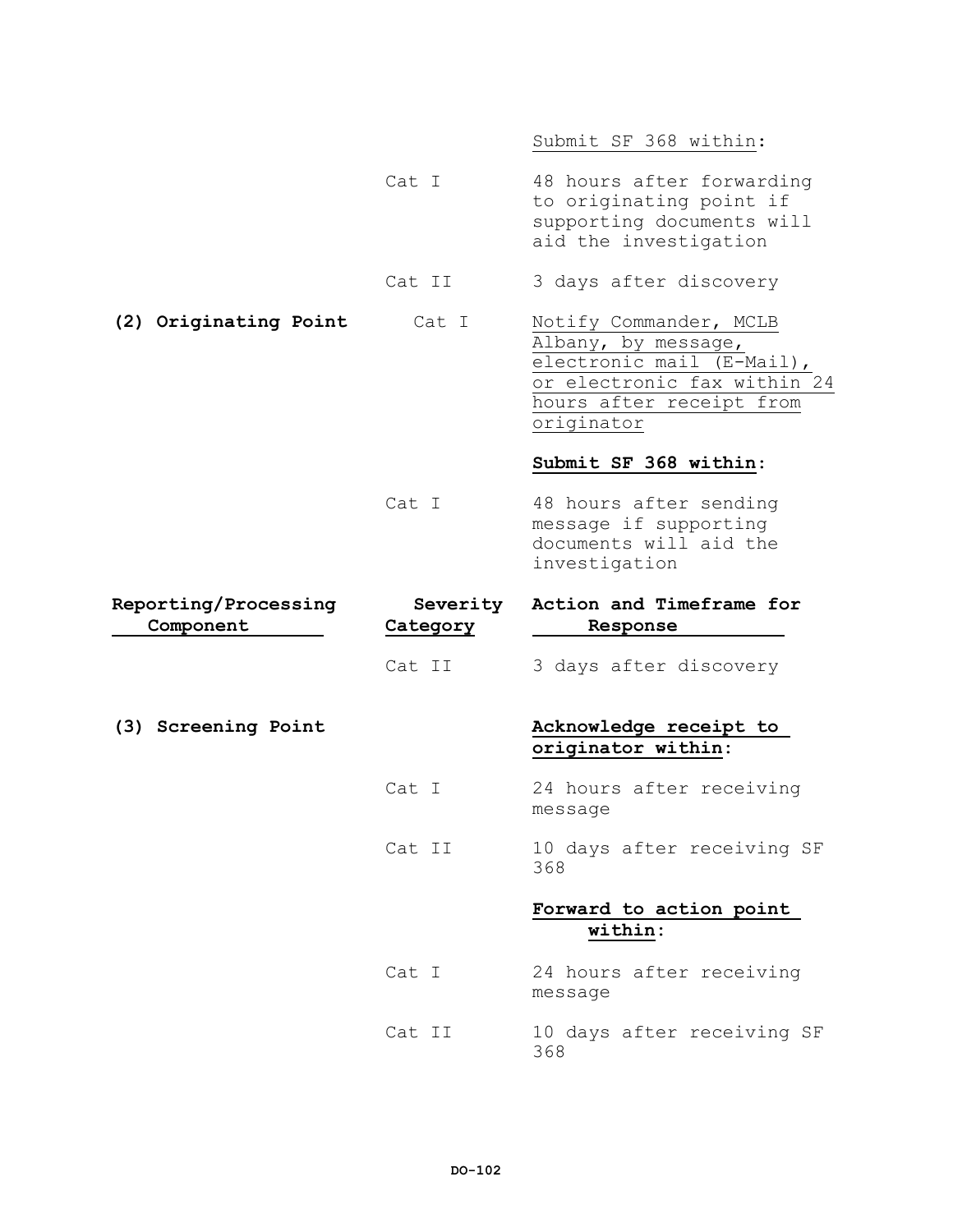# **Final response to**

| originator<br>within: |        |                                                      |
|-----------------------|--------|------------------------------------------------------|
|                       | Cat I  | 3 days after receiving<br>response from action point |
|                       | Cat II | 3 days after receiving<br>response from action point |
| (4) Action Point      |        | Acknowledge receipt to<br>screening point            |
| within:               |        |                                                      |
|                       | Cat I  | 24 hours after receiving<br>PQDR for action          |
|                       | Cat II | 10 days after receiving SF<br>368                    |
| within:               |        | Suspend/screen stock                                 |
|                       | Cat I  | 24 hours after receiving<br>PQDR or electronic fax   |
|                       | Cat II | 20 days after receiving SF<br>368                    |

| Reporting/Processing<br>Component | Severity<br>Category | Action and Timeframe for<br>Response                               |
|-----------------------------------|----------------------|--------------------------------------------------------------------|
|                                   |                      | Forward to support point<br>when assistance is required<br>within: |
|                                   | Cat I                | 24 hours after receiving<br>message, E-Mail, or<br>electronic fax  |
|                                   | Cat II               | 10 days after receiving SF<br>368                                  |
|                                   |                      | Provide an interim or final<br>reply to screening point<br>within: |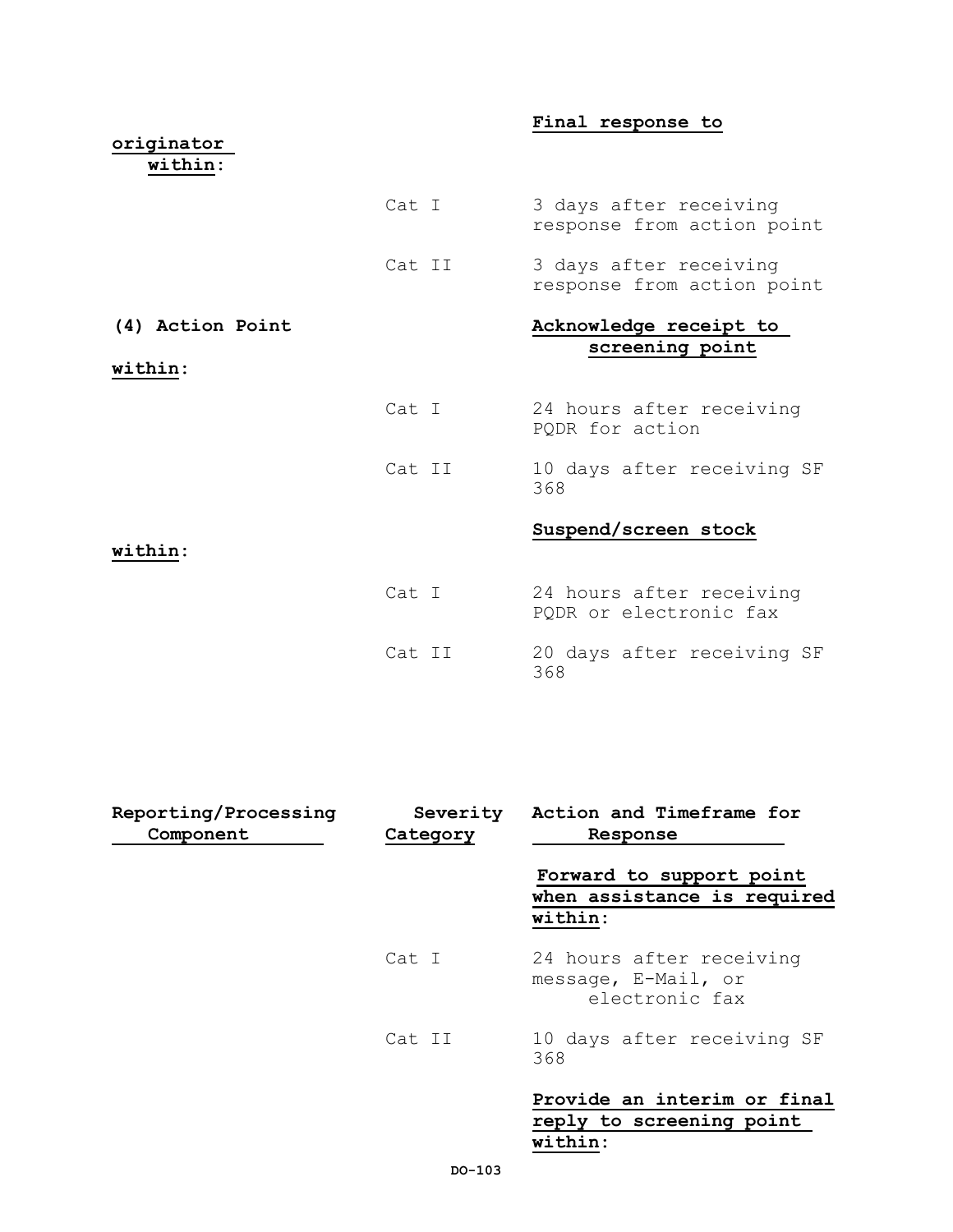- Cat I 20 days w/o exhibit or 20 days after receipt of requested exhibit
- Cat II 30 days w/o exhibit or 30 days after receipt of requested exhibit

# **Forward replies from support point to screening point within:**

- Cat I 3 days after receiving message, E-Mail, or electronic fax
- Cat II 10 days after receiving SF 368

# **(5) Support Point Acknowledge receipt to action point within:**

Cat I

- 24 hours after receiving message, E-Mail, or electronic fax
- Cat II 10 days after receiving SF 368

# **Provide an interim or finalreply to action point within:**

- Cat I 20 days w/o exhibit or 20 days after receipt of requested exhibit
- Cat II 30 days w/o exhibit or 30 days after receipt of requested exhibit

**(ON SLIDE #379-382)**